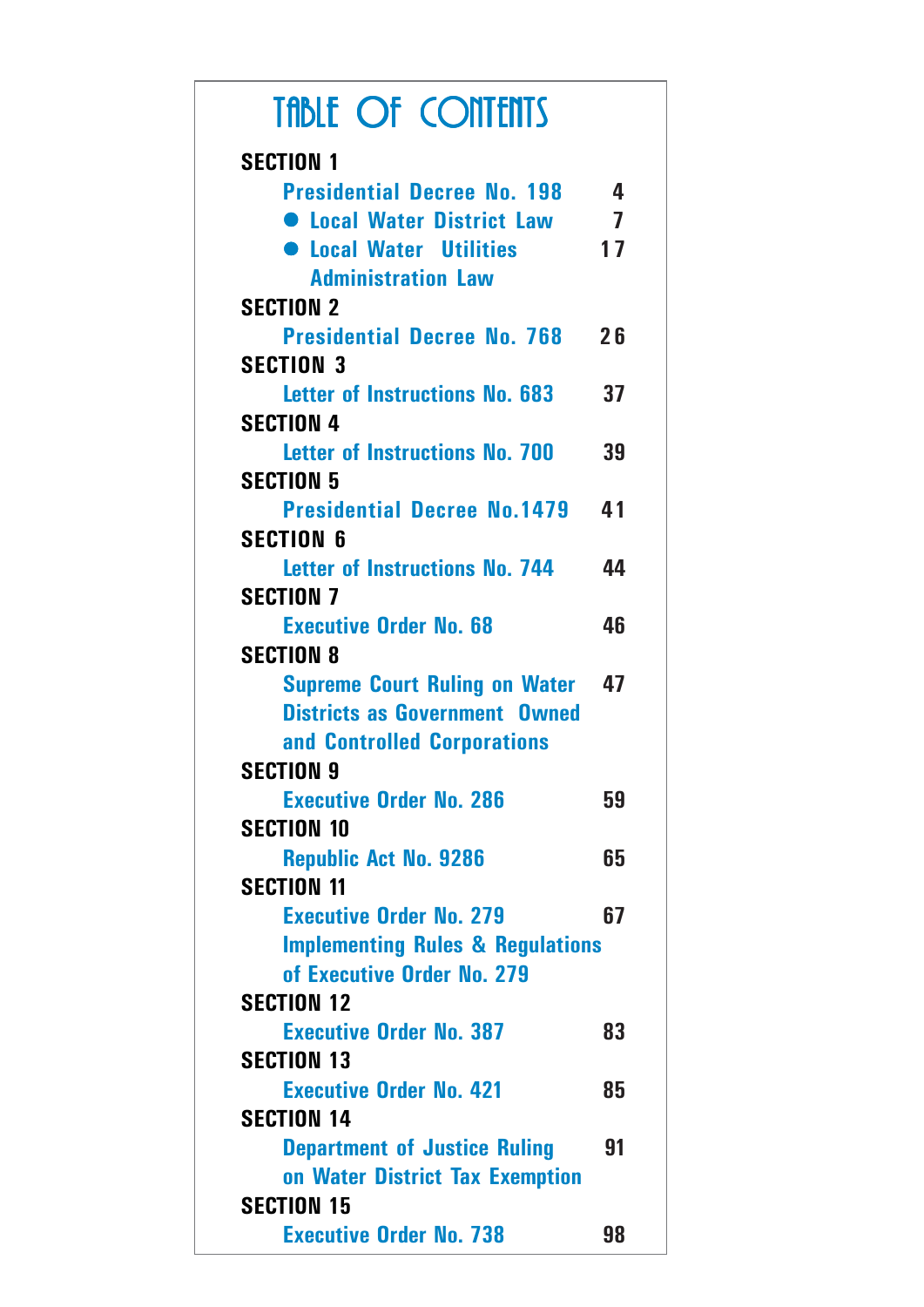# amended presidential decree no. 198 and other related issuances

*Note: For the user's guidance, all amendments in this new edition of Presidential Decree No. 198 manual are printed in gray.*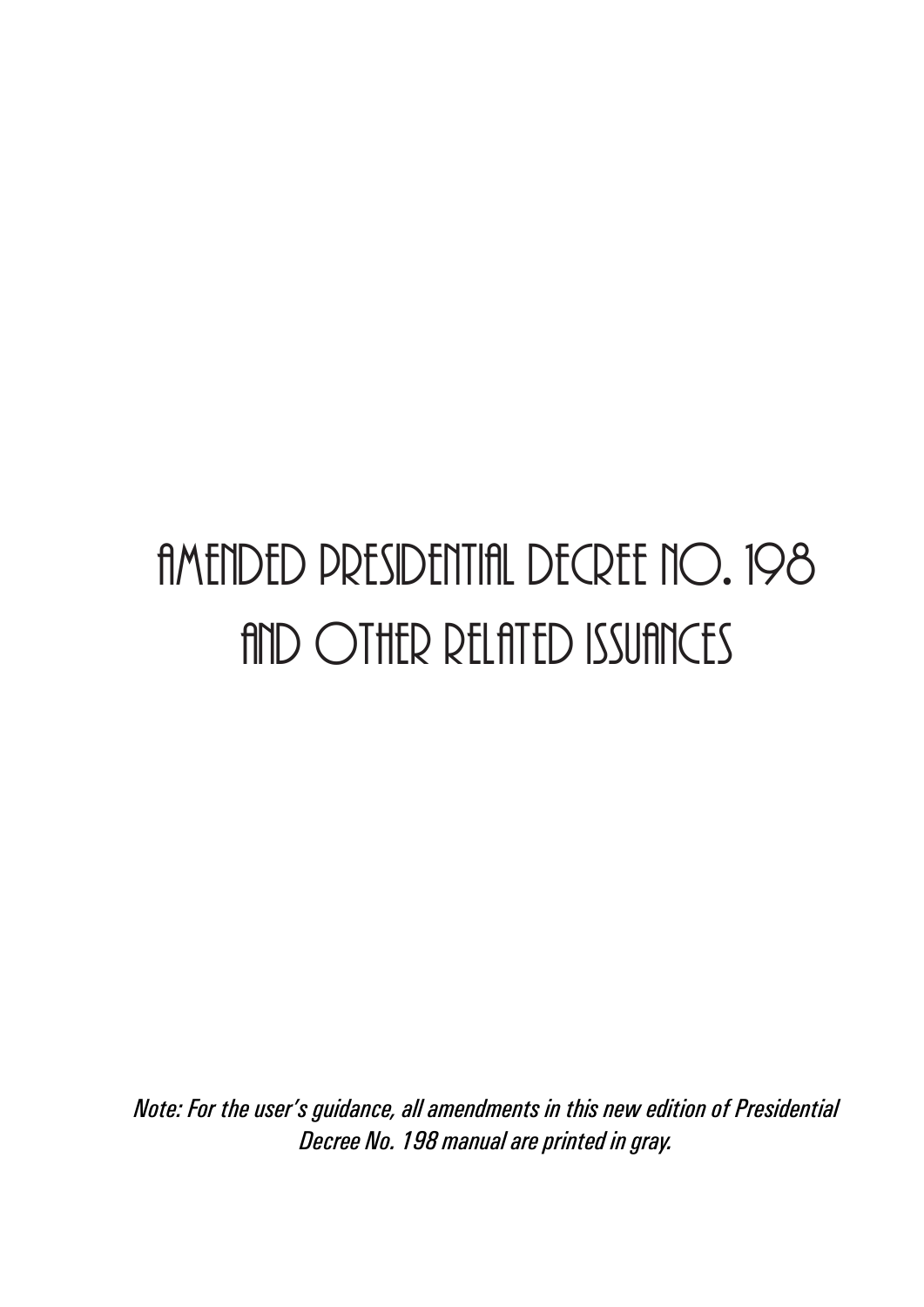

MALACAŃANG MANILA

# **PRESIDENTIAL DECREE NO. 198**

(As amended by Presidential Decree Nos. 768 and 1479, R.A. 9286)

**DECLARING A NATIONAL POLICY FAVORING LOCAL OPERATION AND CONTROL OF WATER SYSTEMS; AUTHORIZING THE FORMATION OF LOCAL WATER DISTRICTS AND PROVIDING FOR THE GOVERNMENT AND ADMINISTRATION OF SUCH DISTRICTS; CHARTERING A NATIONAL ADMINISTRATION TO FACILITATE IMPROVEMENT OF LOCAL WATER UTILITIES; GRANTING SAID ADMINISTRATION SUCH POWERS AS ARE NECESSARY TO OPTIMIZE PUBLIC SERVICE FROM WATER UTILITY OPERATIONS, AND FOR OTHER PURPOSES:**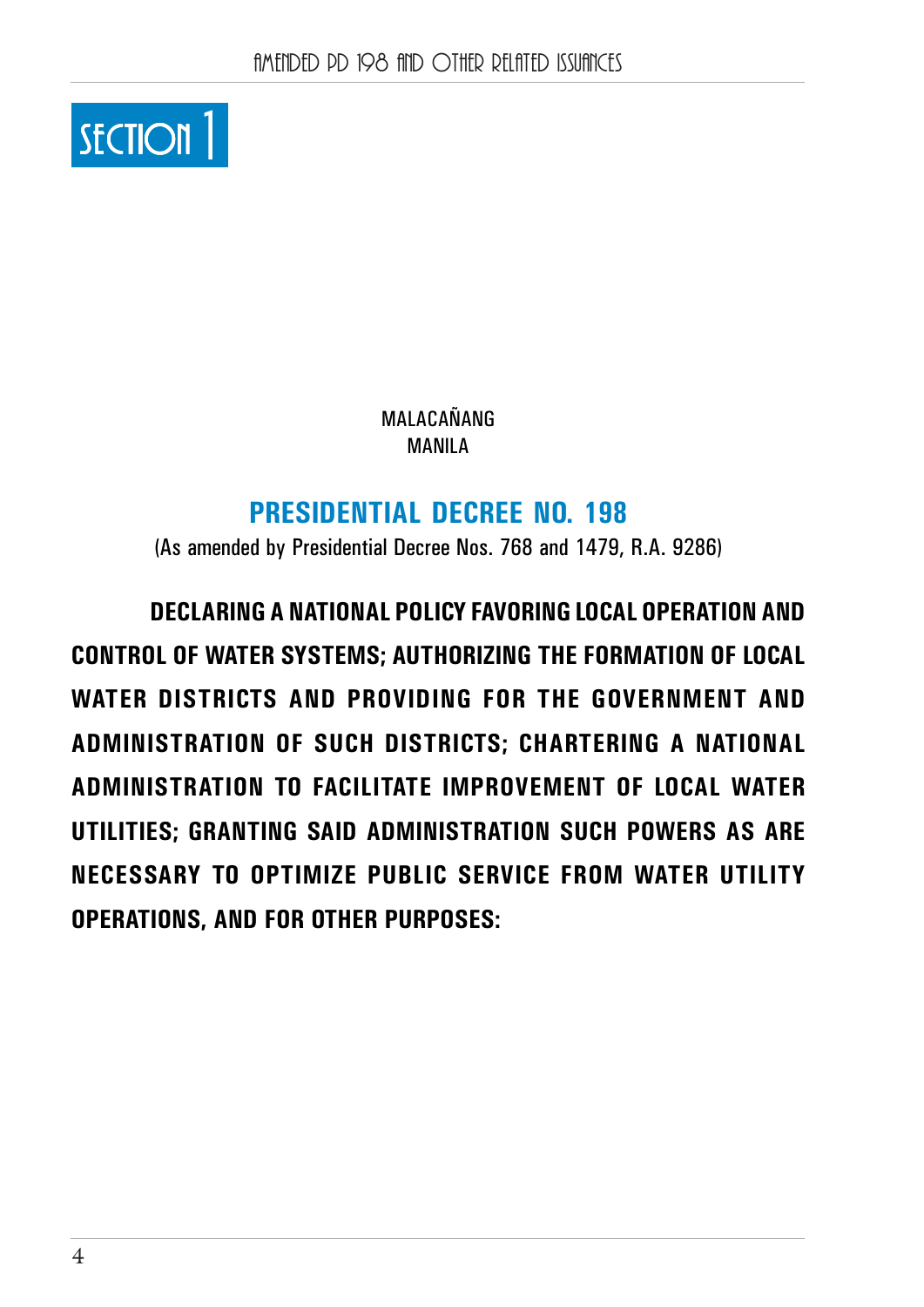# **RATIONALE**

WHEREAS, one of the pre-requisites to the orderly and well-balanced growth or urban areas is an effective system of local utilities, the absence of which is recognized as a deterrent to economic growth, a hazard to public health and an irritant to the spirit and well-being of the citizenry;

WHEREAS, domestic water systems and sanitary sewers are two of the most basic and essential elements of local utility systems, which, with a few exceptions, do not exist in provincial areas in the Philippines;

WHEREAS, existing domestic water utilities are not meeting the needs of the communities they serve; water quality is unsatisfactory; pressure is inadequate; and reliability of service is poor, in fact, many persons receive no piped water service whatsoever;

WHEREAS, conditions of service continue to worsen for two (2) apparent reasons, namely: (1) that key elements of existing systems are deteriorating faster than they are being maintained or replaced, and (2) that they are not being expanded at a rate sufficient to match population growth; and

WHEREAS, local water utilities should be locally-controlled and managed, as well as have support on the national level in the area of technical advisory services and financing;

NOW, THEREFORE, I, FERDINAND E. MARCOS, President of the Philippines, by virtue of the powers vested in me by the Constitution, as Commander-in-Chief of all the Armed Forces of the Philippines, and pursuant to Proclamation No. 1081 dated September 21, 1972 and General Order No. 1 dated September 22, 1972, as amended, do

hereby decree, order and make as part of the law of the land the following measure:

# TITLE I I

## **PRELIMINARY PROVISIONS**

**SECTION 1.** *Title.* **-** This Decree shall be known and referred to as the "Provincial Water Utilities Act of 1973".

**SEC. 2.** *Declaration of Policy*. - The creation, operation, maintenance and expansion of reliable and economically viable and sound water supply and wastewater disposal systems for population centers of the Philippines is hereby declared to be an objective of national policy of high priority. For purposes of achieving said objectives, the formulation and operation of independent, locally controlled public water districts is found and declared to be the most feasible and favored institutional structure. To this end, it is hereby declared to be in the national interest that said district be formed and that local water supply and wastewater disposal systems to be operated by and through such districts to the greatest extent practicable. To encourage the formulation of such local water districts and the transfer thereto of existing water supply and wastewater disposal facilities, this Decree provides by general act the authority for the formation thereof, on a local option basis. It is likewise declared appropriate, necessary and advisable that all funding requirement for such local water systems, other than those provided by local revenues, should be channeled through and administered by an institution on the national level, which institution shall be responsible for and have authority to promulgate and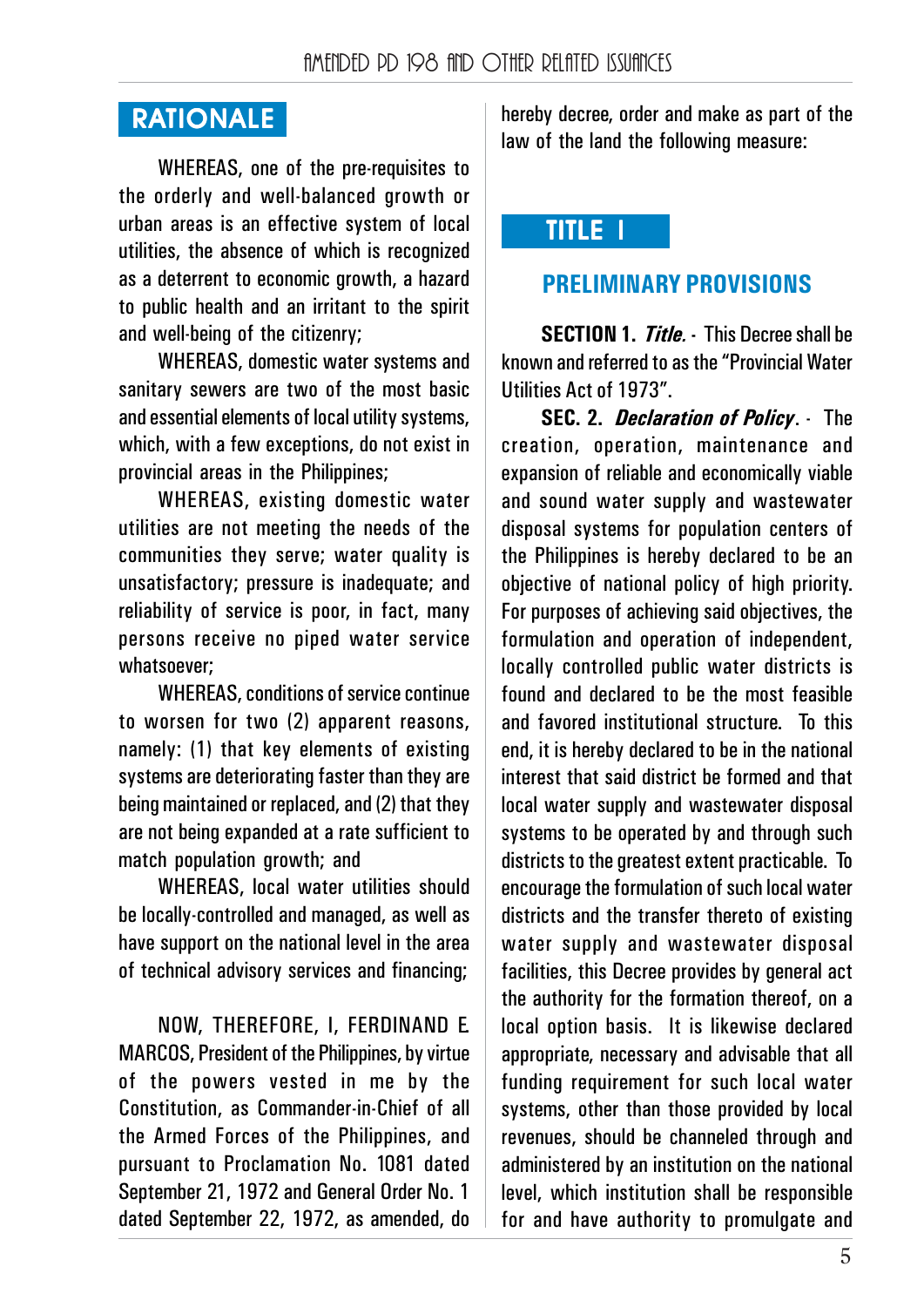enforce certain rules and regulations to achieve national goals and the objective of providing public waterworks services to the greatest number at least cost, to offset system integration or joint investments and operations whenever economically warranted and to assure the maintenance of uniform standards, training of personnel and the adoption of sound operating and accounting procedures.

**SEC. 3.** *Definitions*. - As used in this Decree, the following words and terms shall have the meanings herein set forth, unless a different meaning clearly appears from the context. The definition of a word or term applies to any of its variants.

*(a) Act.* - This Provincial Water Utilities Act of 1973.

*(b) Appointing Authority*. - The person empowered to appoint the members of the Board of Directors of a local water district depending upon the geographic coverage and population make-up of the particular district. In the event that more than seventy-five percent of the total active water service connections of a local water district are within the boundary of any city or municipality, the appointing authority shall be the mayor of that city or municipality, as the case may be; otherwise, the appointing authority shall be the governor of the province within which the district is located: Provided, That if the existing waterworks system in the city or municipality established as a water district under this Decree is operated and managed by the province, initial appointment shall be extended by the governor of the province. Subsequent appointments shall be as specified herein.

If portions of more than one province are included within the boundary of the district, and the appointing authority is to be the governor, then the power to appoint shall rotate between the governors involved with the initial appointments made by the governor in whose province the greatest number of service connections exists. (As amended by Sec. 1, PD 768)

*(c) Administration* - The Local Water Utilities Administration chartered in Title III of this Decree.

*(d) NEDA*. - The National Economic and Development Authority. (Note: This paragraph should properly have been deleted).

*(e) Board or Board of Directors*. - The board of directors of a district.

*(f) Contracts.* - All agreements, including leases, conveyances and obligations.

*(g) District.* - A local water district formed pursuant to Title II of this Act.

*(h) Local Water Utility*. - Any district, city, municipality, province, investor-owned public utility or cooperative corporation which owns or operates a water system serving an urban center in the Philippines, except that said term shall not include the Metropolitan Waterworks and Sewerage System (MWSS) or any system operated by the Bureau of Public Works as successor to the Wells and Springs Department of the National Waterworks and Sewerage Authority.

*(i) Person*. - A natural person, corporation, cooperative, partnership, association, city, municipality or other juridical entity.

*(j) Property*. - All real and personal property, including but not limited to: water, water rights, works, easements, rights of way.

*(k) Street*. - Includes road, valley, avenue, highway or other public way.

*(l) Trustees or Board of Trustees*. - The Board of Trustees of the Administration.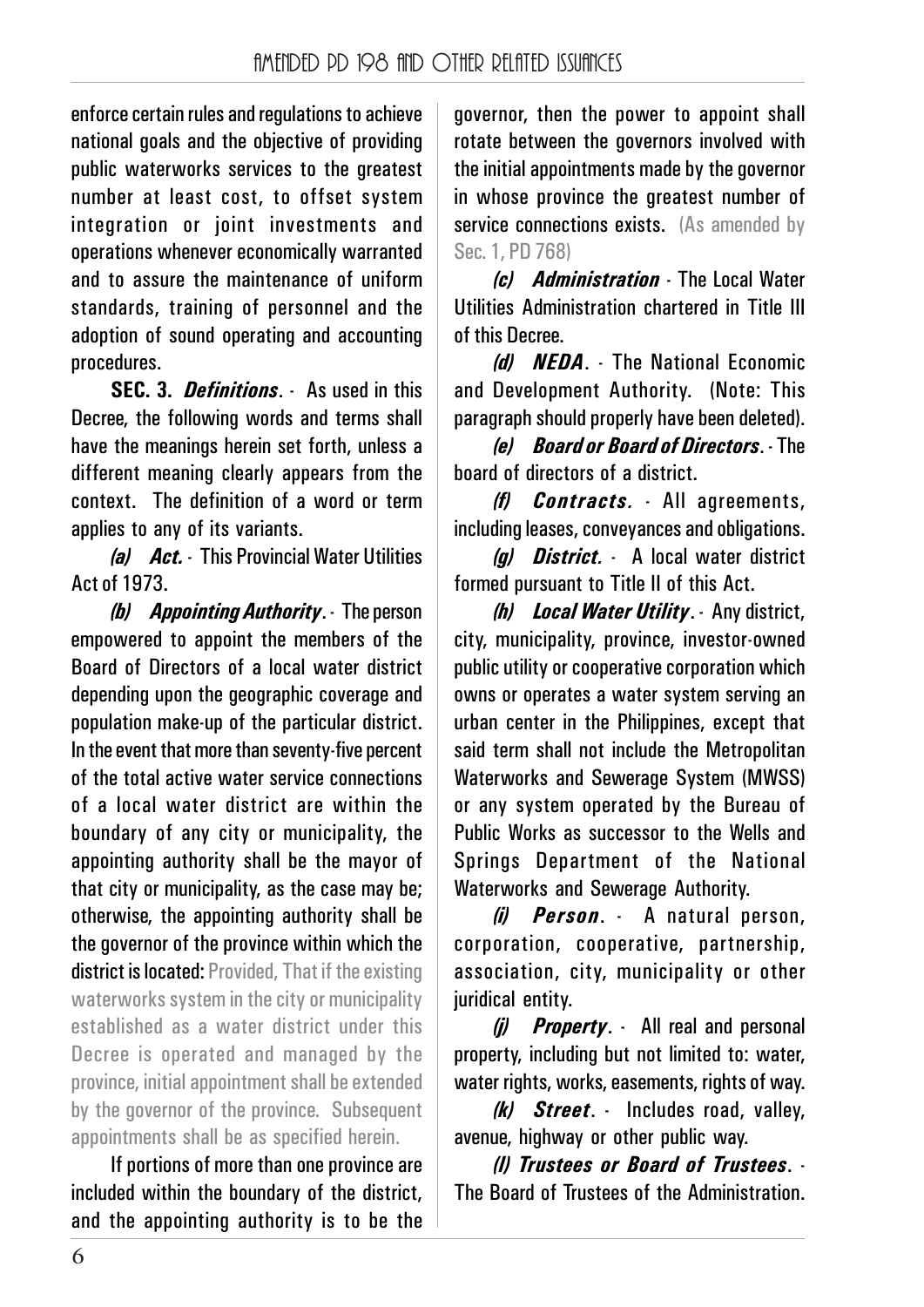## **TITLE II**

#### **LOCAL WATER DISTRICT LAW**

#### **CHAPTER I – Title**

**SEC. 4.** *Title*<sub>*.*</sub> – The provisions of this Title shall be known and referred to as the "Local Water District Law."

#### **CHAPTER II – Purpose and Formation**

**SEC. 5.** *Purpose*. - Local water districts may be formed pursuant to this Title for the purpose of (a) acquiring, installing, improving, maintaining and operating water supply and distribution systems for domestic, industrial, municipal and agricultural uses for residents and lands within the boundaries of such districts, (b) providing, maintaining and operating wastewater collection, treatment and disposal facilities, and (c) conducting such other functions and operations incidental to water resource development, utilization and disposal within such districts, as are necessary or incidental to said purpose.

**SEC. 6.** *Formation of District.* - This Act is the source of authorization and power to form and maintain a district. For purposes of this Act, a district shall be considered as a quasi-public corporation performing public service and supplying public wants. As such, a district shall exercise the powers, rights and privileges given to private corporations under existing laws, in addition to the powers granted in, and subject to such restrictions imposed, under this Act. To form a district, the legislative body of any city, municipality or province shall enact a resolution containing the following: (As amended by Sec. 1, PD 1479)

(a) the name of the local water district, which shall include the name of the city, municipality, or province, or region thereof, served by said system, followed by the words "Water District".

(b) A description of the boundary of the district. In the case of a city or municipality, such boundary may include all lands within the city or municipality. A district may include one or more municipalities, cities or provinces, or portions thereof: Provided, That such municipalities, cities or provinces, or portions thereof, cover a contiguous area. (As amended by Sec. 2, PD 768)

(c) A statement completely transferring any and all waterworks and/or sewerage facilities managed, operated by or under the control of such city, municipality or province to such district upon the filing of resolution forming the district. (As amended by Sec. 2, PD 768; Sec. 1, PD 1479).

(d) A statement identifying the purpose for which the district is formed, which shall include those purposes outlined in Section 5 above.

(e) The names of the initial directors of the district with the date of expiration of the term of office for each which shall be on the 31<sup>st</sup> of December of first, second, or third even-numbered year after assuming office, as set forth in Section 11 hereof. (As amended by Sec. 2, PD 768)

(f) A statement that the district may only be dissolved on the grounds and under the conditions set forth in Section 45 of this Title.

(g) A statement acknowledging the powers, rights and obligations as set forth in Section 36 of this Title.

Nothing in the resolution of formation shall state or infer that the local legislative body has the power to dissolve, alter or affect the district beyond that specifically provided for in this Act.

If two or more cities, municipalities or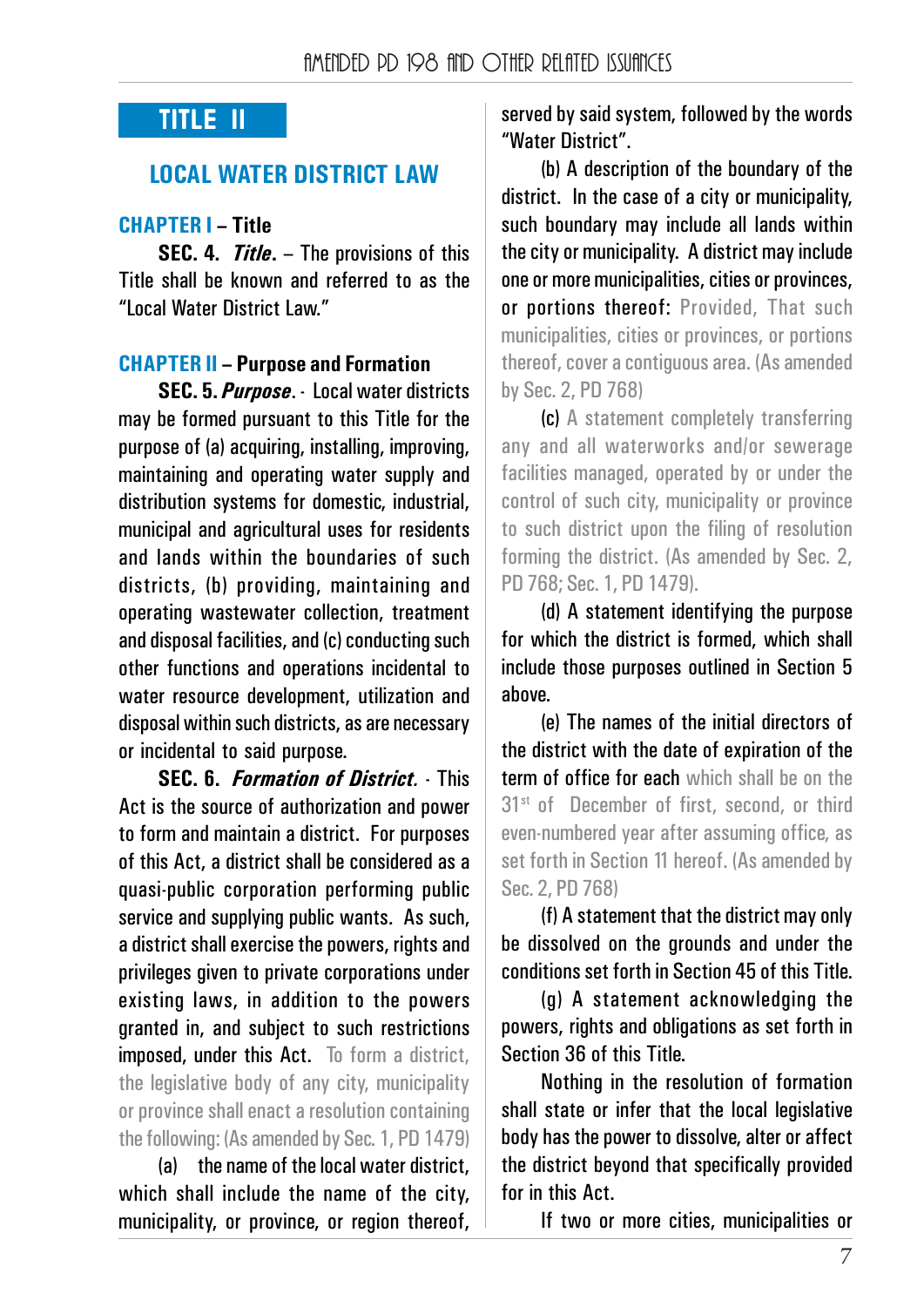provinces, or any combination thereof, desire to form a single district, a similar resolution shall be adopted in each city, municipality and province; or the city, municipality or province in which 75% of the total active service connections are situated shall pass an initial resolution to be concurred in by the other cities, municipalities or provinces. (As amended by Sec. 2, PD 768)

**SEC. 7.** *Filing of Resolution*. - A certified copy of the resolution or resolutions forming a district shall be forwarded to the office of the Secretary of the Administration. If found by the Administration to conform to the requirements of Section 6 and the policy objectives in Section 2, the resolution shall be duly filed. The district shall be deemed duly formed and existing upon the date of such filing. A certified copy of said resolution showing the filing stamp of the Administration shall be maintained in the office of the district. Upon such filing, the local government or

governments concerned shall lose ownership, supervision and control or any right whatsoever over the district except as provided herein. (As amended by Sec. 3, PD 768)

#### **CHAPTER III - Directors**

**SEC. 8.** *Number and Qualifications.* - The Board of Directors of a district shall be composed of five citizens of the Philippines who are of voting age and residents within the district. One member shall be a representative of civic-oriented service clubs, one member a representative of professional associations, one member a representative of business, commercial, or financial organizations, one member a representative of educational institutions and one member a representative of women's organizations. No public officials shall serve as director.

Provided, however, that if the district has availed of the financial assistance of the Administration, the Administration may appoint any of its personnel to sit in the board of directors with all the rights and privileges appertaining to a regular member, for such period as the indebtedness remains unpaid, in which case the board shall be composed of six members. (As amended by Sec. 4, PD 768; Sec. 2, PD 1479)

**SEC. 9.** *Appointment.* - Board members shall be appointed by the appointing authority. Said appointments shall be made from a list of nominees, if any, submitted pursuant to Section 10. If no nominations are submitted, the appointing authority shall appoint any qualified person of the category to the vacant position.

**SEC. 10.** *Nominations.* - On or before October 1 of each even-numbered year, the secretary of the district shall contact each known organization, association, or institution being represented by the director whose term will expire on December 31 and solicit nominations from these organizations to fill the position for the ensuing term. One nomination may be submitted in writing by each such organization to the secretary of the district on or before November 1 of such year. This list of nominees shall be transmitted by the Secretary of the district to the office of the appointing authority on or before November 15 of such year and he shall make his annointment from the list submitted on or before December 15. In the event the appointing authority fails to make his appointments on or before December 15, selection shall be made from said list of nominees by majority vote of the seated directors of the district constituting a quorum. Initial nominations for all five seats of the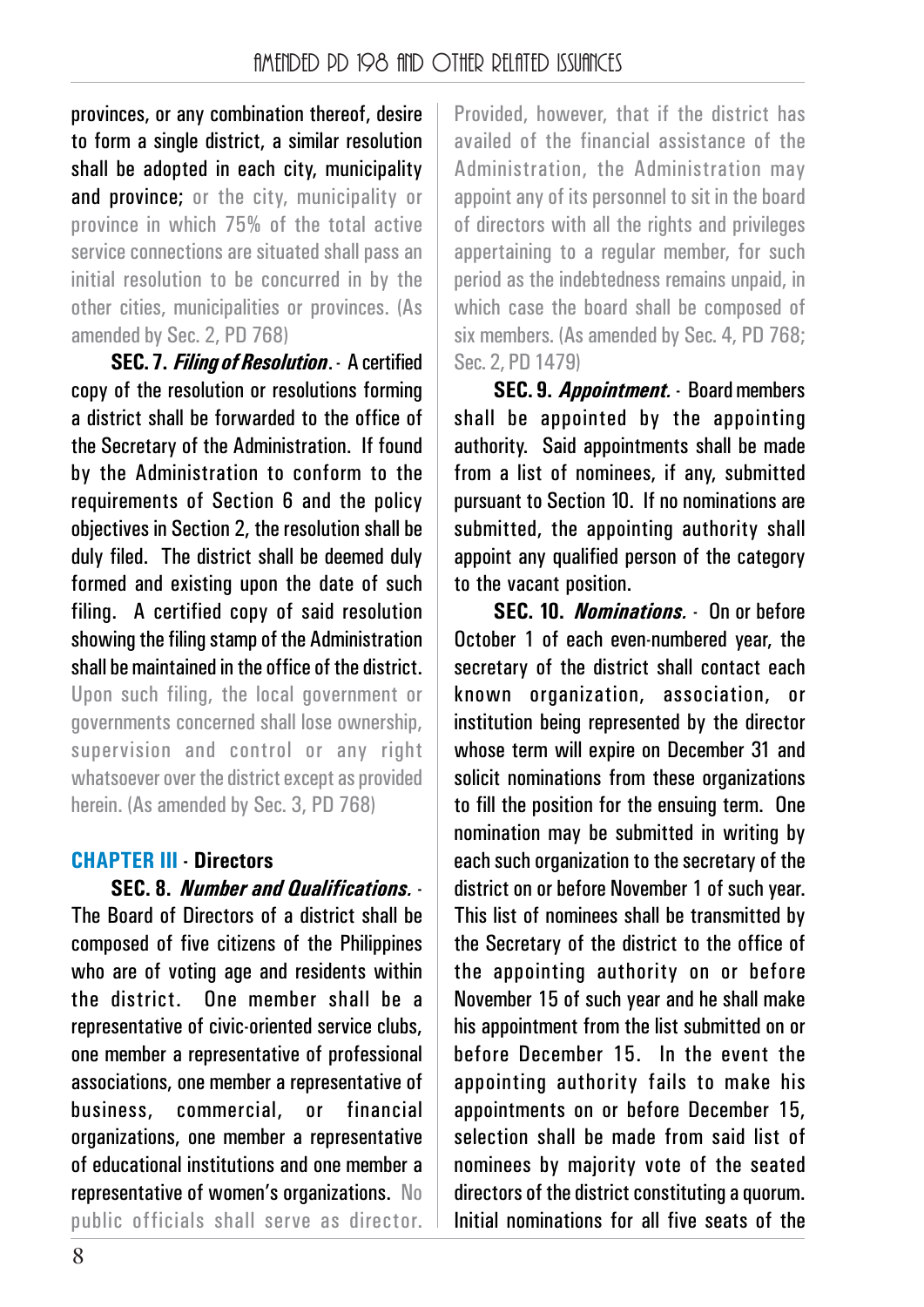board shall be solicited by the legislative body or bodies at the time of adoption of the resolution forming the district. Thirty days thereafter, a list of nominees shall be submitted to the provincial governor in the event the resolution forming the district is by a provincial board, or the mayor of the city or municipality in the event the resolution forming the adoption of the district is by the city or municipal board of councilors, who shall select the initial directors therefrom within 15 days after receipt of such nominations.

**SEC. 11.** *Term of Office*. - Of the five initial directors of each newly-formed district, two shall be appointed for a maximum term of two years, two for a maximum term of four years, and one for a maximum term of six years. Terms of office of all directors in a given district shall be such that the term of at least one director, but not more than two, shall expire on December 31 of each evennumbered year. Regular terms of office after initial terms shall be for six years commencing on January 1 of odd-numbered years. Directors may be removed for cause only, subject to review and approval of the Administration. (As amended by Sec. 5, PD 768)

**SEC. 12.** *Vacancies.* - In the event of a vacancy in the board of directors occurring more than six months before expiration of any director's term, the remaining directors shall, within 30 days, serve notice or request the secretary of the district for nominations and within 30 days thereafter a list of nominees shall be submitted to the appointing authority for his appointment of a replacement director from the list of nominees. In the absence of such nominations, the appointing authority shall make such appointment. If within 30

days after submission to him of a list of nominees the appointing authority fails to make an appointment, the vacancy shall be filled from such list by a majority vote of the remaining members of the Board of Directors constituting a quorum. Vacancies occurring within the last six months of an unexpired term shall also be filled by the Board in the above manner. The director thus appointed shall serve the unexpired term only. (As amended by Sec. 6, PD 768)

**SEC. 13.** *Compensation.* - Each director shall receive a *per diem* to be determined by the Board, for each meeting of the Board actually attended by him, but no director shall receive per diems in any given month in excess of the equivalent of the total *per diem* of four meetings in any given month.

Any per diem in excess of One hundred fifty pesos (P150.00) shall be subject to the approval of the Administration. In addition thereto, each director shall receive allowances and benefits as the Board may prescribe subject to the approval of the Administration. (As amended by Sec. 7, PD 768; R.A. 9286)

**SEC. 14.** *Personal Liability.* – No director may be held to be personally liable for any action of the district.

#### **CHAPTER IV – The Board**

**SEC. 15.** *Organizational Meeting.* - The board shall hold its first meeting as soon as practicable after appointment of the first directors, and not later than 45 days after formation of the district. At said first meeting of the district board, and thereafter at the first meeting of each odd-numbered year, the board shall elect a chairman, a vice chairman, a secretary and a treasurer. Such secretary and treasurer may, but need not be members of the board, and the offices of secretary and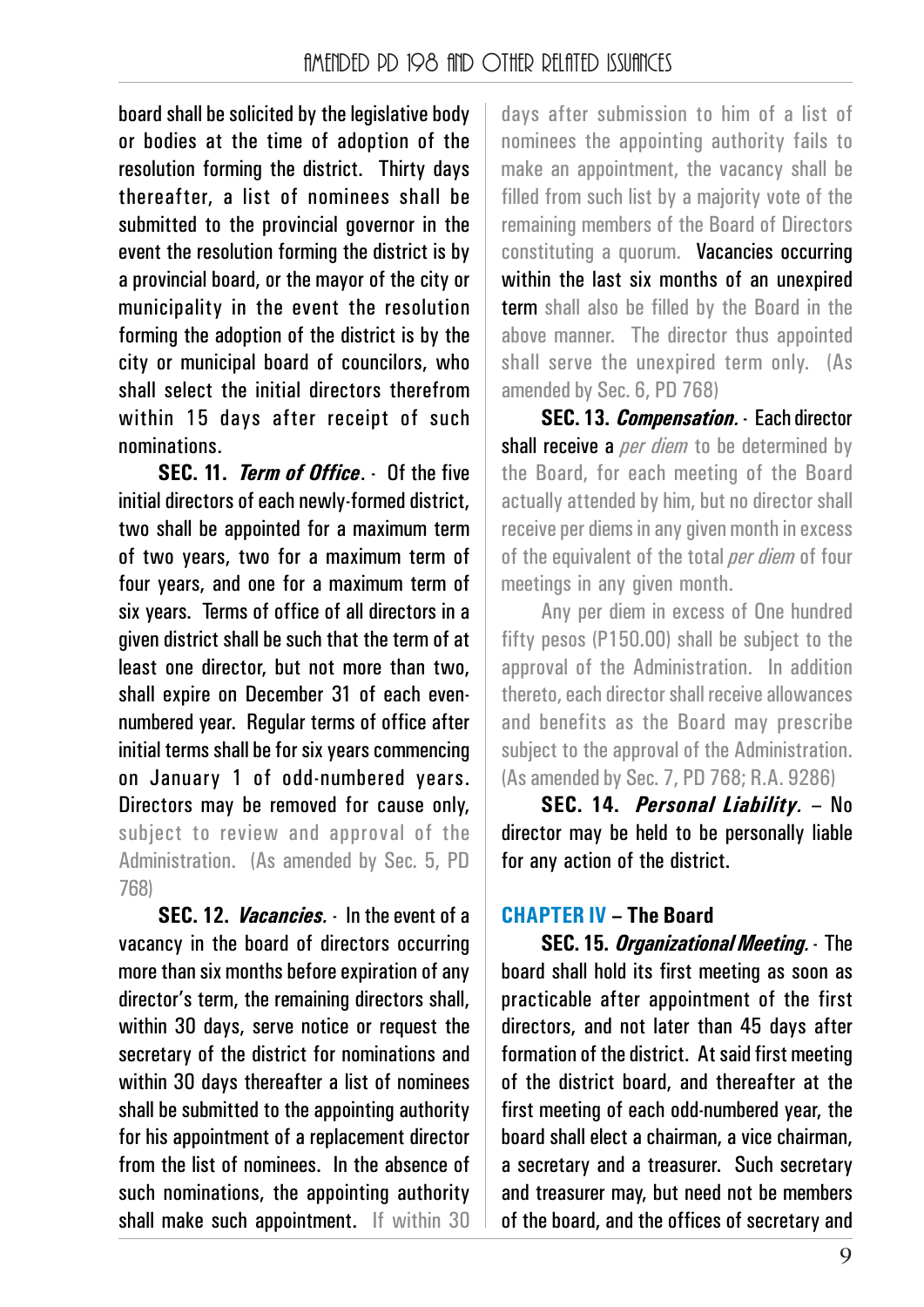treasurer may be held by the same person.

**SEC. 16.** *Quorum.* - A majority of the board present in person shall constitute a quorum for the transaction of business; Provided, however, That no resolution or motion shall be adopted or become effective without the affirmative vote of a majority of the authorized number of members of the board.

#### **CHAPTER V – Powers and Duties of Board**

**SEC. 17.** *Performance of District Powers.* - All powers, privileges, and duties of the district shall be exercised and performed by and through the board: *Provided, however*, That any executive, administrative or ministerial power shall be delegated and redelegated by the board to officers or agents designated for such purpose by the board.

**SEC. 18.** *Functions Limited to Policy-Making*. - The function of the board shall be to establish policy. The board shall not engage in the detailed management of the district.

**SEC. 19.** *By-Laws.* - At its first meeting, the board shall adopt, and may thereafter from time to time amend by-laws for the operation of business and affairs of the board and the district. By-Laws may not be amended without 30 days public notice to that effect, and a public hearing held.

**SEC. 20.** *System of Business Administration.* - The Board shall, as soon as practicable, prescribe and define by resolution a system of business administration and accounting for the district, which shall be patterned upon and conform to the standards established by the Administration. Auditing shall be performed by a certified public accountant not in the government service. The Administration may, however, conduct annual audits of the fiscal operations

of the district to be performed by an auditor retained by the Administration. Expenses incurred in connection therewith shall be borne equally by the water district concerned and the Administration. (As amended by Sec. 8, PD 768)

**SEC. 21.** *Depository*. - The district's depository shall be the Philippine National Bank, unless use of such bank is impractical: *Provided, however*, That any and all reserves accumulated for capital improvements may be deposited with the Administration.

**SEC. 22.** *Contracts*. - All contracts of the district shall be entered into by or pursuant to authority of the board: *Provided, however*, That the board may be resolution delegate and redelegate to officers or agents of the districts, under such conditions and restrictions as shall be fixed by the board, the power to bind the district by contract.

#### **CHAPTER VI- Officers and Employees**

**SEC. 23.** *The General Manager*. - At the first meeting of the Board, or as soon thereafter as practicable, the Board shall appoint, by a majority vote, a general manager and shall define his duties and fix his compensation. Said officer shall not be removed from office, except for cause and after due process. (As amended by Sec. 9, PD 768; R. A. 9286)

**SEC. 24.** *Duties*. - The duties of the General Manager and other officers shall be determined and specified from time to time by the board. The general manager, who shall not be a director, shall have full supervision and control of the maintenance and operation of water district facilities, with power and authority to appoint all personnel of the district: *Provided*, That the appointment of personnel in the supervisory level shall be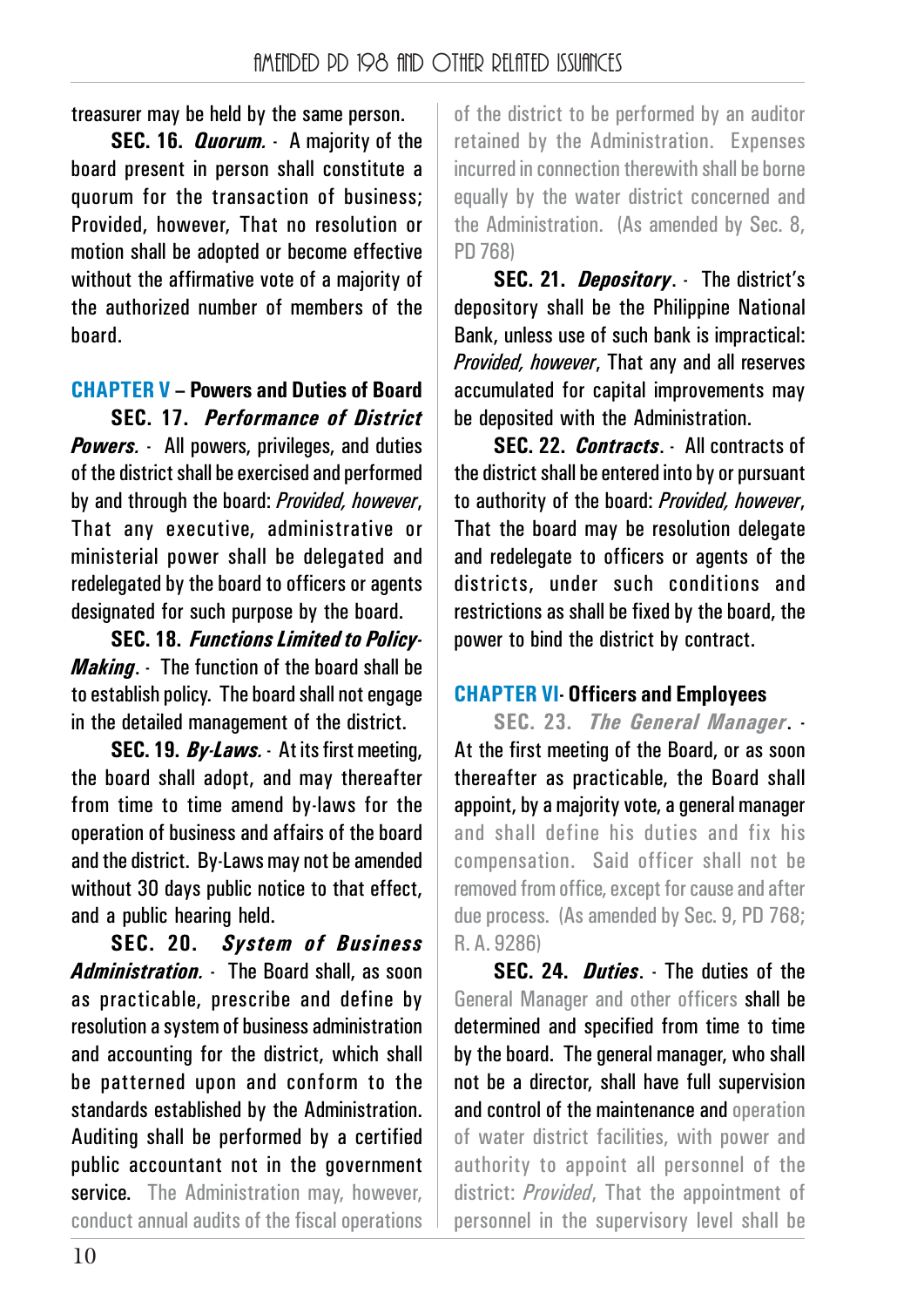subject to approval by the board. (As amended by Sec. 10, PD 768)

## **CHAPTER VII – Powers of District**

**SEC. 25.** *Authorization*. - The district may exercise all the powers which are expressly granted by this Title or which are necessarily implied from, or incidental to the powers and purposes herein stated. For the purpose of carrying out the objectives of this Act, a district is hereby granted the power of eminent domain, the exercise thereof shall, however, be subject to review by the Administration. (As amended by Sec. 4, PD 1479)

**SEC. 26.** *Acquisition of Waterworks.* - A district may purchase, construct, or otherwise acquire works, water, water rights, land, rights and privileges useful or necessary to convey, supply, store, collect, treat, dispose of or make other use of water for any purpose authorized by this Title. In the acquisition of water or water rights the district shall cooperate with existing agencies of the government of the Philippines. (As amended by Sec. 5, PD 1479)

**SEC. 27.** *Sale of Water.* - The district shall have the power to sell water, pursuant to generally applicable rules and regulations, to any person for use within the district. As a condition of such sale, the district may require the filing of a written application for service, payment of established charges or deposits and execution of a water service contract.

A district may provide service to public faucets or hydrants provided that it shall first have executed an application and service contract with the Government entity to establish or maintain such faucets or hydrants within the district. The district will be paid for such service in the same manner as regular

domestic service and pursuant to the adopted rules and regulations of the district.

Any district holding a valid Certificate of Conformance or a Conditional Certificate of Conformance from the Administration shall be exempt from regulation by the Public Service Commission or its successor. (As amended by Sec. 5, PD 1479)

**SEC. 28.** *Sewerage.* – A district may require, construct, operate and furnish facilities and services, within or without the district, for the collection, treatment and disposal of sewerage, waste, and storm water. The district may only furnish such services outside the district by means of facilities designed primarily to serve inside the district. Upon providing a sewer system in any area of the district, the district may require all buildings used by human beings to be connected to the sewer system within such reasonable time as may be prescribed by the district, provided that the property upon which such building to be connected stands is located within 35 meters of an existing main of the district's sewer system. After due notice thereof and refusal on the part of the property owner to so connect with the district's sewer system, the district may declare the further maintenance or use of cesspools, septic tanks, or other local means of sewerage disposal in such area to be a public nuisance and, after notice in writing of at least 10 days, deprive said property owner of any and all services provided by the district, which sanction may be co-extensive with the period during which the property owner persists in refusing to connect with the district's sewer system. (As amended by Sec. 5, PD 1479)

**SEC. 29.** *Rights of Way*. - The right of way is hereby granted to locate, construct and maintain works of the district on any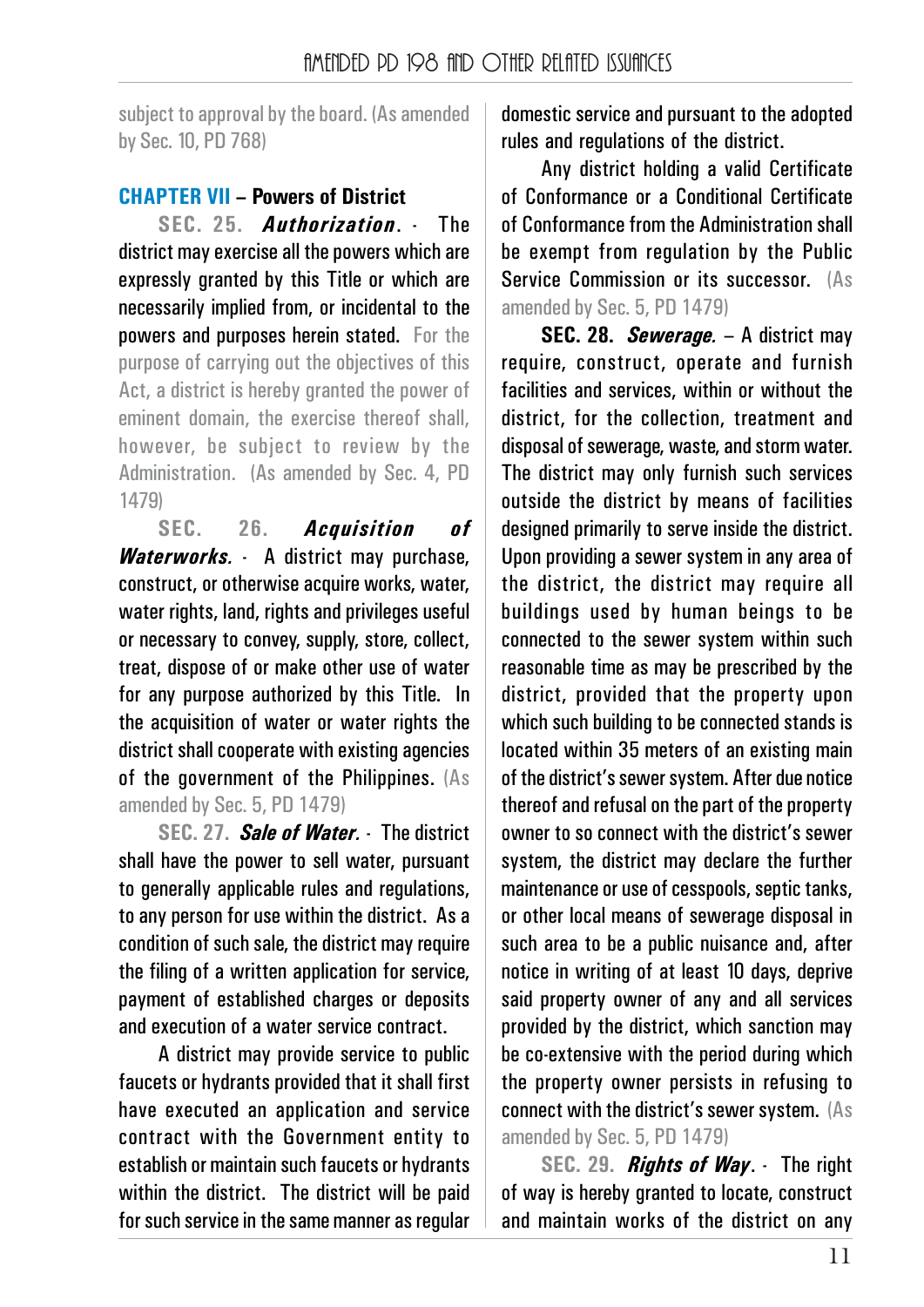land which is now, or hereafter may be, owned by the Government of the Philippines or by any of its political subdivisions, and/or instrumentalities. A district may construct any works along, under or across any street, watercourse, railway, or conduit in any manner which will afford security for life and property: *Provided*, That in planning any such works, the environmental aspects shall also be considered. (As amended by Sec. 5, PD 1479)

**SEC. 30.** *Contracts*. - A district shall have the power to enter into contracts with any person for the purpose of performing any functions of the district: *Provided*, That the Board of Directors may not by contract delegate any of the discretionary powers vested in the board by this Title. Specifically, but without limiting said general power, a district may enter into the following contracts:

**(a) Cooperation**. - Agreement with the Government of the Philippines or any of its agencies or political subdivisions for the cooperative or joint performance of any function of the district.

**(b) In-Lieu Share**. – As an incident to the acquisition of the existing water system of a city, municipality, or province, a district may enter into a contract to pay in-lieu share for such utility plant, an annual amount not exceeding three percent (3%) of the district's gross receipts from water sales in any year: *Provided, however*, That no contract of this nature shall be executed during the first five years of the existence of the district; and *Provided, further*, That the Board of Directors shall determine that such contract will not adversely affect or impair the fiscal position and operations of the district as verified by the Administration. (As amended by Sec. 11, PD 768; Sec. 5, PD 1479)

**(c) MWSS Agreement**. - In the event

the city, municipality or province has not reached agreement with the Metropolitan Waterworks and Sewerage System pursuant to Section 15 and 17 of R. A. 6234, a district may, with the consent of the local government, act for and in behalf of the local interests in negotiating and executing such contract for final settlement of the consequences of MWSS involvement in the operation of the water system.

**SEC. 31.** *Protection of Waters and Facilities of District.* - A district shall have the right to:

(a) Commence, maintain, intervene in, defend and compromise actions or proceedings to prevent interference with or deterioration of water quality or the natural flow of any surface, stream or ground water supply which may be used or useful for any purpose of the district or be a common benefit to the lands or its inhabitants. The ground water within a district is necessary to the performance of the district's powers and such district is hereby authorized to adopt rules and regulations subject to the approval of the National Water Resources Council governing the drilling, maintenance and operation of wells within its boundaries for purposes other than a single family domestic use on overlying land. Any well operated in violation of such regulations shall be deemed in interference with the waters of the district.

(b) Require a developer or builder of any structure within the service areas of the district to extend or connect its pipeline facilities to the district facilities whenever such development or structure is within one hundred meters of existing district facilities or whenever the district is willing to extend its facilities within one hundred meters of said development or structure. For the purpose of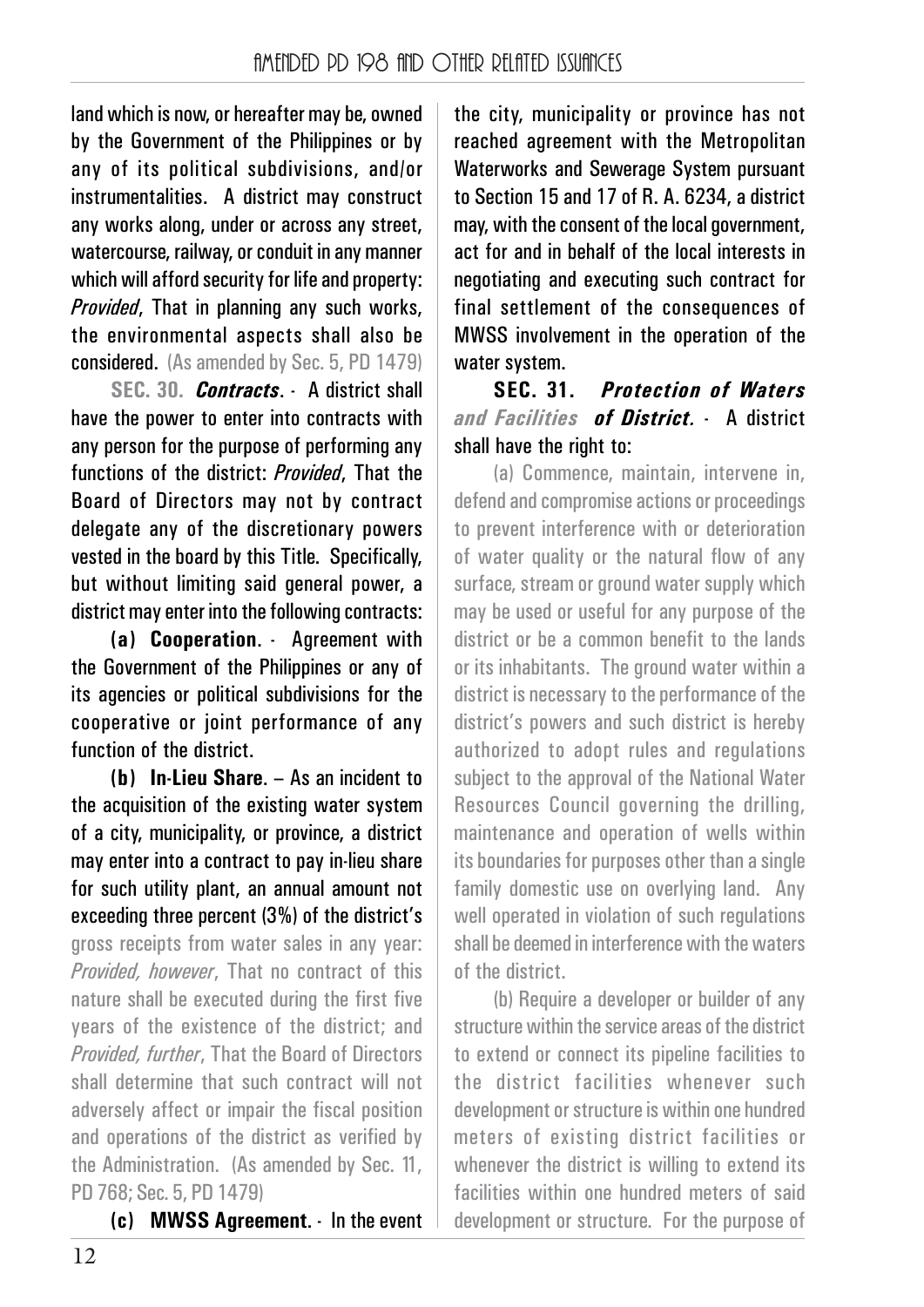this section, development shall include the subdivision of land for any purpose other than agricultural purpose, and structure shall mean any building or facility to be used for residential, commercial or industrial purposes.

(c) Prohibit any person, firm or corporation from vending, selling, or otherwise disposing of water for public purposes within the service area of the district where district facilities are available to provide such service. or fix terms and conditions by permit for such sale or disposition of water.

(d) Safeguard and protect the use of its waters. For this purpose, any person who installs any water connection without the previous authority from the water district established under this Decree; tampers water meters or uses jumpers or other devices whereby water is stolen; steals or pilfers water or water meters; knowingly possesses stolen or pilfered water or water meters shall, upon conviction, be punished by *prision correccional* in its minimum period or a fine ranging from two thousand pesos to six thousand pesos, or both. If the violation is committed with the connivance or permission of an employee or officer of the water district, an employee or officer shall, upon conviction, be punished by a penalty one degree lower than *prision correccional* in its minimum period and forthwith be dismissed and perpetually disqualified from employment in any utility or service company owned or controlled by the government. (As amended by Sec. 12, PD 768)

(e) Take over the management, administration, operation and maintenance of all watersheds within its territorial boundaries. (As amended by Sec. 6, PD 1479)

**SEC. 32.** *Fire Protection Capacity.* - The district may install and maintain pipeline capacity and additional hydrants for fire protection purposes: *Provided*, That prior agreement has been executed with the public entity having principal fire protection responsibility within the district whereby the district will be reimbursed over the reasonable life of said facilities for the cost of installation and operation of such fire protection capacity and facilities. (As amended by Sec. 7, PD 1479)

#### **CHAPTER VIII – Financial Provisions**

**SEC. 33.** *Receipt, Deposit and Payment of District Funds*. - The treasurer shall receive, to the credit of the district and in trust for its use and benefit, all monies belonging to the district. All monies belonging to the District shall, where practicable, be deposited by the treasurer in the Philippine National Bank. (As amended by Sec. 13, PD 768; Sec. 7, PD 1479)

**SEC. 34.** *Bonds or Other Evidence of Indebtedness.* - A district may borrow money to raise funds to pay all cost of any public improvements authorized by this Title and may issue negotiable or non-negotiable bonds, promissory notes or other evidence of indebtedness to support such borrowings. These obligations may be secured by a mortgage, pledge, deed of trust of or any other encumbrance upon any of its then owned or after-acquired real or personal property, assets or revenues and the same shall constitute a lien as to the principal and interest thereon, on all such property, assets or revenues. The interests on such bonds or notes are exempt from all taxes, duties, fees, imposts, or other charges of the national or local governments. (As amended by Sec. 14 and 15, PD 768; Sec. 7, PD 1479)

**SEC. 35.** *Authority for Subsequent Borrowings*. - Where a water district has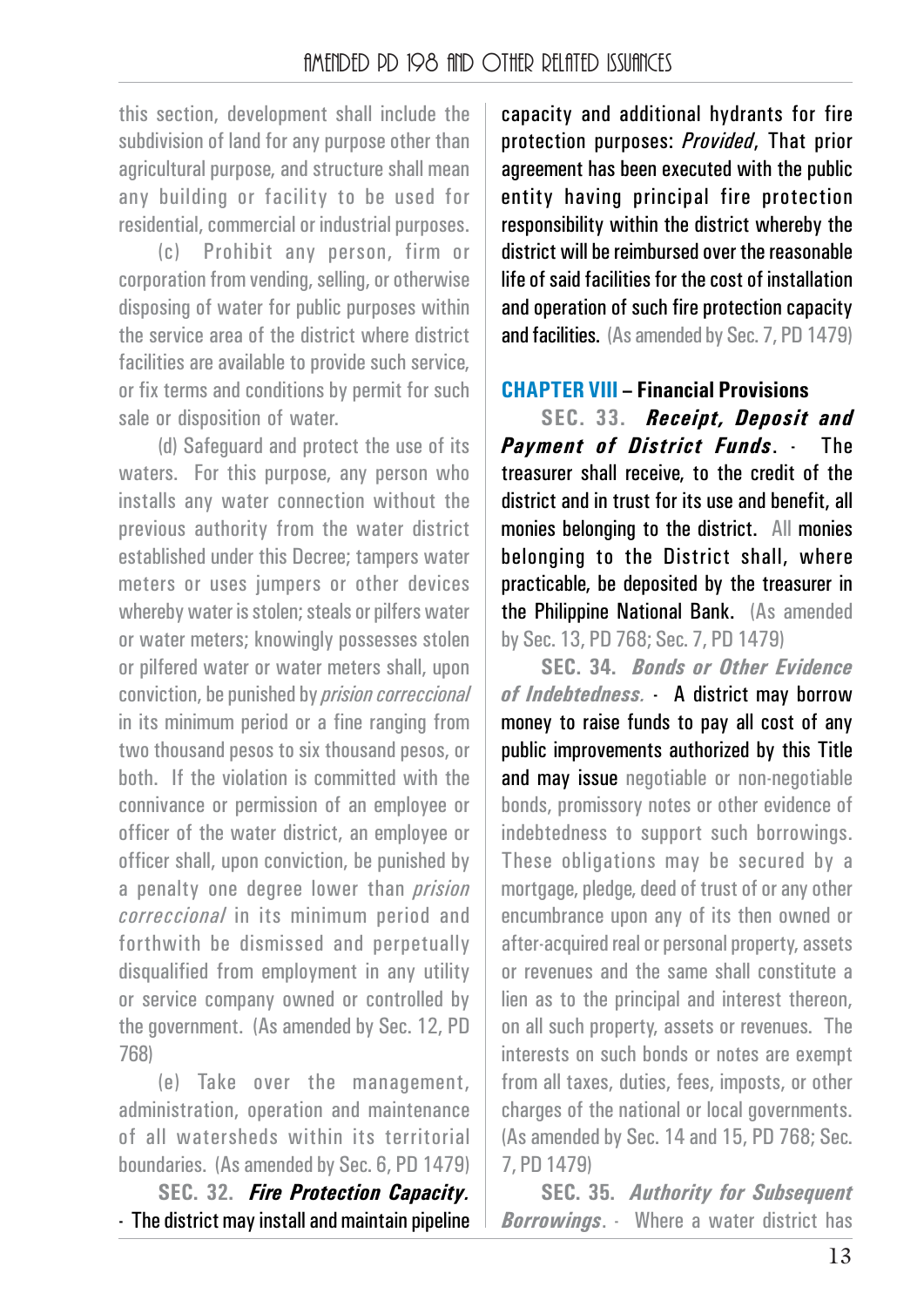borrowed money from the Administration, the district shall not borrow money or incur further obligations from other sources without the prior written consent of the Administration. (As amended by 16, PD 768; Sec. 7, PD 1479)

**SEC. 36.** *Default.* - In the event of the default by the district in the payment of principal or interest on its outstanding bonds or other obligations, any bondholder or creditor shall have the right to bring an action before the appropriate court to compel the **nayment of** such obligation. If the bondholder or creditor concerned is the Administration, it may, without the necessity of judicial process, take over and operate the entire facilities, systems or properties of the district. For the purpose, the Administration may designate its employees or any person or organization to assume all powers of policy-decision and the powers of management and administration, including but not limited to the establishment of water rates and charges, the dismissal and hiring of personnel, the purchase of supplies, equipment and materials and such other actions as may be necessary to operate the utility efficiently. (As amended by 16, PD 768; Sec. 7, PD 1479)

#### **CHAPTER IX - Revenues**

**SEC. 37.** *Rates and Charges.* - Water. - A district may sell water under its control, under schedules of rates and charges as may be determined by the Board, to any and all water users within the district. Said schedule may provide for differential rates for different categories of use and different quantity blocks. The district, as far as practicable, shall fix such rates and charges for water as will result in revenues which will:

"(a) Provide for reimbursement from all

new water customers for the cost of installation of new services and meters;

"(b) Provide for revenue from all water deliveries and services performed by the district;

"(c) Pay the operating expenses of the district;

"(d) Provide for the maintenance and repairs of the works;

"(e) Provide a reasonable surplus for replacement, extension and improvements; and

"(f) Pay the interest and principal and provide a sinking fund for the payment of debts of the district as they become due and establish a fund for reasonable reserves. (As amended by Sec. 17, PD 768; Sec. 7, PD 1479)

**SEC. 38.** *Service and Stand-by Charges – Sewer*. - A district may prescribe and collect rates and other charges for sewer services furnished. A district may also fix, levy and collect a sewerage and wastewater service stand-by or availability charge in the event sewer service is available and no connection is made. Such rates and charges may be collected with the water charges of the district. In the event of failure to pay the whole or any part thereof, district may discontinue any and all services for which such bill is rendered, including water, shall not be construed to prohibit the district from collecting rates and other charges in any other lawful manner. (As amended by Sec. 18, PD 768; Sec. 7, PD 1479)

**SEC. 39.** *Production Assessment*. - In the event the board of a district finds, after notice and hearing, that production of groundwater by other entities within the district for commercial or industrial uses in injuring or reducing the district's financial condition, the board may adopt and levy a groundwater production assessment to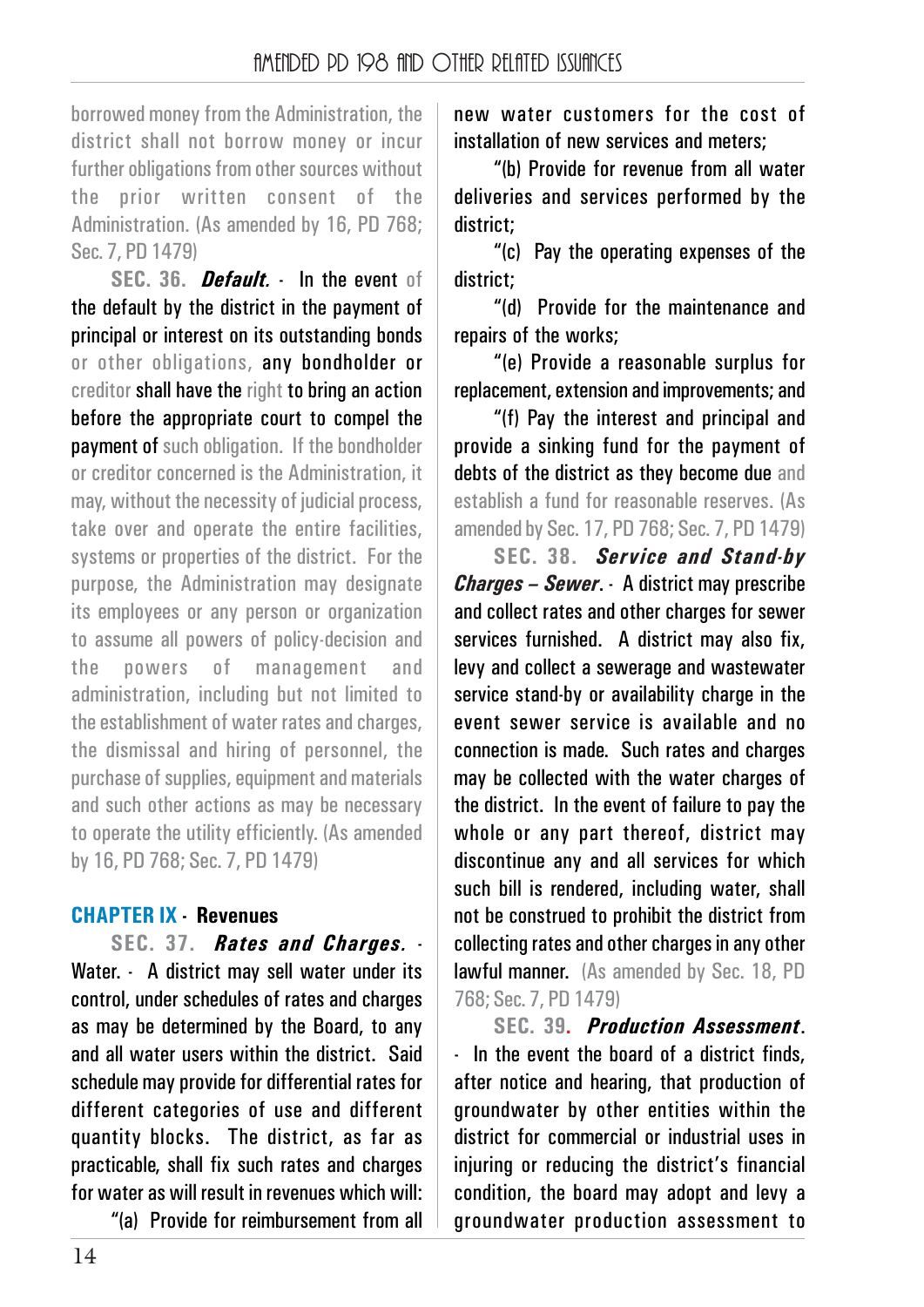compensate for such loss. In connection therewith, the district may require necessary reports by the operator of any commercial or industrial well. Failure to pay said assessment shall constitute an invasion of the waters of the district and shall entitle this district to an injunction and damages pursuant to Section 32 of this Title. (As amended by Sec. 18, PD 768; Sec. 7, PD 1479)

**SEC. 40.** *Assessment and Stand-By Charges.* - In order to obtain capital to finance installation of sanitary sewerage, a district shall have the power to establish by resolution of the board of directors the area to be benefited from such facilities. After a hearing and upon notice to all parties affected, the district may levy and collect assessment, or stand-by charges based upon available capacities or upon selected characteristics of property benefited by said improvements, as determined by the board. Said characteristics may include, but not limited to, the effective length of property fronting upon the proposed improvement or in terms of the area contained within the boundary of said property. Said assessment, if unpaid, shall be and constitute a lien on the land assessed. (As amended by Sec. 18, PD 768; Sec. 7, PD 1479)

**SEC. 41.** *Disposition of Income*. The income of the district shall be disposed of according to the following priorities:

"First, to pay its contractual and statutory obligations and to meet its essential current operating expenses.

"Second, to allocate at least fifty percent (50%) of the balance exclusively as a reserve for debt service and operating and maintenance, to be used for such purposes only during periods of calamities, force majeure or unforeseen events.

"Third, to allocate the residue as a reserve

exclusively for expansion and improvement of its physical facilities. (As amended by Sec. 8, PD 1479)

#### **CHAPTER X - Changes in Organization**

**SEC. 42.** *Exclusion of a Territory*. - Any territory within the boundary of district may be excluded by resolution of the board of directors after notice to land owners within the territory proposed to be excluded, and upon a finding that said lands do not and will not benefit by reason of their inclusion within the district. A certified copy of said resolution of exclusion shall be filed in the same manner and become effective in accordance with the provisions applicable to the resolution forming the district. (As amended by Sec. 18, PD 768)

**SEC. 43.** *Annexations and Deannexations*. - The Administration may, after notice to property owners within the territory proposed for annexation or deannexation, and following a hearing, make findings of benefit or potential benefit, and thereafter, require annexation or deannexation shall be accomplished by adoption and filing of an appropriate resolution in the same manner as the filing of the resolution forming a district or of exclusion, as the case may be. (As amended by Sec. 18, PD 768)

**SEC. 44.** *Consolidation and Joint Operation.* The Administration may require the merger or consolidation of the facilities or operations of two or more districts formed pursuant to the levy, in the event that the Administration shall have determined, following a hearing, that such merger or consolidation is in the best interest of the residents in the districts involved. (As amended by Sec. 18, PD 768)

**SEC. 45.** *Dissolution*. - A district may be dissolved by resolution of its board of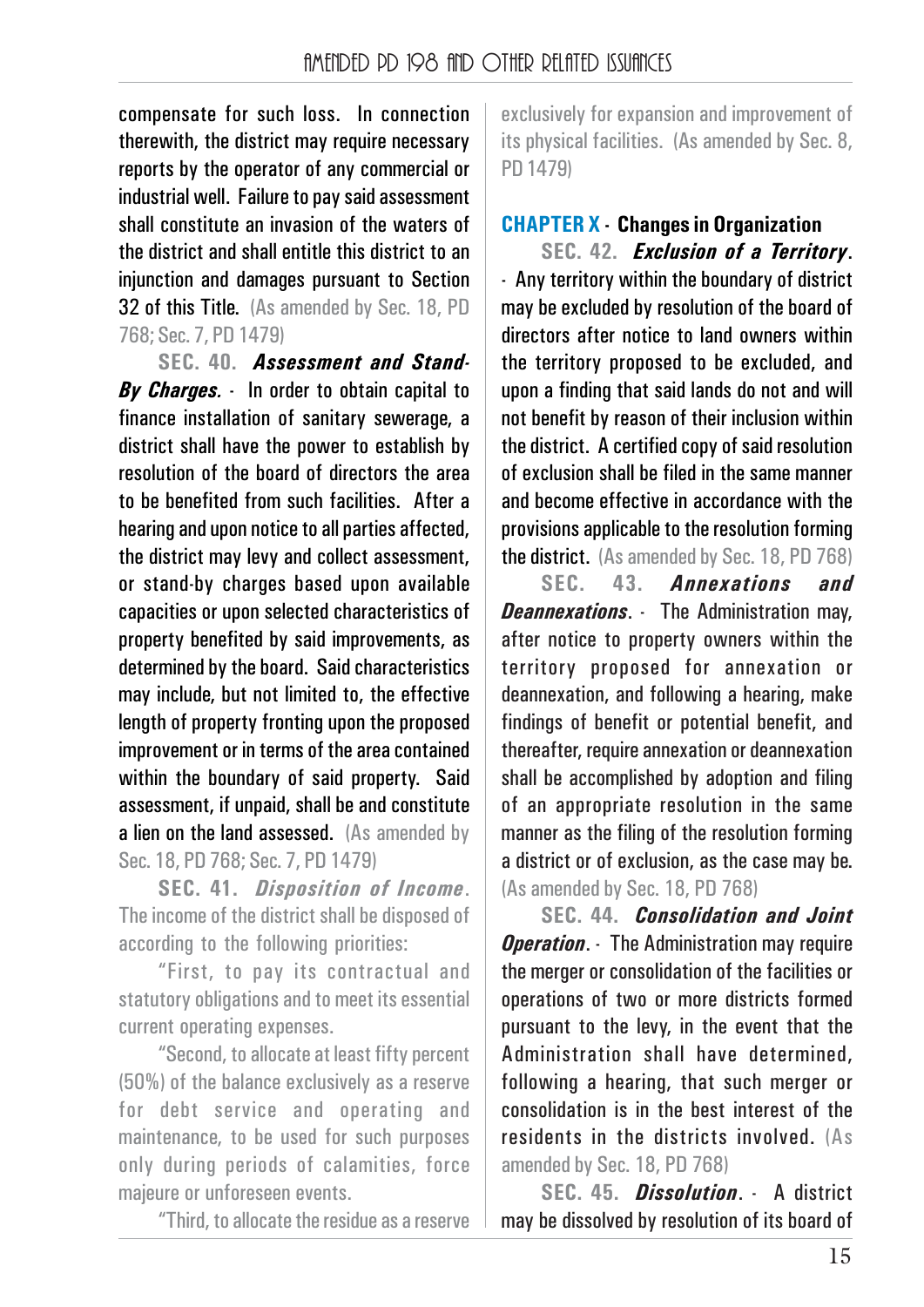directors filed in the manner of filing the resolution forming the district: Provided, however. That prior to the adoption of any such resolution: (1) another public entity has acquired the assets of the district and has assumed all obligations and liabilities attached thereto; (2) all bondholders and other creditors have been notified and they consent to said transfer and dissolution; and (3) a court of competent jurisdiction has found that said transfer and dissolution are in the best interest of the public. (As amended by Sec. 19, PD 768)

#### **CHAPTER XI - Protection to Districts**

**SEC. 46.** *Exemption from Taxes.* - A district shall (1) be exempt from paying income taxes, and (2) shall be exempt from the payment of (a) all National Government, local government and municipal taxes and fees, including any franchise, filing, recordation, license or permit fees or taxes and any fees, charges or costs involved in any court of administrative proceeding in which it may be a party and (b) all duties or imposts on imported machinery, equipment and materials required for its operations. (As amended by Sec. 20, PD 768)

**\* SEC. 47.** *Exclusive Franchise*. - No franchise shall be granted to any other person or agency for domestic, industrial or commercial water service within the district or any portion thereof unless and except to the extent that the board of directors of said district consents thereto by resolution duly adopted, such resolution, however, shall be subject to review by the Administration. (As amended by Sec. 20, PD 768; Sec. 9, PD 1479)

<sup>\*</sup> See Metropolitan Cebu Water District vs. Margarita Adala (G. R. No. 168914, July 4, 2007) declaring as unconstitutional Section 47 of PD 198, as amended.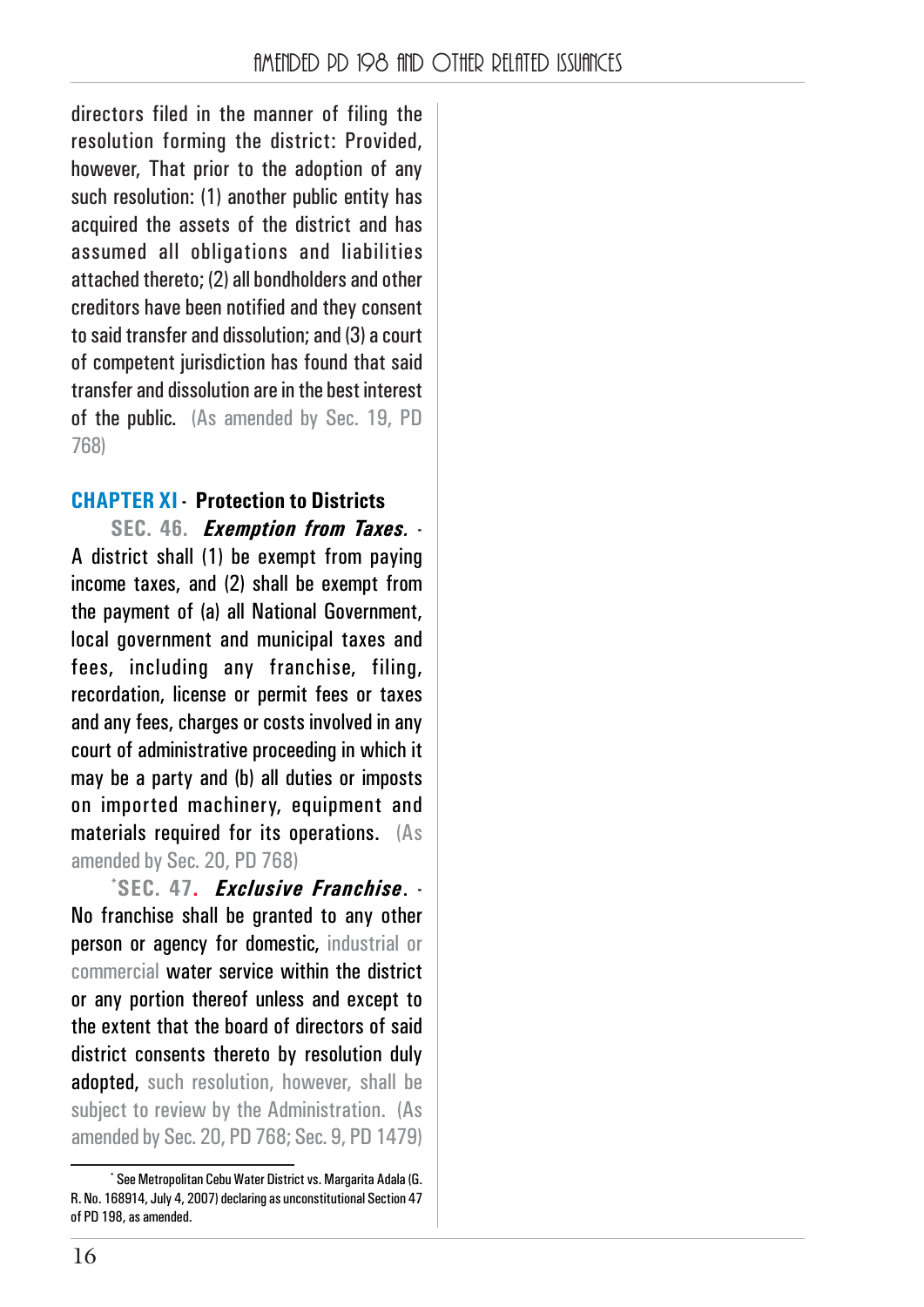## **TITLE III**

## **LOCAL WATER UTILITIES ADMINISTRATION LAW**

#### **CHAPTER I – Title**

**SEC. 48.** *Title.* - This Title of the Provincial Water Utilities Act of 1973 shall be known and referred to as the "Local Water Utilities Administration Law". (As amended by Sec. 20, PD 768)

#### **CHAPTER II – Charter and Purpose**

**\* SEC. 49.** *Charter.* - There is hereby chartered, created and formed a government corporation to be known as the 'Local Water Utilities Administration' which is hereby attached to the Office of the President. The provisions of this Title shall be and constitute the charter of the Administration. (As amended by Sec. 21, PD 768)

**SEC. 50.** *Purposes*. - The Administration shall primarily be a specialized lending institution for the promotion, development and financing of local water utilities. In the implementation of its functions, the Administration shall, among others: (1) prescribe minimum standards and regulations in order to assure acceptable standards of construction materials and supplies, maintenance, operation, personnel training, accounting and fiscal practices for local water utilities; (2) furnish technical assistance and personnel training programs for local water utilities; (3) monitor and evaluate local water standards; and (4) effect system integration, joint investment and operation, district annexation and deannexation whenever economically warranted. (As amended by Sec. 22, PD 768)

#### **CHAPTER III - Board of Trustees**

**SEC. 51.** *Composition.* - The Board of Trustees of the Administration shall be composed of a chairman and four other members, all of whom shall be citizens of the Philippines.

"One trustee at any time shall have at least ten years experience in banking, finance or business. One trustee at any time shall possess sufficient background in the field or economics; one trustee at any time shall have experience in management or systems operations. Two trustees at any time shall be civil or sanitary engineers with experience related to water supply or wastewater operations. Not more than one trustee may represent a private investor-owned utility. No elected official shall be entitled to act as a trustee. At least three of the trustees must be employees of the National Government.

"The General Manager shall be *ex-officio* member of the Board. (As amended by Sec. 23, PD 768)

**SEC. 52.** *Appointment and Term* of Office. - The trustees, with exception of the ex-officio member, shall be appointed by the President of the Philippines. They shall serve a term of five years each: *Provided*, That of the first four initially appointed, one shall serve a term of five years, another for four years, the third for three years, and the fourth for two years. Trustees may be removed for cause only.

The incumbent trustees holding office as such upon the effectivity of this amendment shall continue to hold such office until the expiration of their original terms as defined in

<sup>\*</sup> EO 738 dated July 14, 2008, transferred LWUA from DPWH to DOH, giving DOH administrative supervision over LWUA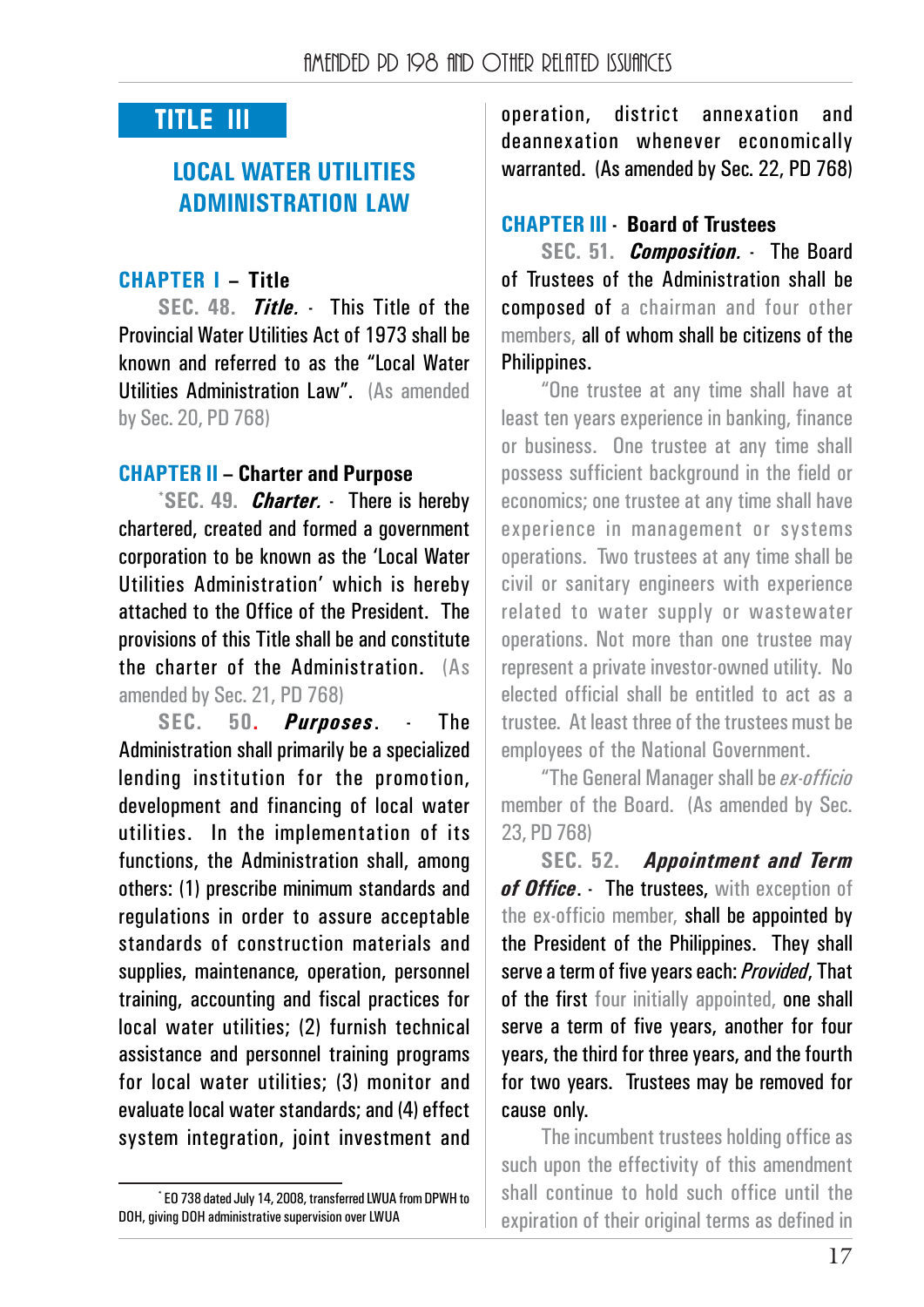their appointments. (As amended by Sec. 24, PD 768)

**SEC. 53.** *Vacancies*. - Vacancies in the Board of Trustees for any reason whatsoever shall be filled by the President of the Philippines in like manner as in the case of new appointments but the trustees so appointed shall serve only the unexpired portion of the term of the trustees substituted for. (As amended by Sec. 25, PD 768)

**SEC. 54.** *Powers.* - All of the business and affairs of the Administration shall be carried on and its powers shall be exercised by and through the Board of Trustees. The function of the trustees, however, shall be to establish policy, not to engage in the detailed management of the Administration. (As amended by Sec. 25, PD 768)

**SEC. 55.** *Compensation.* - The Trustees shall each receive a *per diem* as may be fixed by the Board for each meeting actually attended by them: *Provided*, That the total of such per diem in any one month for each Trustee, shall not exceed the equivalent of the *per diems* for four meetings; *Provided, further*, That *per diems* in excess of three hundred pesos per meeting shall be subject to approval of the Office of the President; and *Provided, finally*, That, in addition, each Trustee shall be reimbursed his expenses incurred in connection with the performance of his functions in such amount as may be determined by the Board of Trustees. (As amended by Sec. 26, PD 768)

#### **CHAPTER IV – By-Laws**

**SEC. 56.** *By-Laws.* - The Board of Trustees shall adopt a code of by-laws for the conduct of the affairs of the Administration which may be amended from time to time by the affirmative vote of four Trustees.

Except as otherwise provided herein, the organizational structure and staffing pattern of the Administration, the qualification of the appointive officers and employees, the powers and responsibilities of the officers, the internal procedure of the Administration, and such other matters relative to the organization, management and conduct of the affairs of the Administration shall be as provided in the by-laws; *Provided*, That, the appointment of and disciplinary action against officers and employees of the Administration shall be done and effected pursuant to guidelines established by the Board of Trustees. (As amended by Sec. 26, PD 768)

## **CHAPTER V - Officers and Employees**

**SEC. 57.** *Officers.* - The Board shall elect a chairman from among its members. In addition, the Board shall select a secretary and a corporate legal counsel, each of whom shall not be a trustee. (As amended by Sec. 28, PD 768)

**SEC. 58.** *The Administrator and Other Employees.* - The Trustees shall select a general manager who shall not come from the appointed trustees. The general manager shall receive compensation in an amount as may be fixed by the Board, subject to the approval of the President of the Philippines, but in no case less than fifty-four thousand pesos per *annum*. The general manager shall employ and appoint all additional personnel; Provided, That the appointment of personnel in the supervisory level shall be subject to confirmation by the Board. (per E. O. 68 dated 11-21-86)

The incumbent manager holding office as such upon the effectivity of this amendment shall continue to hold such office unless sooner terminated by competent authority. (As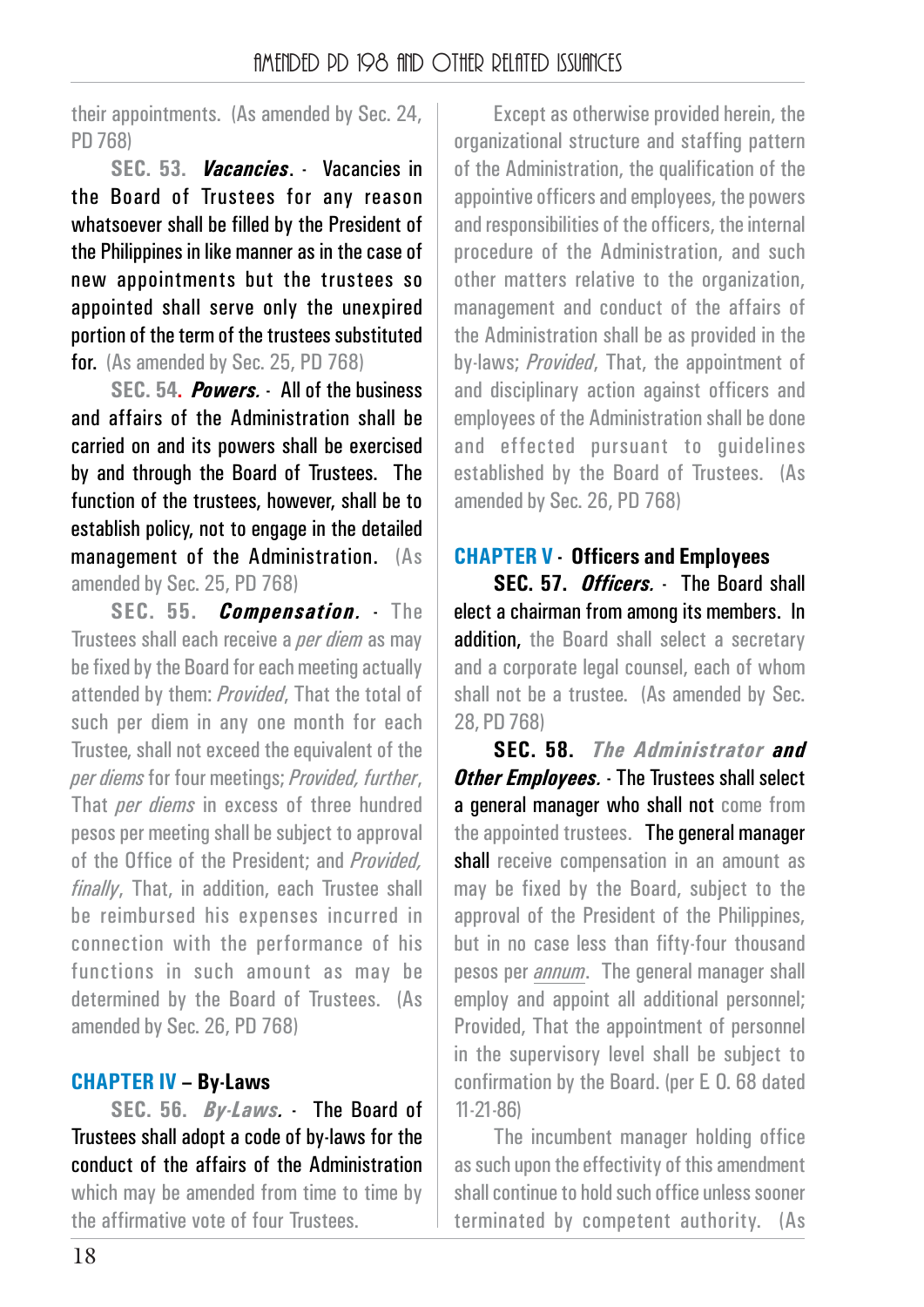#### amended by Sec. 29, PD 768)

The regular professional and technical personnel of the Administration shall be exempt from WAPCO and Civil Service rules and regulations; *Provided*, That the personnel shall be entitled to the benefits and privileges normally accorded to government employees, such as retirement, GSIS insurance, leave and similar matters.

#### **CHAPTER VI - Powers**

**SEC. 59.** *General Corporate Powers.* – The Administration shall have all the powers which are expressly granted to it under this Title, or which are necessary, implied from, or incidental to the powers and purposes herein stated.

**SEC. 60.** *Borrowing and Security Therefor.* The Administration may borrow funds as authorized in Section 72 of this Title, and issue as security therefor debentures or other evidence of indebtedness constituting a lien on any and all securities, covenants and obligations of local water utilities held by the Administration as security for loans made to such local water utilities. (As amended by Sec. 30, PD 768)

**SEC. 61.** *Loans.* - Administration may make loans from its Revolving Loan Funds to qualified local water utilities, upon the following conditions and pursuant to the following procedures:

(a) *Qualification of Borrower.* - Before any loan may be granted, the local water utility shall (1) hold a valid certificate of conformance or a conditional certificate of Compliance from the Administration, and (2) meet such other and further loan qualification requirements as the trustees may establish;

(b) *Feasibility Study.* – A feasibility study which may be required by the Administration for any proposed project for which loan funds are sought may be undertaken by the water district, the Administration or by a consultant prequalified by the Administration; (As amended by Sec. 31, PD 768)

(c) *Security.* - The Administration may take as security for such loans the authorized bonds or other evidence of debt by the water district and a mortgage on its properties; (As amended by Sec. 31, PD 768)

(d) *Loan Documents and Procedures* - The Board of Trustees shall adopt rules, loan documents and procedures to be used in the granting of loans. Such rules shall include provisions for security, payment and default. (As amended by Sec. 31, PD 768)

(e) *Default.* - In the event of default by the local water district in the payment of principal or interest on its outstanding bonds or other obligations to the Administration, the latter may, without the necessity of judicial process, take over and operate the facilities or properties of the district. For this purpose, the Administration may designate its employees or any person or organization to assume both the policy-making authority and the powers of management, including but not limited to, the establishment of water rates and service charges, the dismissal and hiring of personnel, the purchase of equipment, supplies or materials and such other actions as may be necessary to operate the water district efficiently. Such policy-making and management prerogatives may be returned to the Board of Directors and the general manager of the water district, respectively, when all of its overdue accounts have been paid, all its reserve requirements have been satisfied and all the causes of default have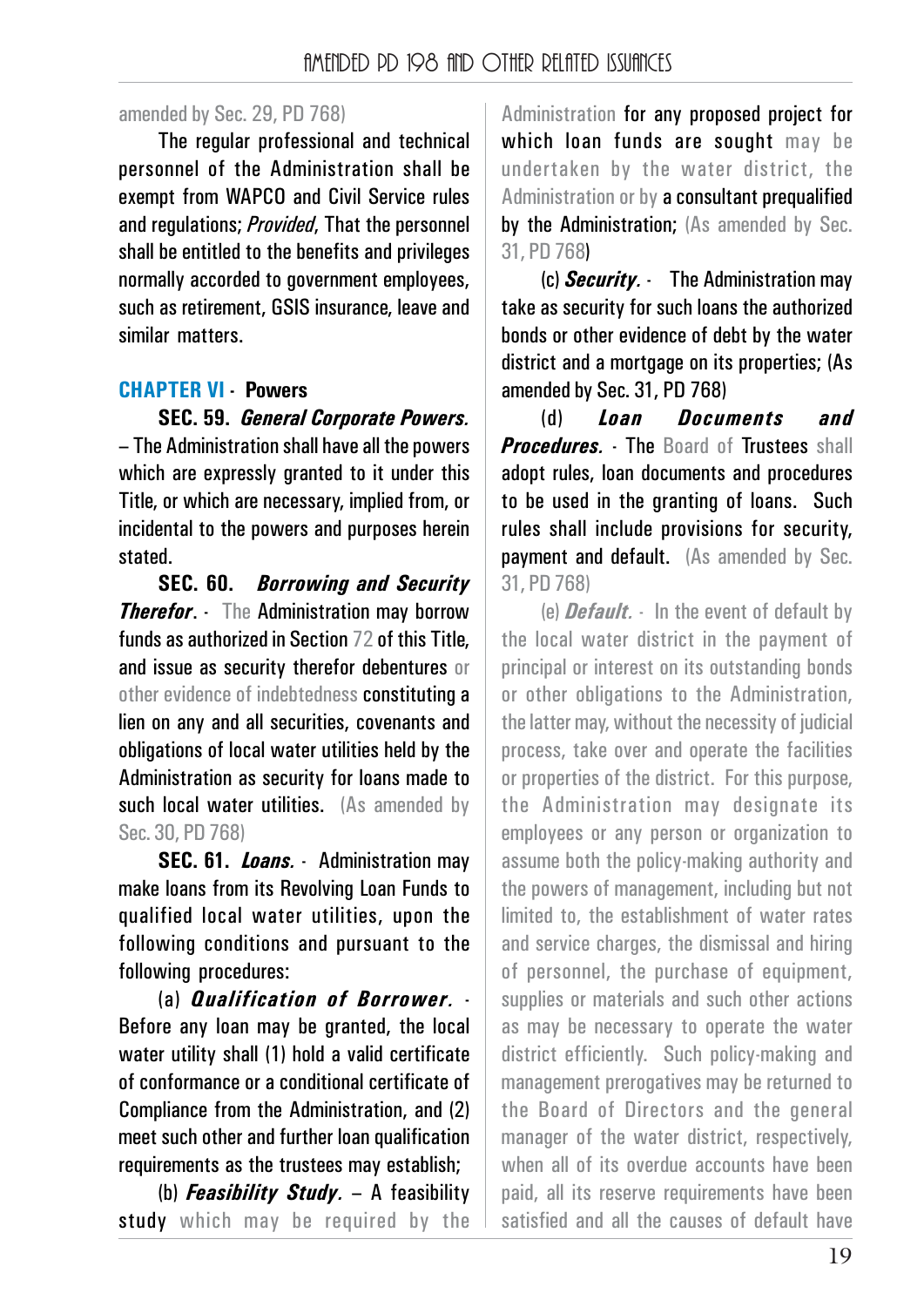been met. (As amended by Sec. 31, PD 768)

(f) *Funding of Loan.* - When a loan is made to local water utility, the necessary amount of such loan shall be programmed to assure completion of the project for which such loan was granted. (As amended by Sec. 10, PD 1479)

**SEC. 62.** *Regulations.* - Administration shall have the power and duty to establish standards for local water utilities and adopt rules and regulations for the enforcement thereof. The Administration shall vigorously consult and coordinate its actions with all government agencies active in the areas of public works and all other concerned agencies in the promulgation of these standards. Said standards and regulations shall include the following:

**(a)** *Water Quality.* - Minimum drinking water standards including a uniform testing and reporting system. Said standards shall include bacteriological, chemical and physical parameters;

**(b)** *Design and Construction.* - Minimum criteria for the design and construction of new or additional facilities for water supply, treatment, transmission and distribution, and for wastewater collection, treatment and disposal;

**(c)** *Equipment, Materials and Supplies.* - Standards for the optimum selection and effective utilization of equipment, materials and supplies by local water and sewer utilities:

**(d)** *Operations and Maintenance.* - Standardized procedures for operating and maintaining equipment and facilities;

(e) *Personnel.* - The training of personnel who operate or manage local water utilities. For this purpose, at least a majority of the personnel of a local water district must have satisfactorily completed appropriate training courses, programs or seminars conducted by the Administration, and must be holders of a certificate of completion or competence, as the case may be, before a certificate of conformance is issued to the water district.

For certain positions which the Administration may specify, only those persons possessing, or in the case of subsequent appointments, only persons who will undergo training and shall have obtained within six months, a certificate of completion or competence, as the case may be shall be appointed. (As amended by Sec. 32, PD 768)

(f) *Organization.* - Organizational and institutional criteria to assure independent operation and funding of local water utilities.

(g) *Accounting.* - A uniform accounting system with uniform chart of accounts. Said standard and regulations also shall include stipulated levels of internal reporting to local water utility management.

**SEC. 63.** *Rate Review.* - Any publiclyowned local utility holding a Certificate of Conformance or Conditional Certificate of Conformance from the Administration is hereby declared exempt from the jurisdiction of the Public Service Commission or its successor. Any rates or charges established by such local water utility shall be adequate to provide for:

(a) Reimbursement from all new water customers for the cost of installing new services and meters;

(b) Revenue from all water deliveries and services performed by the district;

(c) Annual operating expense of the district;

(d) The maintenance and repairs of the works;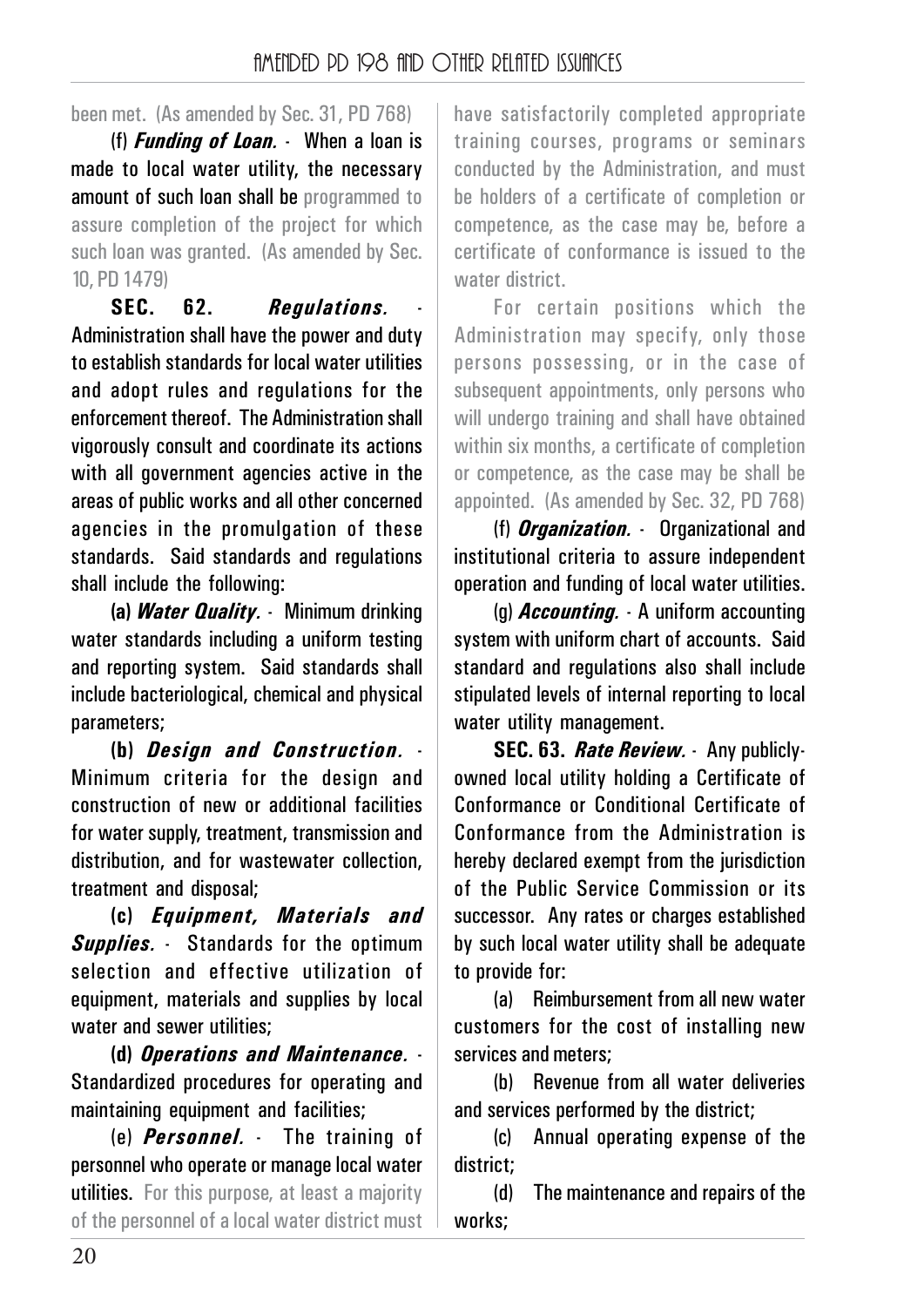## (e) A reasonable surplus for replacement, extension and improvement; and

(f) Payment of the interest and principal and provide a sinking fund for payment of debts of the district as they become due and establish a fund for reasonable reserves. (As amended by Sec. 33, PD 768)

The rates or charges established by such local district, after hearing shall have been conducted for the purpose, shall be subject to review by the Administration to establish compliance with the above-stated provisions. Said review of rates or charges shall be executory and enforceable after the lapse of seven calendar days from posting thereof in a public place in the locality of the water district, without prejudice to an appeal being taken therefrom by a water concessionaire to the National Water Resources Council whose decision thereon shall be appealable to the Office of the President. An appeal to the Council shall be perfected within thirty days after the expiration of the seven-day period of posting. The Council shall decide on appeal within thirty days from perfection. (As amended by Sec. 11, PD 1479)

**SEC. 64.** *Technical Assistance.* - Administration shall provide technical assistance to local water utilities; their boards, management and operating personnel, to aid in meeting the standards and criteria established by the Administration, and to encourage the upgrading of the operations and management of such local water utilities. Said technical assistance should consist of those matters which are practical to finance or develop on a national basis but are beyond the capability of the individual local water utility, as such.

**SEC. 65.** *Training Programs.* - Administration shall establish training

programs and seminars for personnel of local water utility. Programs shall include the areas of utility management, operation, maintenance and customer service. Administration shall have the power to issue Certificate of Completion for the satisfactory completion of a specified course of instruction. In the case of operational personnel, Administration may conduct appropriate examinations and issue corresponding Certificates of Competence to assist local water utilities to meet the personnel standards set pursuant to Section 62 (d) of this Title.

**SEC. 66.** *Certificate of Conformance.* - Administration may require report from all water utilities, conduct field investigations and review all available information to determine whether there has been conformance to its standards and procedures established pursuant to Section 62 of this Title. Upon a finding that said standards are met, the Administration shall issue a Certificate of Conformance to any such water utility. Said Certificate maybe revoked after due notice and hearing as to any local water utility which thereafter fails to continue conformance with such standards. A Conditional Certificate of Conformance may be issued where procedures and practices have been adopted to assure conformances and reasonable time schedule has been adopted. Failure to reach conformance as contemplated shall be cause for revocation of such conditional certificate, without hearing or other cause.

# **CHAPTER VII – Financial Provisions**

**SEC. 67.** *Capital Stock.* - The authorized capital of the Local Water Utilities Administration is Two Billion, Five Hundred Million Pesos divided into Twelve Million Five Hundred Thousand share of stock with a par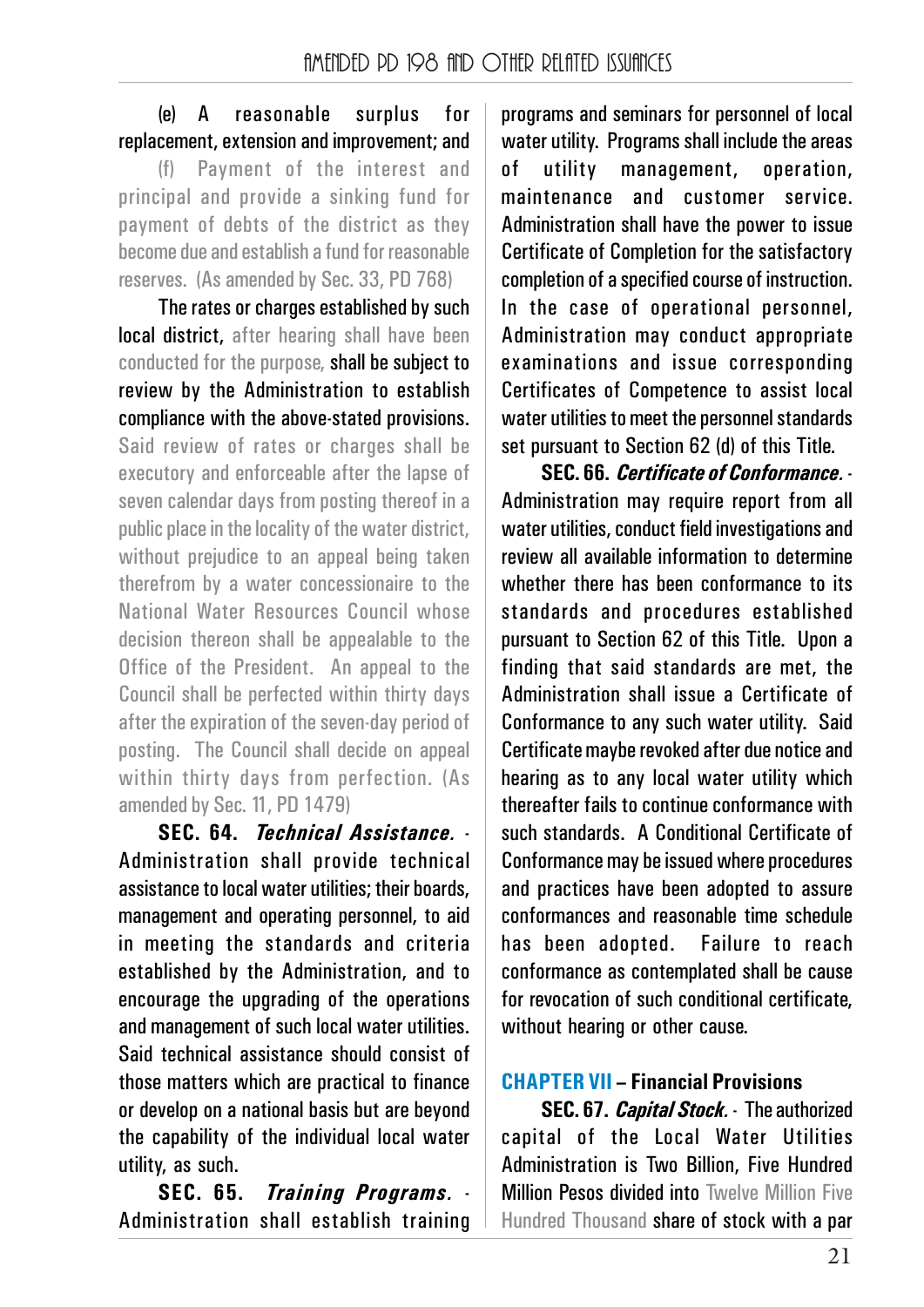value of Two Hundred Pesos per share which shall be subscribed by the National Government and opened to subscription by private investors or government financial institutions. (As amended by Sec. 34, PD 768; Sec. 12, PD 1479)

**SEC. 68.** *Payment for National Government Shares*. - All amounts previously released by the National Government to the Revolving Fund of the Administration shall be credited as payment for subscriptions to shares of stock at par value. Whatever balance remaining of said subscription shall be paid from a continuing appropriation which is hereby made out of any funds in the National Treasury not otherwise appropriated, such annual appropriation to be programmed and released in accordance with pertinent budget laws: Provided, That this continuing appropriation shall remain in force until the balance of the unpaid subscription of the government to the capital stock of the administration have been paid in full. (As amended by Sec. 34, PD 768; Sec. 13, PD 1479)

**SEC. 69.** *Operational Expenses.* - The Board of Trustees is hereby authorized to appropriate out of any funds of the Administration, such amounts as it may deem necessary for the operational and other expenses of the Administration including the purchase of necessary equipment. (As amended by Sec. 34, PD 768)

**SEC. 70.** *Charges.* - To the extent that the Administration performs services for the benefit and at the request of a local water district or utility or a number of water districts, utilities or organizations, it may levy fees or charges for such service rendered.

Charges may include an assessment against water districts or utilities to finance those functions of the Administration which

are of general benefit to water districts or utilities including, but not limited to, general administration and supervision. (As amended by Sec. 34, PD 768)

**SEC. 71.** *Receipt and Investment of Funds*. - Whenever the Administration receives money whether as payment for subscriptions to shares of stock, principal repayments, interest income, payment for services rendered or for any purpose whatsoever, it shall issue its own receipts and provide for their safekeeping and investment under policy guidelines as may be established by the Board of Trustees in accordance with Department of Finance regulations. (As amended by Sec. 34, PD 768)

**SEC. 72.** *Domestic Borrowing Authority.* - The Administration shall have the authority to borrow money from all domestic loan sources whether government or private; *Provided*, That its loans outstanding from domestic sources at any one time shall not exceed One Billion Pesos. (As amended by Sec. 36, PD 768)

**SEC. 73.** *Authority to Contract Foreign Loan.* - The Administration is hereby authorized to contract loans, credits, in any convertible foreign currency or capital goods, and to incur indebtedness from time to time with foreign governments, or any international financial institutions or fund sources, including suppliers credits or deferred payment arrangements, the total outstanding amount of which, excluding interests, shall not exceed five hundred million United States dollars or the equivalent thereof in other currencies, on terms and conditions promulgated by the Secretary of Finance and the Monetary Board for the accomplishment of its objectives; and to enter into and execute contracts and other documents specifying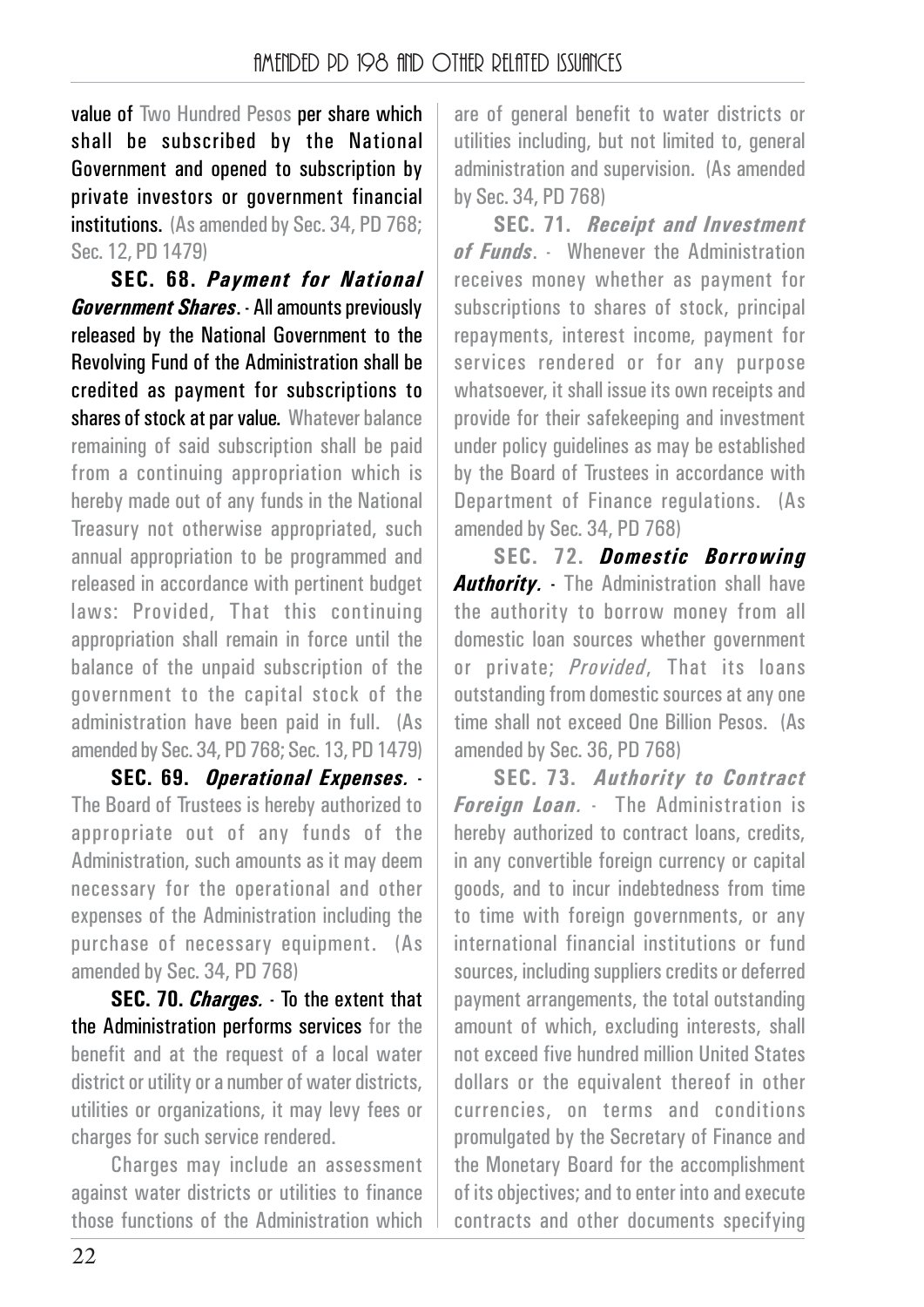such terms and conditions.

The President of the Philippines, by himself, or through his duly authorized representative, is hereby authorized to negotiate and contract with foreign governments or any international financial institution or fund sources in the name and on behalf of the Administration, one or several loans, for the purpose of implementing the Administration's program for the promotion and development of local water utilities through the Administration's financing or lending operations.

The President of the Philippines, by himself, or through his duly authorized representative, is hereby further authorized to guarantee, absolutely and unconditionally, as primary obligor and not as mere surety, in the name and on behalf of the Republic of the Philippines, the payments of the loans, credits and indebtedness up to the amount herein authorized, over and above the amounts which the President of the Philippines pursuant to loan agreements entered into with foreign governments or any international financial institution or fund sources.

The loans, credits and indebtedness contracted under this section shall be in accord with the provisions of the Foreign Borrowing Act as amended. (As amended by Sec. 36, PD 768)

**SEC. 74.** *Depository for Reserves.* - Any local water utility which is accumulating reserves for capital improvement may make specified time deposits of the same to the Administration in the manner authorized for banks in handling trust funds. Such funds shall not be used for operating purposes by the Administration. (As amended by Sec. 37, PD 768)

**SEC. 75.** *Control and Supervision over*

*All Releases of Appropriations for Waterworks and Sewerage Systems*. - Since the Administration is charged with the development of local water utilities, funds from prior and future appropriations of the National Government for waterworks and sewerage systems in cities, municipalities, and provinces that are covered by duly formed water districts shall be released directly to the Administration for the account of the water districts concerned. The Administration may, however, draw from such account fees and charges for services rendered to the water districts concerned as specified in Section 70 of this Title. (As amended by Sec. 38, PD 768)

**SEC. 76.** *Government Assistance to Non-Viable Districts.* - There shall be included in the General Appropriations Act an outlay in the form of National Government aid or subsidy to meet the financial requirements in the development of water supply systems of water districts which are determined by the Administration to be financially non-viable in such amount as the Administration may recommend, but not exceeding the cost of source development and main transmission line. Releases of such funds shall be made directly to the Administration. In the development of such water supply systems, the Administration shall exert all efforts to bring the levels of service within the cost repayment capacity of the beneficiaries. (As amended by Sec. 14, PD 1479)

**SEC. 77.** *Special Projects.* - Whenever required by the National Government to provide funding requirements for the development of waterworks and sewerage systems in municipalities, cities or provinces, or portions thereof not yet covered by a duly formed water district, an outlay shall be provided in the General Appropriations Act,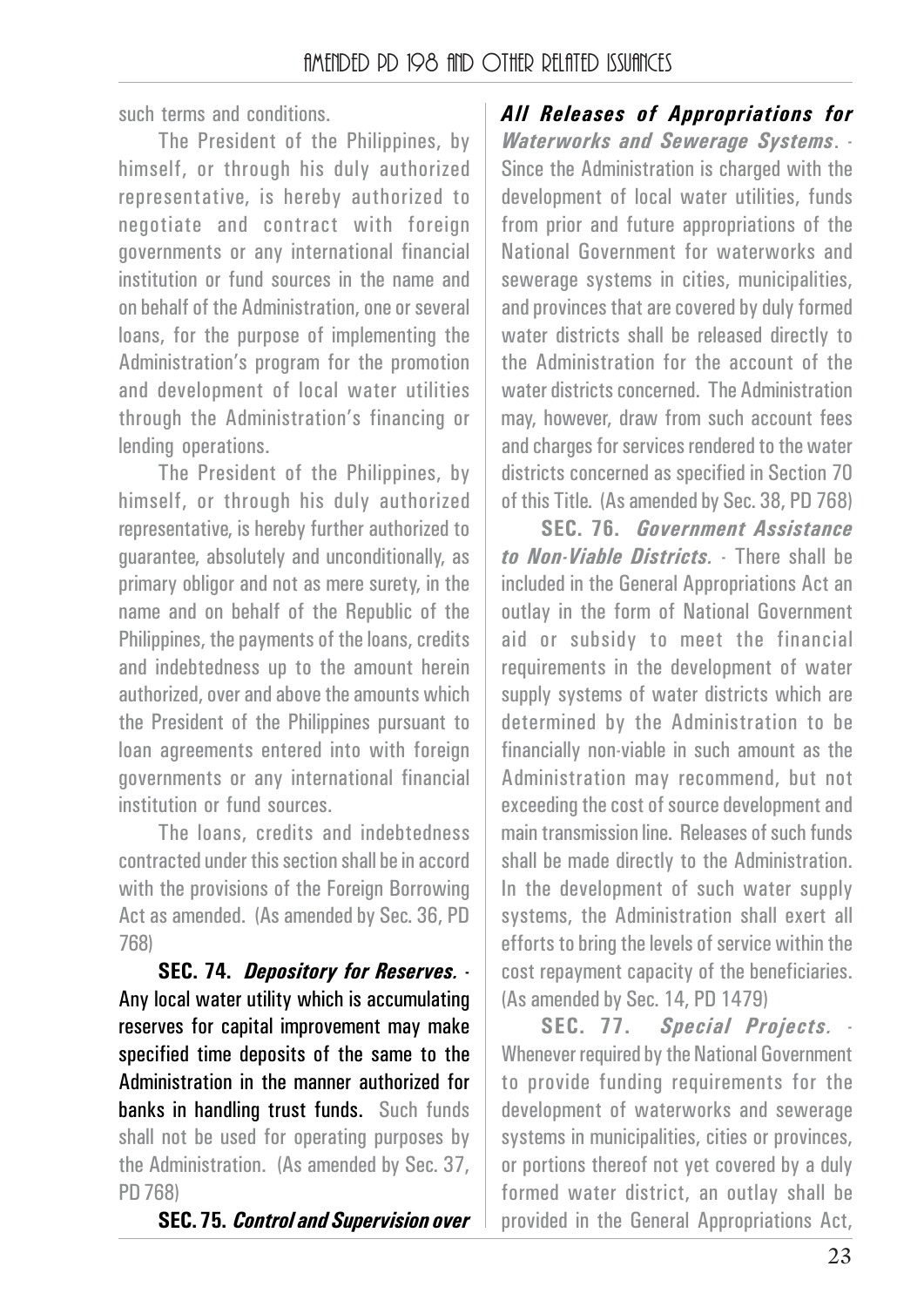upon the request of the Administration, separate from its capitalization, for the purposes of meeting the financial requirements of the project: *Provided, however*, That in the event that funds for the project have already been appropriated by the National Government, such funds shall be released directly to the Administration. Expenses incurred by the Administration for the service rendered may be drawn from such account as provided in Section 70 of this Title. (As amended by Sec. 14, PD 1479)

**SEC. 78.** *Exemption from All Taxes, Duties, Fees, Imposts and Other Charges by the Government*. - To enable the Administration to pay its indebtedness and obligations, and in furtherance and effective implementation of the policies and objectives of this Decree, the Administration is hereby declared exempt;

"(a) From the payment of all taxes, fees, imposts, charges, costs and restrictions by the Government of the Republic of the Philippines, its provinces, cities, municipalities, and other government agencies and instrumentalities, and filing and service fees and other charges of courts in any court or administrative proceedings in which it may be a party;

"(b) From all income taxes, franchise taxes and realty taxes to be paid to the National Government, its provinces, cities, municipalities and other government agencies and instrumentalities; and

"(c) From all import duties, compensating taxes, wharfage fees on import of foreign goods and equipment required for its operations and projects. (As amended by Sec. 38, PD 768; Sec. 15, PD 1479)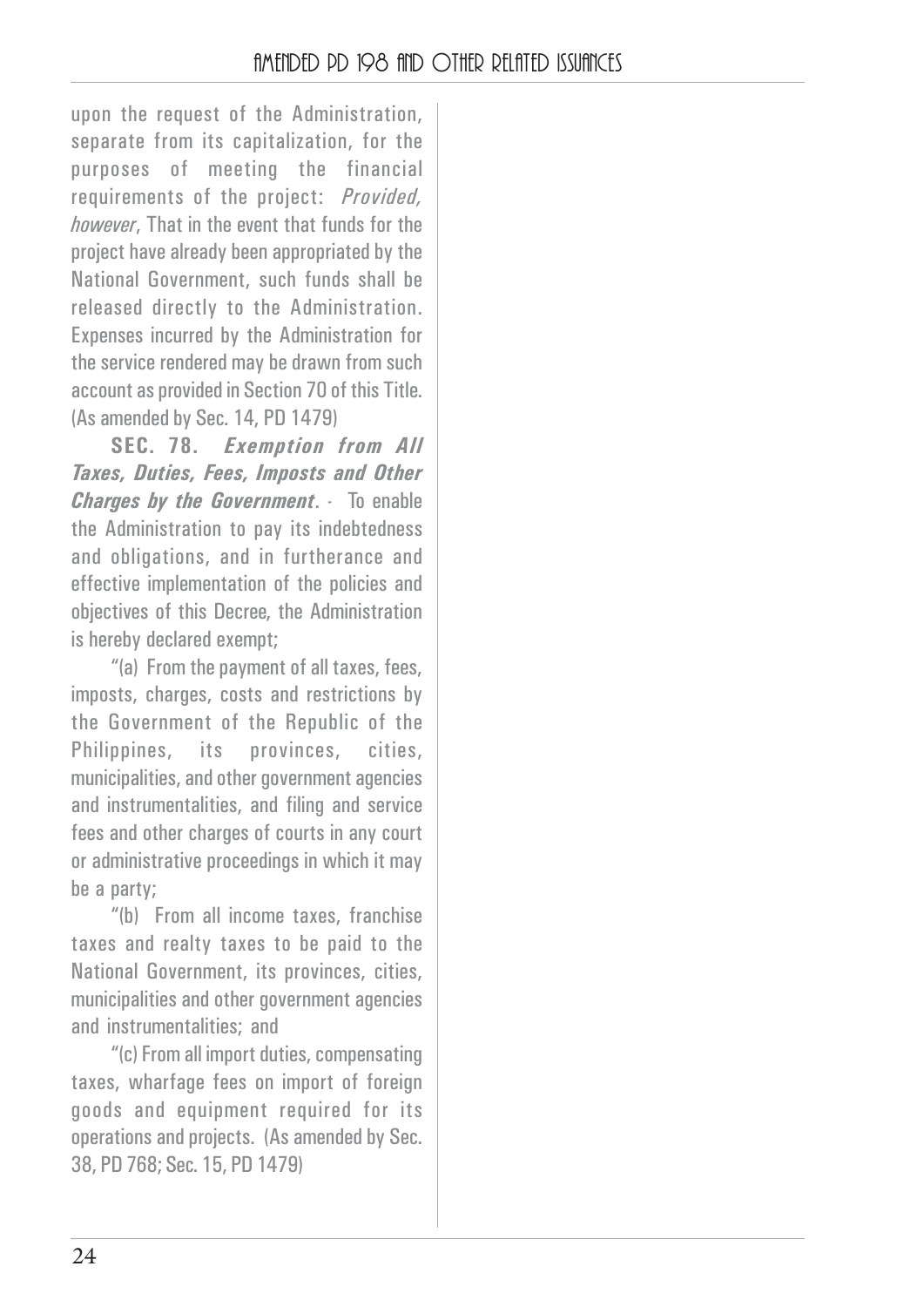#### **GENERAL PROVISIONS**

**SEC. 79.** *Separability of Provisions.* – If any provision of this Decree, or the application of such provision to any person or circumstances, is declared invalid, the remainder of the Decree or the application of such provision to other persons or circumstances shall not be affected by such declaration. (As amended by Sec. 39, PD 768; Sec. 15, PD 1479)

**SEC. 80.** *Effect on Other Acts.* - All Acts or parts of Acts, Decrees, General Orders, Executive Orders, Proclamations, or rules and regulations inconsistent herewith are repealed or modified accordingly. (As amended by Sec. 39, PD 768; Sec. 15, PD 1479)

**SEC. 81.** *Effectivity*. - This Decree shall take effect immediately.

Done in the City of Manila, this 25<sup>th</sup> day of May in the year of Our Lord, nineteen hundred and seventy-three.

#### (SGD) **FERDINAND E. MARCOS**

By the President: (SGD) **ALEJANDRO MELCHOR** Executive Secretary

Presidential Decree No. 768 was promulgated on August 15, 1975.

Presidential Decree No. 1479 was promulgated on June 11, 1978.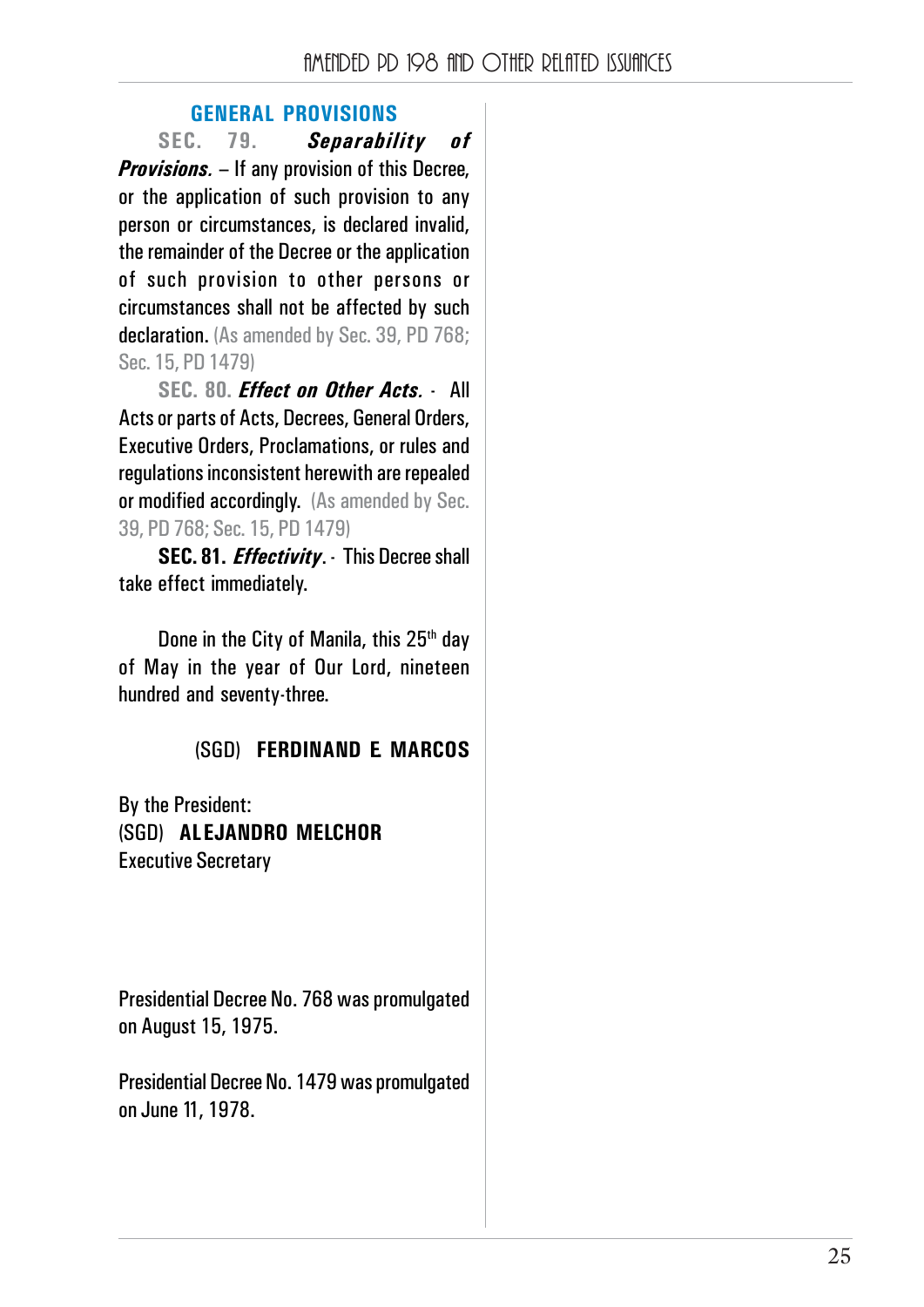

## MALACAŃANG MANILA

#### **Presidential Decree No. 768**

**AMENDING PRESIDENTIAL DECREE NO.198 ENTITLED "DECLARING A NATIONAL POLICY FAVORING LOCAL OPERATION AND CONTROL OF WATER SYSTEMS; AUTHORIZING THE FORMATION OF LOCAL WATER DISTRICTS AND PROVIDING FOR THE GOVERNMENT AND ADMINISTRATION OF SUCH DISTRICT; CHARTERING A NATIONAL ADMINISTRATION TO FACILITATE IMPROVEMENT OF LOCAL WATER FACILITIES; GRANTING SAID ADMINISTRATION SUCH POWERS AS ARE NECESSARY TO OPTIMIZE PUBLIC SERVICE FROM WATER UTILITY OPERATIONS, AND FOR OTHER PURPOSES."**

**WHEREAS**, it is the primary concern of the government to develop an orderly and effective system of local water utilities, particularly in the area of water supply and sewerage services;

**WHEREAS,** under Presidential Decree No. 198, the Government declared as a national policy the local operation and control of water systems; authorized the formation of local water districts; provided for the administration of such districts, and chartered a national administration to facilitate improvement of local water utilities;

**WHEREAS,** there is need to amend certain provisions of Presidential Decree No. 198 in order to hasten and make more effective the implementation and administration of the program of total development and expansion of domestic water systems;

**NOW, THEREFORE, I, FERDINAND E . MARCOS,** President of the Philippines, by virtue of the powers vested in me by the Constitution, do hereby order and decree the amendment of Presidential Decree No. 198, as follows:

SECTION 1. Section 3, paragraph (b) of Presidential Decree No. 198, is hereby amended to read as follows:

"(b) Appointing Authority. - The person empowered to appoint the members of the Board of Directors of a local water district depending upon the geographic coverage and population make-up of the particular district. In the event that more than seventy-five percent of the total active water service connections of a local water district are within the boundary of any city or municipality, the appointing authority shall be the mayor of the city or municipality, as the case may be; otherwise, the appointing authority shall be the governor of the province within which the district is located: Provided, That if the existing waterworks system in the city or municipality established as a water district under this Decree is operated and managed by the province, initial appointment shall be extended by the governor of the province. Subsequent appointments shall be as specified herein.

"If portions of more than one province are included within the boundary of the district, and the appointing authority is to be the governor, then the power to appoint shall rotate between the governors involved with the initial appointments made by the governor in whose province the greatest number of service connections exists."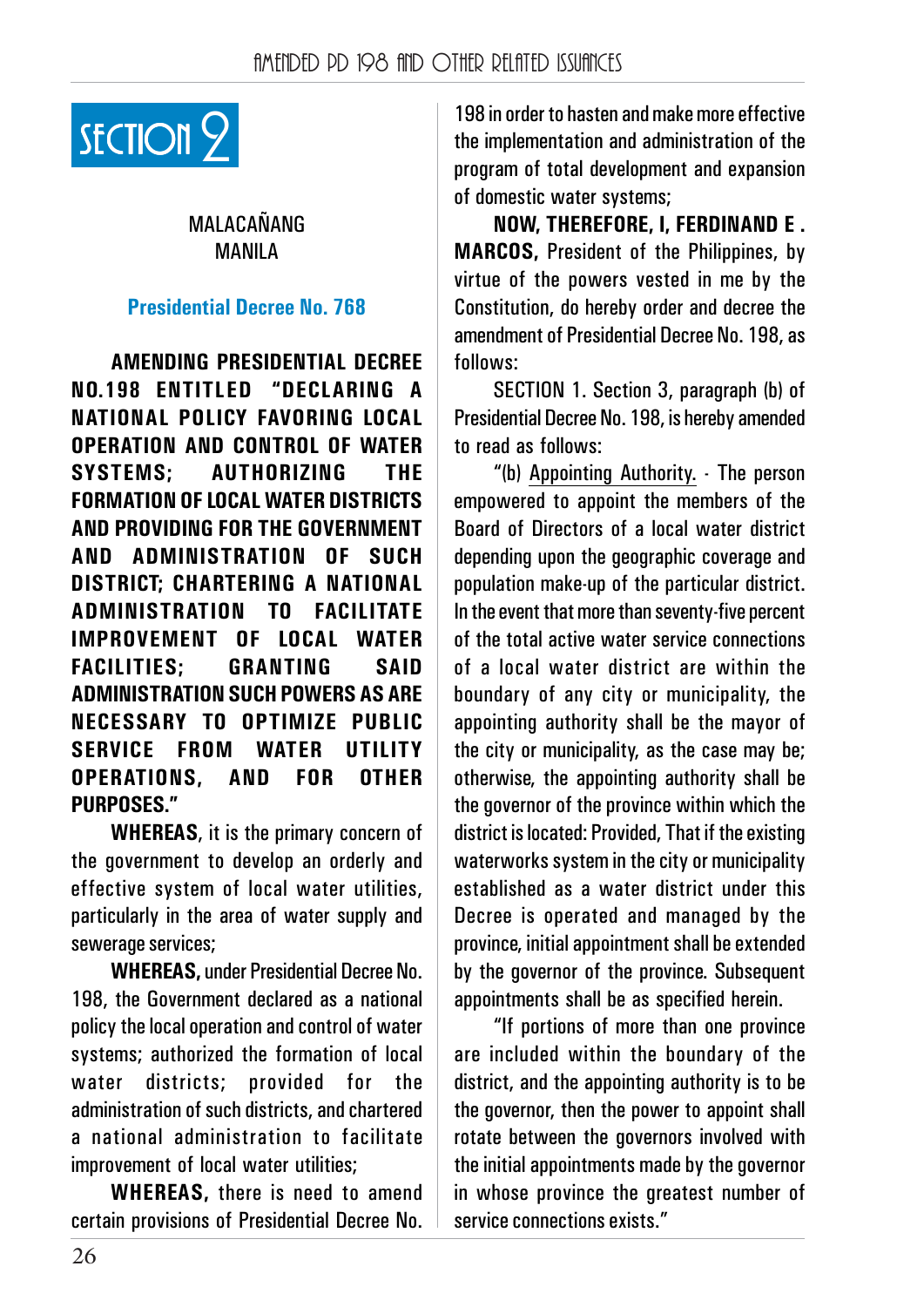SEC. 2. Paragraphs (b), (c), (e) and last paragraph of Section 6 of the same decree, are hereby amended to read as follows:

"x x x"

"(b) A description of the boundary of the district. In the case of a city or municipality, such boundary may include all lands within the city or municipality. A district may include one or more municipalities, cities or provinces, or portions thereof: Provided, That such municipalities, cities or provinces, or portions thereof, cover a contiguous area.

"(c) A statement transferring any and all waterworks and/or sewerage facilities managed, operated by or under the control of such city, municipality or province to such district pursuant to a contract authorized by this Title.

## "x x x"

"(e) The names of the initial directors of the district with the date of expiration of the term of office for each which shall be on the 31st of December of first, second, or third evennumbered year after assuming office, as set forth in Section 11 hereof.

## "x x x"

"If two or more cities, municipalities or provinces, or any combination thereof, desire to form a single district, a similar resolution shall be adopted in each city, municipality and province; or the city, municipality or province in which 75% of the total active service connections are situated shall pass an initial resolution to be concurred in by the other cities, municipalities or provinces."

SEC. 3. Section 7 of the same decree is hereby amended to read as follows:

"SEC. 7. Filing of Resolution. - A certified copy of the resolution or resolutions forming a district shall be forwarded to the office of the Secretary of the Administration. If found by the Administration to conform to the requirements of Section 6 and the policy objectives in Section 22, the resolution shall be duly filed. The district shall be deemed duly formed and existing upon the date of such filing. A certified copy of said resolution showing the filing stamp of the Administration shall be maintained in the office of the district. Upon such filing, the local government or governments concerned shall lose ownership, supervision and control or any right whatsoever over the district except as provided herein."

SEC. 4. Section 8 of the same decree is hereby amended to read as follows:

"SEC. 8. Number and Qualifications. - The Board or Directors of a district shall be composed of five citizens of the Philippines who are of voting age and residents within the district. One member shall be a representative of civic-oriented service clubs, one member a representative of professional associations, one member a representative of business, commercial, or financial organizations, one member a representative of educational institutions and one member a representative of women's organizations. No public officials shall serve as director."

SEC. 5. Section 11 of the same decree is hereby amended to read as follows:

"SEC. 11. Term of Office. - Of the five initial directors of each newly-formed district, two shall be appointed for a maximum term of two years, two for a maximum term of four years, and one for a maximum term of six years. Terms of office of all directors in a given district shall be such that the term of at least one director, but not more than two, shall expire on December 31 of each even-numbered year. Regular terms of office after the initial terms shall be for six years commencing on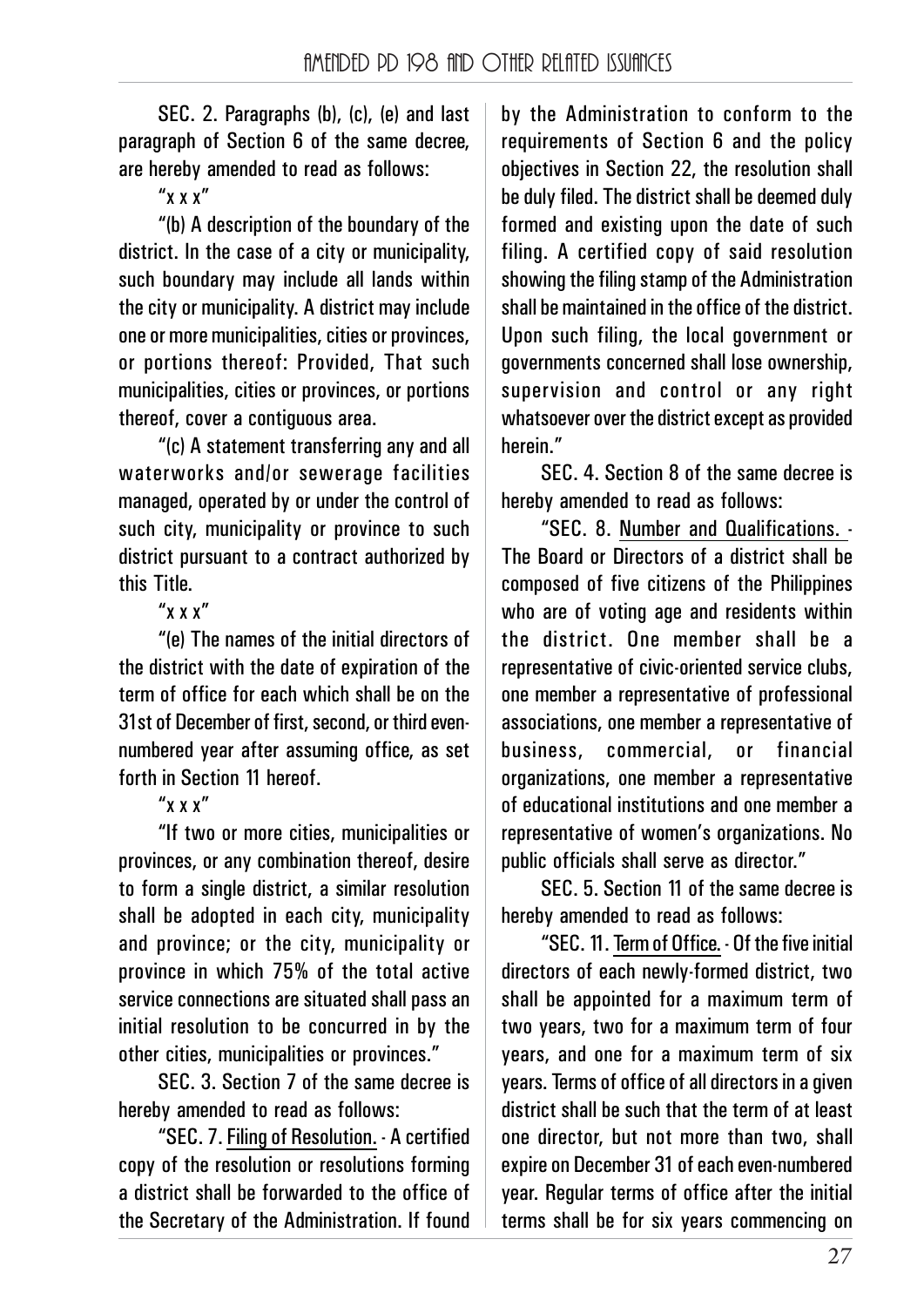January 1 of odd-numbered years. Directors may be removed for cause only, subject to review and annroval of the Administration."

SEC. 6. Section 12 of the same decree is hereby amended to read as follows:

"SEC. 12. Vacancies. - In the event of a vacancy in the board of directors occurring more than six months before expiration of any director's term, the remaining directors shall within 30 days, serve notice to or request the secretary of the district for nominations and within 30 days thereafter a list of nominees shall be submitted to the appointing authority for his appointment of a replacement director from the list of nominees. In the absence of such nominations, the appointing authority shall make such appointment. If within 30 days after submission to him of a list of nominees the appointing authority fails to make an appointment, the vacancy shall be filled from such list by a majority vote of the remaining members of the Board of Directors constituting a quorum. Vacancies occurring within the last six months of an unexpired term shall also be filled by the Board in the above manner. The director thus appointed shall serve the unexpired term only.

SEC. 7. Section 13 of the same decree is hereby amended to read as follows:

"SEC. 13. Compensation. - Each director shall receive a per diem, to be determined by the board, for each meeting of the board actually attended by him, but no director shall receive per diems in any given month in excess of the equivalent of the total per diem of four meetings in any given month. No director shall receive other compensation for services to the district.

"Any per diem in excess of P50 shall be subject to approval of the Administration."

SEC. 8. Section 20 of the same decree is

hereby amended to read as follows:

"SEC. 20. System of Business Administration. - The Board shall, as soon as practicable, prescribe and define by resolution a system of business administration and accounting for the district, which shall be patterned upon and conform to the standards established by the Administration. Auditing shall be performed by a certified public accountant not in the government service. The Administration may, however, conduct annual audits of the fiscal operations of the district to be performed by an auditor retained by the Administration. Expenses incurred in connection therewith shall be borne equally by the water district concerned and the Administration."

SEC. 9. Section 23 of the same decree is hereby amended to read as follows:

"SEC. 23. The General Manager. - At the first meeting of the board, or as soon thereafter as practicable, the board shall appoint, by a majority vote, a general manager and shall define his duties and fix his compensation. Said officer shall serve at the pleasure of the board."

SEC. 10. Section 24 of the same decree is hereby amended to read as follows:

"SEC. 24. Duties. - The duties of the General Manager and other officers shall be determined and specified from time to time by the board. The general manager, who shall not be a director, shall have full supervision and control of the maintenance and operation of water district facilities, with power and authority to appoint all personnel of the district: Provided, That the appointment of personnel in the supervisory level shall be subject to approval by the board."

SEC. 11. Paragraph (b) of Section 31 of the same decree is hereby amended to read as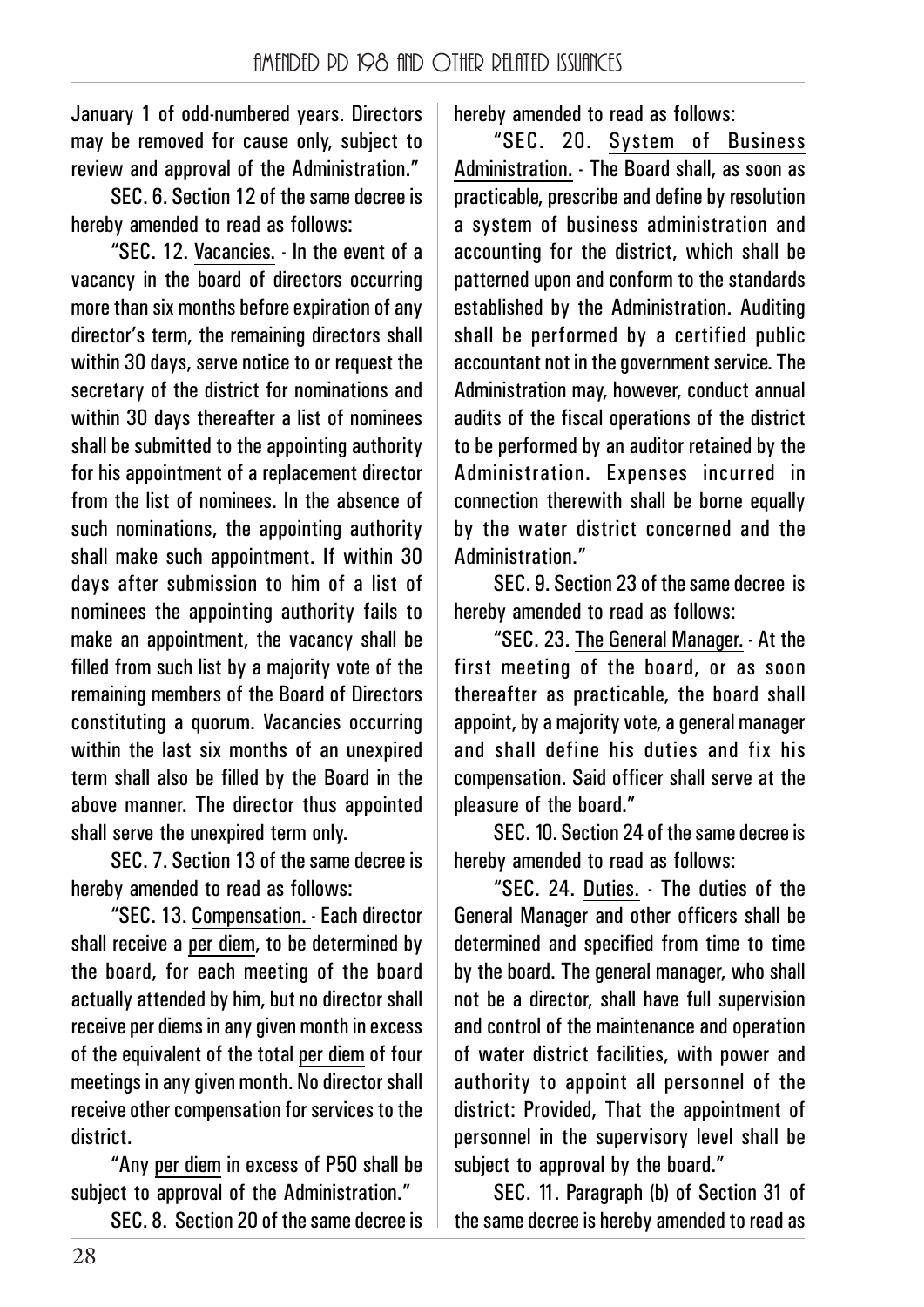follows:

"(b) In-Lieu Share. - As an incident to the acquisition of the existing water system of a city, municipality, or province, a district may enter into a contract to pay in-lieu share for such utility plant, an annual amount not exceeding three percent (3%) of the district's gross receipts from water sales in any year: Provided, however, That no contract of this nature shall be executed during the first five years of the existence of the district; and Provided, further, That the Board of Directors shall determine that such contract will not adversely affect or impair the fiscal position and operations of the district as verified by the Administration."

SEC. 12. Section 32 of the same decree is hereby amended by adding four new subsections therein, which shall read as follows:

"SEC. 32. Protection of Waters and, Facilities of District. - A district shall have the right to:

"(a) Commence, maintain, intervene in, defend and compromise actions or proceedings to prevent interference with or deterioration of water quality or the natural flow of any surface, stream or ground water supply which may be used or useful for any purpose of the district or be a common benefit to the lands or its inhabitants. The ground water within a district is necessary to the performance of the district's powers and such district is hereby authorized to adopt rules and regulations subject to the approval of the National Water Resources Council governing the drilling, maintenance and operation of wells within its boundaries for purposes other than a single family domestic use on overlying land. Any well operated in violation of such regulations shall be deemed in interference with the waters of the district.

"(b) Require a developer or builder of any structure within the service areas of the district to extend or connect its pipeline facilities to the district facilities whenever such development or structure is within one hundred meters of existing district facilities or whenever the district is willing to extend its facilities within one hundred meters of said development or structure. For the purpose of this section, development shall include the subdivision of land for any purpose other than agricultural purpose, and structure shall mean any building or facility to be used for residential, commercial or industrial purposes.

"(c) Prohibit any person, firm or corporation from vending, selling, or otherwise disposing of water for public purposes within the service area of the district where district facilities are available to provide such service, or fix terms and conditions by permit for such sale or disposition of water.

"(d) Safeguard and protect the use of its waters. For this purpose, any person who installs any water connection without the previous authority from the water district established under this Decree; tampers water meters or uses jumpers or other devices whereby water is stolen; steals or pilfers water or water meters; knowingly possesses stolen or pilfered water or water meters shall, upon conviction, be punished by prision correccional in its minimum period or a fine ranging from two thousand pesos to six thousand pesos, or both. If the violation is committed with the connivance or permission of an employee or officer of the water district, an employee or officer shall, upon conviction, be punished by a penalty one degree lower than prision correccional in its minimum period and forthwith be dismissed and perpetually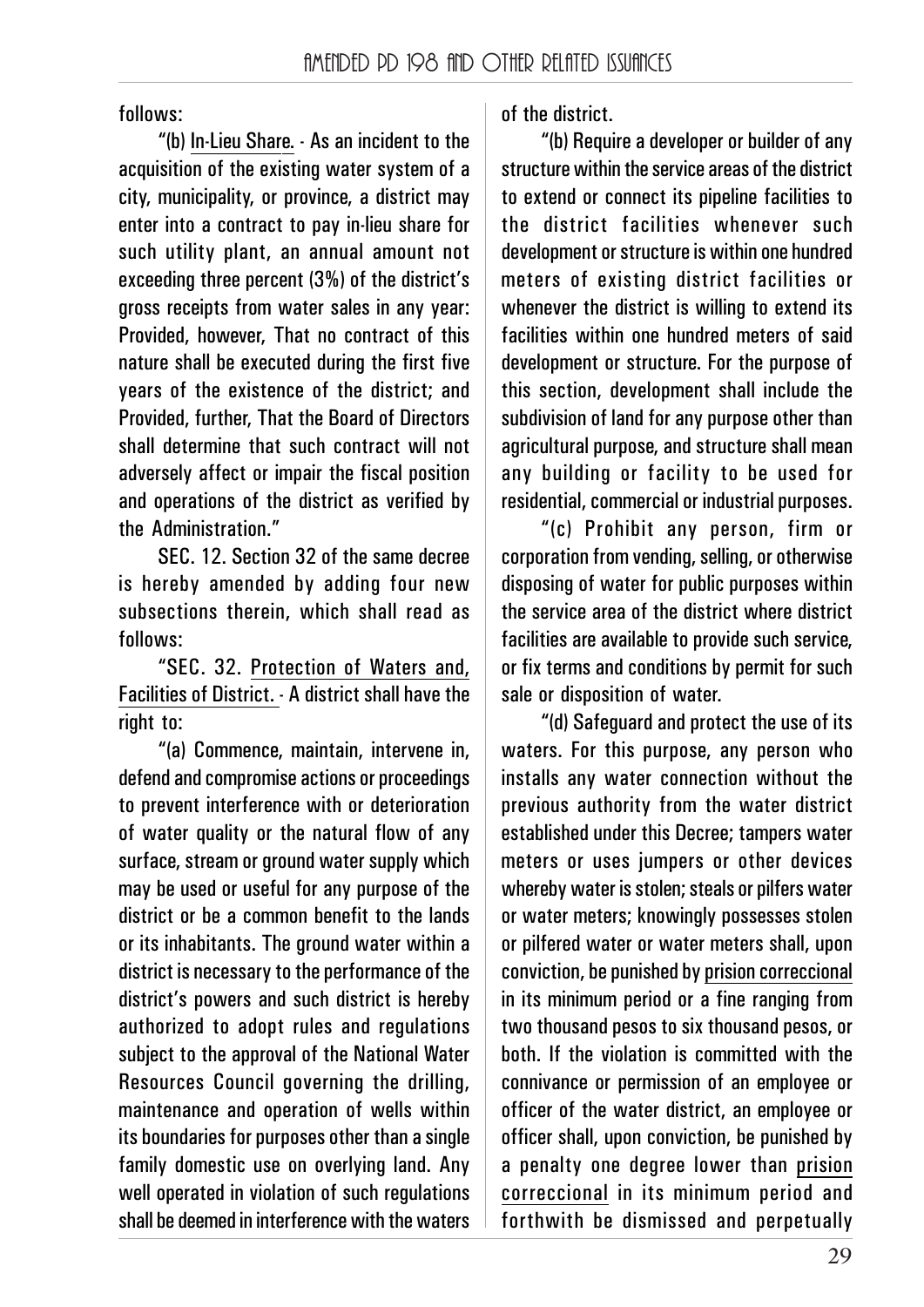disqualified from employment in any utility or service company owned or controlled by the government."

Sec. 13. Section 34 of the same decree is hereby amended to read as follows:

"SEC. 34. Receipt, Deposit and Payment of District Funds. - The treasurer shall receive, to the credit of the district and in trust for its use and benefit, all monies belonging to the district. All monies belonging to the District shall, where practicable, be deposited by the treasurer in the Philippine National Bank."

SEC. 14. Section 35 of the same decree is hereby repealed.

SEC. 15. Section 36 of the same decree is hereby amended to be known as Section 35 to read as follows:

"SEC. 35. Bonds or Other Evidence of Indebtedness. - A district may borrow money to raise funds to pay all cost of any public improvements authorized by this Title and may issue negotiable or non-negotiable bonds, promissory notes or other evidence of indebtedness to support such borrowings. These obligations may be secured by a mortgage, pledge, deed of trust of or any other encumbrance upon any of its then owned or after-acquired real or personal property, assets or revenues and the same shall constitute a lien as to the principal and interest thereon, on all such property, assets or revenues. The interests on such bonds or notes are exempt from all taxes, duties, fees, imposts, or other charges of the national or local governments."

SEC. 16. Two new sections are hereby inserted to be known as Section 36 and Section 37, respectively, which shall read as follows:

"SEC. 36. Authority for Subsequent Borrowings. - Where a water district has borrowed money from the Administration, the

district shall not borrow money or incur further obligations from other sources without the prior written consent of the Administration.

"SEC. 37. Default. - In the event of the default by the district in the payment of principal or interest on its outstanding bonds or other obligations, any bondholder or creditor shall have the right to bring an action before the appropriate court to compel the payment of such obligation. If the bondholder or creditor concerned is the Administration, it may, without the necessity of judicial process, take over and operate the entire facilities, systems or properties of the district. For this purpose, the Administration may designate its employees or any person or organization to assume all powers of policy-decision and the powers of management and administration, including but not limited to the establishment of water rates and charges, the dismissal and hiring of personnel, the purchase of supplies, equipment and materials and such other actions as may be necessary to operate the utility efficiently."

SEC. 17. Section 37 of the same decree is hereby amended to read as Section 38 as follows:

"SEC. 38. Rates and Charges - Water. - A district may sell water under its control, under schedules of rates and charges as may be determined by the Board, to any and all water users within the district. Said schedule may provide for differential rates for different categories of use and different quantity blocks. The district, as far as practicable, shall fix such rates and charges for water as will result in revenues which will:

"(a) Provide for reimbursement from all new water customers for the cost of installation of new services and meters;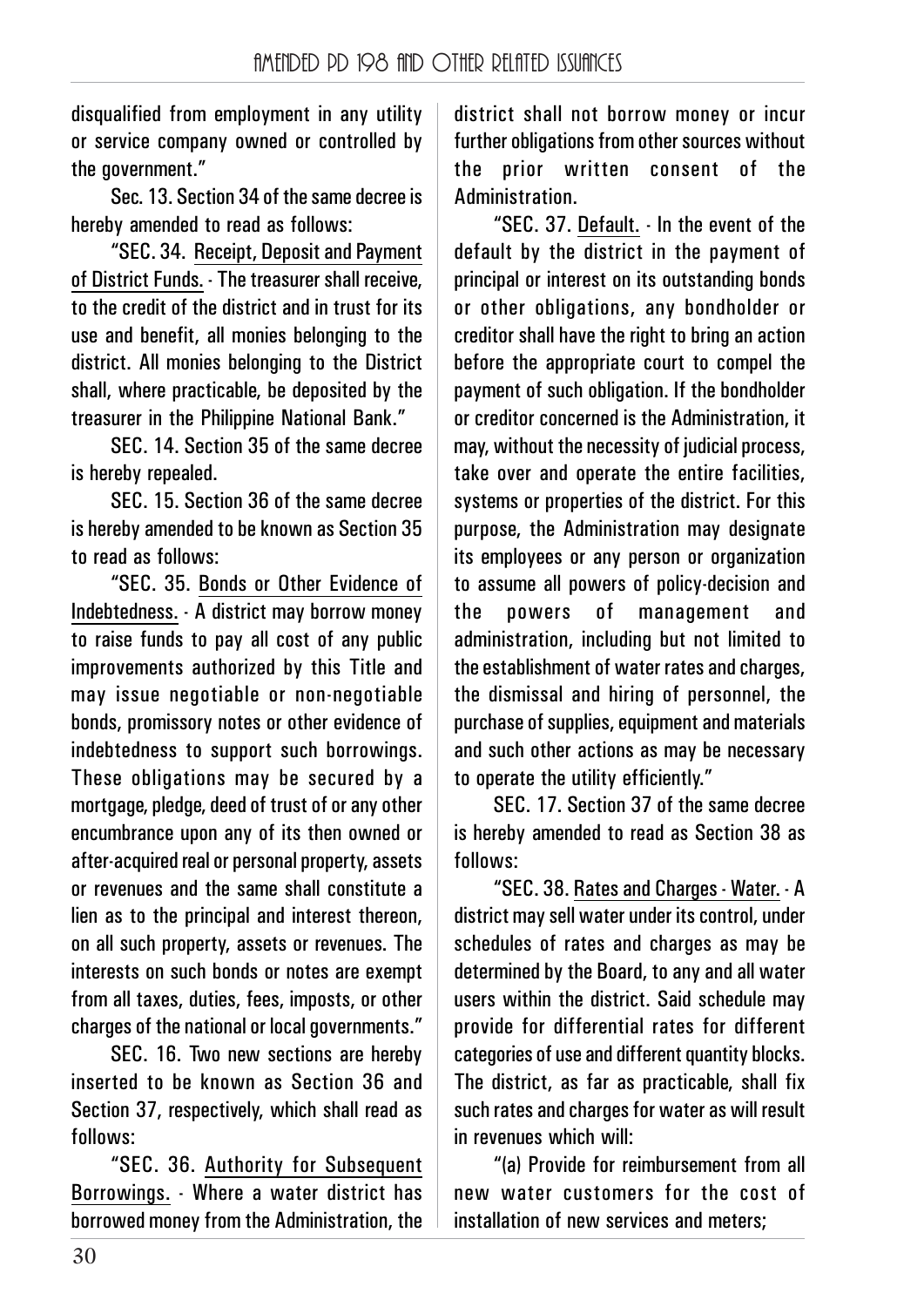"(b) Provide for revenue from all water deliveries and services performed by the district;

"(c) Pay the operating expenses of the district;

"(d) Provide for the maintenance and repairs of the works;

"(e) Provide a reasonable surplus for replacement, extension and improvements; and

"(f) Pay the interest and principal and provide a sinking fund for the payment of debts of the district as they become due and establish a fund for reasonable reserves."

SEC. 18. Sections 38, 39, 40, 41, 42 and 43 of the same decree are hereby amended to read as Sections 39, 40, 41, 42, 43 and 44, respectively.

SEC. 19. Section 44 of the same decree is hereby amended to read as Section 45 as follows:

"SEC. 45. Dissolution. - A district may be dissolved by resolution of its board of directors filed in the manner of filing the resolution forming the district: Provided, however, That prior to the adoption of any such resolution: (1) another public entity has acquired the assets of the district and has assumed all obligations and liabilities attached thereto; (2) all bondholders and other creditors have been notified and they consent to said transfer and dissolution, and (3) a court of competent jurisdiction has found that said transfer and dissolution are in the best interest of the public."

SEC. 20. Sections 45, 46 and 47 of the same decree are hereby amended to read as Sections 46, 47 and 48, respectively.

SEC. 21. Section 48 of the same decree is hereby amended to read as Section 49 as follows:

"SEC. 49. Charter. - There is hereby

chartered, created and formed a government corporation to be known as the 'Local Water Utilities Administration' which is hereby attached to the Office of the President. The provisions of this Title shall be and constitute the charter of the Administration."

SEC. 22. Section 49 of the same decree is hereby amended to read as Section 50 as follows:

"SEC. 50. Purposes. - The Administration shall primarily be a specialized lending institution for the promotion, development and financing of local water utilities. In the implementation of its functions, the Administration shall, among others: (1) prescribe minimum standards and regulations in order to assure acceptable standards of construction materials and supplies, maintenance, operation, personnel training, accounting and fiscal practices for local water utilities; (2) furnish technical assistance and personnel training programs for local water utilities; (3) monitor and evaluate local water standards; and (4) effect systems integration, joint investment and operations, district annexation and deannexation whenever economically warranted."

SEC. 23. Section 50 of the same decree is hereby amended to read as Section 51 as follows:

"SEC. 51. Composition. - The Board of Trustees of the Administration shall be composed of a chairman and four other members, all of whom shall be citizens of the Philippines.

"One trustee at any time shall have at least ten years experience in banking, finance or business. One trustee at any time shall possess sufficient background in the field of economics; one trustee at any time shall have experience in management or systems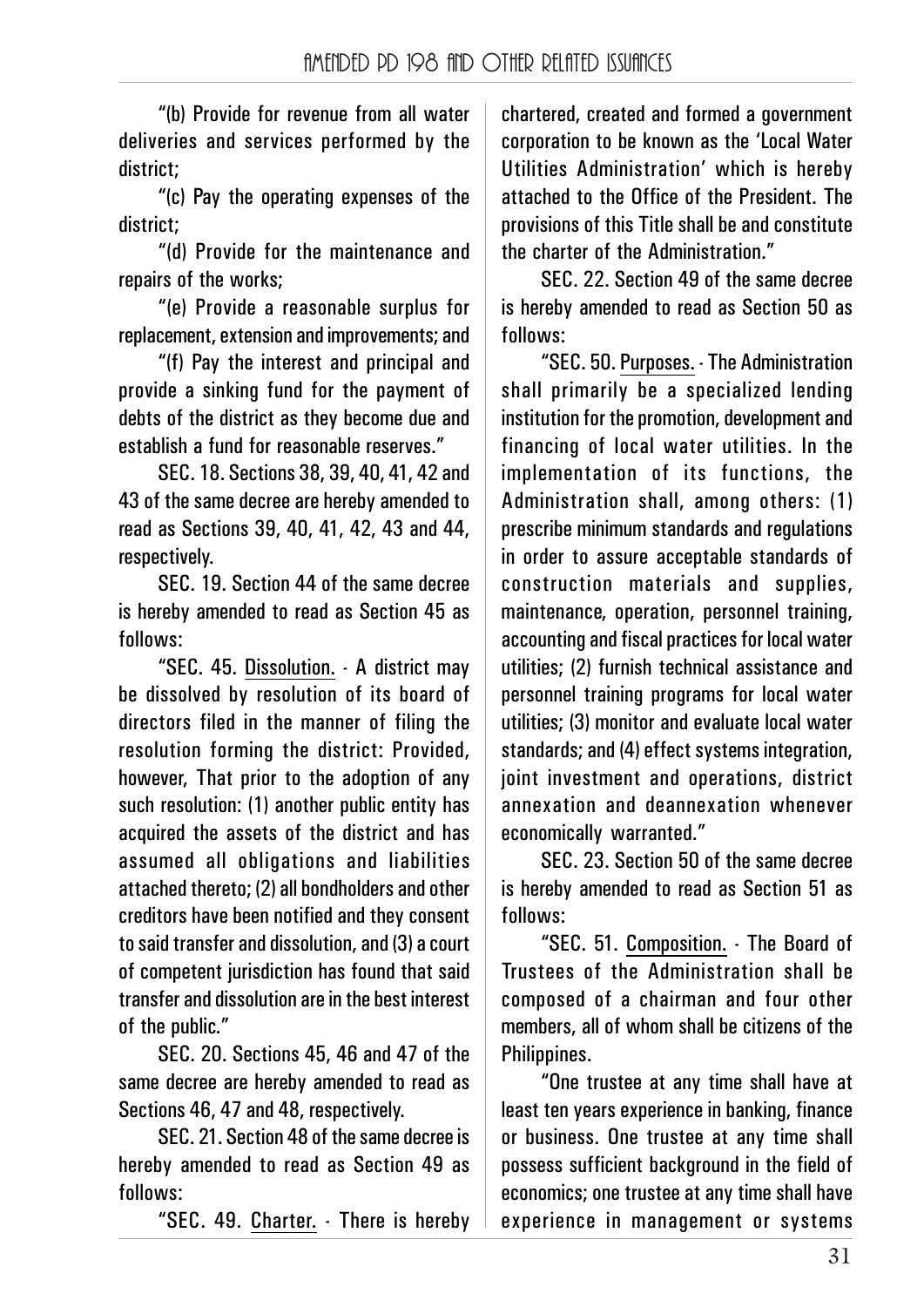operations. Two trustees at any time shall be civil or sanitary engineers with experience related to water supply or wastewater operations. Not more than one trustee may represent a private investor-owned utility. No elected official shall be entitled to act as a trustee. At least three of the trustees must be employees of the National Government.

"The General Manager shall be ex-officio member of the Board."

SEC.24. Section 51 of the same decree is hereby amended to read as Section 52 as follows:

"SEC. 52. Appointment and Term of Office. - The trustees, with exception of the exofficio member, shall be appointed by the President of the Philippines. They shall serve a term of five years each: Provided, That of the first four initially appointed, one shall serve a term of five years, another for four years, the third for three years, and the fourth for two years. Trustees may be removed for cause only.

"The incumbent trustees holding office as such upon the effectivity of this amendment shall continue to hold such office until the expiration of their original terms as defined in their appointments."

SEC. 25. Sections 52 and 53 of the same decree are hereby amended to read as Sections 53 and 54, respectively.

SEC. 26. Section 54 of the same decree is hereby amended to read as Section 55 as follows:

"SEC. 55. Compensation. - The Trustees shall each receive a per diem as may be fixed by the Board for each meeting actually attended by them: Provided, That the total of such per diem in any one month for each Trustee, shall not exceed the equivalent of the per diems for four meetings; Provided, further,

That per diems in excess of three hundred pesos per meeting shall be subject to approval of the Office of the President; and Provided, finally, That, in addition, each Trustee shall be reimbursed his expenses incurred in connection with the performance of his functions in such amount as may be determined by the Board of Trustees."

SEC. 27. Sections 55 and 56 of the same decree are hereby amended to read as Section 56 as follows:

"SEC. 56. By-Laws. - The Board of Trustees shall adopt a code of by-laws for the conduct of the affairs of the Administration which may be amended from time to time by the affirmative vote of four Trustees.

"Except as otherwise provided herein, the organizational structure and staffing pattern of the Administration, the qualification of the appointive officers and employees, the powers and responsibilities of the officers, the internal procedure of the Administration, and such other matters relative to the organization, management and conduct of the affairs of the Administration shall be as provided in the by-laws; Provided, That, the appointment of and disciplinary action against officers and employees of the Administration shall be done and effected pursuant to guidelines established by the Board of Trustees."

SEC. 28. Section 57 of the same decree is hereby amended to read as follows:

"SEC. 57. Officers. - The Board shall elect a chairman from among its members. In addition, the Board shall select a secretary and a corporate legal counsel, each of whom shall not be a trustee."

SEC. 29. The first paragraph of Section 58 of the same decree is hereby amended to read as follows:

"SEC. 58. The General Manager and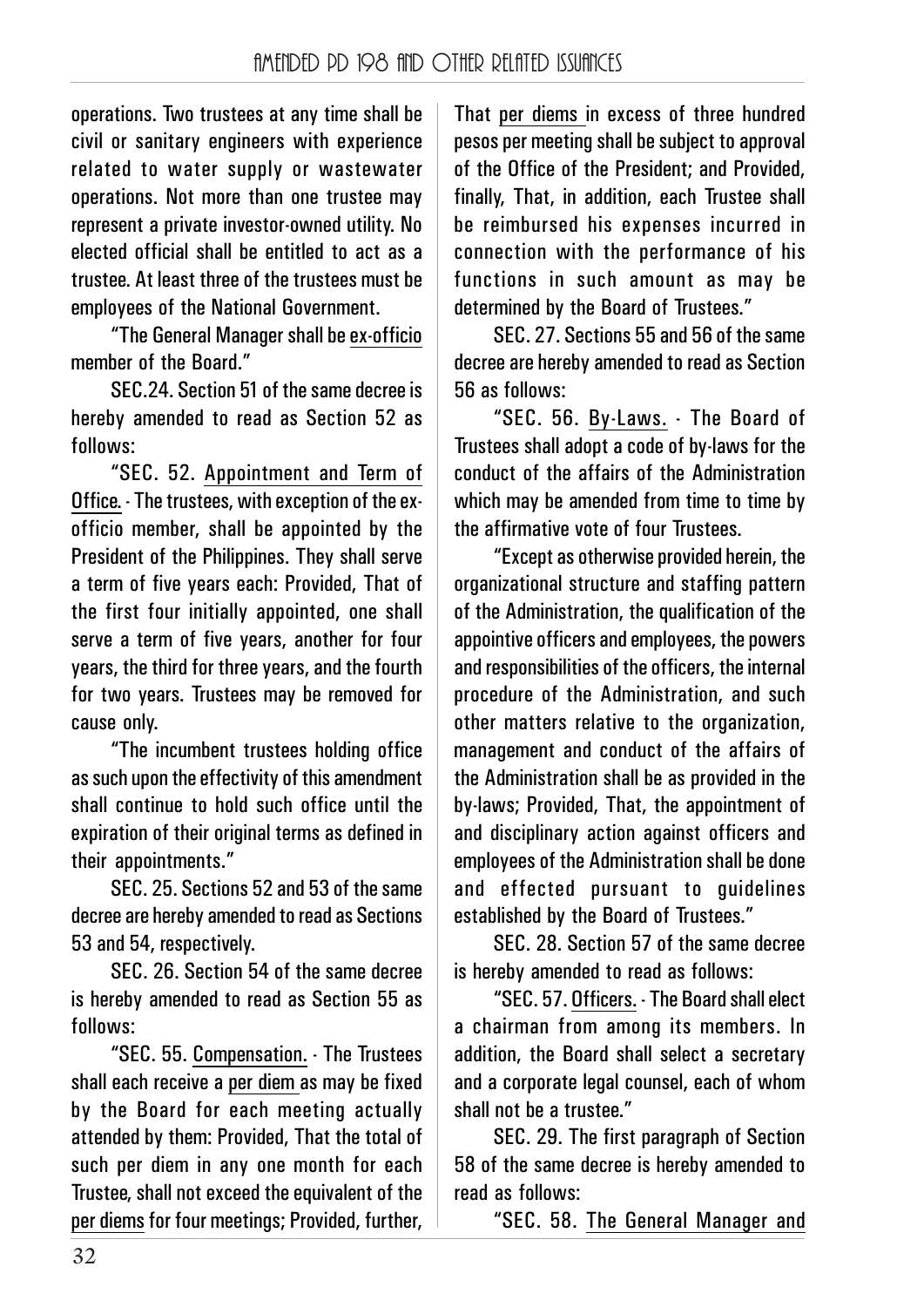Other Employees. - The Trustees shall select a general manager who shall not come from the appointed trustees. The general manager shall receive compensation in an amount as may be fixed by the Board, subject to the approval of the President of the Philippines, but in no case less than fifty-four thousand pesos per annum. The general manager shall employ and appoint all additional personnel; Provided, That the appointment of personnel in the supervisory level shall be subject to confirmation by the Board.

"The incumbent manager holding office as such upon the effectivity of this amendment shall continue to hold such office unless sooner terminated by competent authority."

SEC. 30. Section 60 of the same decree is hereby amended to read as follows:

"SEC. 60. Borrowing and Security Therefor. - The Administration may borrow funds as authorized in Section 72 of this Title, and issue as security therefor debentures or other evidence of indebtedness constituting a lien on any and all securities, covenants and obligations of local water utilities held by the Administration as security for loans made to such local water utilities."

SEC. 31. Paragraphs (b), (c), and (d) of Section 61 of the same decree are hereby amended to read, and a new paragraph is hereby inserted which shall read, as follows:

"SEC. 61. Loans - x x x x

" $(a)$  x x x x

"(b) Feasibility Study. - A feasibility study which may be required by the Administration for any proposed project for which loan funds are sought may be undertaken by the water district, the Administration or by a consultant prequalified by the Administration.

"(c) Security. - The Administration may take as security for such loans the authorized bonds or other evidence of debt by the water district and a mortgage on its properties:

"(d) Loan Documents and Procedures; - The Board of Trustees shall adopt rules, loan documents and procedures to be used in the granting of loans. Such rules shall include provisions for security, payment and default.

"(e) Default. - In the event of default by the local water district in the payment of principal or interest on its outstanding bonds or other obligations to the Administration, the latter may, without the necessity of judicial process, take over and operate the facilities or properties of the district. For this purpose, the Administration may designate its employees or any person or organization to assume both the policy-making authority and the powers of management, including but not limited to, the establishment of water rates and service charges, the dismissal and hiring of personnel, the purchase of equipment, supplies or materials and such other actions may be necessary to operate the water district efficiently. Such policy-making and management prerogatives may be returned to the Board of Directors and the general manager of the water district, respectively, when all of its overdue accounts have been paid, all its reserve requirements have been satisfied and all the causes of default have been met."

SEC. 32. Paragraph (e) Section 62 of the same decree is hereby amended to read as follows:

"SEC. 62. Regulations. - x x x x

"(e) Personnel. - The training of personnel or operate or manage local water utilities. For this purpose, at least a majority of the personnel of a local water district must have satisfactorily completed appropriate training courses, programs or seminars conducted by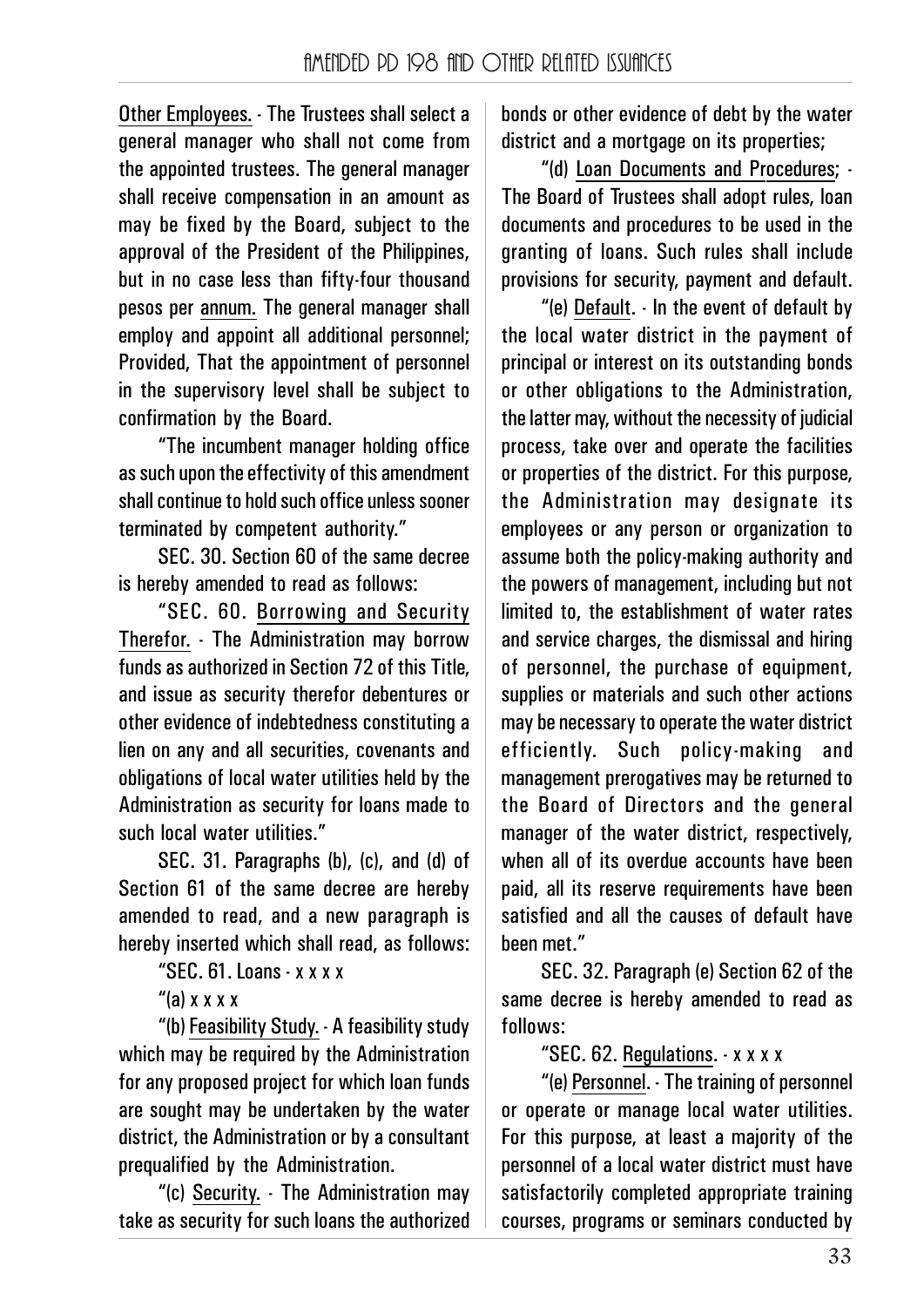the Administration, and must be holders of a certificate of completion or competence, as the case may be, before a certificate of conformance is issued to the water district.

"For certain positions which the Administration may specify, only those persons possessing, or in the case of subsequent appointments, only persons who will undergo training and shall have obtained within six months, a certificate of completion or competence, as the case may be, shall be appointed."

SEC. 33. Paragraph (f) of Section 63 of the same decree is hereby amended to read as follows:

"SEC. 63. Rate Review. - x x x x

"(f) Payment of the interest and principal and provide a sinking fund for payment of debts of the district as they become due and establish a fund reasonable reserves.

"The rates or charges established by such local water district shall be subject to review by the Administration to establish compliance with the above-stated provisions. Said review of rates or any charges therein shall be by the Board of Trustees, and in writing."

SEC. 34. Sections 67, 68 and 69 of the same decree are hereby repealed, and five new sections are hereby substituted therefor to be known as Section 67, 68, 69, 70 and 71, which shall be read as follows:

"SEC. 67. Capital Stock. - The authorized capital of the Local Water Utilities Administration is Five Hundred Million Pesos divided into Five Million shares of stock with a par value of One Hundred Pesos per share, which shall be subscribed by the National Government and opened to subscription by private investors or government financial institutions.

"SEC. 68. Payment for National

Government Shares. - All amounts previously released by the National Government to the Revolving Fund of the Administration shall be credited as payment for subscriptions to shares of stock at par value. Thereafter, the National Government shall for each year beginning with fiscal year 1975-76 subscribe and pay for the necessary capitalization as programmed during the year; Provided, That the amount programmed for each year shall not be less than Fifty Million Pesos.

"SEC. 69. Operational Expenses. - The Board of Trustees is hereby authorized to appropriate out of any funds of the Administration, such amounts as it may deem necessary for the operational and other expenses of the Administration including the purchase of necessary equipment.

"SEC. 70. Charges. - To the extent that the Administration performs services for the benefit and at the request of a local water district or utility or a number of water districts, utilities or organizations, it may levy fees or charges for such service rendered.

"Charges may include an assessment against water districts or utilities to finance those functions of the Administration which are of general benefit to water districts or utilities including, but not limited to, general administration and supervision.

"SEC. 71. Receipt and Investment of Funds. - Whenever the Administration receives money whether as payment for subscriptions to shares of stock, principal repayments, interest income, payment for services rendered or for any purpose whatsoever, it shall issue its own receipts and provide for their safekeeping and investment under policy guidelines as may be established by the Board of Trustees in accordance with Department of Finance regulations."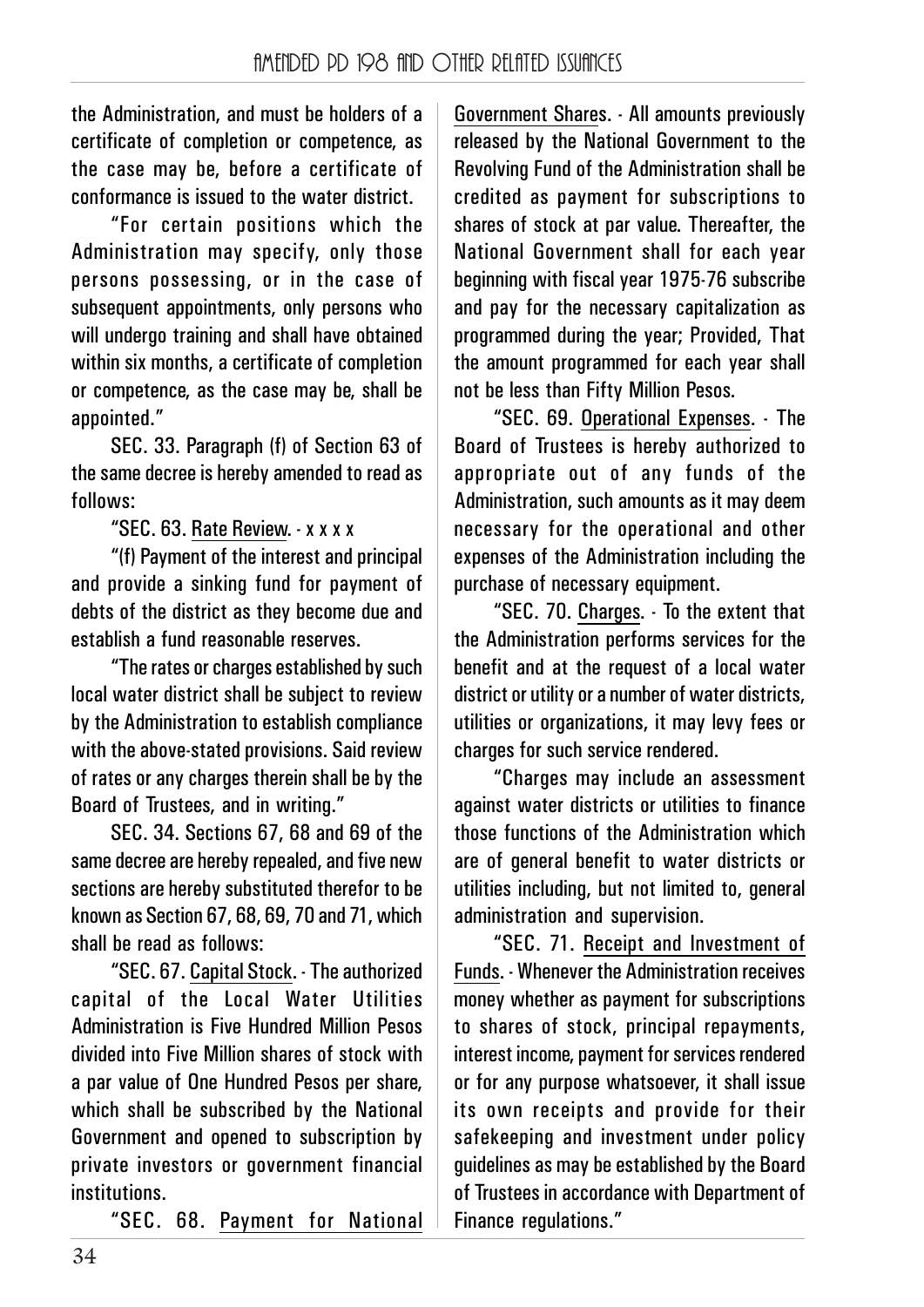SEC. 35. Section 70 of the same decree is hereby repealed.

SEC. 36. Section 71 of the same decree is hereby amended to read as Sections 72 and 73 as follows:

"SEC. 72. Domestic Borrowing Authority. - The Administration shall have the authority to borrow money from all domestic loan sources whether government or private; Provided, That its loans outstanding from domestic sources at any one time shall not exceed One Billion Pesos."

"SEC. 73. Authority to Contract Foreign Loan. - The Administration is hereby authorized to contract loans, credits, in any convertible foreign currency or capital goods, and to incur indebtedness from time to time with foreign governments, or any international financial institutions or fund sources, including suppliers credits or deferred payment arrangements, the total outstanding amount of which, excluding interests, shall not exceed five hundred million United States dollars or the equivalent thereof in other currencies, on terms and conditions promulgated by the Secretary of Finance and the Monetary Board for the accomplishment of its objectives; and to enter into and execute contracts and other documents specifying such terms and conditions.

"The President of the Philippines, by himself, or through his duly authorized representative, is hereby authorized to negotiate and contract with foreign governments or any international financial institution or fund sources in the name and on behalf of the Administration, one or several loans, for the purpose of implementing the Administration's program for the promotion and development of local water utilities through the Administration's financing or lending operations.

"The President of the Philippines, by himself or through his duly authorized representative, is hereby further authorized to guarantee, absolutely and unconditionally, as primary obligor and not as mere surety, in the name and on behalf of the Republic of the Philippines, the payments of the loans, credits and indebtedness up to the amount herein authorized, over and above the amounts which the President of the Philippines pursuant to loan agreements entered into with foreign governments or any international financial institution or fund sources.

"The loans, credits and indebtedness contracted under this section shall be in accord with the provisions of the Foreign Borrowing Act as amended."

SEC. 37. Section 72 of the same decree is hereby amended to read as Section 74 as follows:

"SEC. 74. Depository for Reserves. - Any local water utility which is accumulating reserves for capital improvement may make specified time deposits of the same to the Administration in the manner authorized for banks in handling trust funds. Such funds shall not be used for operating purposes by the Administration."

SEC. 38. Two new sections are hereby inserted to be known as Section 75 and Section 76, which shall read as follows:

"SEC. 75. Control and Supervision over All Releases of Appropriations for Waterworks and Sewerage Systems. - Since the Administration is charged with the development of local water utilities, funds from prior and future appropriations of the National Government for waterworks and sewerage systems in cities, municipalities, and provinces that are covered by duly formed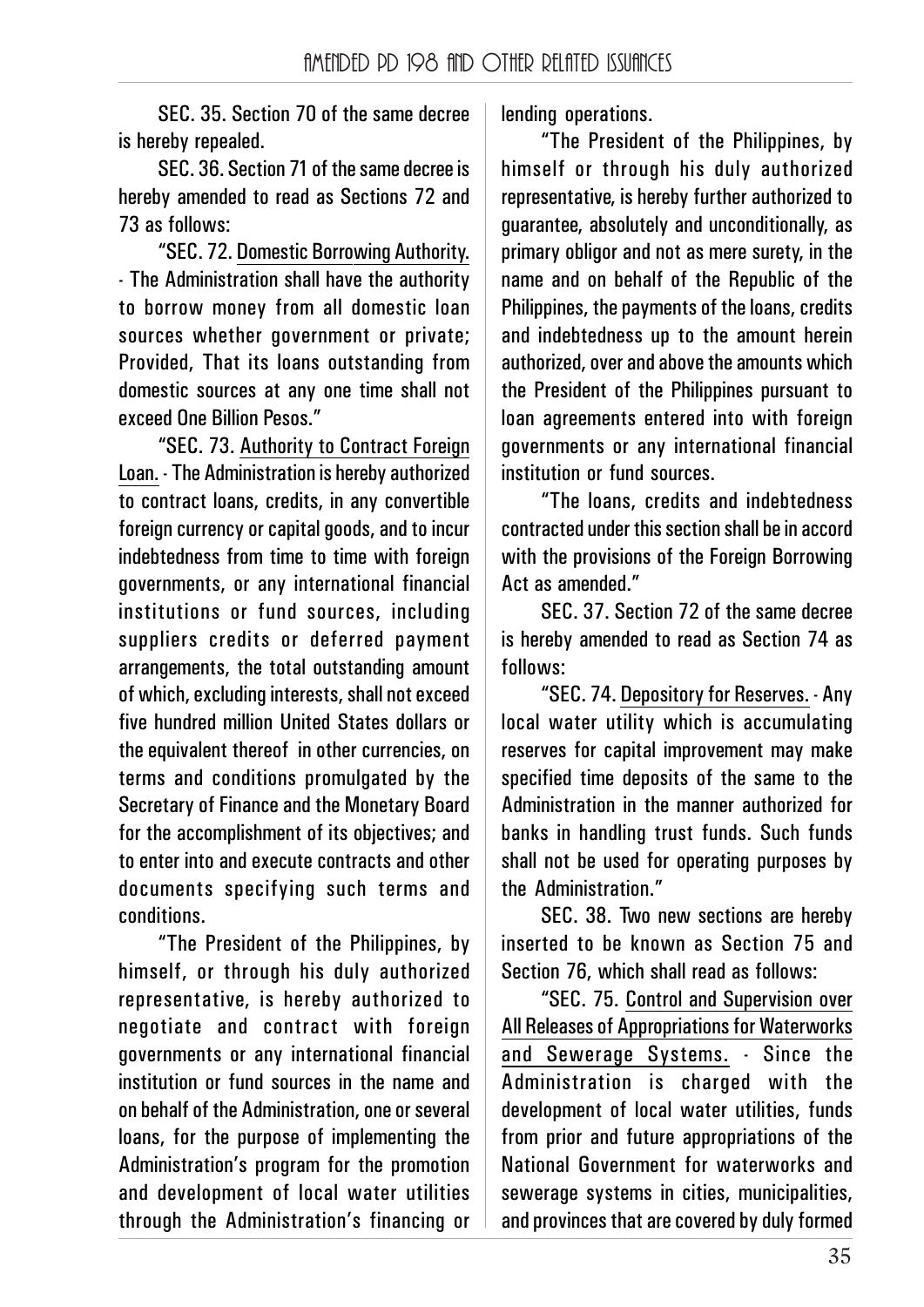water districts shall be released directly to the Administration for the account of the water districts concerned. The Administration may, however, draw from such account fees and charges for services rendered to the water district concerned as specified in Section 70 of this Title.

"SEC. 76. Exemption from All Taxes, Duties, Fees, Imposts and Other Charges by the Government. - To enable the Administration to pay its indebtedness and obligations, and in furtherance and effective implementation of the policies and objectives of this Decree, the Administration is hereby declared exempt:

"(a) From the payment of all taxes, fees, imposts, charges, costs and restrictions by the Government of the Republic of the Philippines, its provinces, cities, municipalities, and other government agencies and instrumentalities, and filing and service fees and other charges of courts in any court or administrative proceedings in which it may be a party;

"(b) From all income taxes, franchise taxes and realty taxes to be paid to the National Government, its provinces, cities, municipalities and other government agencies and instrumentalities; and

"(c) From all import duties, compensating taxes, wharfage fees on import of foreign goods and equipment require for its operations and projects."

SEC. 39. Sections 73 and 74 of the same decree are hereby amended to read as Section 77 and 78, respectively.

SEC. 40. This Decree shall take effect immediately.

Done in the City of Manila, this 15th day of August in the year of Our Lord, nineteen hundred and seventy-five.

By the President:

**(SGD) ALEJANDRO MELCHOR** Executive Secretary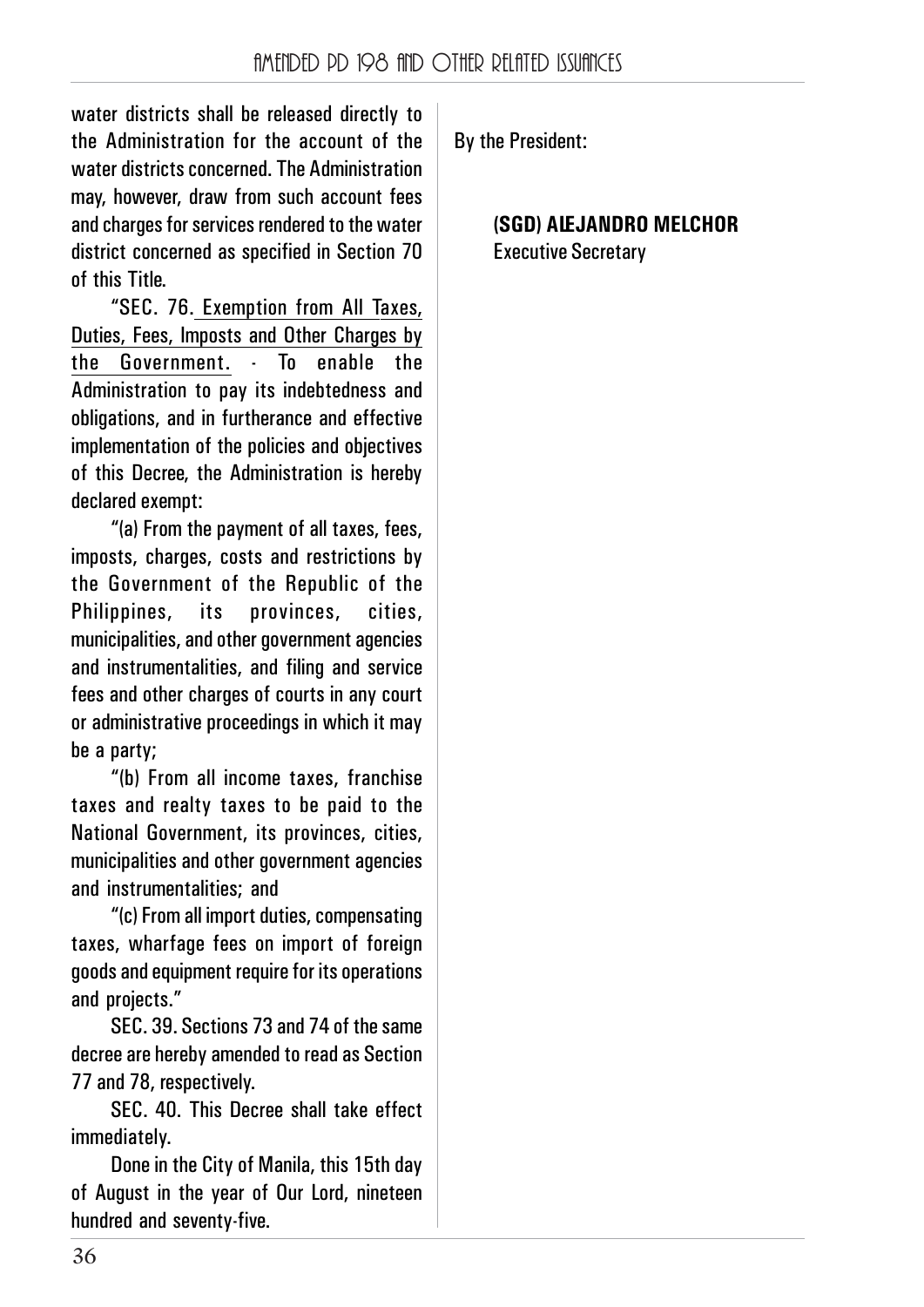

## Office of the President of the Philippines Malacańang

#### **Letter of Instructions No. 683**

#### **ESTABLISHING BASIC POLICIES FOR THE WATER SUPPLY SECTOR**

**WHEREAS,** drinking water is a basic requirement to sustain life;

WHEREAS, only about 40 percent of the population of the Philippines is presently served with public water supply systems;

**WHEREAS,** it is primary concern of the Government in promoting the welfare of the people to hasten the availability of water supply services in the whole country, with special attention to the rural areas;

**WHEREAS,** the approved Philippine Development Plan for 1978-1987, therefore, aims to increase the public water supply coverage to about 85 percent of the total Philippine population within ten years;

**WHEREAS,** there is a need to restructure the water supply sector so that gaps and overlaps in responsibility will be eliminated; and

**WHEREAS,** it is necessary to establish certain basic policies to attain these objectives in the most efficient manner;

**NOW, THEREFORE, I, FERDINAND E. MARCOS,** President of the Philippines, by virtue of the powers vested in me by the Constitution, do hereby order the implementation of the following basic policies for the water supply sector;

(1) The attainment of complete coverage

of water supply services for the whole country is a declared policy of the State and shall be effected primarily through:

(a) The rationalization of the organizational structure for the water supply sector; (b) The formation of water districts, associations, cooperatives or corporations for the construction, operation and maintenance of water supply systems in preference to systems directly operated and managed by local governments; and (c) The encouragement of self-help and self-reliant water supply projects.

(2) Agencies involved in water supply shall strive to attain financial independence, thereby minimizing Government subsidy, by increasing their own internal revenue generation capabilities and by providing services within the cost repayment capabilities of the beneficiaries.

(3) The levels of water supply service to be developed shall vary according to technical economic, organizational and financial consideration. These levels of service are as follows:

Level I - Point sources (such as rain collector, wells and springs); generally for rural areas where houses are scattered too thinly to justify a distribution system.

Level II - Communal faucet systems; generally for rural areas where houses are clustered densely enough to justify a piped distribution system with a faucet provided for a number of households.

Level III - Individual house connections; generally for urban areas.

(4) The rationalization of the water supply sector structure shall be pursued in accordance with the following strategies:

(a) The Metropolitan Waterworks and Sewerage System shall concentrate its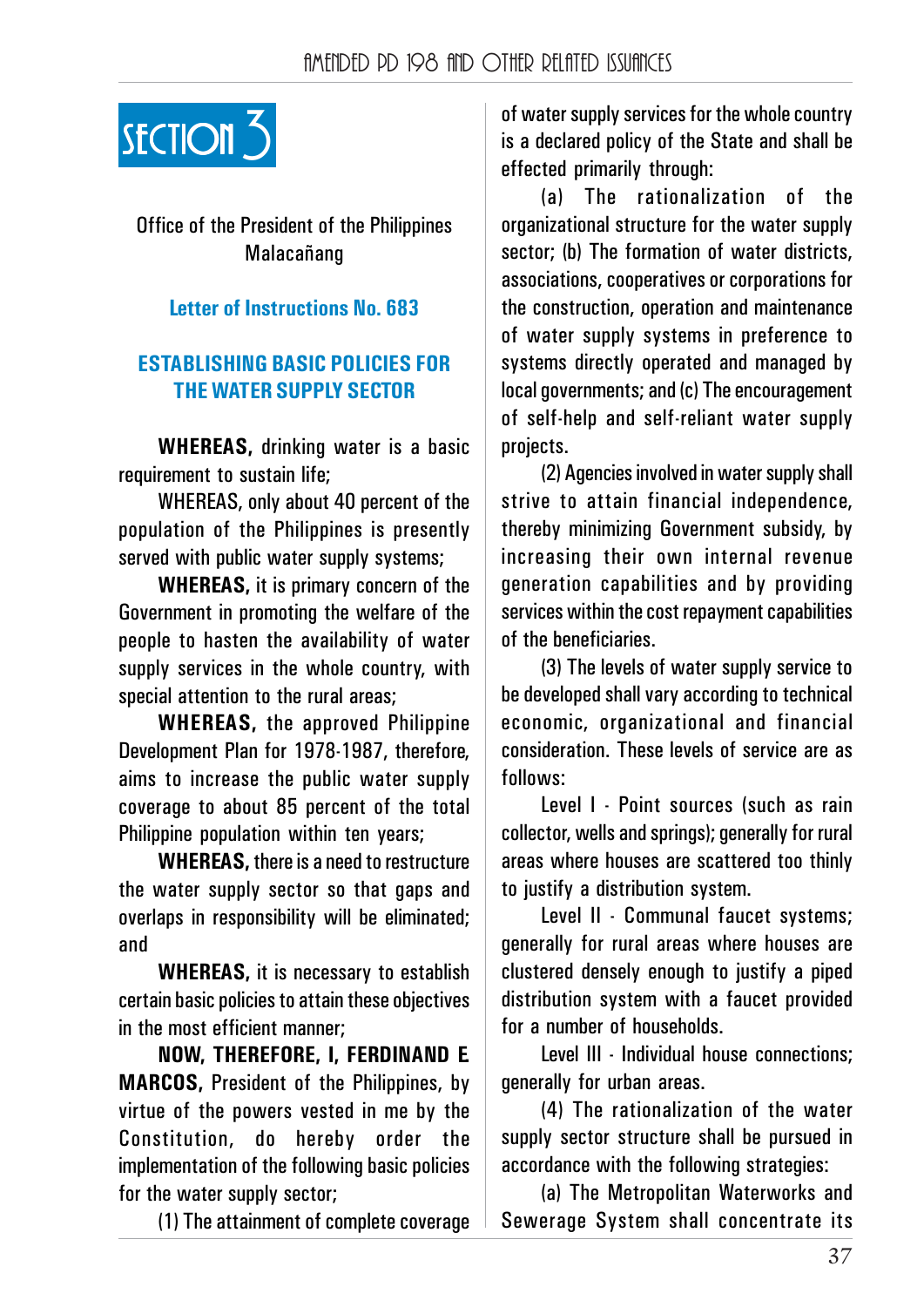operations in Metropolitan Manila and other contiguous areas that may later be included in its service coverage.

(b) The Local Water Utilities Administration shall promote water districts in cities and municipalities with population of at least 20,000 each. It will support these water districts through institutional, technical and financial assistance.

(c) The Bureau of Public Works shall be mainly responsible for the construction of wells and development of springs in rural areas.

(d) The Department of Local Governments and Community Development shall be responsible for the formations of water associations and cooperatives that will operate and maintain water supply systems for communities in the provinces covered by the Provincial Development Assistance Program (PDAP). It shall provide institutional, technical and financial support to these associations and cooperatives.

(e) A Task Force on Rural Water Supply under the National Water Resources Council shall, until such time that a permanent institution of the Government to handle the rural water supply sector is evolved, be responsible for the formation of water associations and cooperatives that will construct, operate, and maintain water supply systems in the rural areas of non-PDAP provinces. This Task Force shall provide technical, institutional, and financial assistance to these associations and cooperatives. It shall also make studies and recommendations on the appropriate institution that will eventually be responsible for the rural water supply sector on a permanent basis. The Task Force is hereby authorized to call upon any agency of the

Government for assistance in accomplishing its tasks.

(5) The National Water Resources Council shall be responsible for coordinating the implementation of the above policies. It shall submit to the President of the Philippines. periodic reports on the status on the entire water supply sector and the performance of each of the above agencies in relation to the overall policy framework for water supply.

Done in the City of Manila, this 30th day of March in the year of Our Lord, nineteen hundred and seventy eight.

#### **(SGD) FERDINAND E. MARCOS** President of the Philippines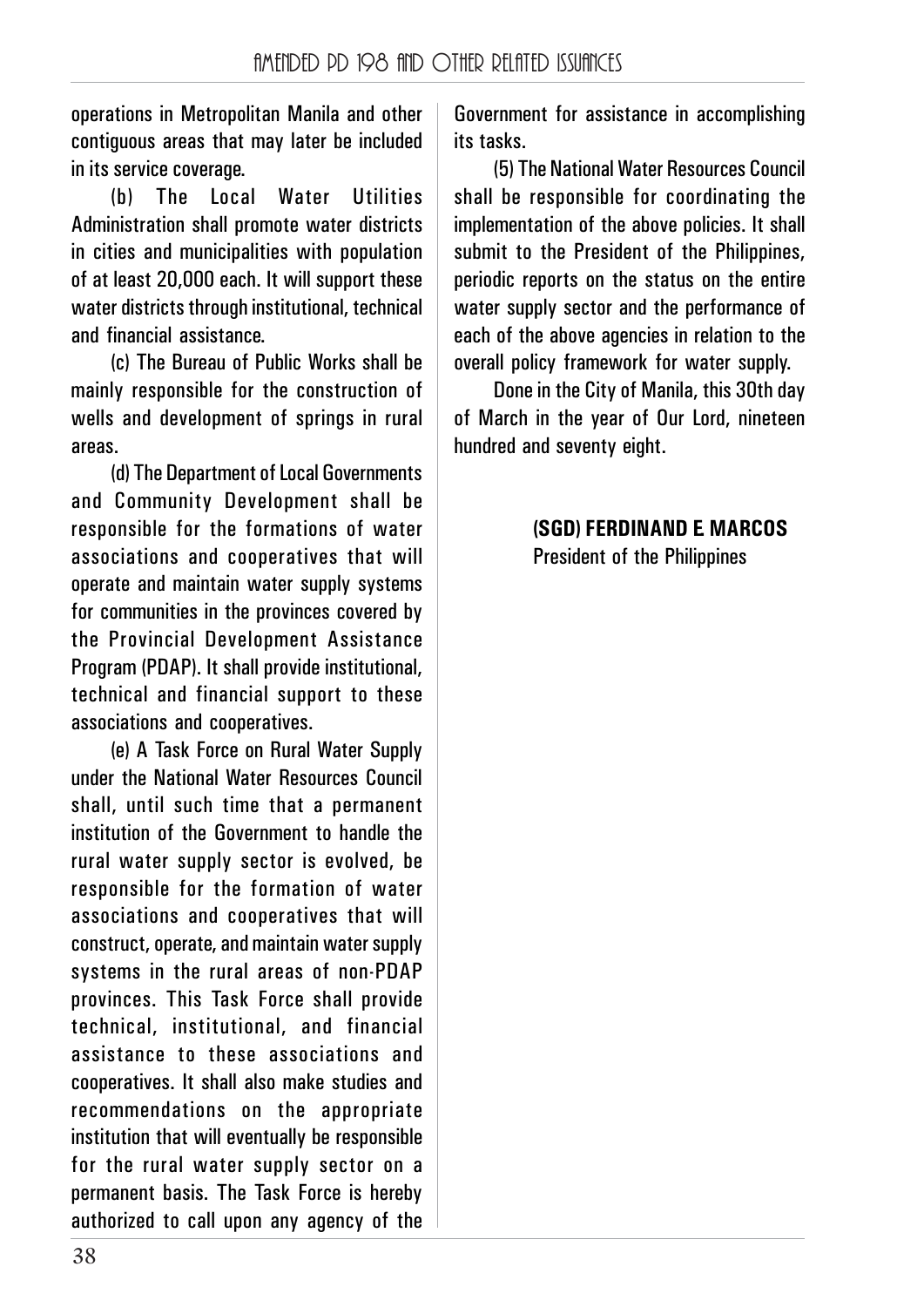

## Office of the President of the Philippines Malacańang

#### **Letter of Instructions No. 700**

#### **PROVIDING MEASURES TO CONTROL AND REGULATE INCREASES IN WATER RATES**

**WHEREAS,** there is a need to help depressed or newly formed water districts develop their financial viability, but at the same time avoid too abrupt increases in their water rates;

**WHEREAS,** there is a need to prescribe certain measures whereby increases of rates imposed by water districts are controlled or regulated;

**NOW, THEREFORE, I, FERDINAND E. MARCOS,** President of the Philippines, by virtue of the powers vested in me by the Constitution, do hereby order the implementation of the following measures in the operation and development of water districts;

(1) The Local Water Utilities Administration (LWUA) shall:

(a) Implement a socialized pricing scheme for water districts in setting up water rates whereby the more affluent, heavy users pay more per unit than the low income, minimal users of water, LWUA shall prescribe guidelines for this purpose;

(b) Provide institutional development services to water districts free of charge:

(c) Grant capital improvement loans to water districts on concessionary terms;

(d) On a case-to-case basis, defer loan amortization payments until improvements are completed and actually in operation;

(e) Assist water districts improve their operational efficiency through skills/ managerial training and systems development;

(f) Ensure that the water rates are not abruptly increased beyond the water users ability to pay, seeing to it that each increase if warranted, does not exceed 60% of the current rate;

(g) Limit charges for feasibility and engineering studies to not more than 15% of the actual construction cost of the project imnlemented;

(h) Require 100% metering to insure correct charging of water actually consumed and to discourage its wasteful use;

(i) Where indicated, consider the adoption of lower standards of service, especially for the marginally feasible areas, to reduce project cost; and;

(j) Reduce required reserves accumulation for meeting emergency and contingency needs as will be appropriate.

(2) The National Electrification Administration and the National Power Corporation shall study ways and means to grant special reduced electric power rates to the water districts concerned. Where feasible, the National Power Corporation shall also determine ways by which the water districts can directly tap the power lines.

(3) The Budget Commission shall provide in the national government annual operating budget starting with CY 1979 such amount as shall be requested by LWUA and recommended by the National Economic and Development Authority for the conduct of feasibility studies for the development of waterworks systems in established water districts. Such national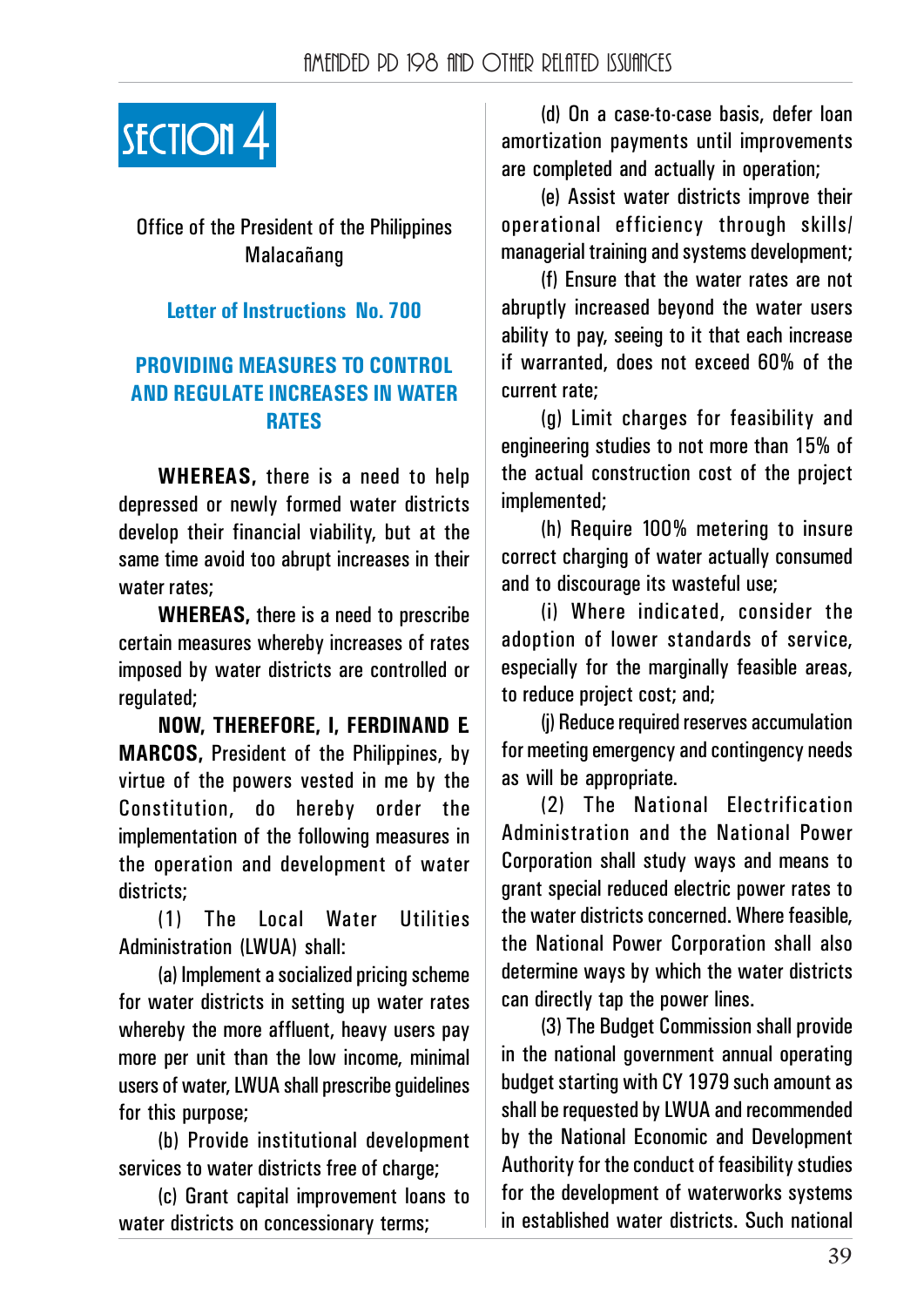government contribution shall not constitute part of LWUA's equity nor shall it be charged against the water districts.

(4) The local government concerned shall provide subsidy for the operation of depressed or newly created water districts. The subsidy shall initially be up to the level provided by the local government for the operation of the system immediately prior to the formation of the water district. The subsidy, however, shall be reduced as the water services and revenues improve as determined by LWUA.

(5) The water district concerned shall conduct public hearings prior to any proposed increase in water rates.

Done in the City of Manila, this 1st day of June in the year of Our Lord, nineteen hundred and seventy eight.

> **(SGD) FERDINAND E . MARCOS** President of the Philippines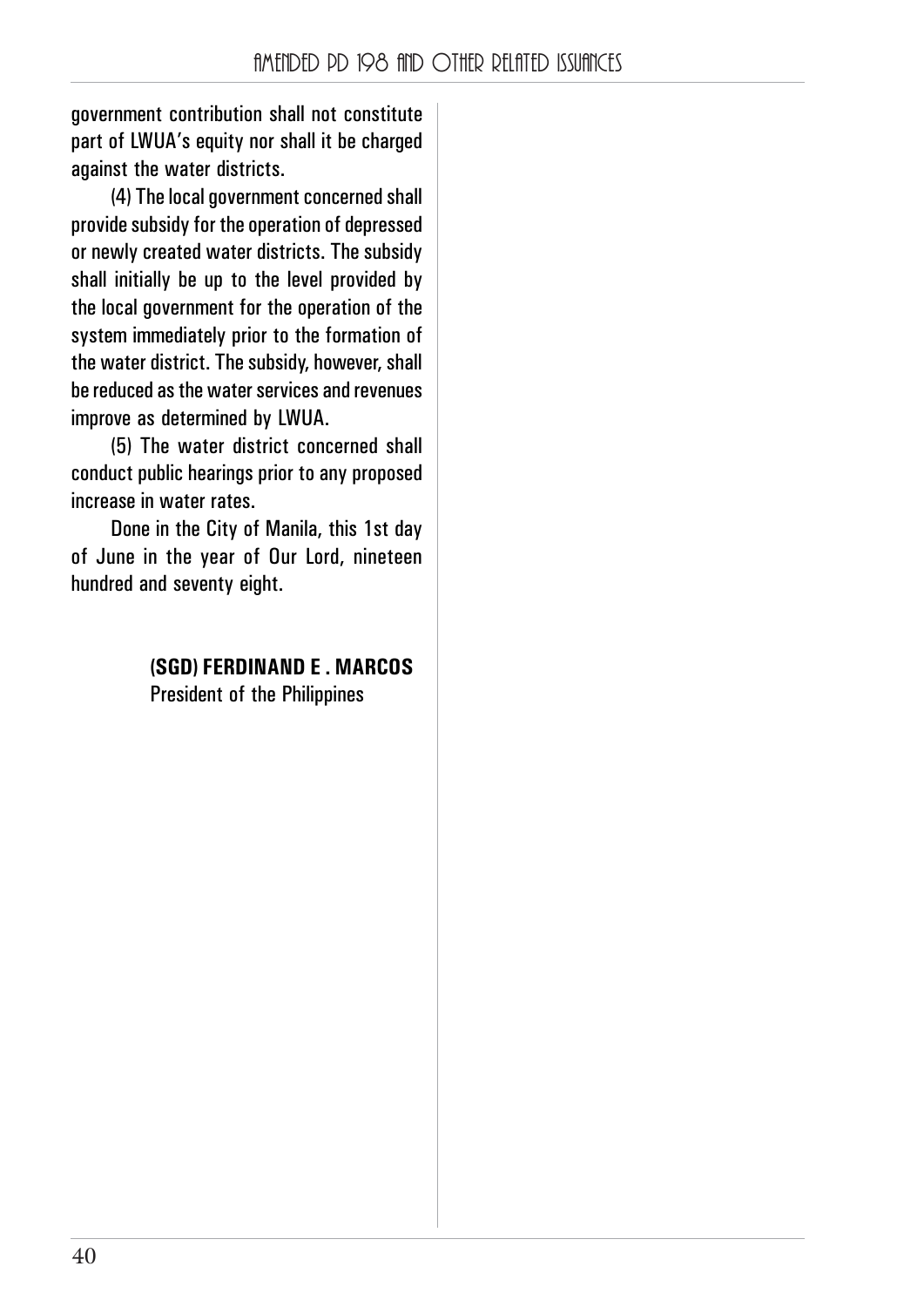

## **MALACAŃANG** Manila

#### **PRESIDENTIAL DECREE NO. 1479**

**FURTHER AMENDING PRESIDENTIAL DECREE NO. 198 OTHERWISE KNOWN AS THE "PROVINCIAL WATER UTILITIES ACT OF 1973", AS AMENDED BY PRESIDENTIAL DECREE NO. 768**

**WHEREAS,** Presidential Decree No. 198, as amended by Presidential Decree No. 768, declares as a national policy the local operation and control of water systems; authorizes the formation of local water districts; provides for the administration of such districts and charters a national administration to facilitate improvement of local water utilities;

**WHEREAS**, in order to accelerate the development and expansion of domestic water systems, there is a need to further amend certain provisions of Presidential Decree No. 198, as amended.

**NOW, THEREFORE, I FERDINAND E. MARCOS,** President of the Philippines, by virtue of the powers vested in me by the Constitution, do hereby order and decree the further amendment of Presidential Decree No. 198, as follows:

SECTION 1. The first paragraph of Section 6 of Presidential Decree No. 198, as amended, is hereby amended to read as follows:

"SEC. 6. Formation of District. - This Act is the source of authorization and power to

section section and maintain a district. For purposes of<br>SECTION 5 this Act, a district shall be considered as a quasi-public corporation performing public service and supplying public wants. As such, a district shall exercise the powers, rights and privileges given to private corporations under existing laws, in addition to the powers granted in, and subject to such restrictions imposed, under this Act.

x x x

(c) A statement completely transferring any and all waterworks and/or sewerage facilities managed, operated by or under the control of such city, municipality or province to such district upon the filing of resolution forming the district.

x x x

SEC. 2. A new sentence is hereby added to Section 8 of the same decree to read as follows:

"SEC. 8. Number and Qualifications. – xxx Provided, however, that if the district has availed of the financial assistance of the Administration, the Administration may appoint any of its personnel to sit in the board of directors with all the rights and privileges appertaining to a regular member, for such period as the indebtedness remains unpaid, in which case the board shall be composed of six members."

SEC. 3. Section 25 of the same decree is hereby amended.

SEC. 4. Section 26 of the same decree is hereby amended to read as Section 25 as follows:

"SEC. 25. Authorization. - The district may exercise all the powers which are expressly granted by this Title or which are necessarily implied from, or incidental to the powers and purposes herein stated. For the purpose of carrying out the objectives of this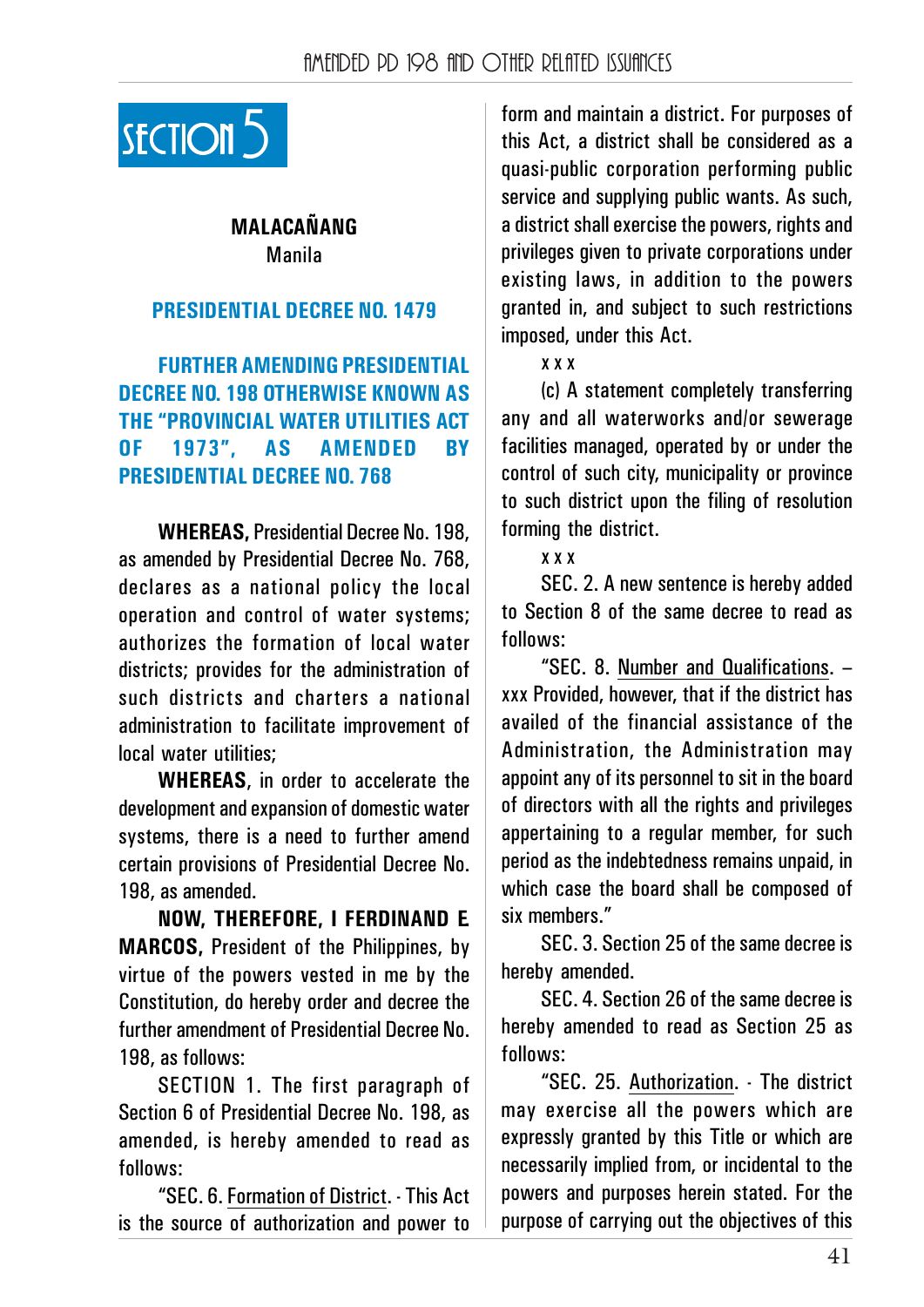Act, a district is hereby granted the power of eminent domain, the exercise thereof shall, however, be subject to review by the Administration."

SEC. 5. Sections 27, 28, 29, 30 and 31 of the same decree are hereby amended to read as Section 26, 27, 28, 29 and 30, respectively.

SEC. 6. Section 32 of the same decree is hereby amended to read as Section 31.

"SEC. 31. Protection of Waters and Facilities of District. - A district shall have the right to

x x x

(e) take over the management, administration, operation and maintenance of all watersheds within its territorial boundaries."

SEC. 7. Sections 33, 34, 35, 36, 37, 38, 39, 40 and 41 of the same decree are hereby amended to read as Sections 32, 33, 34, 35, 36, 37, 38, 39 and 40, respectively.

SEC. 8. A new section is hereby inserted to be known as Section 41 which shall read as follows:

"SEC. 41. Disposition of Income. - The income of the district shall be disposed of according to the following priorities:

"First, to pay its contractual and statutory obligations and to meet its essential current operating expenses.

"Second, to allocate at least fifty percent (50%) of the balance exclusively as a reserve for debt service and operating and maintenance, to be used for such purposes only during periods of calamities, force majeure or unforeseen events.

"Third, to allocate the residue as a reserve exclusively for expansion and improvement of its physical facilities."

SEC. 9. Section 47 of the same decree is hereby amended to read as follows:

"SEC. 47. Exclusive Franchise. - No franchise shall be granted to any other person or agency for domestic, industrial or commercial water service within the district or any portion thereof unless and except to the extent that the board of directors of said district consents thereto by resolution duly adopted, such resolution, however, shall be subject to review by the Administration."

SEC. 10. Section 61 of the same decree is hereby amended to read as follows:

"SEC. 61. Loans.

x x x

(f) Funding of Loan. When a loan is made to local water utility, the necessary amount of such loan shall be programmed to assure completion of the project for which such loan was granted."

SEC. 11. The last paragraph of Section 63 of the same decree is hereby amended to read as follows:

"SEC. 63. Rate Review.

#### x x x

The rates or charges established by such local district, after hearing shall have been conducted for the purpose, shall be subject to review by the Administration to establish compliance with the above-stated provisions. Said review of rates or charges shall be executory and enforceable after the lapse of seven calendar days from posting thereof in a public place in the locality of the water district, without prejudice to an appeal being taken therefrom by a water concessionaire to the National Water Resources Council whose decision thereon shall be appealable to the Office of the President. An appeal to the Council shall be perfected within thirty days after the expiration of the seven-day period of posting. The Council shall decide on appeal within thirty days from perfection.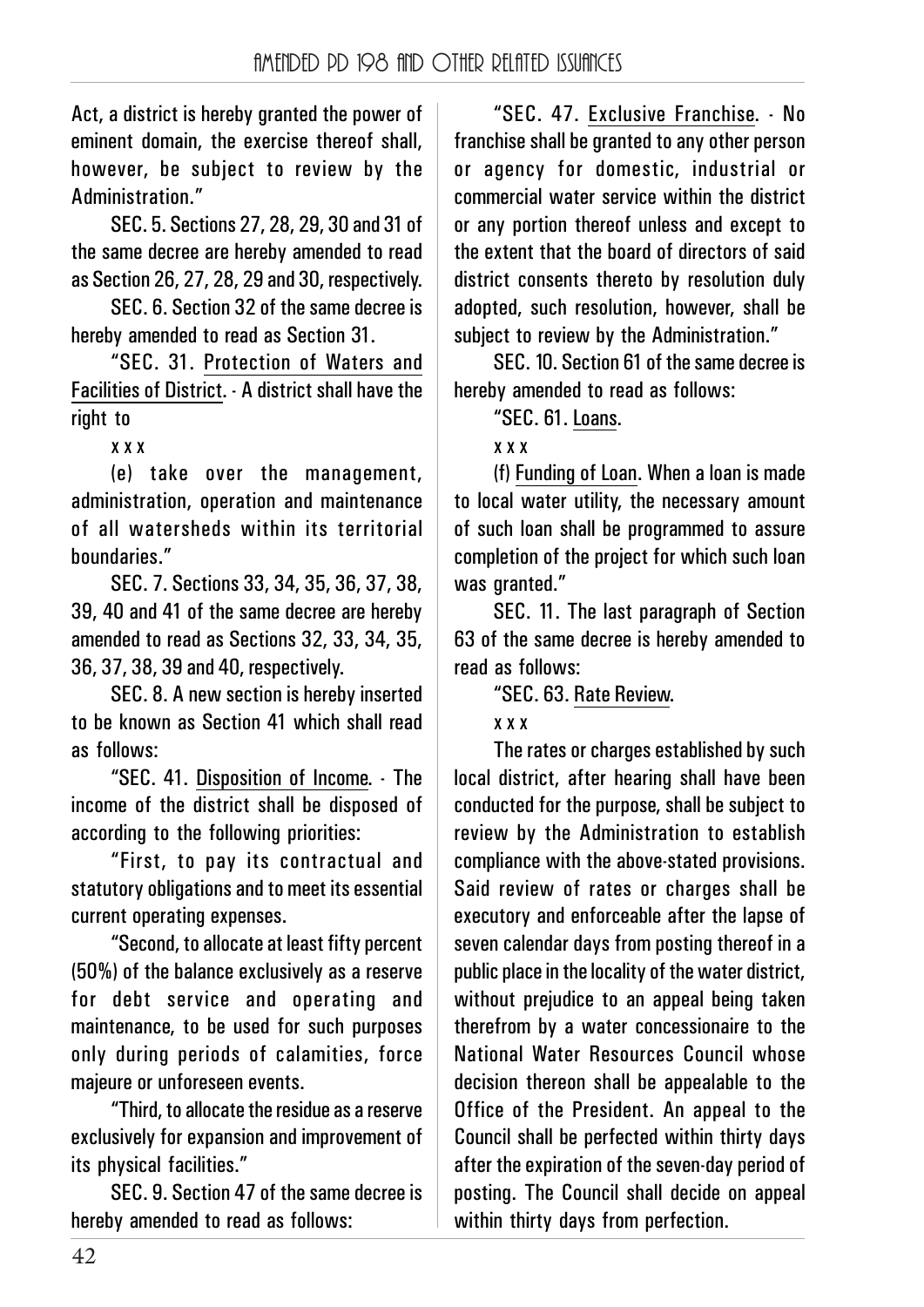SEC. 12. Section 67 of the same decree is hereby amended to read as follows:

"SEC. 67. Capital Stock. - The authorized capital of the Local Water Utilities Administration is Two Billion Five Hundred Million Pesos divided into Twelve Million Five Hundred Thousand share of stock with a par value of Two Hundred Pesos per share which shall be subscribed by the National Government and opened to subscription by private investors or government financial institutions."

SEC. 13. Section 68 of the same decree is hereby amended to read as follows:

"SEC. 68. Payment for National Government Shares. - All amounts x x x at par value. Whatever balance remaining of said subscription shall be paid from a continuing appropriation which is hereby made out of any funds in the National Treasury not otherwise appropriated, such annual appropriation to be programmed and released in accordance with the pertinent budget laws: Provided, That this continuing appropriation shall remain in force until the balance of the unpaid subscription of the government to the capital stock of the administration have been paid in full."

SEC. 14. New sections are hereby inserted to be known as Section 76 and 77, respectively, which shall read as follows:

"SEC. 76. Government Assistance to Non-Viable Districts. - There shall be included in the General Appropriations Act an outlay in the form of National Government aid or subsidy to meet the financial requirements in the development of water supply systems of water districts which are determined by the Administration to be financially non-viable in such amount as the Administration may recommend, but not exceeding the cost of source development and main transmission line. Releases of such funds shall be made directly to the Administration. In the development of such water supply systems, the Administration shall exert all efforts to bring the levels of service within the cost repayment capacity of the beneficiaries."

"SEC. 77. Special Projects. - Whenever required by the National Government to provide funding requirements for the development of waterworks and sewerage systems in municipalities, cities or provinces, or portions thereof not yet covered by a duly formed water district, an outlay shall be provided in the General Appropriations Act, upon the request of the Administration, separate from its capitalization, for the purposes of meeting the financial requirements of the project: Provided, however, That in the event that funds for the project have already been appropriated by the National Government, such funds shall be released directly to the Administration. Expenses incurred by the Administration for the service rendered may be drawn from such account as provided in Section 70 of this Title."

SEC. 15. Sections 76, 77, 78 and 79 of the same decree are hereby amended to read as Sections 78, 79, 80 and 81, respectively.

SEC. 16. This Decree shall take effect immediately.

Done in the City of Manila, this  $11<sup>th</sup>$  day of June in the year of Our Lord, nineteen hundred and seventy-eight.

By the President:

**(SGD) JUAN C. TUVERA** Presidential Assistant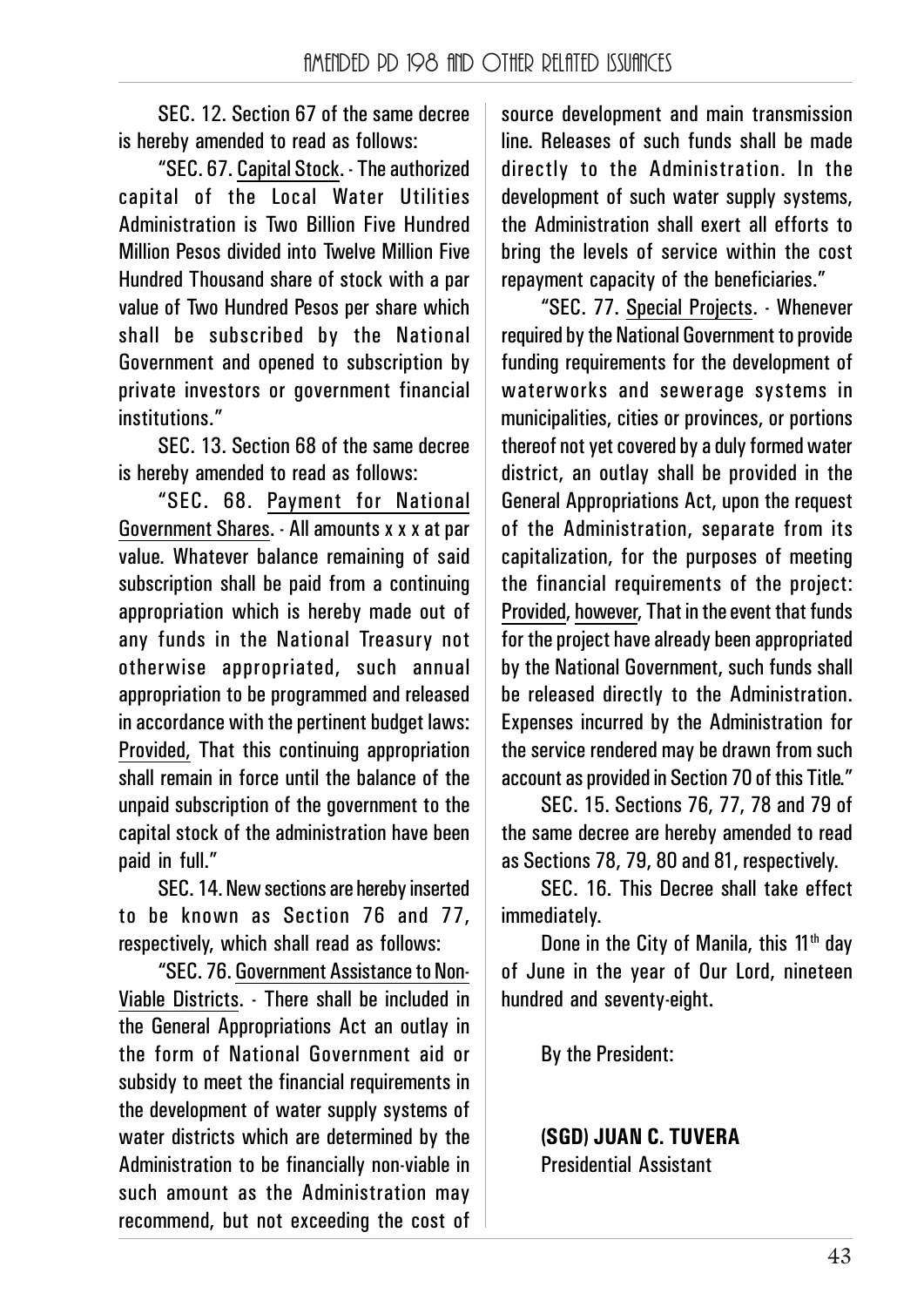

Office of the President of the Philippines Malacańang

#### **Letter of Instructions No. 744**

#### **RELATIVE TO RELIABLE WATER SUPPLY AT REASONABLE RATES IN THE COUNTRYSIDE**

TO: The Minister of Public Works, Transportation and Communications

> The Chairman and Members, National Water Resources Council

> The General Manager, Local Water Utilities Administration

> The Chairman and General Managers of Water Districts

All Others Concerned

**WHEREAS,** the provision of adequate water supply at reasonable rates is a primary objective of the New Society;

**WHEREAS,** the implementation of a national program for improved water supply is the responsibility of local organizations particularly Water Districts and local government units, assisted by the National Water Resources Council and the Local Water Utilities Administration;

**WHEREAS,** there is need to improve planning, monitoring and implementing activities at all levels, and to reduce water rates to minimum levels;

**NOW, THEREFORE, I, FERDINAND E. MARCOS,** President of the Philippines, do hereby order and instruct:

1. The Local Water Utilities Administration and Water Districts shall immediately review the facilities design, implementation plan and rates and fees charged, with the objective of:

a. Reducing water rates to minimum levels;

b. Eliminating unnecessary fees and regulatory measure;

c. Implementing expansion plans in phases so as to keep in step with growth in demand without resulting in excess capacity;

d. Reducing cost of construction to a minimum

2. The National Water Resources Council shall eliminate all unnecessary regulatory measures and fees particularly on privately owned and dug wells.

3. The Local Water Utilities Administration and each Water Districts shall prepare a public education program which shall concentrate on the need and methods for water conservation, water rates, water facilities requirements and need for financing, and other related aspects of Water District operations. They shall, in addition, prepare a comprehensive program and system of public consultation, both formally in hearings and informally through an education program, when considering increases in water rates, particularly at the time when Water Districts initiate operation.

4. The Local Water Utilities Administration shall review the composition of the Board of each Water District to make sure that consumers are properly and fully represented. It shall initiate the necessary changes.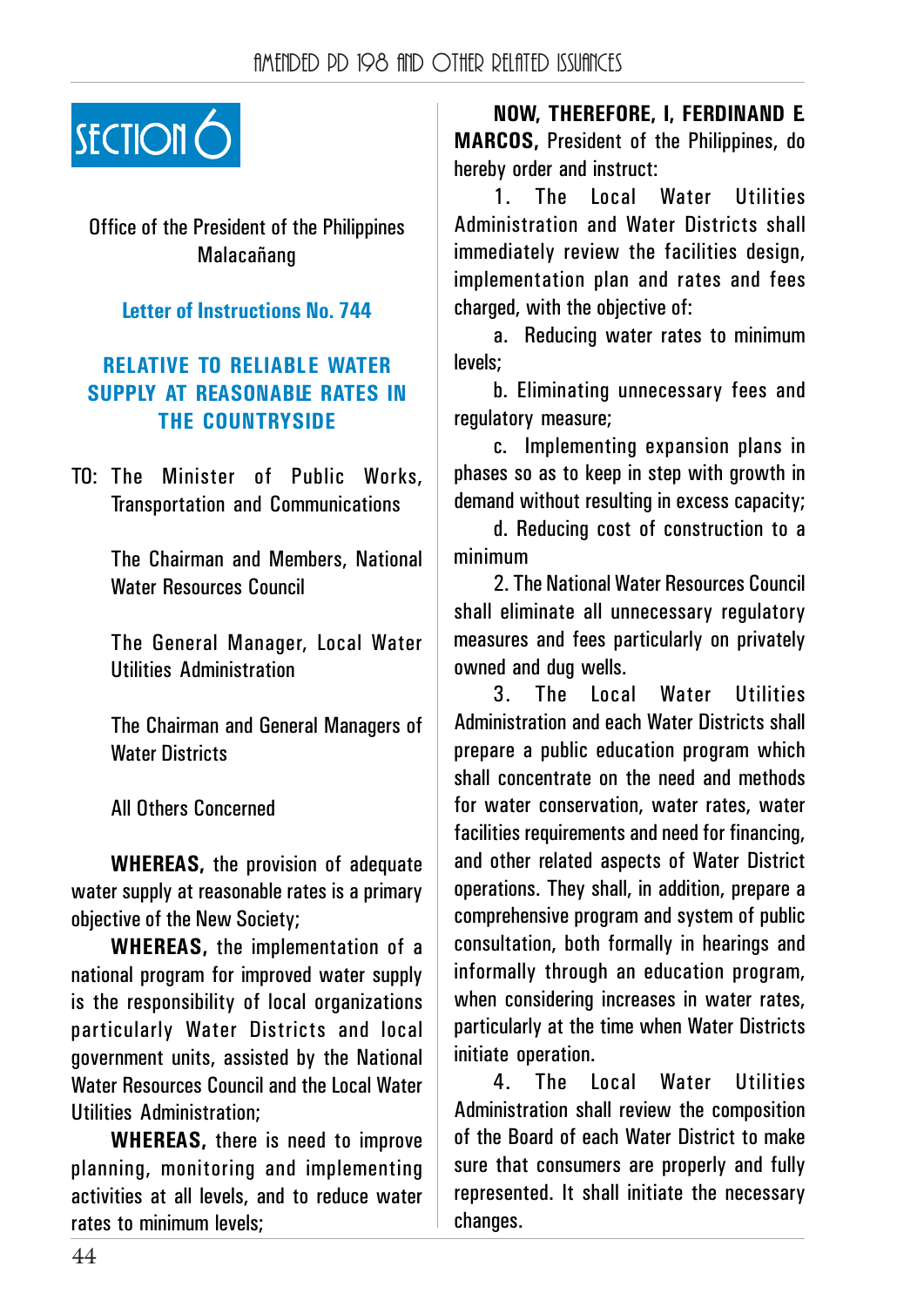5. The Local Water Utilities Administration shall assess the terms of loans extended to Water Districts, including maturity, amortization schedule, and interest rates, for the purpose of enabling Water Districts to meet their obligations without charging excessive water rates to consumers.

6. The Committee on National Aid to Local Government Units shall study and recommend to the President a program for communal water pumps to serve areas not covered by Water District or which do not otherwise have an adequate water supply. The program shall provide for a sharing of construction cost among national and local government units, whereby the national government shall provide counterpart funding assistance, charged to the funds provided as Aid to Local Government Units under PD No. 144.

Done in the City of Manila, this 28th day of September, nineteen hundred and seventyeight.

## **(SGD) FERDINAND E. MARCOS**

President of the Philippines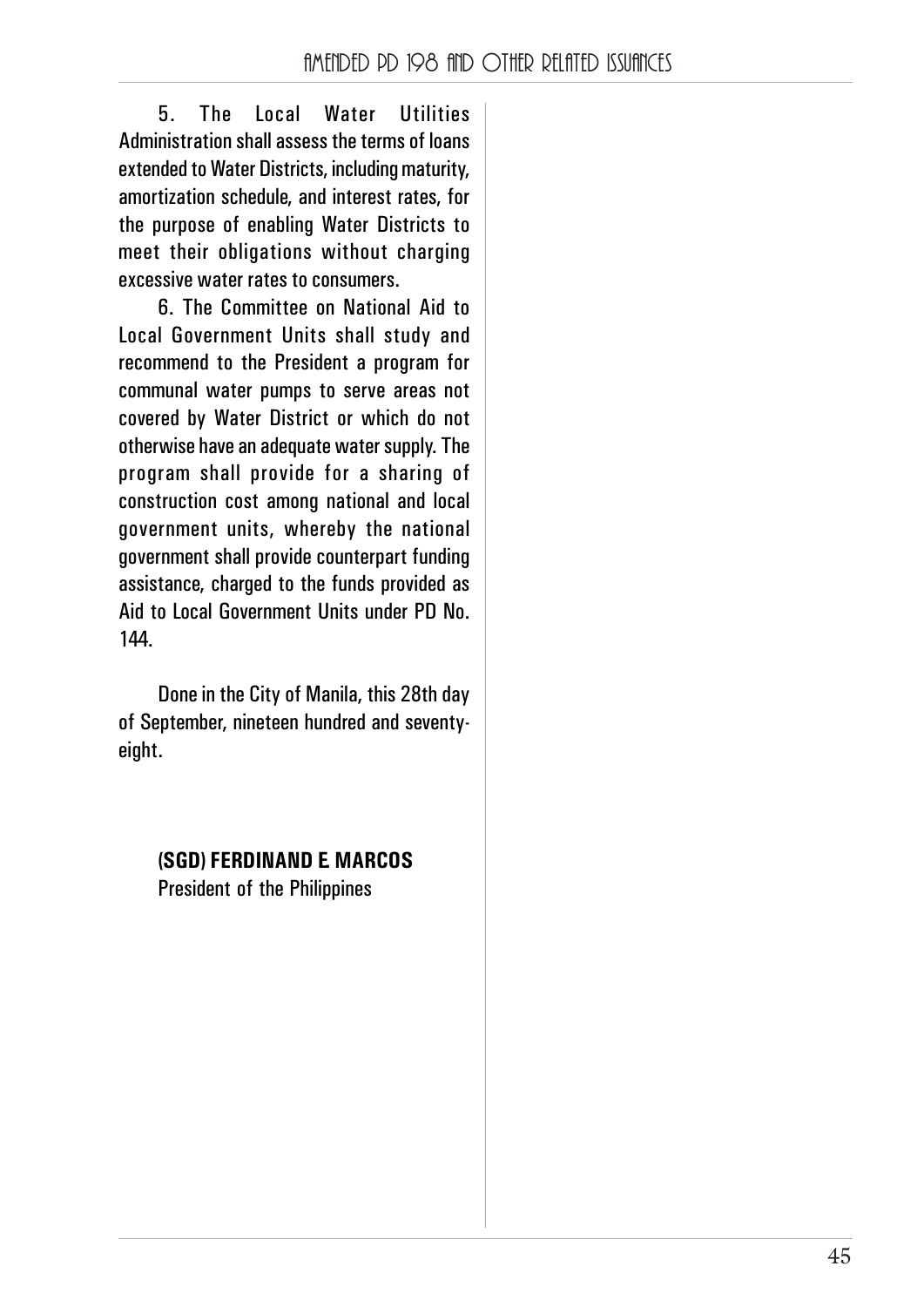

## **EXECUTIVE ORDER NO. 68**

### **MODIFYING PRESIDENTIAL DECREE NO. 198, AS AMENDED**

**WHEREAS,** the Local Water Utilities Administration (LWUA) was created by virtue of Presidential Decree No. 198, as amended;

**WHEREAS,** Section 58 of Presidential Decree No. 198, as amended, provides for a General Manager of the Local Water Utilities Administration (LWUA) while Section 23 of the said Decree likewise provides for a general manager for a local water district;

**WHEREAS,** there is a need to distinguish the General Manager of the Local Water Iltilities Administration (IWIIA) from the general managers of the various local water districts by changing the designation of the General Manager of the Local Water Utilities Administration (LWUA);

**WHEREAS,** as a consequence, the title of the next in rank of the General Manager of the Local Water Utilities Administration (LWUA) should be similarly changed;

**NOW, THEREFORE, I, CORAZON C. AQUINO,** President of the Philippines, do hereby order:

SECTION 1. Section 58 of Chapter 58, Title III of Presidential Decree No. 198, as amended, is hereby modified to the extent that the title of the head of the Local Water Utilities Administration (LWUA) is changed

section and SECTION 7 from General Manager to Administrator and the officer(s) next in rank shall be designated the officer(s) next in rank shall be designated as Deputy Administrator(s).

> DONE in the City of Manila, this 21<sup>st</sup> day of November, in the year of Our Lord, Nine Hundred and Eighty-Six.

> > (SGD) **CORAZON C. AQUINO** President of the Philippines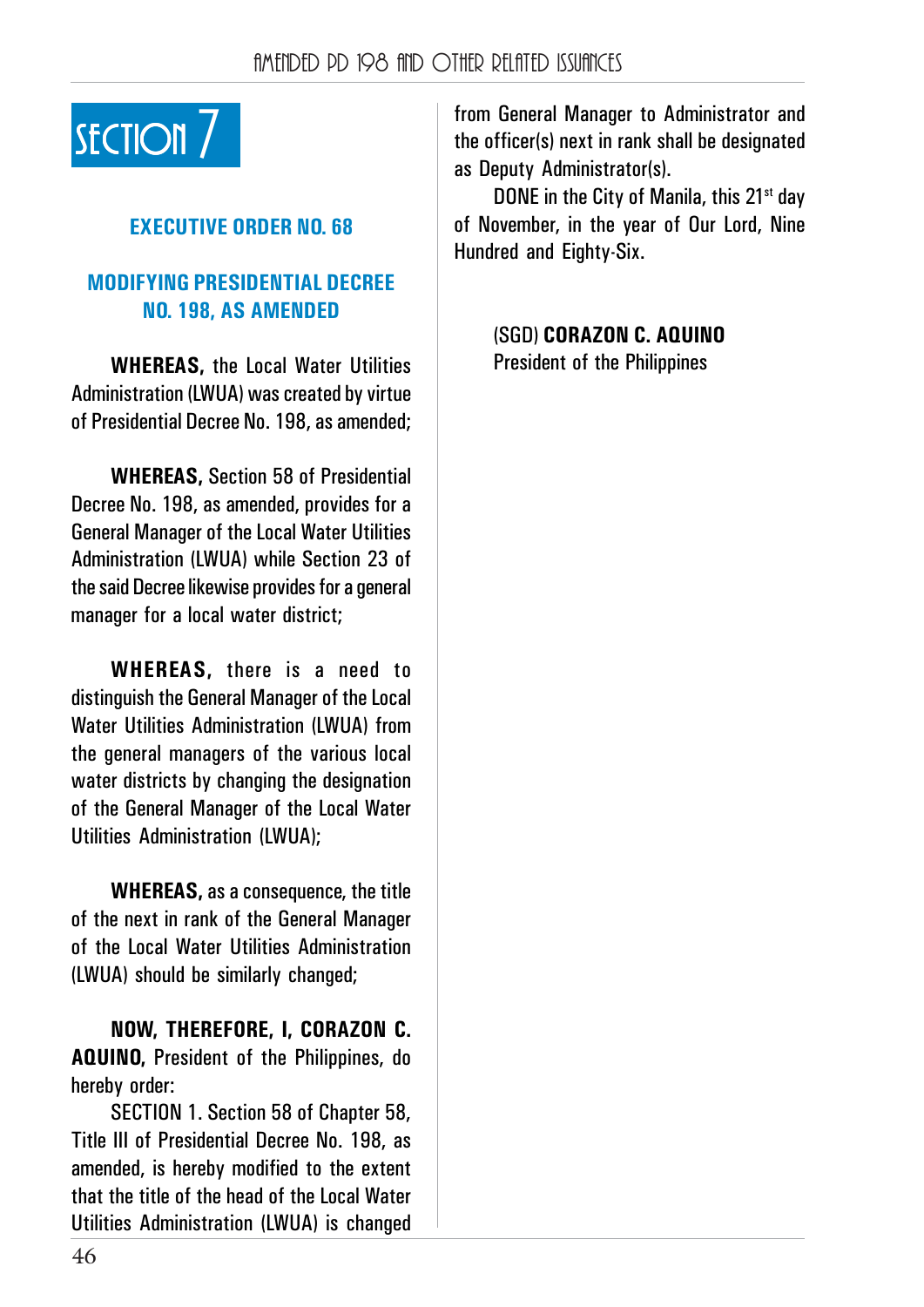

### **SUPREME COURT RULING ON WATER DISTRICTS AS GOVERNMENT-OWNED AND CONTROLLED CORPORATIONS**

**Republic of the Philippines Supreme Court Manila**

#### **EN BANC**

**DAVAO CITY WATER DISTRICT, CAGAYAN DE ORO CITY WATER DISTRICT, METRO CEBU WATER DISTRICT, ZAMBOANGA CITY WATER DISTRICT, LEYTE METRO WATER DISTRICT, BUTUAN CITY WATER DISTRICT, CAMARINES NORTE WATER DISTRICT, LAGUNA WATER DISTRICT, DUMAGUETE CITY WATER DISTRICT, LA UNION WATER DISTRICT, BAYBAY WATER DISTRICT, METRO LINGAYEN WATER DISTRICT, URDANETA WATER DISTRICT, COTABATO CITY WATER DISTRICT, MARAWI CITY WATER DISTRICT, TAGUM WATER DISTRICT, DIGOS WATER DISTRICT, BISLIG WATER DISTRICT, and MEYCAUAYAN WATER DISTRICT**

**Petitioners** 

- versus -

#### **CIVIL SERVICE COMMISSION, and COMMISSION ON AUDIT Respondents**

**G. R. Nos. 95237-38 Present: FERNAN, C. J., NARVASA, MELENCIO-HERRERA, GUTIERREZ, JR., CRUZ, PARAS, FELICIANO, PADILLA, BIDIN, SARMIENTO, GRIŃO-AQUINO, MEDIALDEA, REGALADO & DAVIDE, JR., JJ.**

Promulgated: **September 13, 1991 ————————————————————————**

## **D E C I S I O N**

#### **MEDIALDEA, J.:**

Whether or not the Local Water Districts formed and created pursuant to the provisions of Presidential Decree No. 198, as amended, are government-owned or controlled corporations with original charter falling under the Civil Service Law and/or covered by the visitorial power of the Commission on Audit is the issue which the petitioners entreat this Court, en banc to shed light on.

Petitioners are among the more than five hundred (500) water districts existing throughout the country formed pursuant to the provisions of Presidential Decree No. 198, as amended by Presidential Decrees Nos. 768 and 1479, otherwise known as the "Provincial Water Iltilities Act of 1973."

Presidential Decree No. 198 was issued by the then President Ferdinand E. Marcos by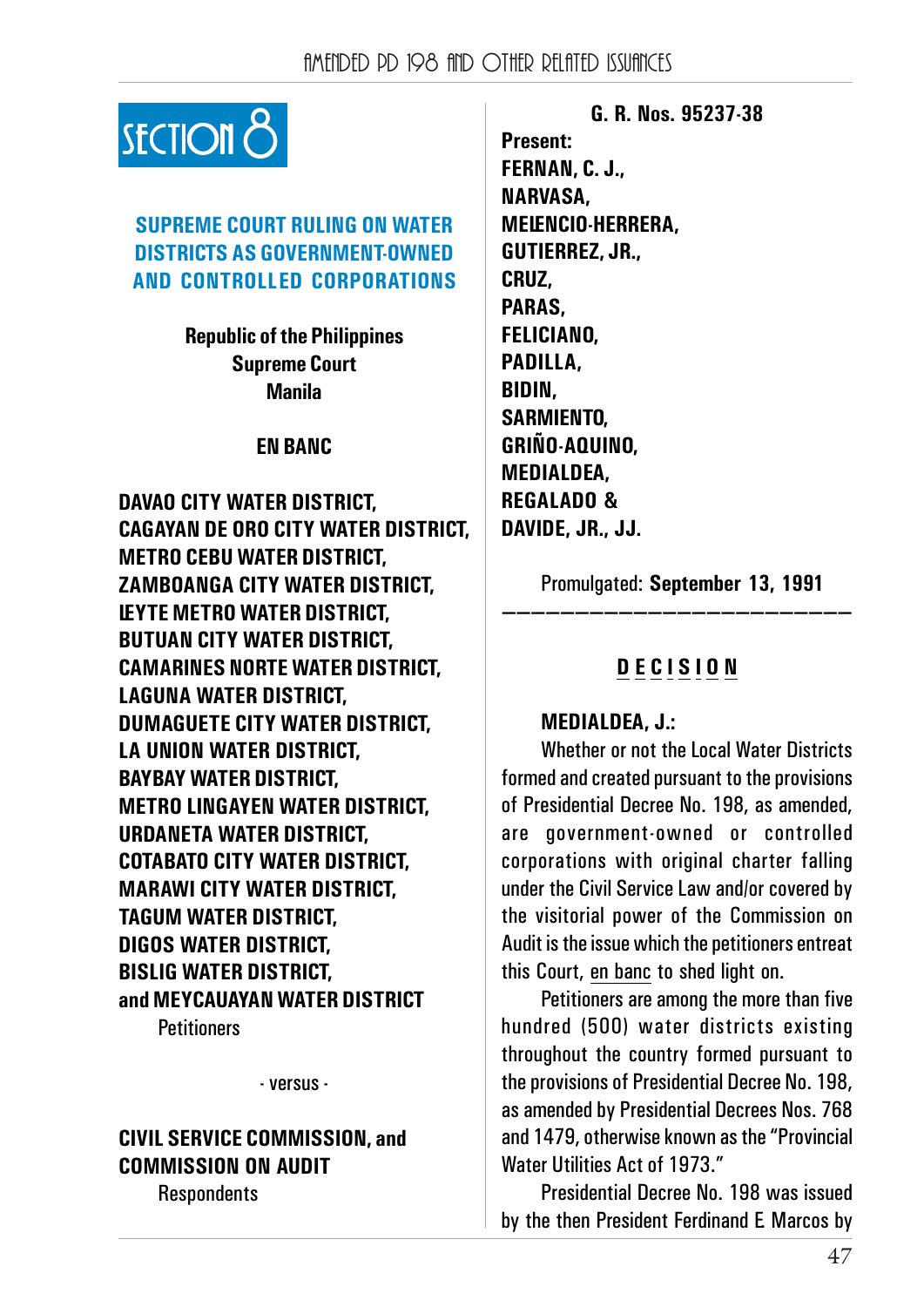virtue of his legislative power under Proclamation No. 1981. It authorized the different local legislative bodies to form and create their respective water districts through a resolution they will pass subject to the guidelines, rules and regulations therein laid down. The decree further created and formed the "Local Water Utilities Administration" (LWUA), a national agency attached to the National Economic and Development Authority (NEDA), and granted with regulatory power necessary to optimize public service from water utilities operations.

The respondents, on the other hand, are the Civil Service Commission (CSC) and the Commission on Audit (COA), both government agencies and represented in this case by the Solicitor General.

On April 17, 1989, this Court ruled in the case of *Tanjay Water District v. Gabaton, et al*. (G.R. No. 63742, 172 SCRA 253):

> Significantly, Article IX (B), Section 2(1) of the 1987 Constitution provides that the Civil Service embraces all branches, subdivisions, instrumentalities, and agencies of the government, including governmentowned and controlled corporations with original charters. Inasmuch as PD No. 198, as amended, is the original charter of the petitioner, Tanjay Water District, and respondent Tarlac Water District and all water districts in the country, they come under the coverage of the Civil Service Law, rules and regulations. (Sec. 35, Art. VIII and Sec. 37, Art. IX of PD No. 807)."

As an offshoot of the immediately cited ruling, the CSC issued Resolution No. 90-575, the dispositive portion of which reads:

"NOW THEREFORE, in view of

all the foregoing, the Commission resolved, as it hereby resolves, to rule that Local Water Districts, being quasi-public corporations created by law to perform public services and supply public wants, the matter of hiring and firing of its officers and employees should be governed by the Civil Service Law, rules and regulations. Henceforth, all appointments of personnel of the different local water districts in the country shall be submitted to the Commission for appropriate action." (*Rollo. p.22*)

However, on May 16, 1990, in G.R. No. 85760, entitled "*Metro Iloilo Water District v. National Labor Relations Commission, et al.*," the Third Division of this Court ruled in a minute resolution:

#### "x x x

"Considering that PD 198 is a general legislation empowering and/ or authorizing government agencies and entities to create water districts, said PD 198 cannot be considered as the charter itself creating the Water Districts. Public respondent NLRC did not commit any grave abuse of discretion in holding that the operative act, that created the Metro Iloilo Water District was the resolution of the Sangguniang Panglungsod of Iloilo City. Hence, the employees of Water Districts are not covered by Civil Service Laws as the latter do (sic) not have original charters.

In adherence to the just cited ruling, the CSC suspended the implementation of Resolution No. 90-575 by issuing Resolution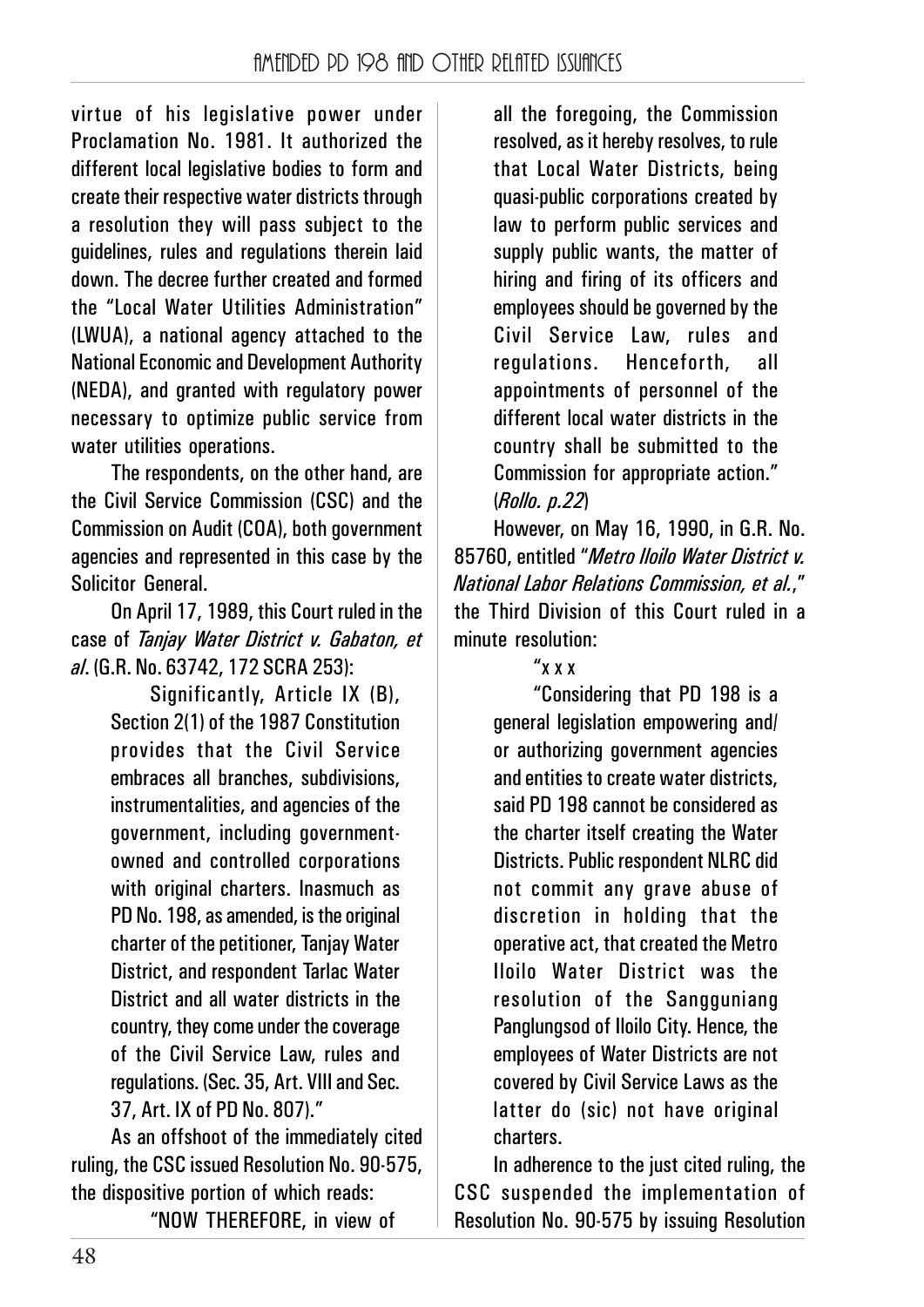No. 90-770 which reads:

" x x x

"NOW, THEREFORE, in view of all the foregoing, the Commission resolved to rule, as it hereby rules, that the implementation of CSC Resolution No. 575 dated June 27, 1990 be deferred in the meantime pending clarification from the Supreme Court as regards its conflicting decisions in the cases of *Tanjay Water District v. Gabaton and Metro Iloilo Water District v. National Labor Relations Commission*." (*p.26, Rollo*)

In the meanwhile, there exists a divergence of opinions between COA on one hand, and the LWUA on the other hand, with respect to the authority of COA to audit the different water districts.

COA opined that the audit of the water districts is simply an act of discharging the visitorial power vested in them by law (letter of COA to LWUA, dated August 13, 1985, pp. 29-30, Rollo).

On the other hand, LWUA maintained that only those water districts with subsidies from the government fall within the COA's jurisdiction and only to the extent of the amount of such subsidies, pursuant to the provision of the Government Auditing Code of the Phils.

It is observed that just like the question of whether the employees of the water districts falls under the coverage of the Civil Service Law, the conflict between the water districts and the COA is also dependent on the final determination of whether or not water districts are government-owned or controlled corporations with original charter. The reason behind this is Sec. 2(1), Article IX-D of the

## 1987 Constitution which reads:

"Sec. 2(1) The Commission on Audit shall have the power, authority and duty to examine, audit, and settle all accounts pertaining to the revenue and receipts of, and expenditures or uses of funds and property, owned or held in trust by, or pertaining to the Government, or any of its subdivisions, agencies or instrumentalities, including government-owned or controlled corporations with original charters, and on a post audit basis." (emphasis supplied).

Petitioners' main argument is that they are private corporations without original charter, hence they are outside the jurisdiction of respondents CSC and COA. Reliance is made on the Metro Iloilo case which declared petitioners as quasi-public corporations created by virtue of PD 198, a general legislation which cannot be considered as the charter itself creating the water districts. Holding on to this ruling, petitioners contend that they are private corporations which are only regarded as quasi-public or semi-public because they serve public interest and convenience and that since PD 198 is a general legislation, the operative act which created a water district is not the said decree but the resolution of the sanggunian concerned.

After a fair consideration of the parties' arguments coupled with a careful study of the applicable laws as well as the constitutional provisions involved. We rule against the petitioners and reiterate Our ruling in Tanjay case declaring water districts government-owned or controlled corporations with original charter.

As early as *Baguio Water District v.*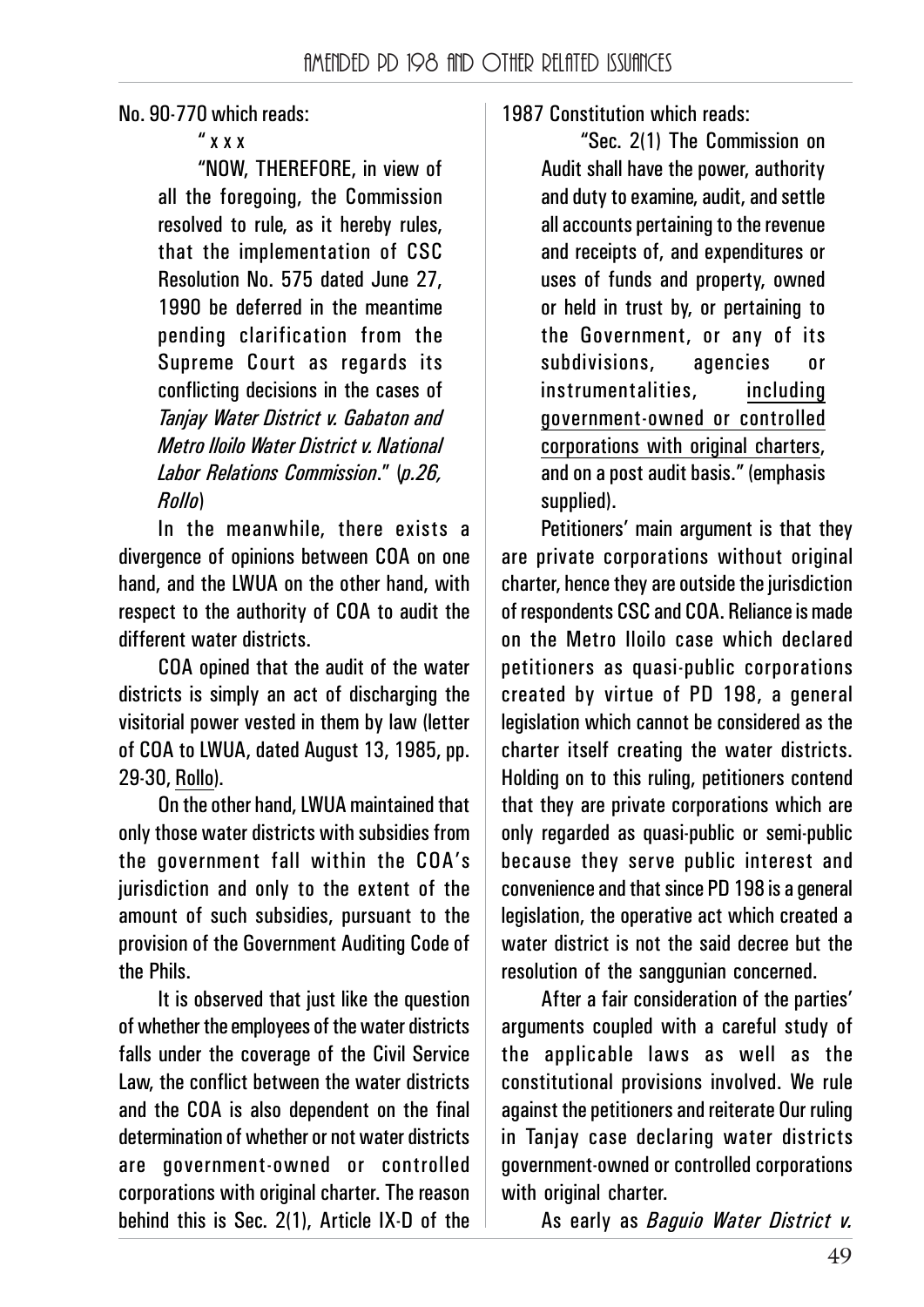*Trajano, et al*., (G. R. No. 65428, February 20, 1984, 127 SCRA 730), We already ruled that a water district is a corporation created pursuant to a special law – P. D. No. 198, as amended, and as such its officers and employees are covered by the Civil Service Law.

In another case (Hagonoy Water District v. NLRC, G. R. No. 81490, August 31, 1988, 165 SCRA 272), We ruled once again that local water districts are quasi-public corporations whose employees belong to the Civil Service. The Court's pronouncement in this case, as extensively quoted in the Taniay case, supra, partly reads:

> "The only question here is whether or not local water districts are government-owned or controlled corporations whose employees are subject to the provisions of the Civil Service Law. The Labor Arbiter asserted jurisdiction over the alleged illegal dismissal of private respondent Villanueva by relying on Section 25 of Presidential Decree No. 198, known as the Provincial Water Utilities Act of 1973" which went onto effect in 25 May 1973, and which provides as follows:

Exemption from Civil Service. - The district and its employees, being engaged in a proprietary function, are hereby exempt from the provision of the Civil Service Law. Collective Bargaining shall be available only to personnel below supervisory levels: Provided, however, That the total of all salaries, wages, emoluments, benefits or other compensation paid to all employees in any

month shall not exceed fifty percent (50%) of average net monthly revenue. Said net revenue representing income from water sales and sewerage service charges, less pro-rata share of debt service and expenses for fuel or energy for pumping during the preceding fiscal year.

The Labor Arbiter failed to take into account the provisions of Presidential Decree No. 1479, which went into effect on 11 June 1978. PD.No. 1479 wiped away Section 25 of PD 198 quoted above, and Section 26 of PD 198 was renumbered as Section 25 in the following manner:

"Section 26 of the same decree PD 198 is hereby amended to read as Section 25 as follows:

Section 25. Authorization. – The district may exercise all the powers which are expressly granted by this Title or which are necessarily implied from or incidental to the powers and purposes herein stated. For the purpose of carrying out the objectives of this Act, a district is hereby granted the power of eminent domain, the exercise thereof shall, however, be subject to review by the Administration.

Thus, Section 25 of PD 198 exempting the employees of water districts from the application of the Civil Service Law was removed from the statute books:

" x x x.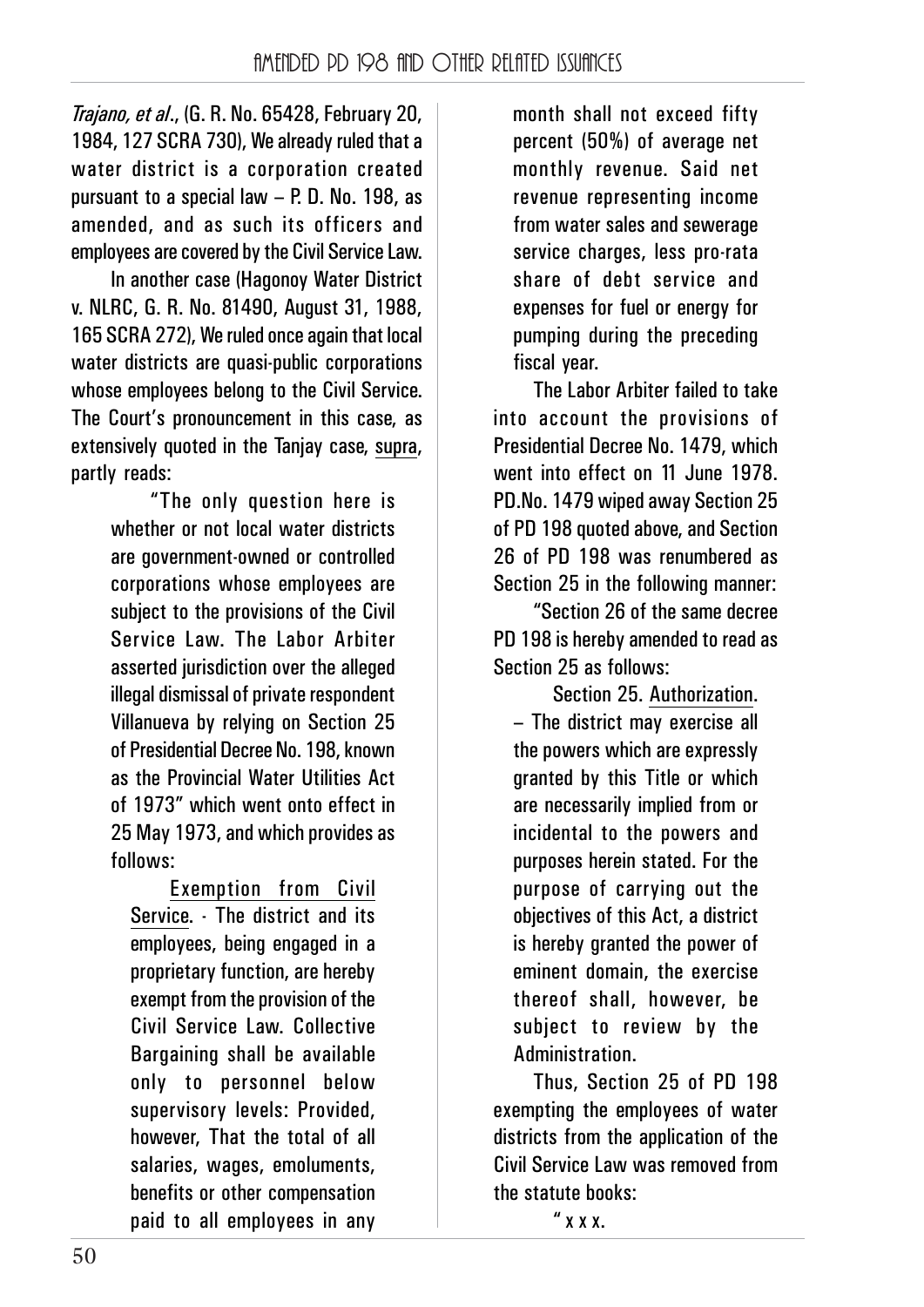"We grant the petition for the following reasons:

"1. Section 25 of PD No. 198 was repealed by Section 3 of PD No. 1479; Section 26 of PD No. 198 was amended to read as Sec. 25 by Sec. 4 of PD No. 1479. The amendatory decree took effect on June 11, 1978.

"x x x

"3. The BWD is a corporation created pursuant to a special law – PD No. 198, as amended. As such its officers and employees are part of the Civil Service (Sec. 1, Art. XII-B, [1973] Constitution: PD No. 868)."

Ascertained from a consideration of the whole statute, PD 198 is a special law applicable only to the different water districts created pursuant thereto. In all its essential terms, it is obvious that it pertains to a special purpose which is intended to meet a particular set of conditions and circumstances. The fact that said decree generally applies to all water districts throughout the country does not change the fact that PD 198 is a special law. Accordingly, this Court's resolution in Metro Iloilo case declaring PD 198 as a general legislation is hereby abandoned.

By "government-owned or controlled corporation with original charter," We mean government owned or controlled corporation created by special law and not under the Corporation Code of the Philippines. Thus, in the case of *Lumanta v. NLRC* (G. R. No. 82819, February 8, 1989, 170 SCRA 79, 82), We held:

> "The Court, in *National Service Corporation (NASECO) v. National Labor Relations Commission*, G. R.

No. 69870, promulgated on 29 November 1988, quoting extensively from the deliberations of the 1986 Constitutional Commission in respect of the intent and meaning of the new phrase 'with original charter' in effect held that government-owned and controlled corporations with original charter refer to corporations chartered by special law as distinguished from corporations organized under out general incorporation statute – the Corporation Code. In NASECO, the company involved had been organized under the general incorporation statute and was a subsidiary of the National Investment Development Corporation (NIDC) which in turn was a subsidiary of the Philippine National Bank, a bank chartered by a special statue. Thus, government-owned or controlled corporations like NASECO are effectively, excluded from the scope of the Civil Service." (emphasis supplied)

From the foregoing pronouncement, it is clear that what has been excluded from the coverage of the CSC are those corporations created pursuant to the Corporation Code. Significantly, petitioners are not created under the said code, but on the contrary, they were created pursuant to a special law and are government primarily by its provision.

No consideration may thus be given to petitioners' contention that the operative act which created the water districts are the resolutions of the respective local sanggunians and that consequently, PD 198, as amended, cannot be considered as their charter.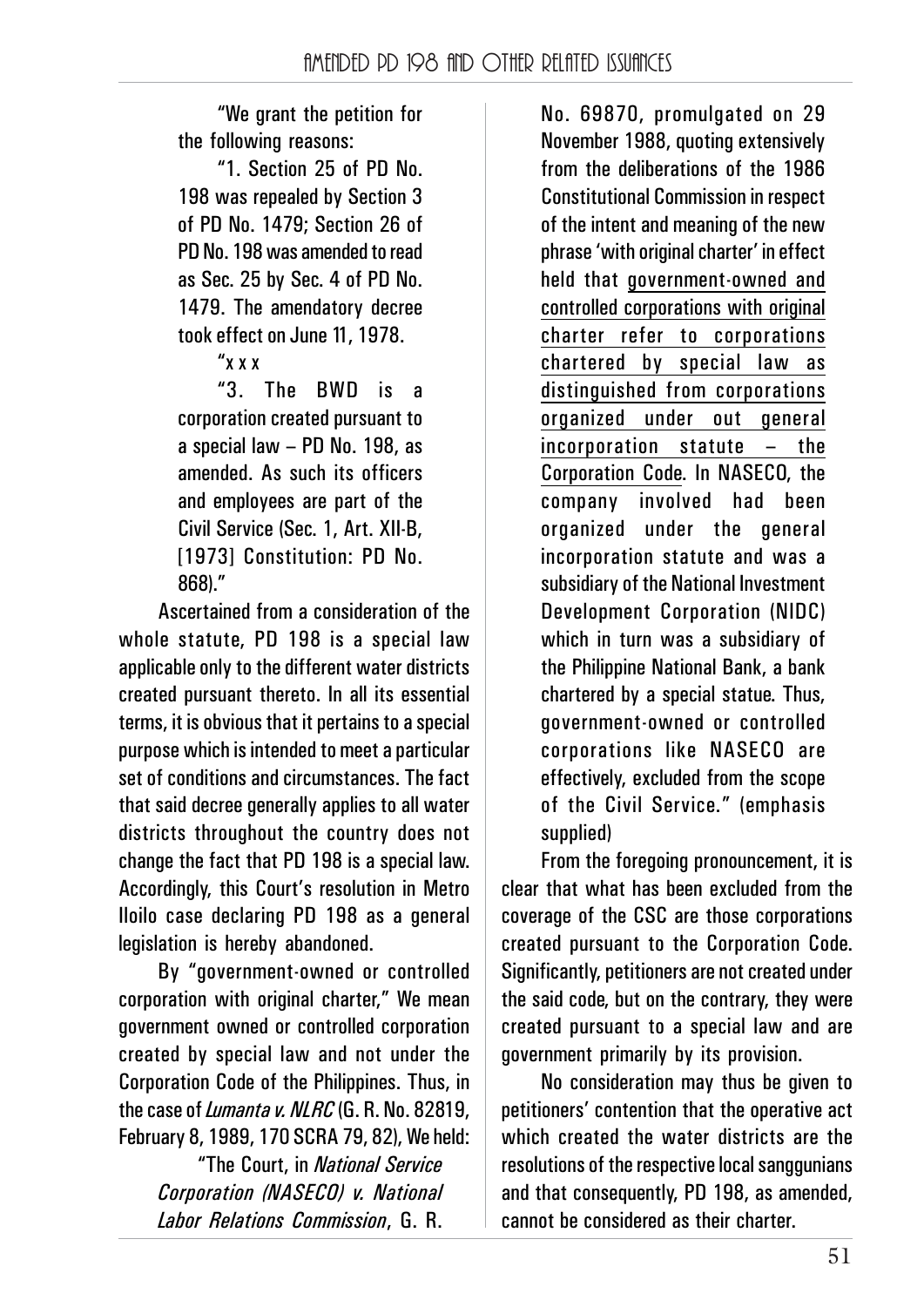It is to be noted that PD 198, as amended is the source of authorization and power to form and maintain a district. Section 6 of said decree provides:

> "Sec. 6. Formation of District. – This Act is the source of authorization and power to form and maintain a district. Once formed, a district is subject to the provisions of this Act and not under the jurisdiction of any political subdivision. x x x."

Moreover, it must be observed that PD 198, contains all the essential terms necessary to constitute a charter creating a juridical person. For example, Section 6(a) provides for the name that will be used by a water district, thus:

> "Section 7. x x x. To form a district, the legislative body of any city, municipality or province shall enact a resolution containing the following:

"a) The name of the local water district, which shall include the name of the city, municipality, or province, or region thereof, served by said system, followed by the words 'Water District'

It also prescribes for the numbers and qualifications of the members of the Board of Directors:

> "Sec. 8. Number and Qualifications. - The Board of Directors of a district shall be composed of five citizens of the Philippines who are of voting age and residents within the district. One member shall be a representative of civic-oriented service clubs, one member a representative of professional associations, one

member a representative of business, commercial or financial organizations, one member a representative of educational institutions and one member a representative of women's organization. No public official shall serve as director. Provided, however, that if the district has availed of the financial assistance of the Administration, the Administration may appoint any of its personnel to sit in the board of directors with all the rights and privileges appertaining to a regular member for such period as the indebtedness remains unpaid in which case the board shall be composed of six members;" (as amended by PDs Nos. 768 & 1479). the manner of their appointment and nominations;

> "Section 9. Appointment. – Board members shall be annointed by the appointing authority. Said appointments shall be made from a list of nominees, if any, submitted pursuant to Section 10. If no nominations are submitted, the appointing authority shall appoint any qualified person of the category to the vacant position;

> "Section 10. Nominations. - On or before October 1 of each evennumbered year, the secretary of the district shall contact each known organization, association, or institution being represented by the director whose term will expire on December 31 and solicit nominations from these organizations to fill the position for the ensuing term. One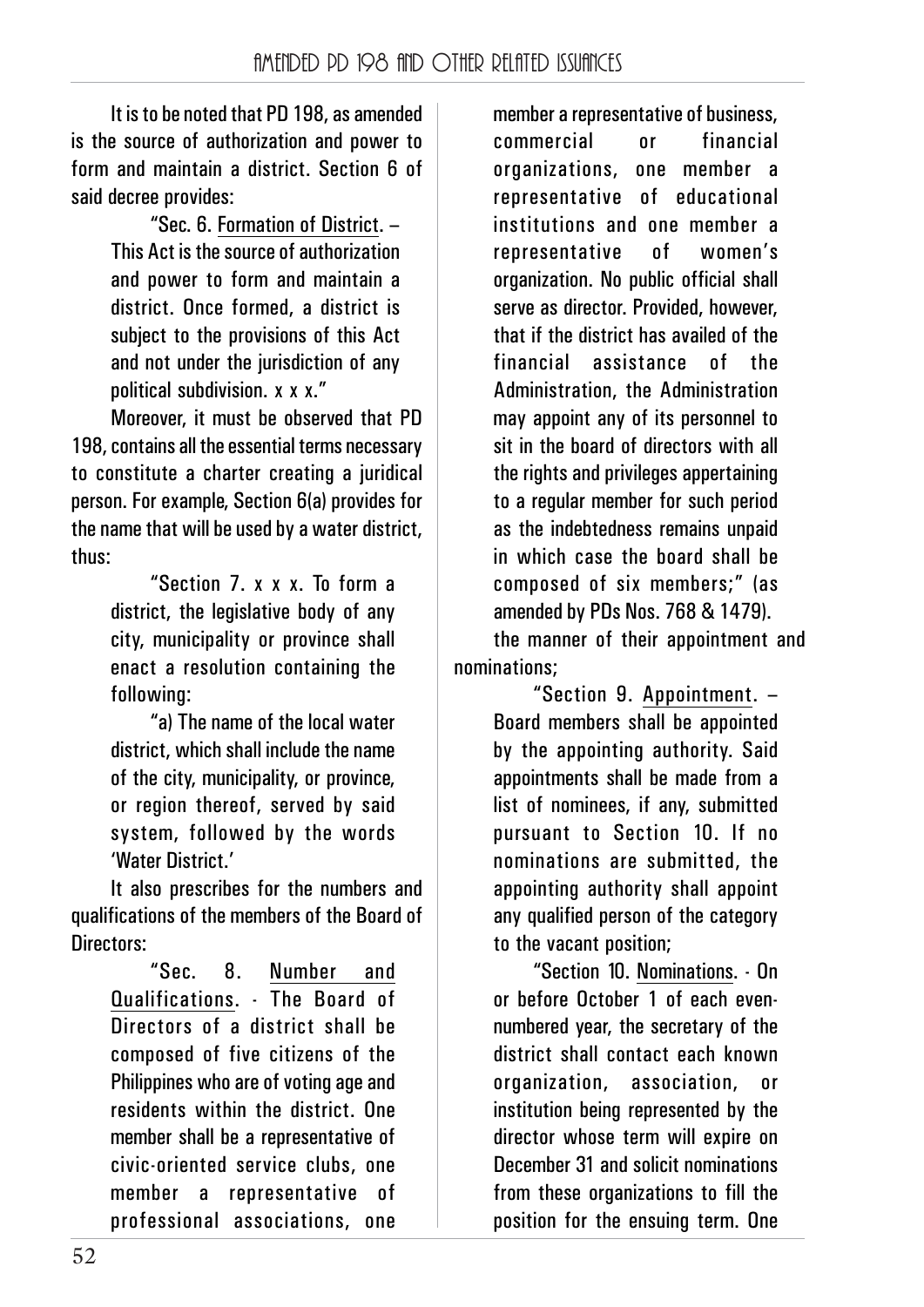nomination may be submitted in writing by each such organization to the Secretary of the district on or before November 1 of such year: This list of nominees shall be transmitted by the Secretary of the district to the office of the appointing authority on or before November 15 of such year and he shall make his appointment from the list submitted on or before December 15. In the event the appointing authority fails to make his appointments on or before December 15, selection shall be made from said list of nominees by majority vote of the seated directors of the district constituting a quorum. Initial nominations for all five seats of the board shall be solicited by the legislative body or bodies at the time of adoption of the resolution forming the district. Thirty days thereafter, a list of nominees shall be submitted to the provincial governor in the event the resolution forming the district is by a provincial board, or the mayor of the city or municipality in the event the resolution forming the adoption of the district is by the city or municipal board of councilors, who shall select the initial directors therefrom within 15 days after receipt of such nominations;

their terms of office:

Section 11. Term of Office. - Of the five initial directors of each newly formed district, two shall be appointed for a maximum term of two years, two for a maximum term of four years, and one for a maximum term of six years. Terms of office of all directors in a given district shall be such that the term of at least one director, but not more than two, shall expire on December 31 of each evennumbered year. Regular terms of office after the initial terms shall be for six years commencing on January 1 of odd-numbered years. Directors may be removed for cause only, subject to review and approval of the Administration;" (as amended by PD 768)

the manner of filling up vacancies:

"Section 12. Vacancies. - In the event of a vacancy in the board of directors occurring more than six months before expiration of any director's term, the remaining directors shall within 30 days, serve notice to or request the secretary of the district for nominations and within 30 days, thereafter a list of nominees shall be submitted to the appointing authority for his appointment of a replacement director from the list of nominees. In the absence of such nominations, the appointing authority shall make such appointment. If within 30 days after submission to him of a list of nominees the appointing authority fails to make an appointment, the vacancy shall be filled from such list by a majority vote of the remaining members of the Board of Directors constituting quorum. Vacancies occurring within the last six months of an unexpired term shall also be filled by the Board in the above manner. The director thus appointed shall serve the unexpired term only;"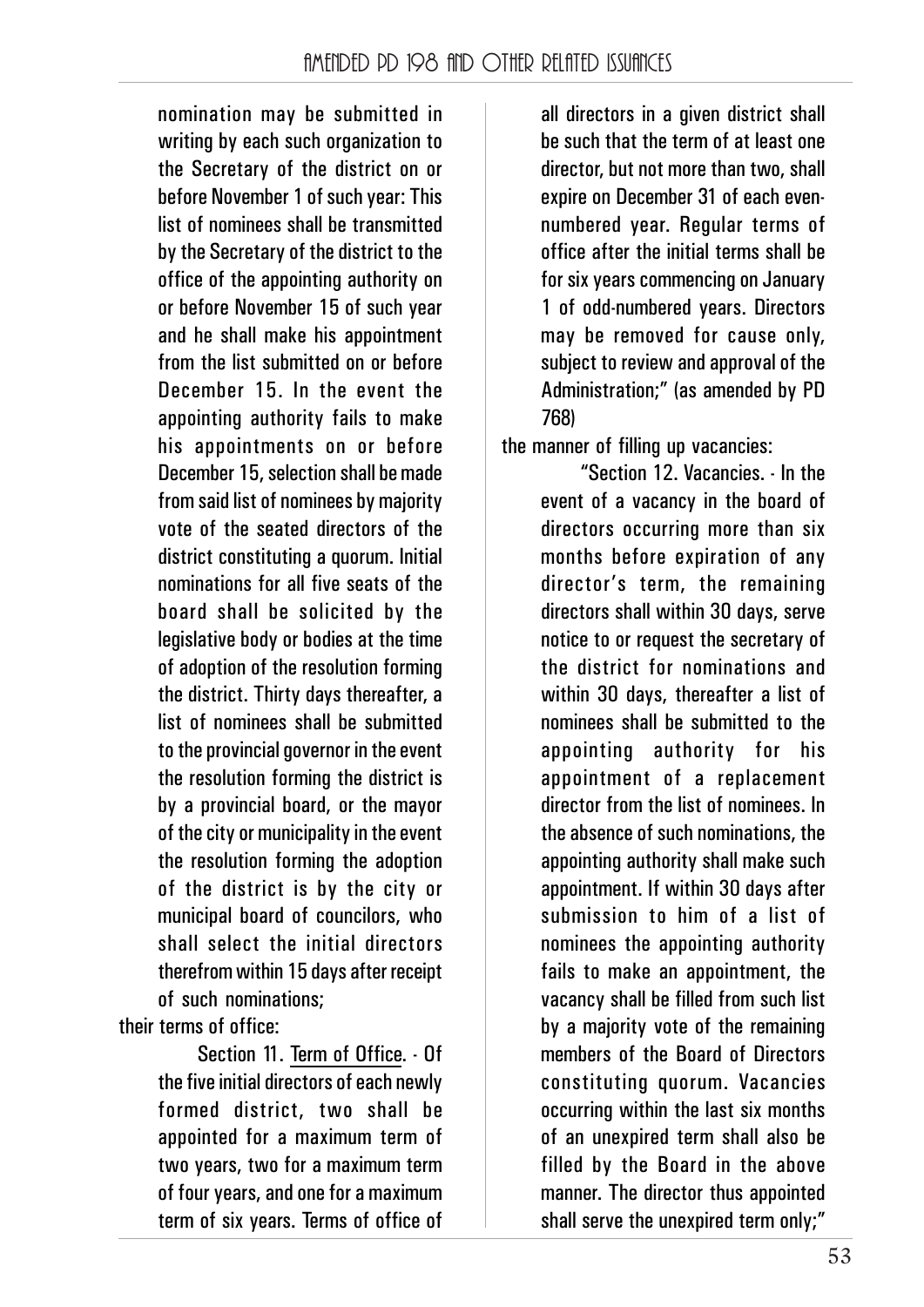(as amended by PD 768).

and the compensation and personal liability of the members of the Board of Directors:

> "Section 13. Compensation. - Each director shall receive a per diem, to be determined by the board, for each meeting of the board actually attended by him, but no directors shall receive per diems in any given month in excess of the equivalent of the total per diems of four meeting in any given month. No director shall receive other compensation for services to the district.

> "Any per diem in excess of P50.00 shall be subject to approval of the Administration (as amended by PD 768).

> "Section 14. Personal Liability. No director may be held to be personally liable for any action of the district."

Noteworthy, the above quoted provisions of PD 198, as amended, are similar to those which are actually contained in other corporate charters. The conclusion is inescapable that the said decree is in truth and in fact the charter of the different water districts for it clearly defines the latter's primary purpose and its basic organizational set-up. In other words, PD 198, as amended, is the very law which gives a water district juridical personality. While it is true that a resolution of a local sanggunian is still necessary for the final creation of a district, this Court is of the opinion that said resolution cannot be considered as its charter, the same being intended only to implement the provisions of said decree. In passing a resolution forming a water district, the local

sanggunian is entrusted with no authority or discretion to grant a charter for the creation of a private corporation. It is merely given the authority for the formation of a water district, on a local option basis, to be exercised under and in pursuance of PD 198.

More than the aforequoted provisions, what is of important interest in the case at bar is Section 3, par. (b) of the same decree which reads:

"Section 3(b). Appointing authority. - The person empowered to appoint the members of the Board of Directors of a local water district, depending upon the geographic coverage and population make-up of the particular district. In the event that more than seventy-five percent of the total active water service connections of a local water districts are within the boundary of any city or municipality, the appointing authority shall be the mayor of that city or municipality, as the case may be; otherwise, the appointing authority shall be the governor of the province within which the district is located: Provided, That if the existing waterworks system in the city or municipality established as a water district under this Decree is operated and managed by the province, initial appointment shall be extended by the governor of the province. Subsequent appointments shall be as specified herein.

If portions of more than one province are included within the boundary of the district, and the appointing authority is to be the governors then the power to appoint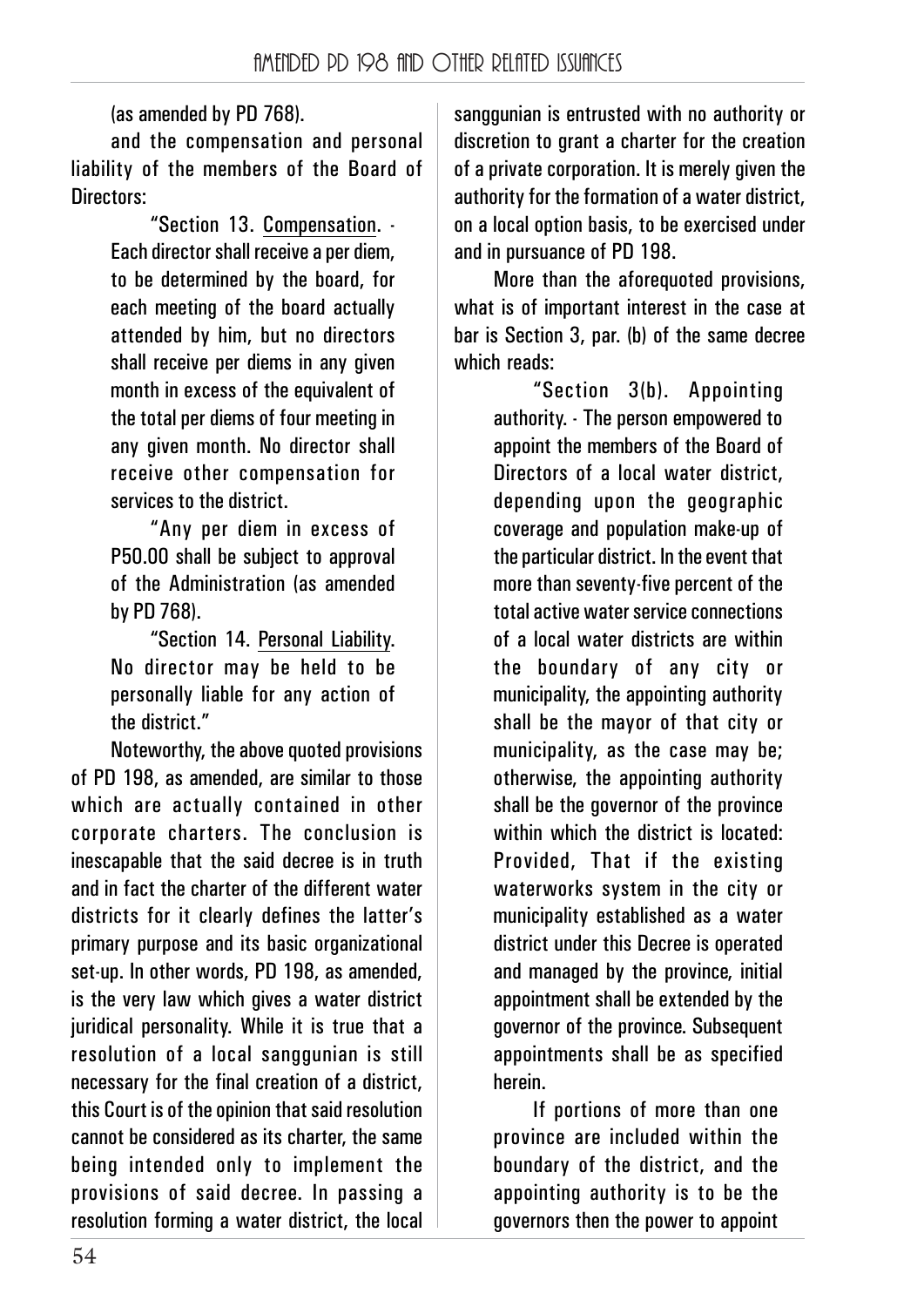shall rotate between the governors involved with the initial appointments made by the governor in whose province the greatest number of service connections exists (as amended by PD 768).

The above-quoted section definitely sets to naught petitioners' contention that they are private corporations. It is clear therefrom that the power to appoint the members who will comprise the Board of Directors belongs to the local executives of the local subdivision units where such districts are located. In contrast, the members of the Board of Directors or trustees of a private corporation are elected from among the members and stockholders thereof. It would not be amiss to emphasize at this point that a private corporation is created for the private purpose, benefit, aim and end of its members or stockholders. Necessarily, said members or stockholders should be given a free hand to choose those who will compose the governing body of their corporation. But this is not the case here and this clearly indicates that petitioners are definitely not private corporations.

The foregoing disquisition notwithstanding, We are, however, not unaware of the serious repercussion this may bring to the thousands of water districts employees throughout the country who stand to be affected because they do not have the necessary civil service eligibilities. As these employees are equally protected by the constitutional guarantee to security of tenure. We find it necessary to rule for the protection of such right which cannot be impaired by a subsequent ruling of this Court. Thus, those employees who have acquired their permanent employment status at the time of the

promulgation of this decision cannot be removed by the mere reason that they lack the necessary civil service eligibilities.

ACCORDINGLY, the petition is hereby DISMISSED. Petitioners are declared "government-owned or controlled corporations with original charter" which fall under the jurisdiction of the public respondents CSC and COA.

SO ORDERED.

(SGD) **LEO D. MEDIALDEA** Associate Justice

WE CONCUR:

(SGD) **MARCELO B. FERNAN** Chief Justice

(SGD) **ANDRES R. NARVASA** Associate Justice

(SGD) **AMEURFINA A. MELENCIO-HERRERA**

Associate Justice

(ON LEAVE) **HUGO E . GUTIERREZ, JR.** Associate Justice

 (SGD) **ISAGANI A. CRUZ** Associate Justice

(SGD) **EDGARDO L. PARAS** Associate Justice

(ON LEAVE) **FLORENTINO P. FELICIANO** Associate Justice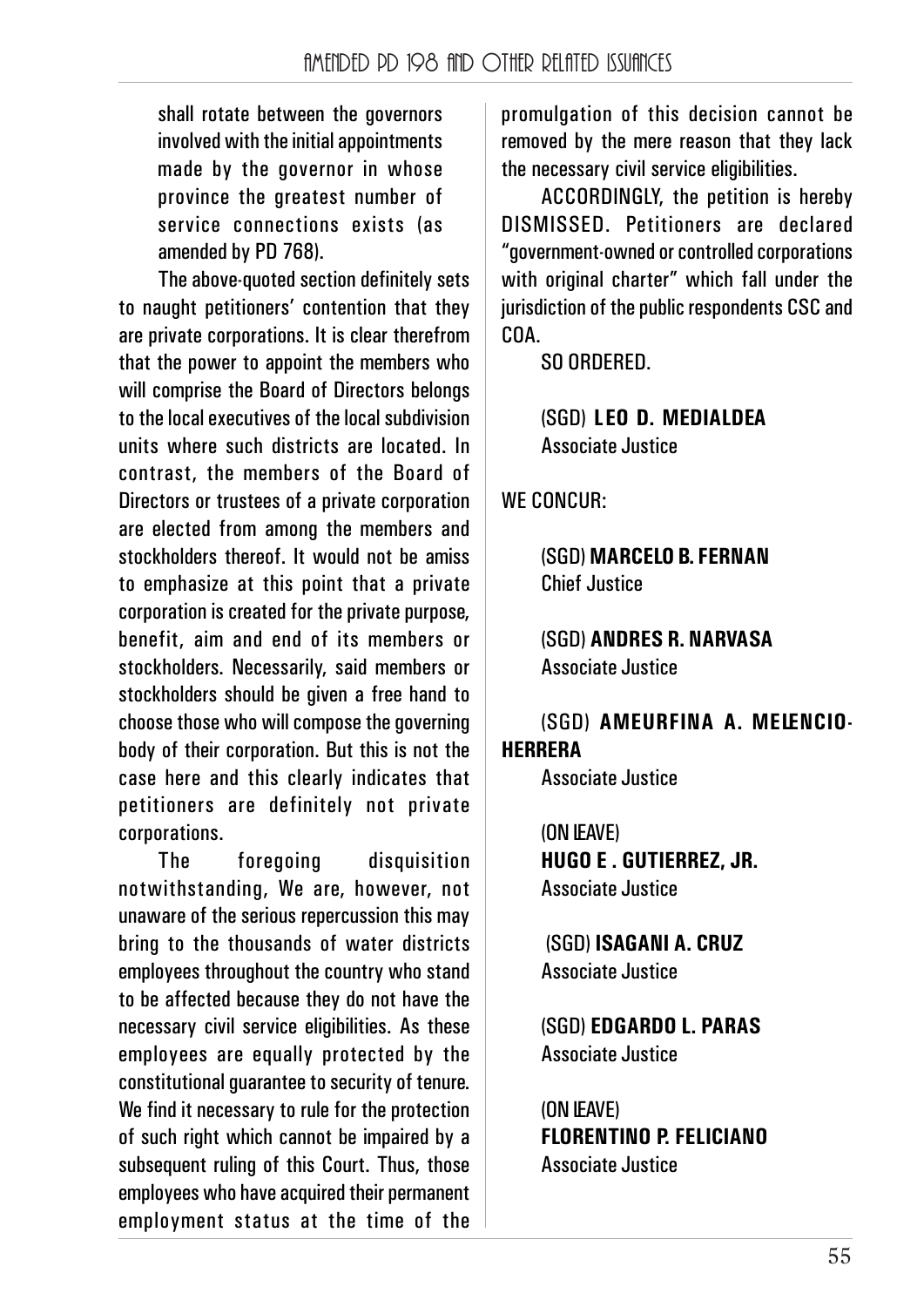(SGD) **TEODORO R. PADILLA** Associate Justice

(SGD) **ADBULWAHID A. BIDIN** Associate Justice

(ON LEAVE) **ABRAHAM F. SARMIENTO** Associate Justice

(SGD) **CAROLINA C. GRINO-AQUINO** Associate Justice

(SGD) **FLORENZ D. REGALADO** Associate Justice

(SGD) **HILARIO G. DAVIDE, JR.** Associate Justice

## CERTIFICATION

Pursuant to Article VIII, Section 13 of the Constitution, it is hereby certified that the conclusions in the above decision were reached in consultation before the case was assigned to the writer of the opinion of the Court.

### (SGD) **MARCELO B. FERNAN** Chief Justice

## **Separate Opinions:**

**BIDIN, J.,** Dissenting:

I regret I have to register my dissent in this case. I agree with the main ponencia that P.D. 198, as amended, authorizes the different local legislative bodies (Sanggunian) to form and create their respective water districts through a Resolution which they will pass subject to the guidelines, rules and regulations therein laid down. The issue, therefore, to be resolved is whether the local water districts so created are government-owned or controlled corporations with original charters embraced by the Civil Service as contemplated by Art. IX-B, Sec. 2[1] of the 1987 Constitution.

P. D. 198 is a general legislation which authorized the formation of water districts. However, the operative act which creates a water district is not said decree but the resolution of the Sanggunian concerned forming and maintaining a local water district. Thus, Section 2 of the P. D. 198, among others, provides:

"Sec. 2. Declaration of Policy – x x x To encourage the formulation of such local water districts and the transfer thereto of existing water supply and waste water disposal facilities, this Decree provides by general act the authority for the formation thereof, on a local option basis. x x x" (Underscoring supplied) Implementing the above policy, Title II of

# P. D. 198 provides:

#### **"TITLE II. – LOCAL WATER DISTRICT LAW CHAPTER I. - Title**

Sec. 4. Title – The provisions of this Title shall be known and referred to as the 'Local Water District Law.'

## **CHAPTER II. – Purpose and Formation**

Sec. 5. Purpose. – Local water districts may be formed pursuant to this Title for the purposes of (a) acquiring, installing, improving, maintaining and operating water supply and distribution systems for domestic, industrial, municipal and agricultural uses for residents and lands within the boundaries of such districts (b) providing, maintaining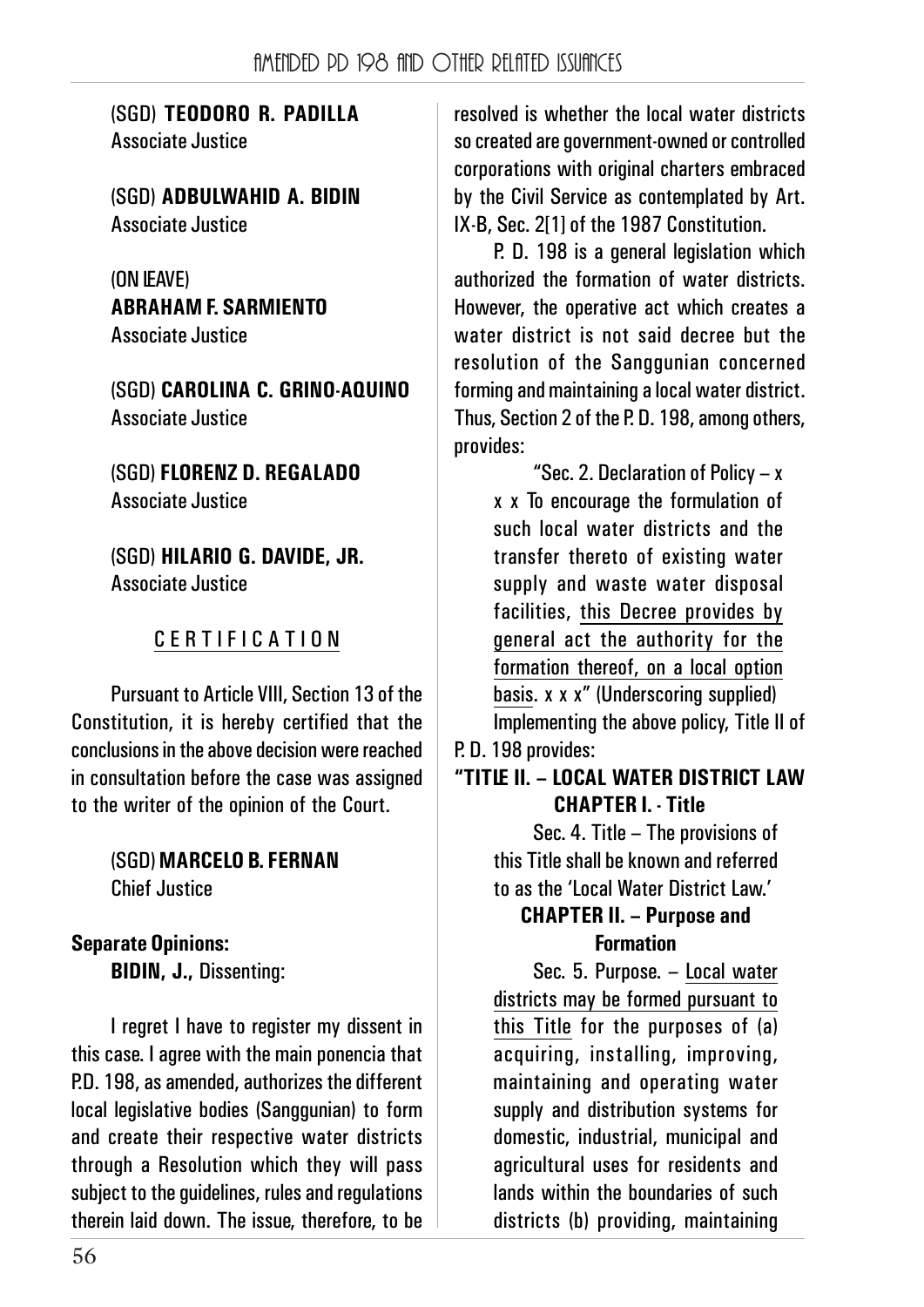and operating wastewater collection, treatment and disposal facilities, and (c) conducting such other functions and operations incidental to water resource development, utilization and disposal within such districts, as are necessary or incidental to said purpose.

Sec. 6. Formation of District. – This Act is the source of authorization and power to form and maintain a district. For purposes of this Act, a district shall be considered as a quasipublic corporation performing public service and supplying public wants. As such, a district shall exercise the powers, rights and privileges given to private corporations under existing laws, in addition to the powers granted in, and subject to such restrictions imposed, under this Act.

### x x x

Sec. 7. Filing of Resolution. - A certified copy of the resolution or resolutions forming a district shall be forwarded to the office of the Secretary of the Administration. If found by the Administration to conform to the requirements of Section 6 and the policy objectives in Section 2, the resolution shall be duly filed. The district shall be deemed duly formed and existing upon the date of such filing. A certified copy of said resolution showing the filing stamp of the Administration shall be maintained in the office of the district. Upon such filing, the local government or governments concerned shall lose ownership, supervision and control or any right whatsoever over the

district except as provided herein." (Underscoring supplied)

It is apparent that insofar as the formation of local water districts are concerned, P. D. 198 is not an original charter but a general act authorizing the formation of water districts on local opinion basis (Sec. 2, P. D. 198) similar to the Corporation Code. What is chartered, formed and created under P. D. 198 as a government corporation is the "Local Water Utilities Administration" attached to the Office of the President as follows:

"Sec. 49. Charter. – There is hereby chartered, created and formed a government corporation to be known as the 'Local Water Utilities Administration' which is hereby attached to the Office of the President. The provisions of this Title shall be and constitute the charter of the Administration."

On the other hand, local water districts are formed by resolutions of the respective Provincial, City and Municipal councils (Sec. 7, P. D. 198) filed with the Local Water Utilities Administration, a government corporation chartered under Section 49, P. D. 198 and attached to the Office of the President. Consequently, without the requisite resolution of the Sanggunian concerned forming the water district having been filed with the Local Water Utilities Administration, no water district is formed. What gives the water districts juridical personality is the resolution of the respective Sanggunian forming the district and filed with the Local Water Utilities Administration. Once formed, a water district is subject to the provisions of P. D. 198 and no longer under the jurisdiction of any political administration which shall thereafter lose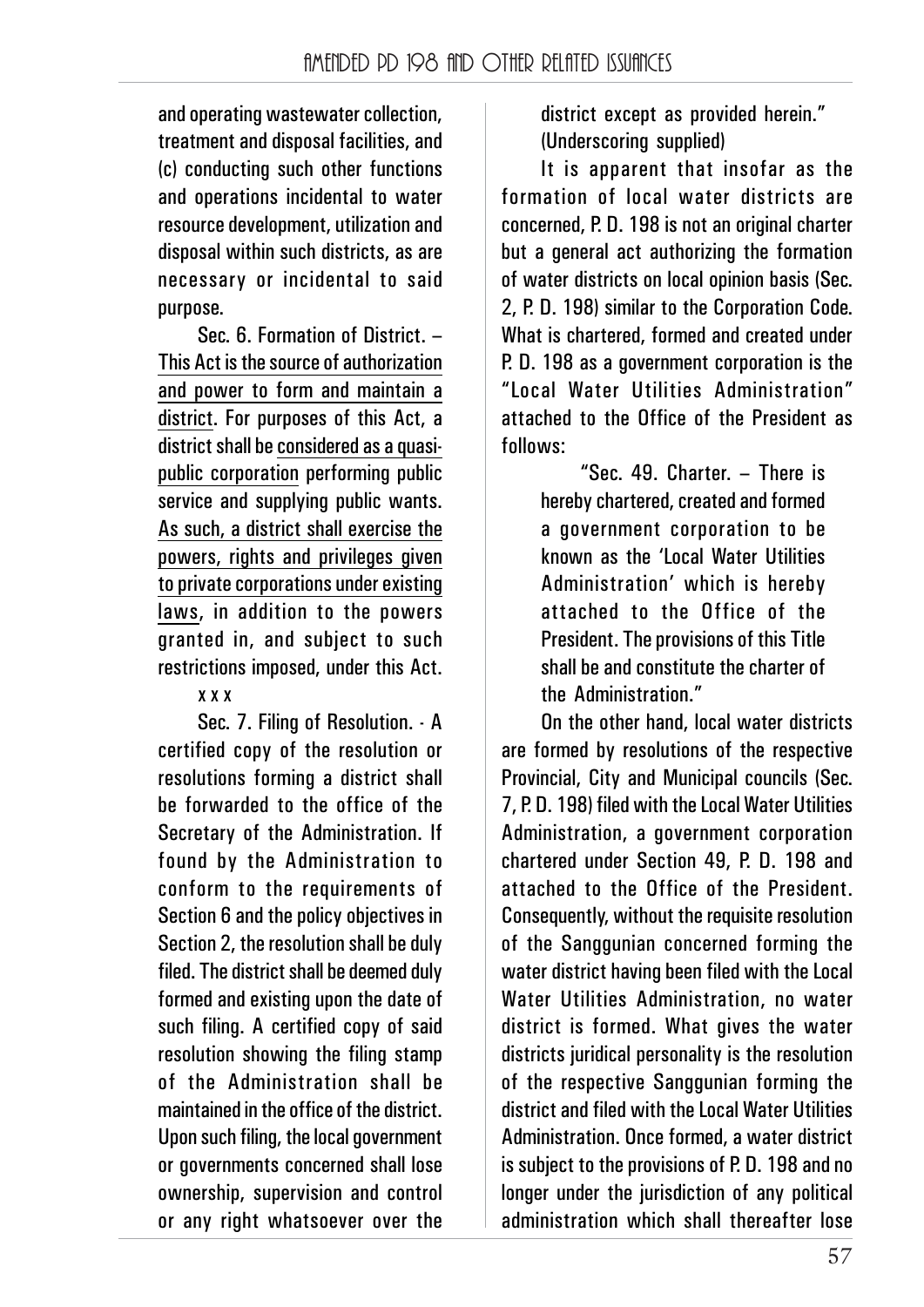ownership, supervision and control over the district (Sec. 7 PD 198).

In view of the foregoing, I vote to Grant the petition and to declare petitioners as quasi-public corporations performing public service without original charters, and therefore not embraced by the Civil Service.

> (SGD). **ADBULWAHID A. BIDIN** Associate Justice

(SGD) **DANIEL T. MARTINEZ** Clerk of Court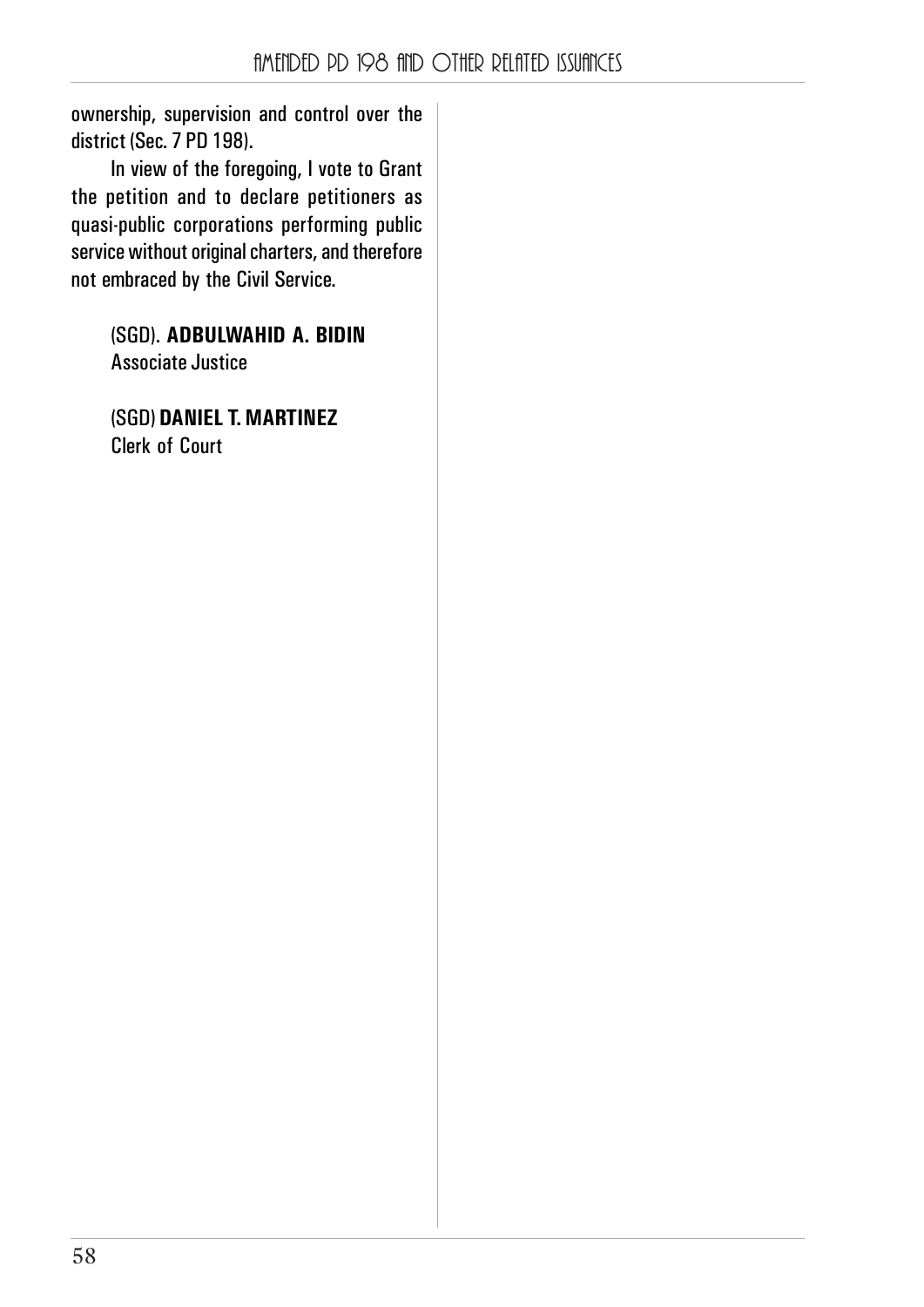

#### **EXECUTIVE ORDER NO. 286**

**REORGANIZING THE METROPOLITAN WATERWORKS AND SEWERAGE SYSTEM (MWSS) AND THE LOCAL WATER UTILITIES ADMINISTRATION (LWUA) PURSUANT TO REPUBLIC ACT NO. 8041, OTHERWISE KNOWN AS THE NATIONAL WATER CRISIS ACT OF 1995**

**WHEREAS,** as enunciated in Republic Act No. 8041, it is the "declared policy of the State to adopt urgent and effective measures to address the nationwide water crisis which adversely affects the health and well-being of the population, food production and industrialization process;"

**WHEREAS,** consistent with this policy, Section 7 of Republic Act No. 8041 authorized the President to revamp and reorganize the MWSS and the LWUA;

**WHEREAS,** the Joint Executive-Legislative Water Crisis Commission established under the same law has, after consulting representatives of the MWSS and the LWUA, proposed a reorganizational plan for the said agencies; and

**WHEREAS,** the proposed reorganization is consistent with the Administration's framework for governance, having been designed to streamline and correct dysfunctions in the structure and operations of the MWSS and the LWUA to enable these agencies to become more effective, efficient and responsive to the country's needs for potable water, as well as prepare the groundwork for their eventual privatization,

#### where feasible.

**NOW, THEREFORE, I, FIDEL V. RAMOS,** President of the Philippines, by virtue of the powers vested in me by law, consistent with the reorganization plan proposed by the Joint Executive-Legislative Water Crisis Commission, do hereby order:

SEC. 1. *Framework and Objectives.* - The reorganization of the MWSS and LWUA shall be undertaken in the context of the Administration's framework of governance. Accordingly, the role of the national government shall be to steer rather than row. It shall, to the extent possible, encourage the private sector to participate in the delivery of public goods through franchising, concession, management, privatization or other arrangements of the concerned agencies operations or facilities.

Prudence and restraint in the use of government resources shall be exercised. Efforts at streamlining and correcting dysfunctions in the operations and structures of the agencies concerned shall be undertaken to achieve more with less. The delivery of more effective, efficient, and responsible public service shall be paramount.

SEC. 2. *Reorganization Plan for the MWSS.* - The MWSS shall be reorganized, as follows:

2.1. *Officers.* - The MWSS shall be headed by an Administrator who shall be its chief executive officer. He shall be assisted by two (2) Senior Deputy Administrators, one for Operations and Customers Service and another for Resource Development and Management. There shall, moreover, be four (4) Deputy Administrators, one (1) for Engineering and Construction, one (1) for Finance and Administration, and two (2) for Customers Service. The Senior Deputy Administrators and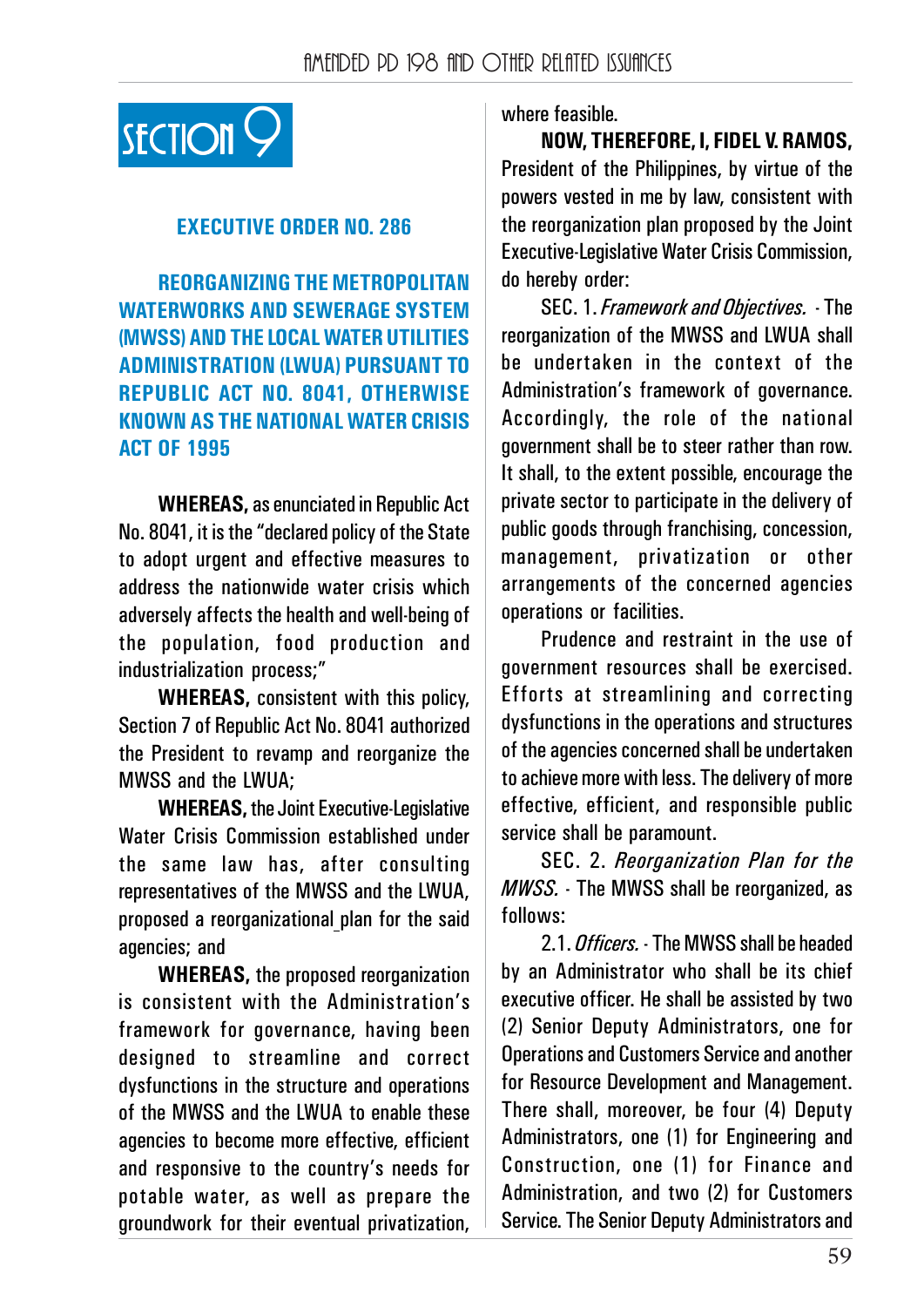Deputy Administrators shall be appointed by the Board, upon the recommendation of the **Administrator** 

2.2 *Organization and Management.* - The Administrator, with the assistance of his Senior Deputy Administrators, shall provide overall direction and control over the operations and administration of MWSS.

(a) The Office of the Administrator shall have the following services and/or departments directly under its supervision:

- i. Corporate Planning Service
- ii. Internal Audit Service
- iii. Management Information Service
- iv. System Development Department
- v. Computer Service Department
- vi. Legal Department
- vii. Public Affairs Department

(b) The Office of the Senior Deputy Administrator for Operations and Customers Service shall be in charge of the operations and maintenance of the MWSS plants and other facilities, and the actual delivery of service to water users. It shall have direct supervision of the following departments:

i Water Production

ii. Water Transmission and Meter **Management** 

iii. Sewerage

(c) To ensure more effective and responsive delivery of water services and increase revenues, Customers Service shall be divided into two Districts, each District to be headed by a Deputy Administrator. Each District shall have four service areas with each Area (or department) performing the following functions, as well as such other functions that may be assigned to it consistent with the purpose of decentralizing to ensure better public service:

i. Revenue Generation, including

meter installation and reading, billing and collection

ii. Facilities Operation Maintenance and Improvement

iii. Meter Management

iv. Public Information

(d) The Office of the Senior Administrator for Resource Development and Management shall have direct supervision over the Deputy Administrators for Engineering and Construction, and for Administration and Finance.

(e) The Office of the Deputy Administrator for Engineering and Construction shall undertake planning and programming, monitoring, and evaluation of projects for the development and expansion of waterworks and sewerage facilities. Specifically, it shall have direct supervision over the following departments:

i. Project Planning

ii. Project Design

iii. Applied Research and Quality Control

The same Deputy Administrator shall have direct supervision over the Project Management Office, which comprises a pool of project managers, presently consisting of five (5).

(f) The Office of the Deputy Administrator for Finance and Administration shall be responsible for resource management and provision of administrative support services. It shall consist of the following departments:

i. Accounting

ii. Managerial Finance and Budget

iii. Human Resource Development and Manpower Planning

iv. General Services

v. Personnel Management and Health Services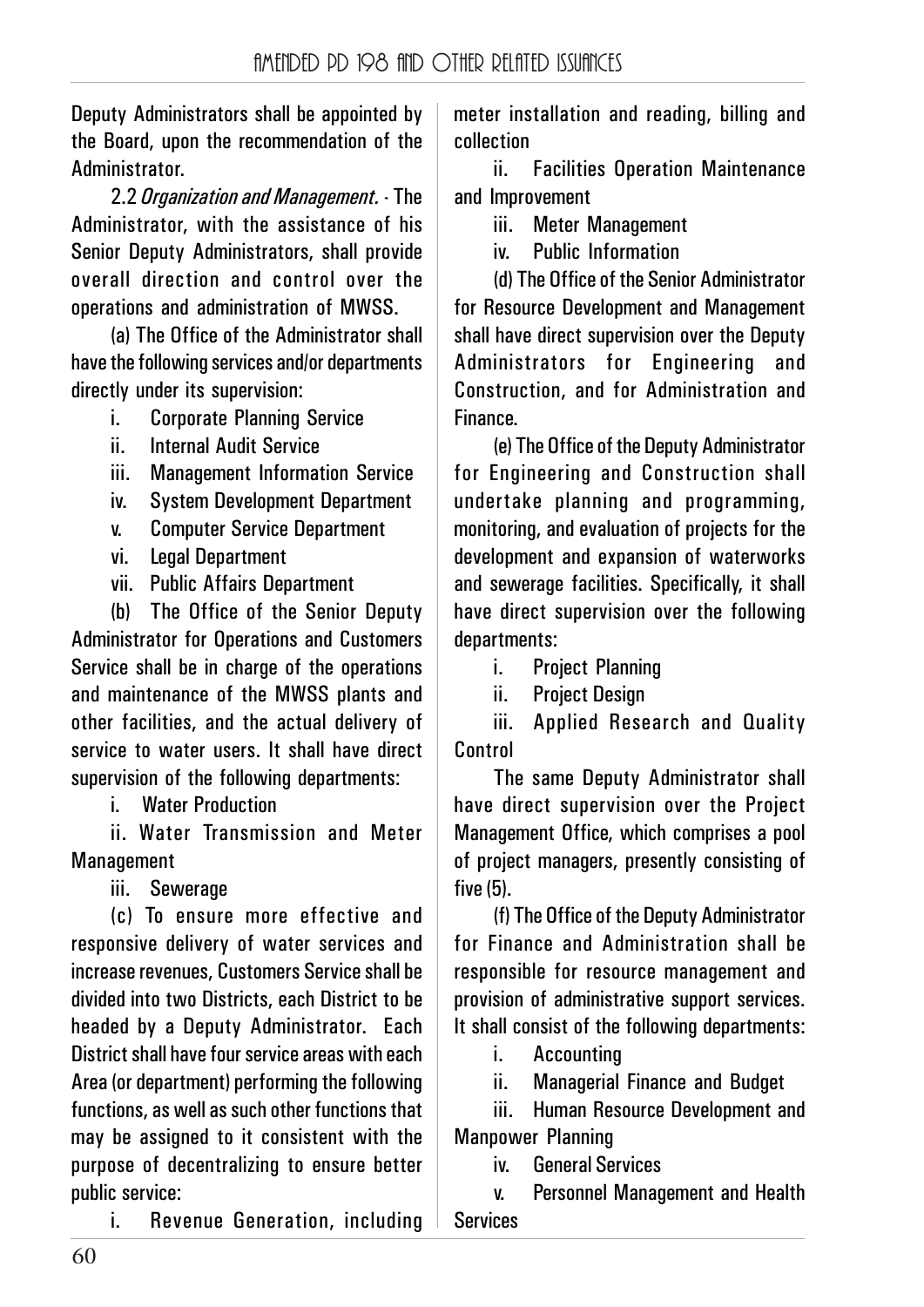vi. Treasury

(g) The Table of Organization down to department level is provided for in Annex "A".

2.3. *Authority to Revise the Number of Departments.* - The MWSS is, subject to the approval of the President, authorized to revise the number of departments herein specified if and when the same becomes necessary by reason of a franchising, concession, privatization or other arrangements that will reduce the scope of its current operations and activities.",

SEC. 3. *Reorganization Plan for the LWUA.* - The LWUA is hereby reorganized, as follows:

3.1. *Officers.* - The LWUA shall be headed by an Administrator who shall be its chief executive officer. He shall be assisted by a Senior Deputy Administrator. There shall, moreover, be three (3) Deputy Administrators, one (1) each for Finance, Administration and Area Operations. The Senior Deputy Administrator and Deputy Administrators shall be appointed by the Board upon the recommendation of the Administrator.

3.2. *Organization and Management.* - The Administrator, with the assistance of his Senior Deputy Administrator, shall provide over-all direction and control over the operations and administration of the LWUA.

(a) The Office of the Administrator shall have direct supervision over the following departments:

- i. Internal Control
- ii. Management Services
- iii. Public Affairs

(b) The Office of the Senior Deputy Administrator shall have direct supervision over the following departments:

- i. Special Projects
- ii. Legal

iii. Water Resource Research and Training The Senior Deputy Administrator shall also exercise supervision over the three (3) Deputy Administrators.

(c) The Office of the Deputy Administrator for Finance shall be responsible for financial resources management and loans administration. Specifically, it shall have direct supervision over the following departments:

- i. Treasury
- ii. Accounting

iii. Loans Administration

iv. Water District Audit

(d) The Office of the Deputy Administrator for Administration shall be primarily responsible for the provision of administrative services. It shall have direct supervision over the following departments:

- i. Human Resource Management
- ii. Property Management
- iii. General Services

(e) The Office of the Deputy Administrator for Area Operations shall have direct supervision over nine (9) area managers who will be responsible for the following functions at the field level:

- i. Project Planning
- ii. Project Monitoring and Evaluation
- iii. Water District Development
- iv. Loans Evaluation

(f) The Table of Organization down to department level is provided for in Annex "B".

3.3. *Authority to Revise the Number of Departments.* - The LWUA is, subject to the approval of the President, authorized to revise the number of departments herein specified if and when the same becomes necessary by reason of a franchising, concession, privatization or other arrangements that will reduce the scope of its current operations and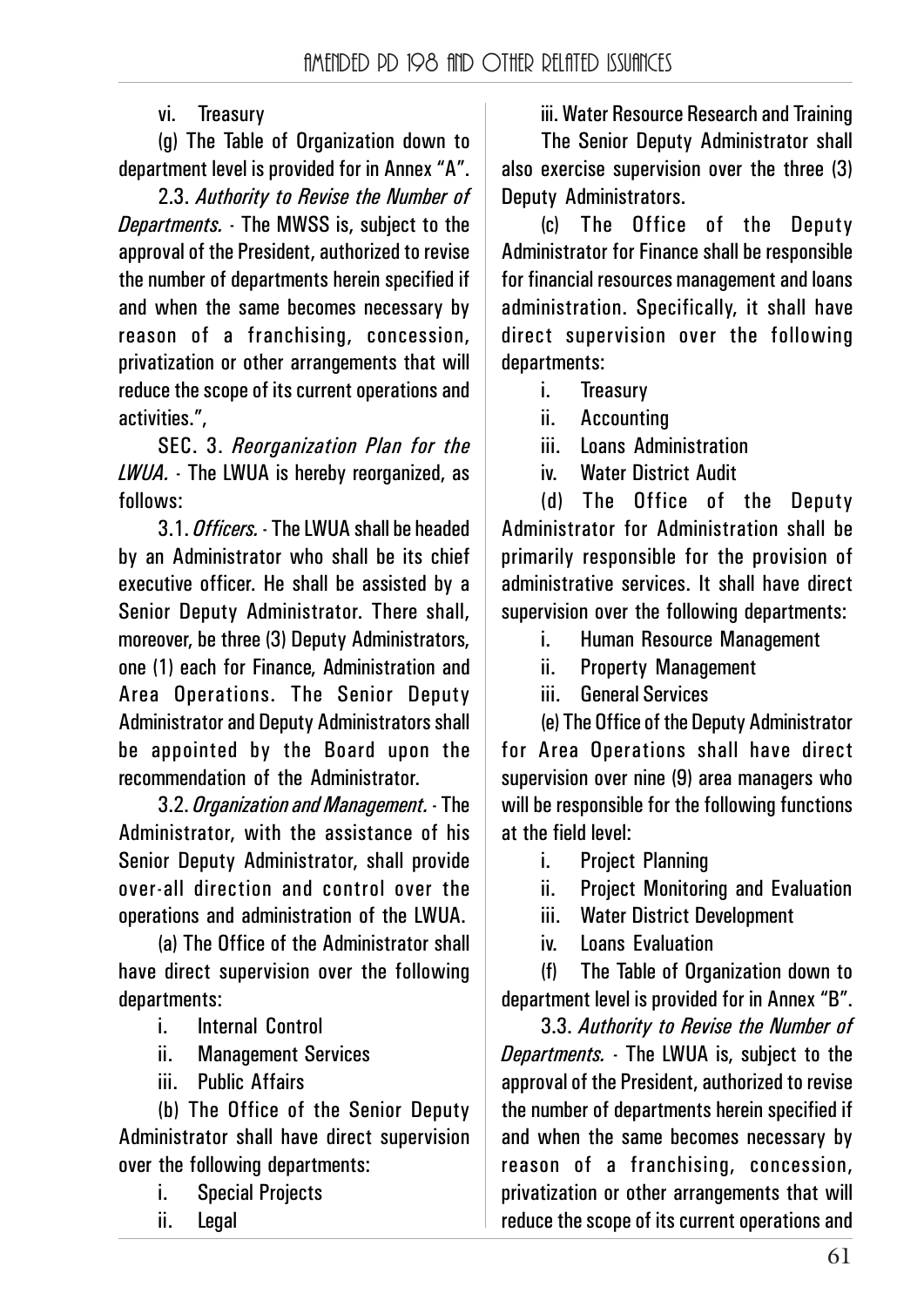activities.

SEC. 4. *Detailed Staffing.* - The MWSS and LWUA are hereby directed to prepare their proposed detailed staffing or manning patterns accounting for all positions in the organization and the corresponding budgetary and resource rearrangements as may be necessary. They are, moreover, required to conduct a thorough personnel audit to determine their respective manpower requirements. An inventory of contracts of all contractual employees including casual and temporary employees shall also be made to determine the need for the continuation of their services.

The proposed staffing pattern shall be submitted to the Department of Budget and Management (DBM) for review not later than sixty (60) days from the date hereof. The DBM shall submit its recommendation to the President within thirty (30) days from receipt of the proposal but in no case later than ninety (90) days from the date hereof.

The revised staffing or manning pattern shall in no case exceed the number of existing authorized regular positions.

SEC. 5. *Revised Compensation.* - The MWSS and the LWUA are hereby authorized to adopt a revised and upgraded position classification and compensation package for its officers and employees, subject to the following conditions:

a. no diminution of the present salaries and benefits of MWSS and LWUA personnel;

b. the revised rates of compensation shall be commensurate to the improved and efficient revenue collection of the agency concerned as determined by their respective Boards of Trustees;

c. the adjusted rates shall not exceed industry and private sector rates of compensation;

d. approval by the Board of Trustee of their respective budgets which must be sufficient to cover the proposed adjustments on compensation;

e. the non-revenue water of the agency concerned shall in no case be more than forty percent (40%); and

f. final approval of the President.

SEC. 6. *Separation Pay.* - Any official or employee of the MWSS and LWUA who may be phased out by reason of the reorganization shall be entitled to such benefits as may be determined by existing laws. For this purpose, the MWSS, LWUA and DBM are hereby directed to study and propose schemes or measures to provide personnel who shall voluntarily retire from the service incentives and other benefits, including the possibility of accelerating the application of the revised compensation package under the Salary Standardization Law, Republic Act No. 6758. The recommendation should be submitted to the President not later than thirty (30) days from the date hereof.

SECTION 7. *Effectivity.* - This Executive Order shall take effect the day after its complete publication in a newspaper of general circulation.

DONE in the City of Manila, this 6th day of December, in the year of Our Lord, Nineteen Hundred and Ninety-Five.

By the President:

**(SGD) RUBEN D. TORRES** Executive Secretary

*Published in the Manila Times on December 11, 1995.*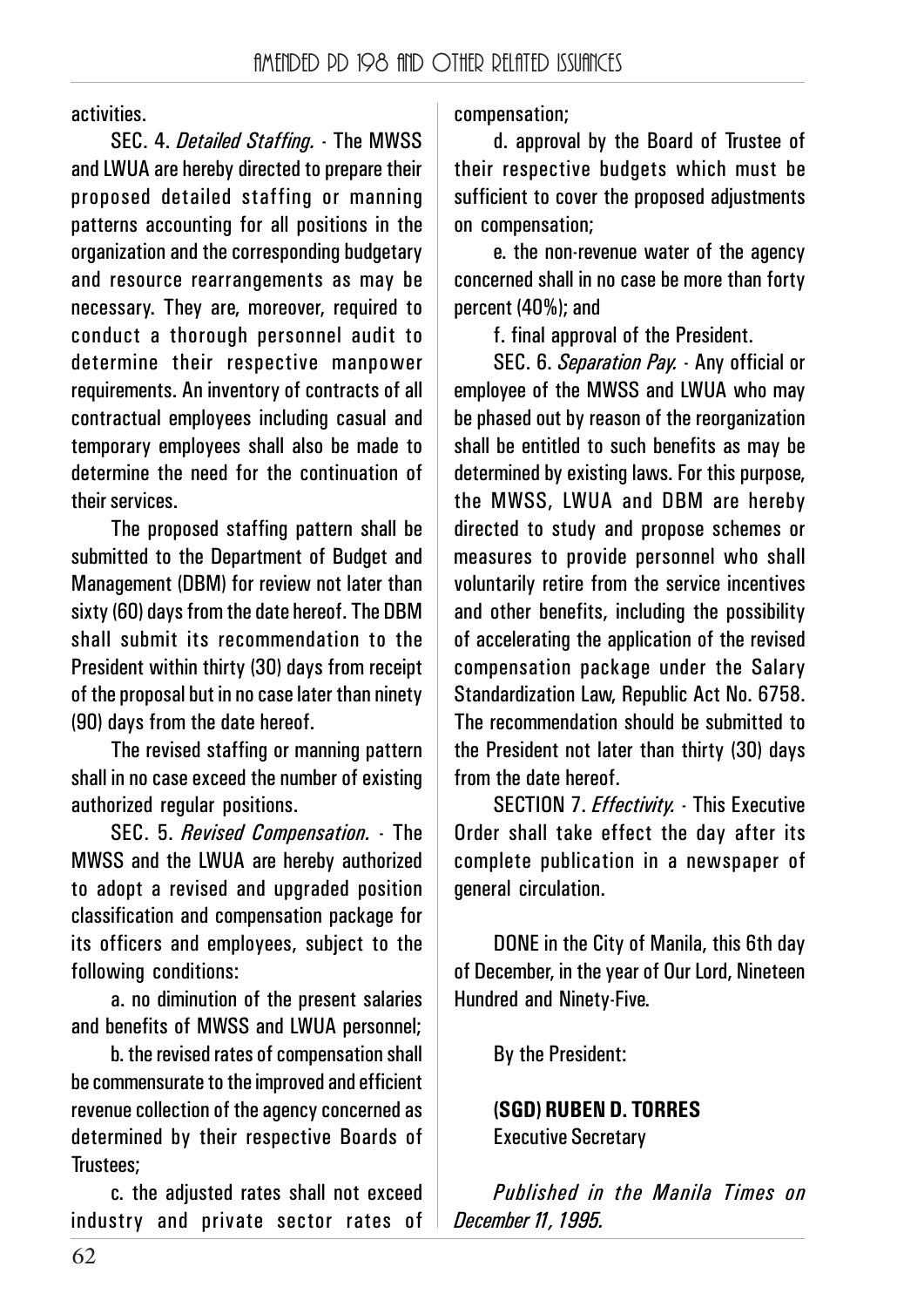### ANNEX A

## **METROPOLITAN WATERWORKS & SEWERAGE SYSTEM ORGANIZATIONAL STRUCTURE**

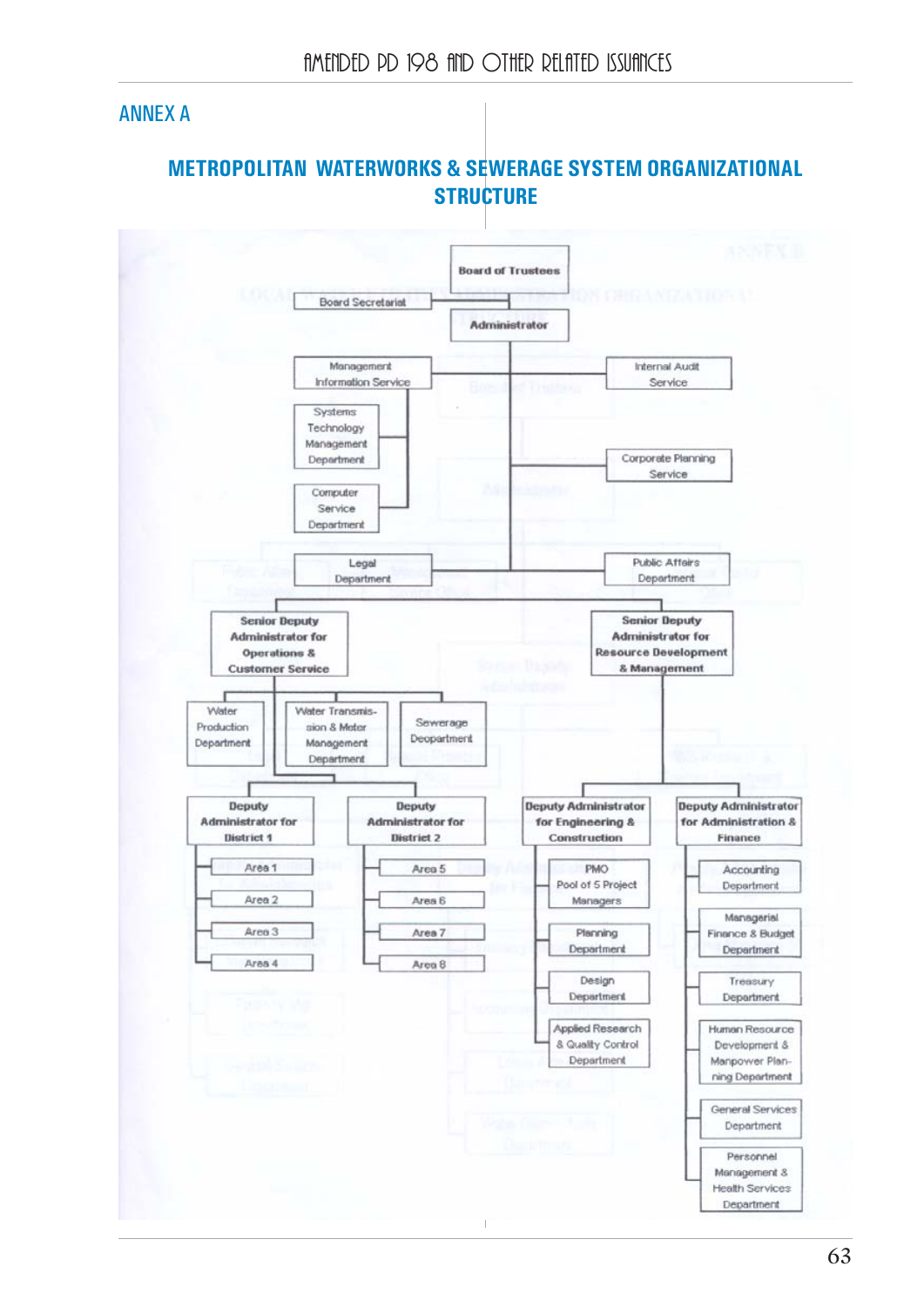### ANNEX B

## **LOCAL WATER UTILITIES ADMINISTRATION ORGANIZATIONAL STRUCTURE**

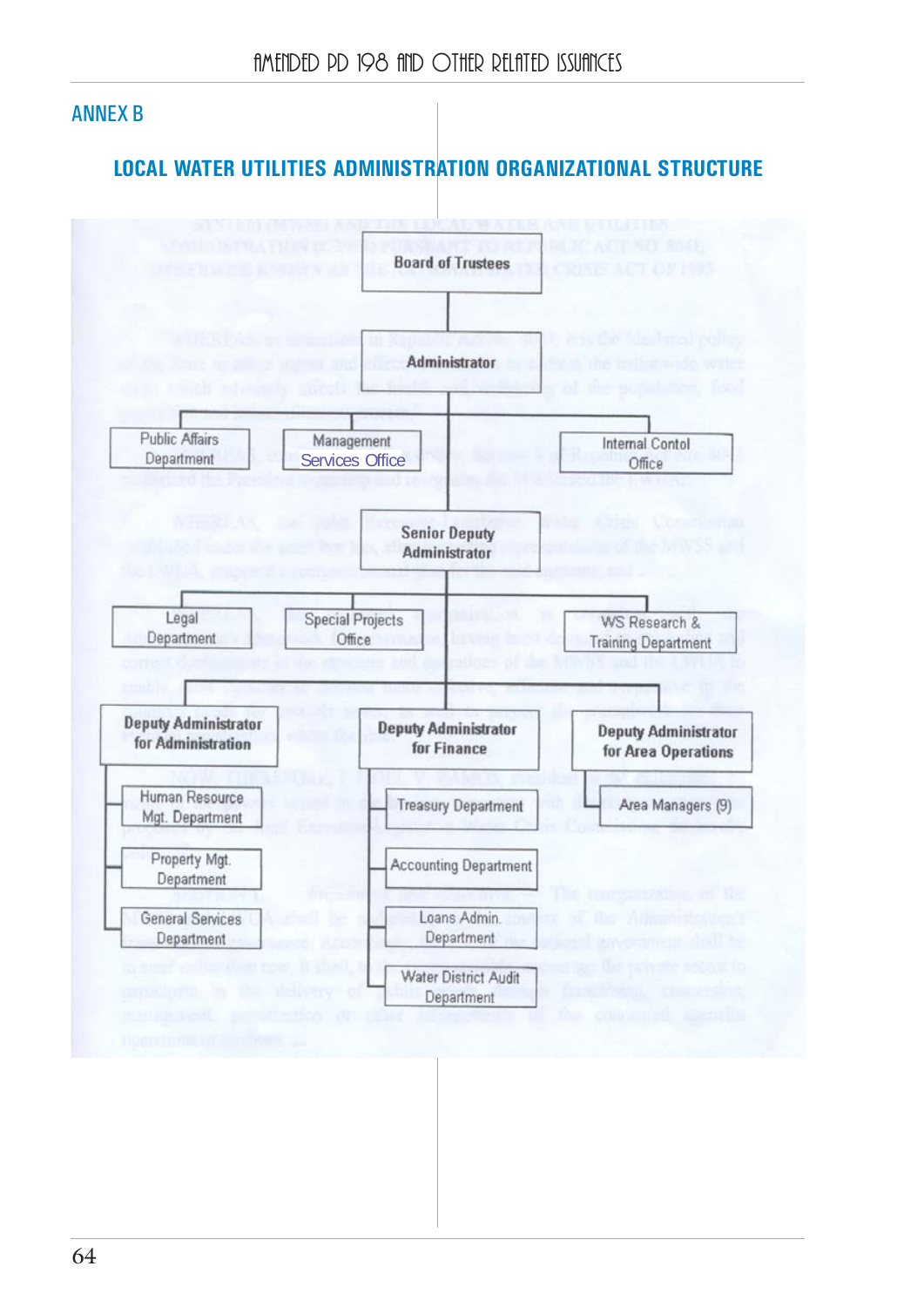

Republic of the Philippines Congress of the Philippines Metro Manila

#### **Twelfth Congress**

#### **Third Regular Session**

Begun and held in Metro Manila, on Monday, the twenty-eighth day of July, two thousand and three.

#### **Republic Act No. 9286**

**AN ACT FURTHER AMENDING PRESIDENTIAL DECREE NO. 198, OTHERWISE KNOWN AS "THE PROVINCIAL WATER UTILITIES ACT OF 1973", AS AMENDED**

*Be it enacted by the Senate and House of Representatives of the Philippines in Congress assembled:*

Section 1. Section 13 of Presidential Decree No. 198, as amended, is hereby amended to read as follows:

"Sec. 13. *Compensation.* - Each director shall receive *per diem* to be determined by the Board, for each meeting of the Board actually attended by him, but no director shall receive *per diems* in any given month in excess of the equivalent of the total *per diem* of four meetings in any given month.

"Any *per diem* in excess of One hundred fifty pesos (P150.00) shall be subject to the approval of the Administration. In addition thereto, each director shall receive allowances

and benefits as the Board may prescribe subject to the approval of the Administration."

Sec. 2. Section 23 of Presidential Decree No. 198, as amended, is hereby amended to read as follows:

"Sec. 23. *The General Manager.* - At the first meeting of the Board, or as soon thereafter as practicable, the Board shall appoint, by a majority vote, a general manager and shall define his duties and fix his compensation. Said officer shall not be removed from office, except for cause and after due process."

Sec. 3. *Separability Clause.* - If any section or provision of this Act is declared unconstitutional or invalid, the other sections or provisions not affected thereby shall continue to be in force and effect.

Sec. 4. *Repealing Clause.* - All acts, decrees, executive orders, rules and regulations, part or parts thereof inconsistent with the provisions of this Act are hereby repealed or modified accordingly.

Sec. 5. *Effectivity Clause.* - This Act shall take effect upon its approval.

Approved.

**(SGD) JOSE DE VENECIA JR.** Speaker of the House of Representatives

#### **(SGD) FRANKLIN M. DRILON** President of the Senate

This Act which is a consolidation of Senate Bill No. 2727 and House Bill No. 4861 was finally passed by the Senate and House of Representatives on February 6, 2004 and February 7, 2004, respectively.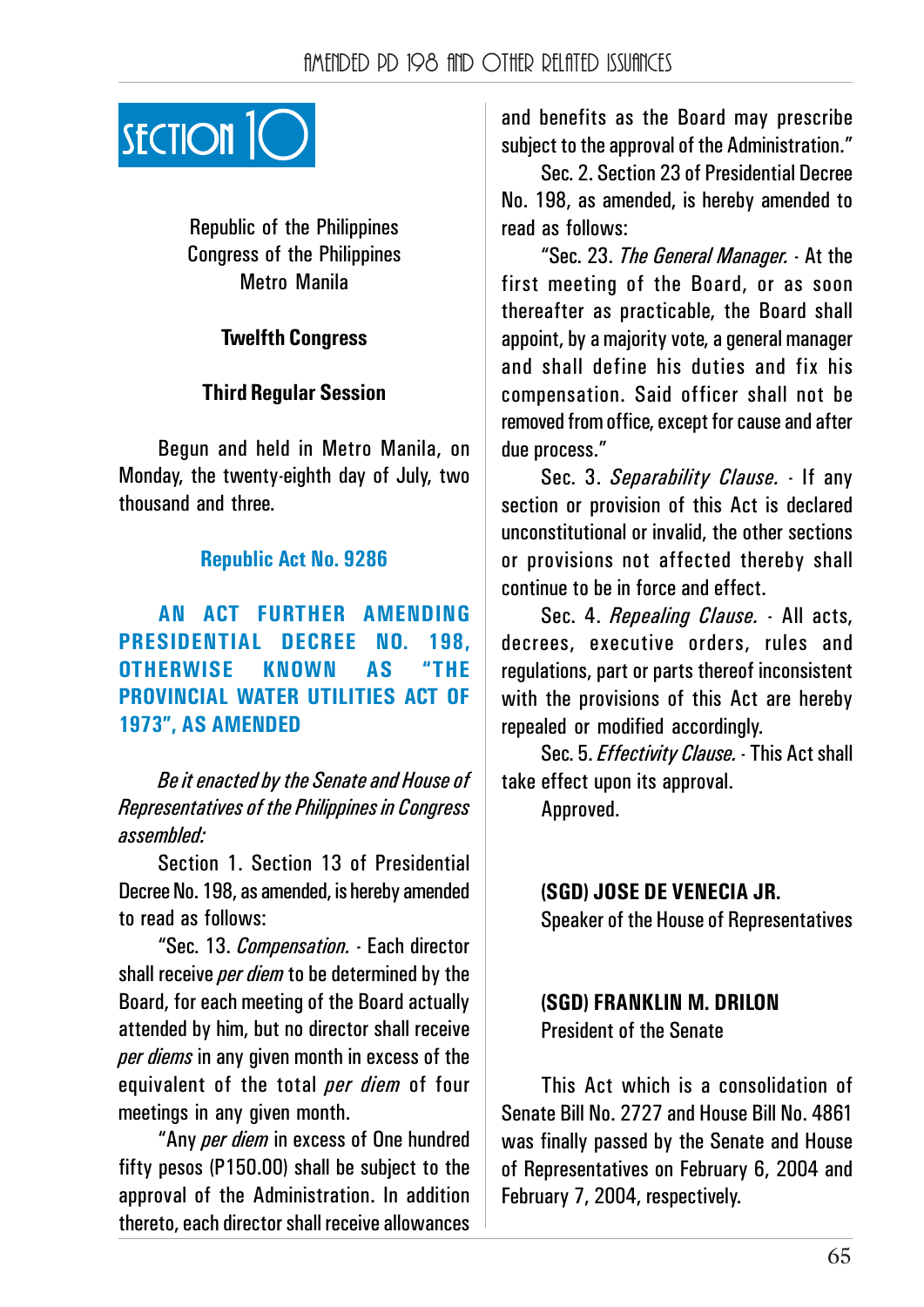### **(SGD) ROBERTO P. NAZARENO**

Secretary General House of Representatives

## **(SGD) OSCAR G. YABES**

Secretary of the Senate

Approved: April 02, 2004

### **(SGD) GLORIA MACAPAGAL-ARROYO**

President of the Philippines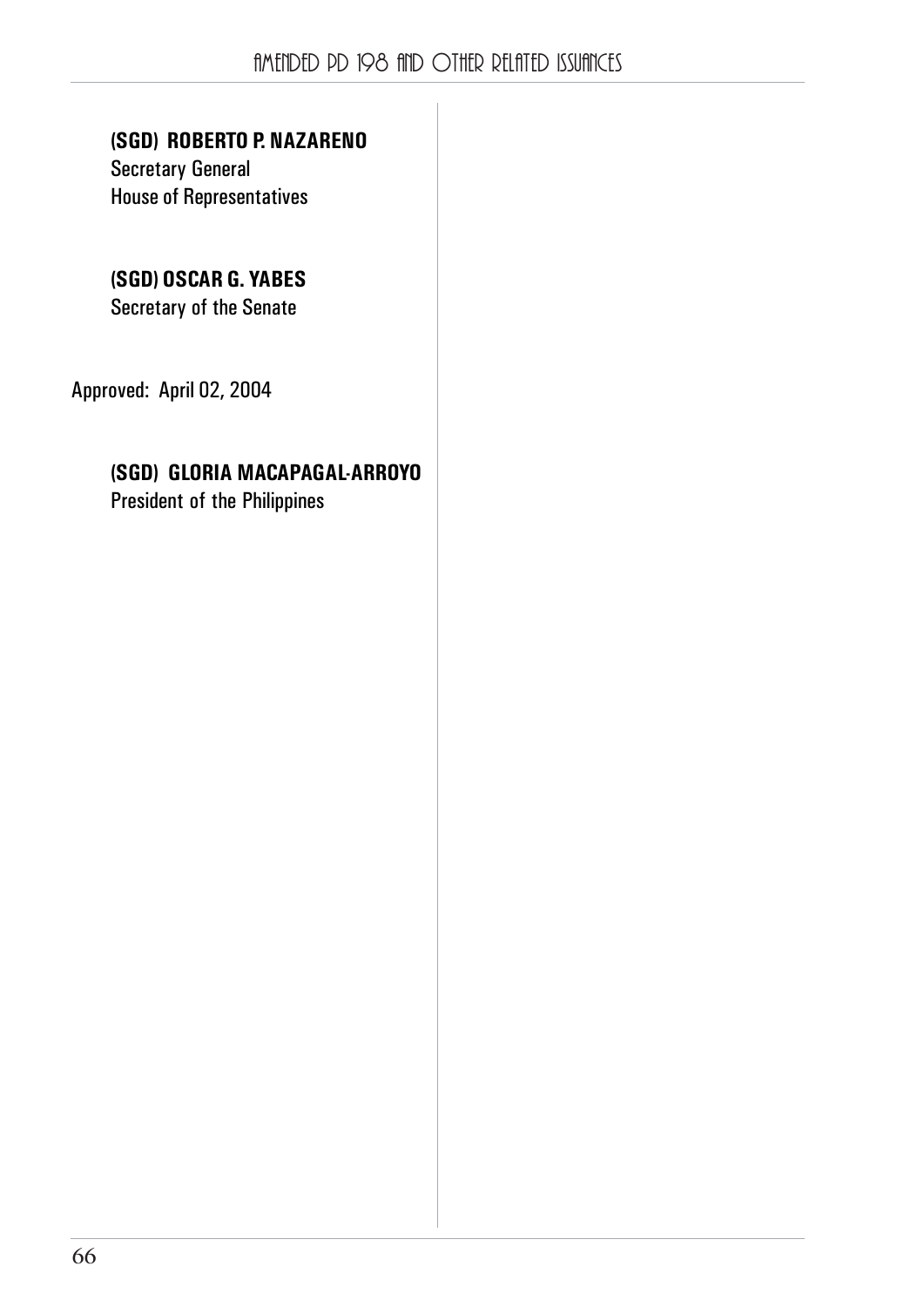

MALACAŃANG Manila

#### **BY THE PRESIDENT OF THE PHILIPPINES**

#### **EXECUTIVE ORDER NO. 279**

**INSTITUTING REFORMS IN THE FINANCING POLICIES FOR THE WATER SUPPLY AND SEWERAGE SECTOR AND WATER SERVICE PROVIDERS AND PROVIDING FOR THE RATIONALIZATION OF LWUA'S ORGANIZATIONAL STRUCTURE AND OPERATIONS IN SUPPORT THEREOF.**

**WHEREAS**, Presidential Decree No. 198 ("PD 198") established the Local Water Utilities Administration (LWUA), mandating it to serve as a "specialized lending institution" for the promotion, development and financing of local water utilities:

**WHEREAS,** the Local Government Units (LGUs) are responsible for the provision of basic services and facilities as enumerated under Section 17 of the Republic Act. No. 7160 (Local Government Code), including among others, the provision of water supply and sewerage services;

**WHEREAS,** shifts in government financing policies and constraints in the availability of financing from the National Government, and lack of investor confidence in the water supply and sewerage sector and limited capital stock and domestic and foreign borrowing authority have constrained LWUA from providing financing assistance to qualified Water Districts (WDs);

**WHEREAS,** there is a need to tap financing resources available to the water sector, including international grants, and funding from government financing institutions (GFIs), private financing institutions (PFls), and LGUs;

**WHEREAS,** there is a need to review and rationalize current financing policies for the Philippine water supply and sewerage sector to allow for the efficient flow of resources thereto;

**WHEREAS,** cognizant of the urgency of the aforecited need, the NEDA Board passed a resolution providing for the reforms in the financing of the water supply and sewerage sector and the creation of an Oversight Committee for the purpose of coordinating and overseeing the implementation of said financing reforms in the Philippine water supply and sewerage sector;

**WHEREAS,** the implementation of the recommended reforms requires that LWUA, as the focal government agency for financing and institutional development of local WDs, refocus its objectives and rationalize its operation;

**WHEREAS,** by virtue of' Executive Order 123, s. of 2002, the regulation of tariffs of WDs will be undertaken by the National Water Resources Board (NWRB) with a proviso that LWUA, consistent with its mandate under PD 198, may continue reviewing the tariff of WDs in which it has financial exposure with the end view of ensuring their financial viability.

**WHEREAS,** the LWUA is currently attached to the Department of Public Works and Highways (DPWH) by virtue of Executive Order No. 124, s. of 1987;

**WHEREAS,** rationalization of LWUA's operations require closer policy and program coordination with the Office of the President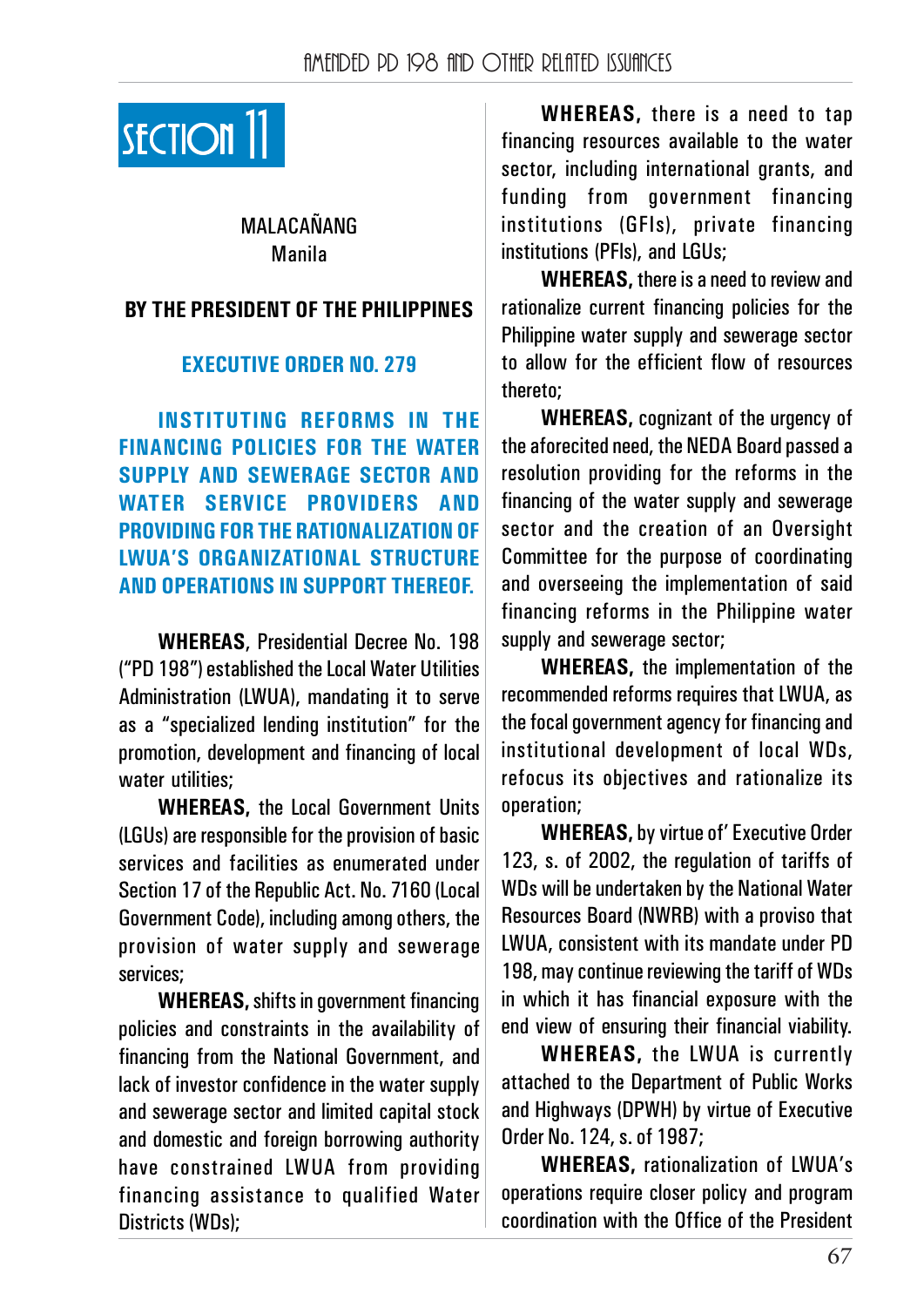(OP);

**WHEREAS,** under Section 31, Chapter 10, Book III of Executive Order No. 292 or the Administrative Code of 1987, the President, in order to achieve simplicity, economy and efficiency, has continuing authority to reorganize the administrative structure of agencies under it;

**NOW, THEREFORE, I, GLORIA MACAPAGAL-ARROYO,** President of the Republic of the Philippines, by virtue of the powers vested in me by law, do hereby order:

### **PART I GENERAL PROVISIONS**

SECTION 1. *Reform Objectives/Policies*

**-** All concerned government agencies and instrumentalities of the water supply and sewerage sector, including but not limited to the Department of Finance (DOF), the Municipal Finance Corporation (MFC), Department of Interior and Local Government (DILG), Department of. Budget and Management (DBM), Department of Environment and Natural Resources (DENR), DPWH, National Economic and Development Authority (NEDA), LWUA, and the GFIs are hereby directed to pursue and implement the following reform objectives / policies in the water supply and sewerage sector:

(a) Improvement of investor confidence in the water supply and sewerage sector;

(b) Rationalization in the allocation of scarce financial resources in the water supply and sewerage sector through classification and graduation initiatives:

(c) Freedom of choice of water service providers in sourcing financing;

(d) Increase in the participation of LGUs, GFls, and PFIs in the financing of the water supply and sewerage sector;

(e) Stipulation of improved service and creation of financial self-sustainability for water service providers;

(f) Encouragement of initiatives aimed at self-sufficiency of water service providers, including, but not limited to, amalgamation, private sector participation, cost-recovery tariffs, and resource pooling;

(g) Grant of incentives for the improvement and graduation of water service providers;

(h) Education of consumers towards treating water as a scarce economic good; and

(i) Establishment of an independent economic regulator for the water supply and sewerage sector.

SEC. 2. *Definition of Terms –* For purposes of this Order, the term:

(a) Water Service Providers (WSPs) - refer to local water utilities such as WDs, LGU-run water utilities, rural waterworks and sanitation associations, barangay waterworks and sanitation associations, regardless of location.

(b) Amalgamation - refers to the consolidation, joint operation or annexation of two or more WSPs resulting into a water district.

(c) Classification – refers to the categorization of WSPs into non-creditworthy, pre-creditworthy, semi-creditworthy or creditworthy to determine proper allocation of financing.

(d) Cost Recovery Tariff - is the tariff required to cover capital and operation and maintenance costs of WSPs at all service levels.

(e) Creditworthy WSPs - are financially self-sustaining WSPs and capable of accessing financing from GFIs and/or PFIs.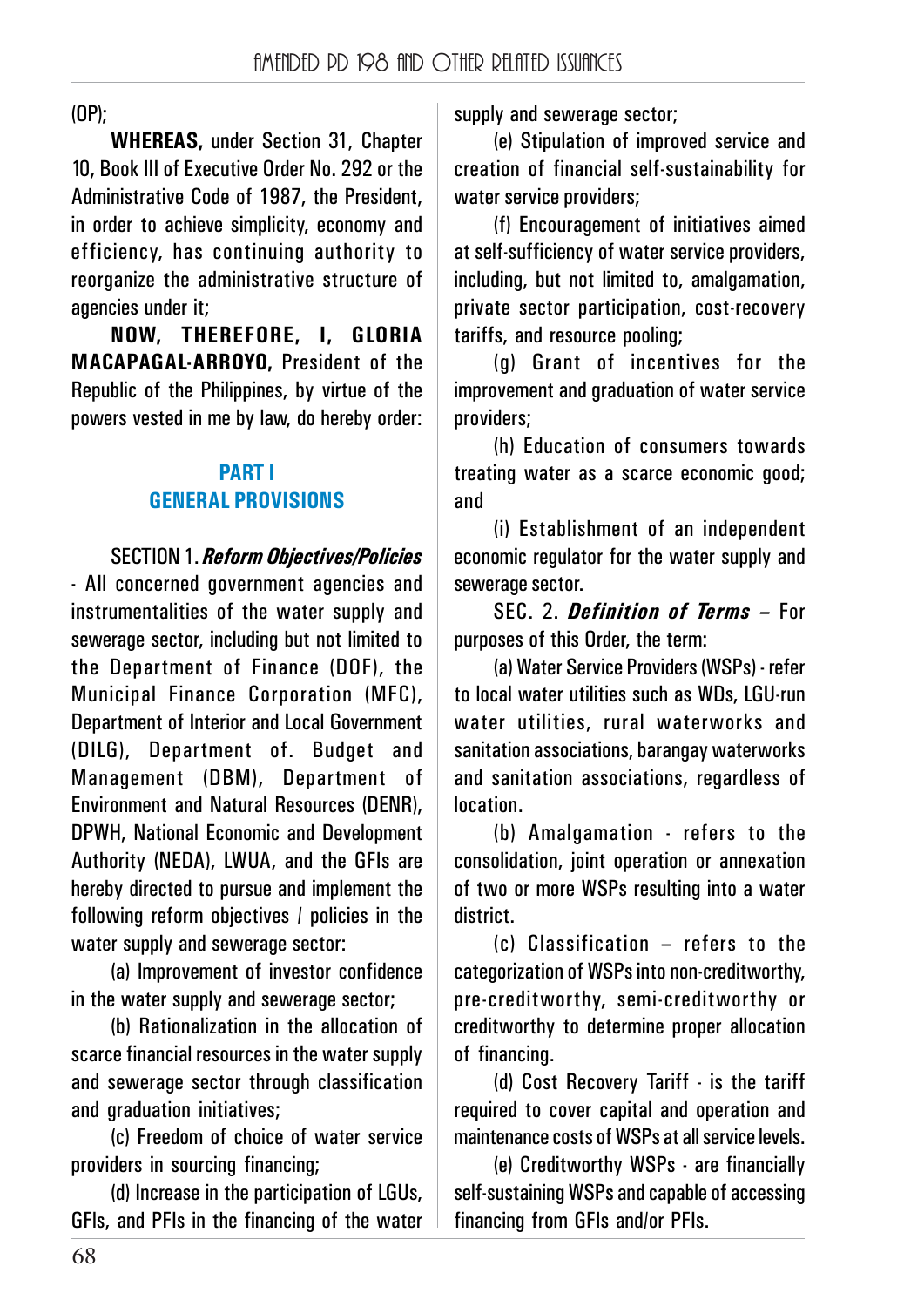(f) Government Financial Institutions (GFIs) – refer to the Development Bank of the Philippines (DBP), Land Bank of the Philippines (LBP) and other financing institutions owned and controlled by the Government

(g) Graduation - refers to the progression of a WSP from semi-creditworthy to creditworthy status or of a non-credit worthy to pre-creditworthy or of a pre-creditworthy WSP to semi-creditworthy status based on improvements in financial and operational indicators.

(h) Local Government Units (LGUs)- refer to the territorial and political subdivisions of the Philippines, consisting of provinces, cities, municipalities and barangays.

(i) Non-Creditworthy WSPs - refer to WSPs with potential to reach pre-creditworthy status in the medium-term, based on relevant financial and operational indicators set by the Oversight Committee.

(j) Pre-Creditworthy WSPs - refer to WSPs which are not likely to become creditworthy in the medium-term due to performance issues but can demonstrate the potential for creditworthiness in the long-term, based on relevant financial and operational indicators set by the Oversight Committee.

(k) Semi-Creditworthy WSPs - refer to WSPs with the demonstrated ability to achieve creditworthiness in the short-term, based on relevant financial and operational indicators set by the Oversight Committee, but either lack the full criteria for creditworthiness or do not meet the criteria consistently.

### **PART II OVERSIGHT COMMITTEE**

SEC. 3. *Oversight Committee –* An interagency Oversight Committee is hereby constituted for purposes of coordinating and overseeing the implementation of the reforms in the financing, graduation and regulatory policies in the water supply and sewerage sector.

SEC. 4. *Composition* **-** The composition of the Oversight Committee shall be as follows:

Chair: Department of Finance (DOF)

Vice-Chair: National Economic and Development Authority (NEDA)

Members: Department of Budget and Management (DBM)

Department of Interior and Local Government (DILG):

Office of the President (OP)

Local Water Utilities Administration (LWUA)

Designated representatives of DOF, NEDA, DBM, DILG and OP must preferably be of Undersecretary level LWUA must be represented by its Administrator.

GFIs and the Municinal Development Fund Office (MDFO) may serve as resource persons during meetings of the Oversight Committee.

SEC. 5. *Functions* **-** The Oversight Committee shall, among others:

(a) Formulate the implementing rules and regulations (IRR) of this Order;

(b) Review the rationalization plan to be submitted by LWUA pursuant to Section 9 of this Order and submit its recommendations on said plan to the President for approval:

(c) Review the criteria for the classification of WSPs, recommended by the Water Development Group (WDG) of LWUA;

(d) Review the classification of WSPs prepared by LWUA-WDG, duly certified by LWUA-Head that the same is in accordance with the criteria presented to and reviewed by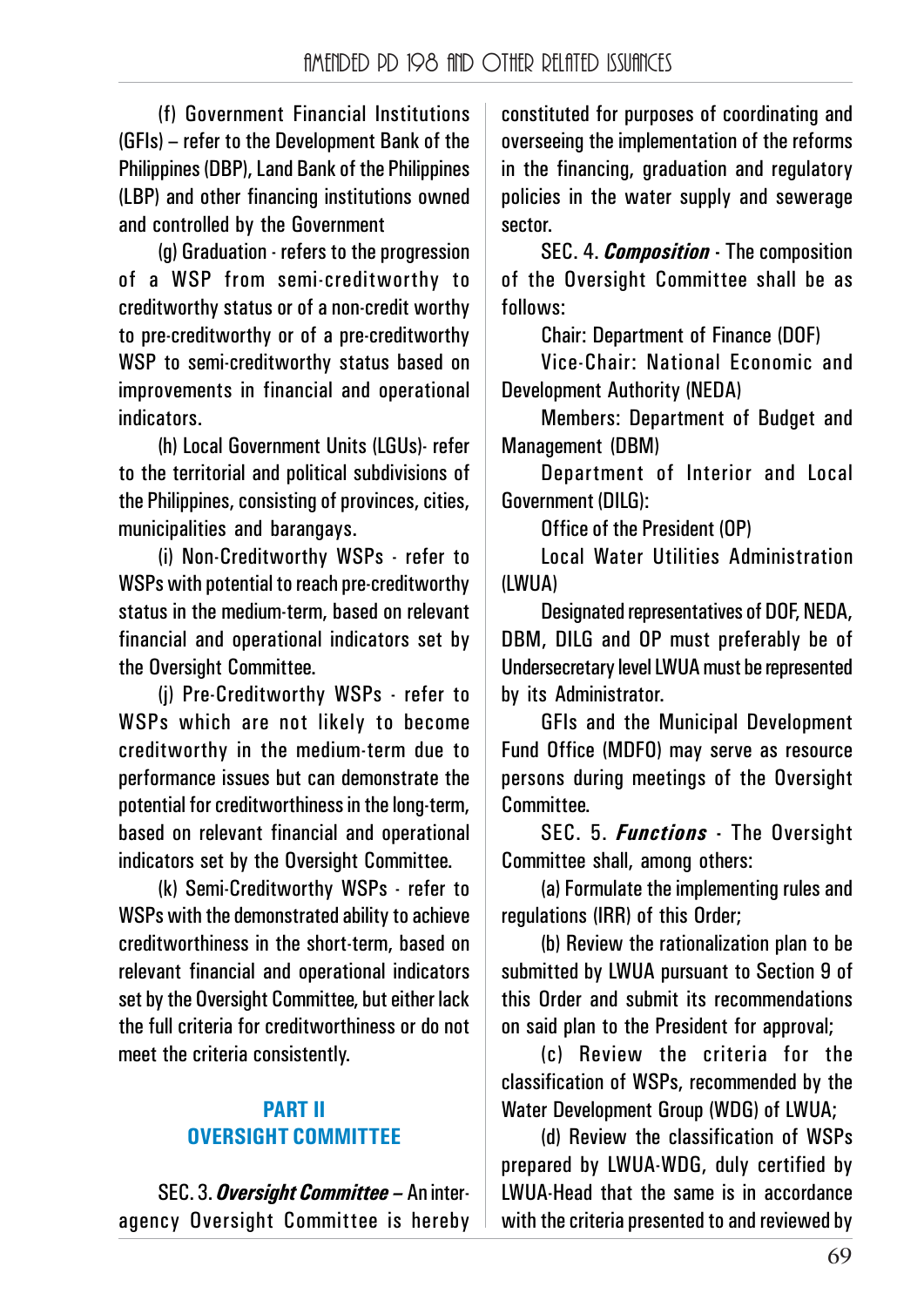the Oversight Committee. The Oversight Committee may subject the classification of the WSPs to audit;

(e) Prepare an action plan for the reforms in the financing policies in the water supply and sewerage sector for the near term and the medium term including incentive schemes that appropriate agencies may consider to offer to GFIs and PFIs to encourage such institutions to lend to WSPs;

(f) Prepare and submit quarterly reports to the agency to which LWUA is attached; and

(g) Review the charter of LWUA and when necessary, propose amendments thereto.

The Oversight Committee shall immediately organize itself and set its policies and procedures to facilitate the implementation of the said reforms in the water supply and sewerage sector.

SEC. 6. *Technical Secretariat -* The Oversight Committee shall establish a Technical Secretariat under DOF to be staffed by personnel assigned by government agencies comprising it. It shall serve as the official repository of all data concerning the classification and evaluation of all WSPS,

SEC. 7. *Expenses* **-** Members of the Oversight Committee and its Technical Secretariat shall be entitled to receive honoraria and/or reimbursement of expenses as may be allowed subject to availability of funds and prevailing rules and regulations.

### **PART III LOCAL WATER UTILITIES ADMINISTRATION**

SEC. 8. *Transfer to OP* **-** The LWUA, presently attached to the DPWH, is hereby attached to OP until such time it is transferred to DOF as provided for under Section 10 hereof.

In addition, the LWUA Board of Trustees (BOT) shall include representatives from the agency to which it is attached.

SEC. 9. *Rationalization of LWUA's organizational structure and operations -* LWUA, subject to applicable laws and regulations, is hereby directed to review its organizational structure and internal policies and programs, rationalize its operation and refocus its objectives to include other WSPs, whenever feasible or applicable to facilitate implementation of and conform with the policies enunciated in this Order. To this extent, LWUA shall constitute and designate from its current organizational set-up, a Water Development Group (WDG), a Water Development Financier (WDF) and a Technical Assistance Group (TAG), or similar structures, with functions and responsibilities as follows: A. Water Development Group (WDG)

The WDG shall have the following responsibilities;

(a) The WDG which shall be primarily charged with the continuation of LWUA's current institutional development services aimed at graduating WSPs, as well as the classification of WSPs.

(b) The WDG shall classify the WSPs into either creditworthy, semi-creditworthy, precreditworthy or non-creditworthy for the purpose of determining the appropriate sources of financing. WSPs initially classified by WDG as creditworthy and/or noncreditworthy shall be subject to further review by the Oversight Committee pursuant to Section 5 of this Order.

WSPs classified as semi-creditworthy and pre-creditworthy and non-credit worthy shall be subject to periodic review by the WDG at least once every three (3) years for purposes of reclassification. At their own instance,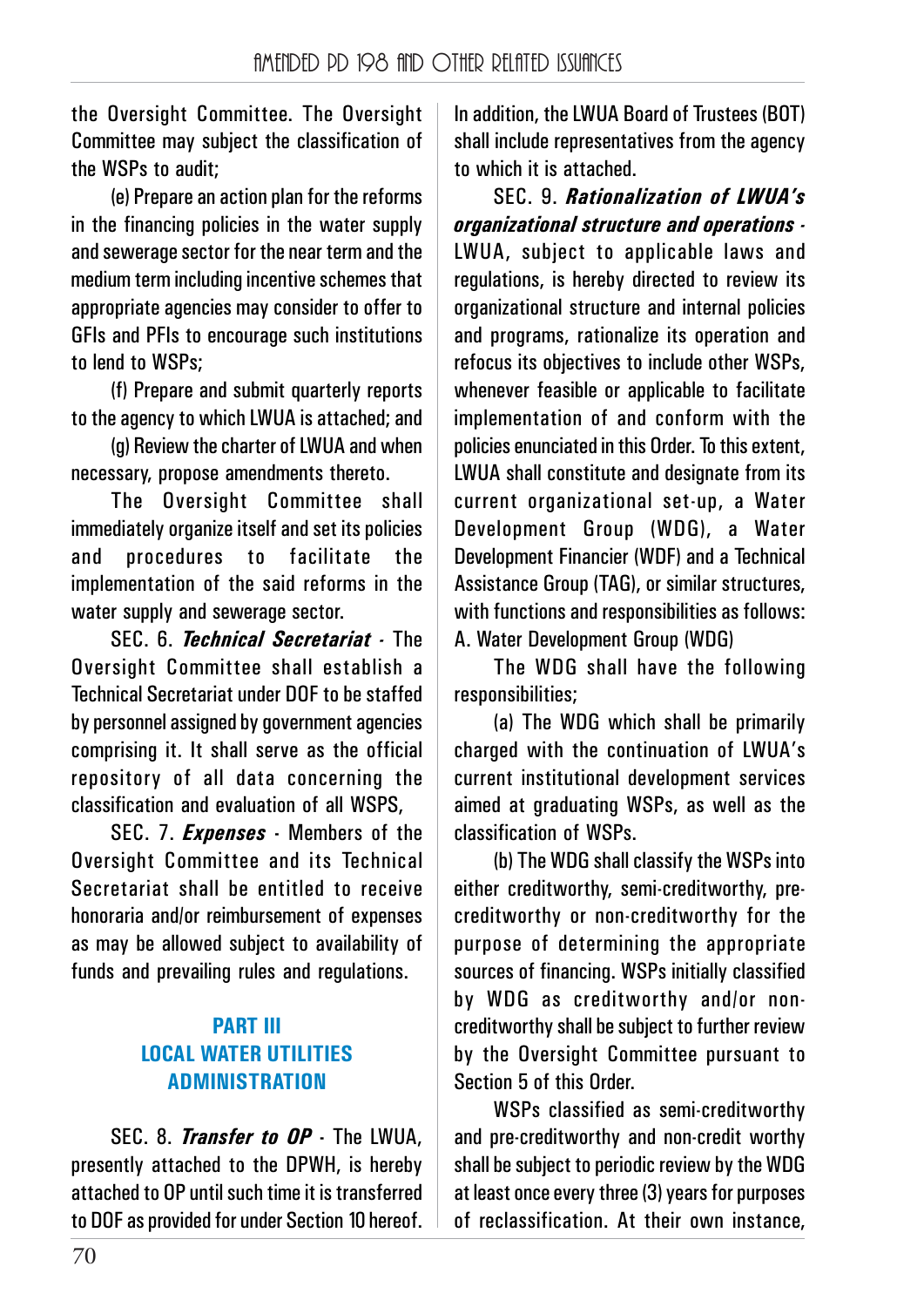WSPs may request the WDG for an annual reclassification review.

(c) Graduation - The WDG shall develop a graduation plan for non-creditworthy, precreditworthy and semi-creditworthy WSPs based on the following graduation initiatives:

LWUA-WDG shall monitor the implementation of the graduation plan and evaluate the effectiveness of the graduation initiatives undertaken by the semicreditworthy, pre-creditworthy and non-credit worthy WSPs.

LWUA-WDG shall initially cover the classification and graduation plan and initiatives of WDs. It may also cover other WSPs as deemed applicable or feasible.

(d) Reporting - LWUA-WDG shall prepare and submit quarterly reports on its activities to the Oversight Committee and DOF.

B. Water Development Financier (WDF)

The WDF shall have the following responsibilities:

(a) The WDF which shall be primarily tasked to enhance and/or strengthen LWUA's lending functions and evaluate the applications for financial assistance.

(b) Re-orientation Towards Banking Principles - LWUA, through the WDF, shall enhance and/or strengthen its lending policies and functions to carry out and implement its mandate to provide financing particularly to non-credit worthy, pre-creditworthy and semicreditworthy WDs, grounded on sound development banking principles. To this effect, LWUA shall adopt development banking principles which cater to the financing needs of WSPs and shall develop its own procedures for the monitoring of its loan portfolio. LWUA shall develop lending policies and guidelines in pursuit of the policies and principles espoused under this Executive Order within 90 days from its effectivity and submit the same to the Oversight Committee. LWUA shall conduct its operations in a transparent, efficient and effective manner.

(c) Strengthening of Collection Function - In the exercise of its lending functions, LWUA shall also strengthen its collection function from WDs as well as enhance its payment of loans to LWUA creditors. To this effect, all collections arising from LWUA's receivables shall constitute a special fund to be apportioned between debt servicing of LWUA loans and the additioned funding necessary to support the LWUA's graduation and technical assistance functions under the WDG and the TAG.

(i) Cost Recovery Tariff Initiatives - These are initiatives aimed at achieving widespread full cost recovery tariffs in the long term. The initiatives shall include the inventory of noncredit worthy, semi-creditworthy and precreditworthy WSPs to determine the degree to which tariffs are sufficient to accumulate at least a minimal reserve for collateral or counterpart equity. In. addition, should the LGUs invest in WSPs, they should be allowed recovery of and some minimal return on its investment.

(ii) Amalgamation and Private Sector Participation Initiatives - These are initiatives aimed at achieving economies of scale and efficiency of service through the use of identified amalgamation and private sector participation techniques based on technical, geographical, economic and other indicators.

LWUA shall develop the necessary guidelines during the transition period for the amalgamated WDs and LGUs.

(iii) Management Structure and Governance - These initiatives pertain to institutional improvements within the WSPs'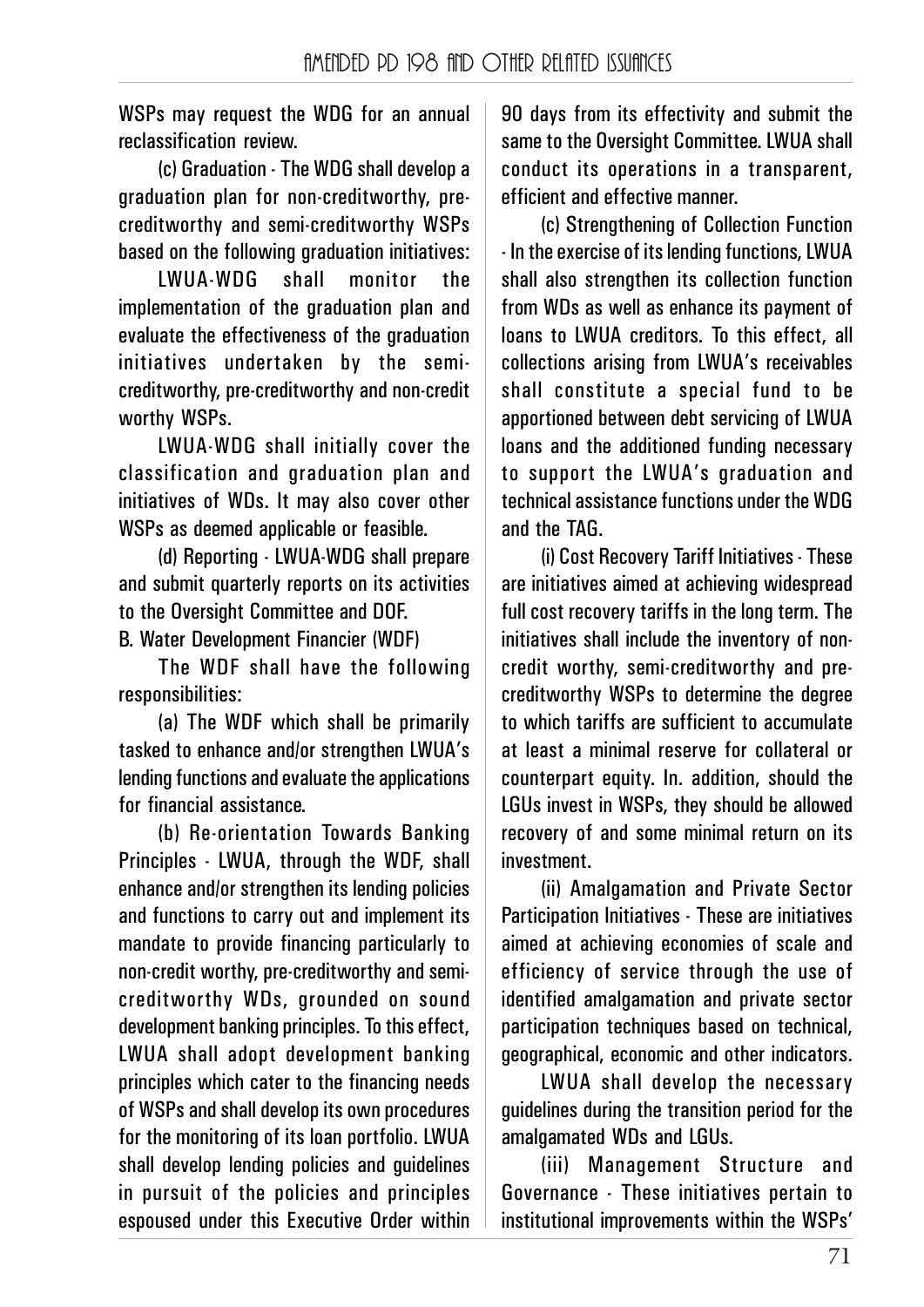structure leading to greater accountability and improved service.

(iv) LGU/WSP Resource Coordination for Credit Enhancement. - This refers to the pooling of resources between semicreditworthy and/or pre-creditworthy or semicreditworthy and/or non-creditworthy WSPs and the relevant LGUs in their service areas to finance water supply and sewerage projects or create the collateral needed to borrow from GFls and PFIs.

(v) Education - This refers to communication and information initiatives on the benefits of graduation initiatives including cost recovery tariffs, amalgamation, private sector participation and LGU/WSP resource coordination.

(vi) Technical Assistance to non-credit worthy and pre-creditworthy WSPs - This refers to technical assistance to support graduation initiatives which may be given with or without charge within a value threshold that may be determined by LWUA-WDG.

(d) Segregation of LWUA Loan Portfolios - For purposes of identification and administrative efficiency, LWUA shall maintain separate accounting, payment and collection systems for existing loans and loans to be granted henceforth pursuant to the reforms instituted in this Executive Order.

C. Technical Assistance Group (TAG)

TAG shall have the following responsibilities:

(a) TAG shall continue LWUA's program of providing technical assistance to WSPs, in accordance with the proceeding sections.

(b) TAG shall extend project-related technical assistance to GFIs and credit-worthy WSPs on a competitive basis, consistent with applicable laws, rules and regulations on government procurement.

(c) Above a certain value threshold, which threshold shall be determined by LWUA, TAG shall extend project-related technical assistance to semi-creditworthy WSPs on a competitive basis, consistent with applicable laws, rules and regulations on government procurement.

(d) LWUA-TAG shall extend project-related assistance to non-creditworthy and precreditworthy WDs which may be with or without charge within a certain value threshold to be determined by LWUA to support projects funded by LWUA-WDF.

SEC. 10. Within thirty (30) days from the effectivity of this Order, LWUA shall review its current structure and submit its rationalized plan to the Oversight Committee, consistent with the policy reforms enunciated under this Order. The Oversight Committee shall evaluate the rationalization plan within thirty (30) days from receipt. LWUA, with the endorsement of the Oversight Committee, shall submit the rationalization plan to the President for final approval.

Upon approval by the President of the reforms in the water supply and sewerage sector, including the rationalized organization and mannower structure of LWUA, LWUA shall then be transferred to DOF. Pursuant to Section 51 of PD 198, at least three (3) of the trustees must be employees of the National Government. DOF shall always be represented in the LWUA-BOT.

#### **PART IV FINANCING POLICIES**

SEC. 11. *Responsibility of LGUs -* In line with the principle of devolution of the provision of basic services under the Local Government Code, LGUs shall be encouraged to provide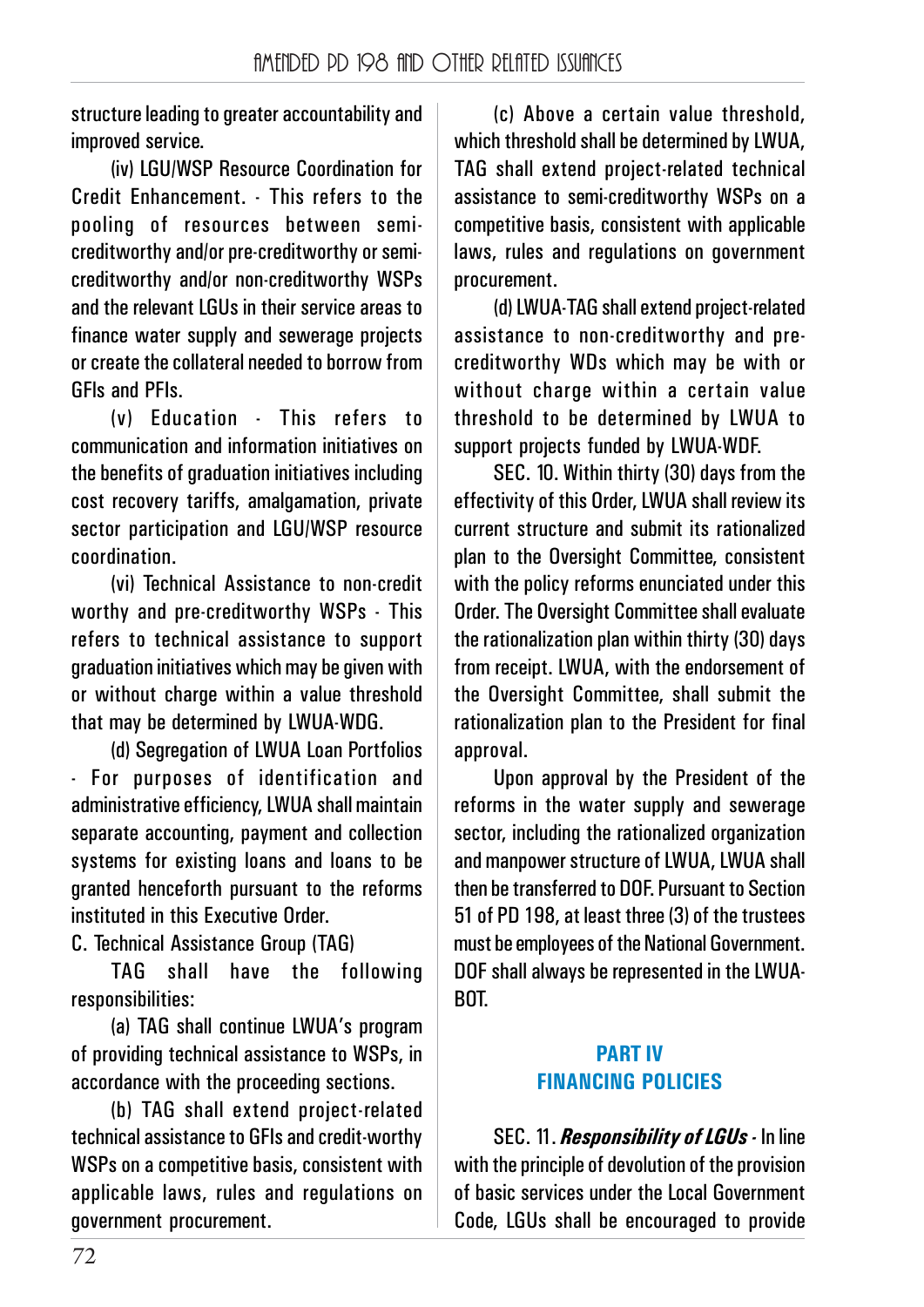delivery of water supply and sewerage services through, but not limited to, investments in, or loans to WSPs. LGUs shall as a general policy, be financially and operationally responsible for the WSPs within their respective jurisdictions.

SEC. 12. *Sources of Financing -* The sources of financing for the water supply and sewerage sector shall be as follows:

(a) Creditworthy WSPs shall be eligible to source financing at commercial lending rates from GFIs and PFIs. Pursuant thereto, LWUA, with respect to creditworthy WDs shall enhance and streamline its waiver procedures to effect the reform objectives/policies enunciated herein. GFIs shall strengthen their skills base and develop lending programs specially tailored to the needs of the water supply and sewerage sector.

(b) Semi-creditworthy WDs shall be eligible to source concessional debt financing from the LWUA-WDF, as well as GFIs and PFIs when possible.

(c) Pre-creditworthy WDs shall be eligible to source grants from donors and deep concessional financing from the LWUA-WDF.

(d) Non-creditworthy WDs shall continue to be eligible for financing under the LWUA-WDF. However, LGUs are hereby encouraged to provide financial and operational support for such WDs and other WSPs within their respective jurisdictions. DILG and MDFO shall provide the necessary technical and financial support within their respective mandates.

(e) WSPs, including eligible WDs, can access financing from GFIs, PFIs, MDFO, and LGUs, whenever possible.

LWUA-WDG shall provide the necessary incentives for graduation such as extension of greater flexibility in WD's operation as a WD graduate from one stage to the next.

LWUA-WDG shall provide guidelines to encourage graduation, which shall be approved by LWUA-BOT for submission to the Oversight Committee.

SEC. 13. *Role of Financial Institution –* The classification of WSPs shall merely be a determinant of eligibility for the various sources of financing, but shall not in any way be construed as an outright guarantee of actual financing from the designated source.

### **PART V FINAL PROVISIONS**

SEC. 14. The Oversight Committee shall formulate the IRR of this Order within 90 days from its effectivity, which shall be published in accordance with the requirements of the Administrative Code of 1987 and other pertinent laws.

SEC. 15. The Oversight Committee shall cease to exist three (3) years after the approval by the President of the rationalized organization and manpower structure of LWUA, with any remaining function of the Committee to be assumed by the DOF.

SEC. 16**.** Any violation of this Order and of its IRR shall be subject to disciplinary action and other penalties as provided for in said IRR and other relevant laws and issuances.

SEC. 17. If any provision of this Order is declared unconstitutional or invalid, the other provisions not affected thereby shall remain in full force and effect.

SEC. 18. All orders, executive issuances, rules and regulations, administrative resolutions, or parts thereof, inconsistent with the provisions of this Order are hereby repealed or modified accordingly.

SEC. 19. This Order shall take effect upon its publication in the Official Gazette or in a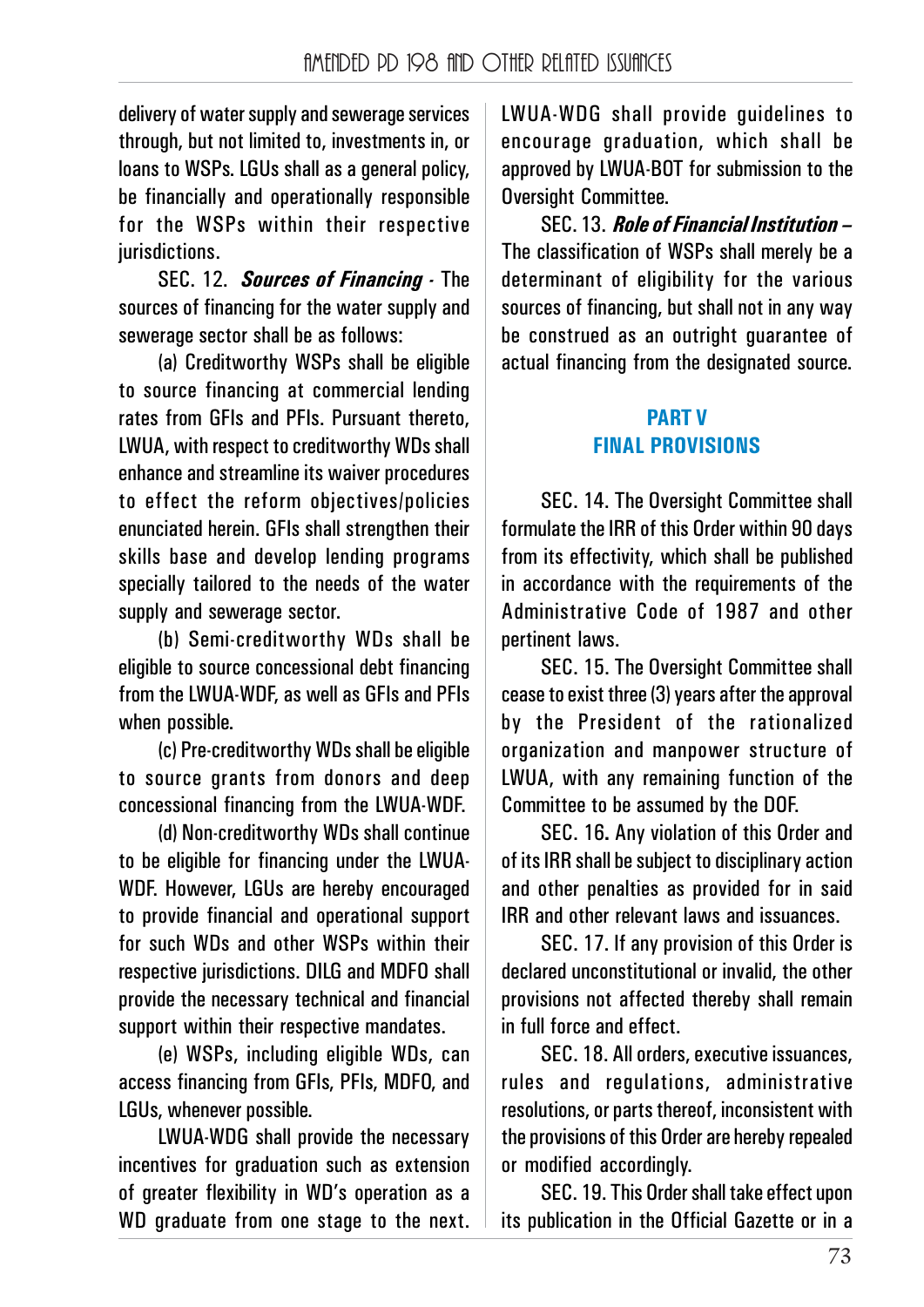newspaper of general circulation in the Philippines.

**DONE, in the City of Manila, this 2<sup>nd</sup> of** day of February in the year of our Lord, Two Thousand and Four.

By the President:

**(SGD) ALBERTO G. ROMULO**

Executive Secretary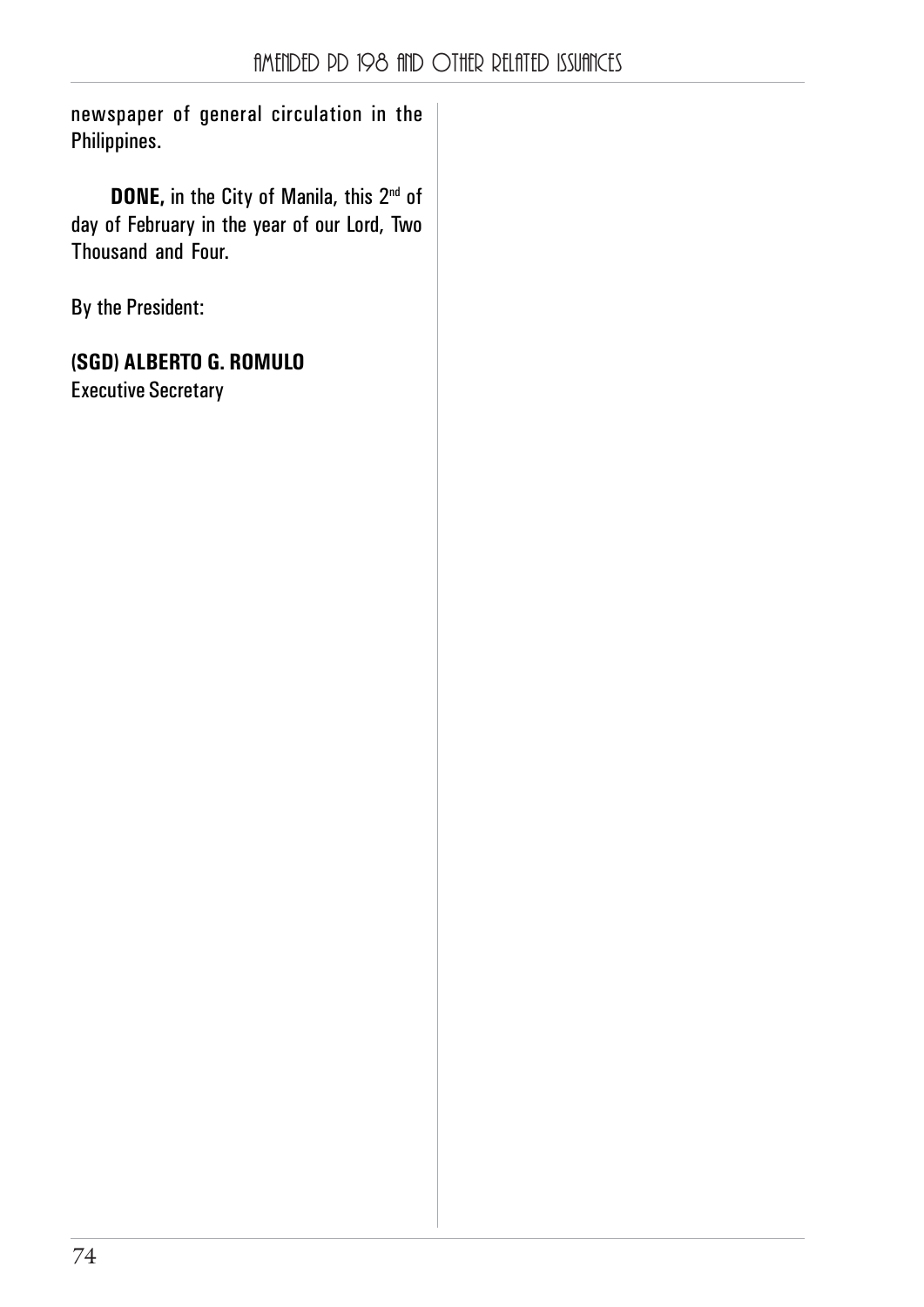#### Republic of the Philippines **DEPARTMENT OF FINANCE** Manila

**IMPLEMENTING RULES AND REGULATIONS OF EXECUTIVE ORDER NO. 279, SERIES OF 2004, "PRESCRIBING GUIDELINES ON INSTITUTING REFORMS IN THE FINANCING POLICIES FOR THE WATER SUPPLY AND SEWERAGE SECTOR AND WATER SERVICE PROVIDERS AND PROVIDING FOR THE RATIONALIZATION OF LWUA'S ORGANIZATIONAL STRUCTURE AND OPERATIONS IN SUPPORT THEREOF**

#### Section 1. **Purpose**

To prescribe the guidelines, criteria, grounds and procedures which shall govern financing policies for the water supply and sewerage sector and the rationalization of LWUA's organizational structure, operation and refocusing of its objectives.

## Section 2. *Coverage*

These IRR shall cover all water districts (WDs) other water service providers (WSPs) outside the coverage of MWSS/Maynilad/ Manila Water and all concerned government agencies which have a role in the implementation of EO 279, such as but not limited to the Department of Finance (DOF), National Economic and Development Authority (NEDA), Department of Budget and Management (DBM), Department of Interior and Local Government (DILG), Office of the President (OP), Local Water Utilities Administration (LWUA), Government Financial Institutions (GFIs), Municipal Finance Corporation (MFC), Department of Public Works and Highways (DPWH), Department of Environment and National Resources (DENR), Rural Waterworks and Sanitation Associations (RWSAs) and Barangay Waterworks and Sanitation Associations (BWSAs).

## Section 3. *Reforms, Objectives and Policies*

In view of the shifts in government financing policies and constraints in the availability of financing from the National Government, there is a need to review and rationalize current financing policies for the Philippine water supply and sewerage sector to allow for the efficient flow of resources to the sector. Cognizant of the need, these IRR hope to address the following reforms, objectives and policies:

(a) Improvement of investor confidence in the water supply and sewerage sector;

(b) Rationalization in the allocation of scarce financial resources in the water supply and sewerage sector through classification and graduation initiatives:

(c) Freedom of choice of WSPs in sourcing financing;

(d) Increase in the participation of LGUs, GFIs, and PFIs in the financing of the water supply and sewerage sector;

(e) Stimulation of improved service and creation of financial self-sustainability for WSPs;

(f) Encouragement of initiatives aimed at self-sufficiency of water service providers, including, but not limited to, amalgamation, private sector participation, cost-recovery tariffs, and resource pooling;

(g) Grant of incentives for the improvement and graduation of WSPs; and

(h) Education of consumers towards treating water as a scarce economic good.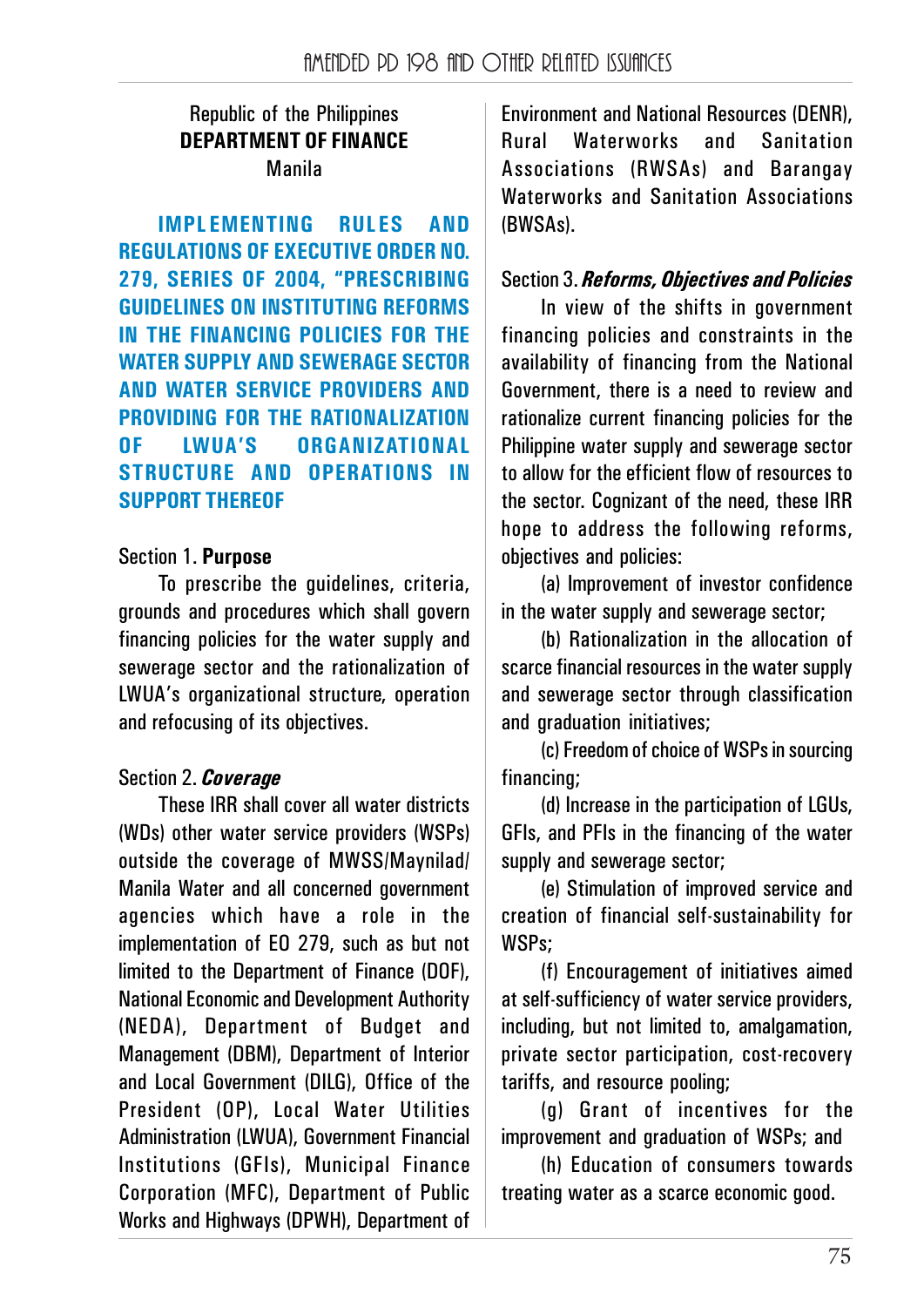# Section 4.*Definition of Terms*

For the purpose of these IRR, the following terms are defined:

(a) Amalgamation – consolidation, joint operation or annexation of two or more WSPs resulting into a WD.

(b) Classification – categorization of WSPs into non-creditworthy, pre-creditworthy, semi-creditworthy or creditworthy to determine proper allocation of financing.

(c) Cost Recovery Tariff – tariff that is required to cover investment in capital expenditures, operating expenditures and debt servicing, including minimal reserve for collateral or counterpart equity, and reserve for recovery of and some minimal return on LGU's investment/infusion in the WDs or WSPs.

(d) Creditworthy WSPs – financially selfsustaining WSPs capable of accessing financing from GFIs and/or PFIs.

(e) Government Financial Institutions (GFIs) – Development Bank of the Philippines (DBP), Land Bank of the Philippines (LBP) and other financing institutions owned and controlled by the Government.

(f) Graduation – the progression of a WSP from non-creditworthy to pre-creditworthy status or from a pre-creditworthy to semicreditworthy status and/or from a semicreditworthy to creditworthy status based on improvements in financial and operational indicators.

(g) Local Government Units (LGUs) – territorial and political subdivisions of the Philippines, consisting of provinces, cities, municipalities and barangays.

(h) Long Term – period covering more than five (5) years,

(i) Medium Term – period covering between three (3) and five (5) years.

(j) Non-Creditworthy WSPs – WSPs with

potential to reach pre-creditworthy status in the medium-term, based on relevant financial and operational indicators set by the Oversight Committee.

(k) Pre-Creditworthy WSPs – WSPs which are not likely to become creditworthy in the medium-term due to performance issues but can demonstrate the potential for creditworthiness in the long-term, as may be determined based on relevant financial and operational indicators set by the Oversight Committee.

(l) Private Financial Institutions (PFIs) – private entities which are primarily organized for the purpose of extending credit facilities to consumers and to industrial or agricultural enterprises. Financing institutions other than government financial institutions. These include universal and commercial banks.

(m) Semi-Creditworthy WSPs – WSPs with the demonstrated ability to achieve creditworthiness in the short-term, based on relevant financial and operational indicators set by the Oversight Committee, but either lack the full criteria for creditworthiness or do not meet the criteria consistently.

(n) Short Term – period covering one year (1) to less than three (3) years.

(o) Technical Assistance – includes feasibility study, detailed engineering design, review of feasibility study and engineering design, preparation of work program, construction supervision, start-up operations, operations and maintenance assistance, rehabilitation of dilapidated systems, well drilling and construction of new wells, rehabilitation and repair of old wells and emergency repair of water supply system. Financing for technical assistance involving pre-feasibility or feasibility studies, project identification, sector survey, institution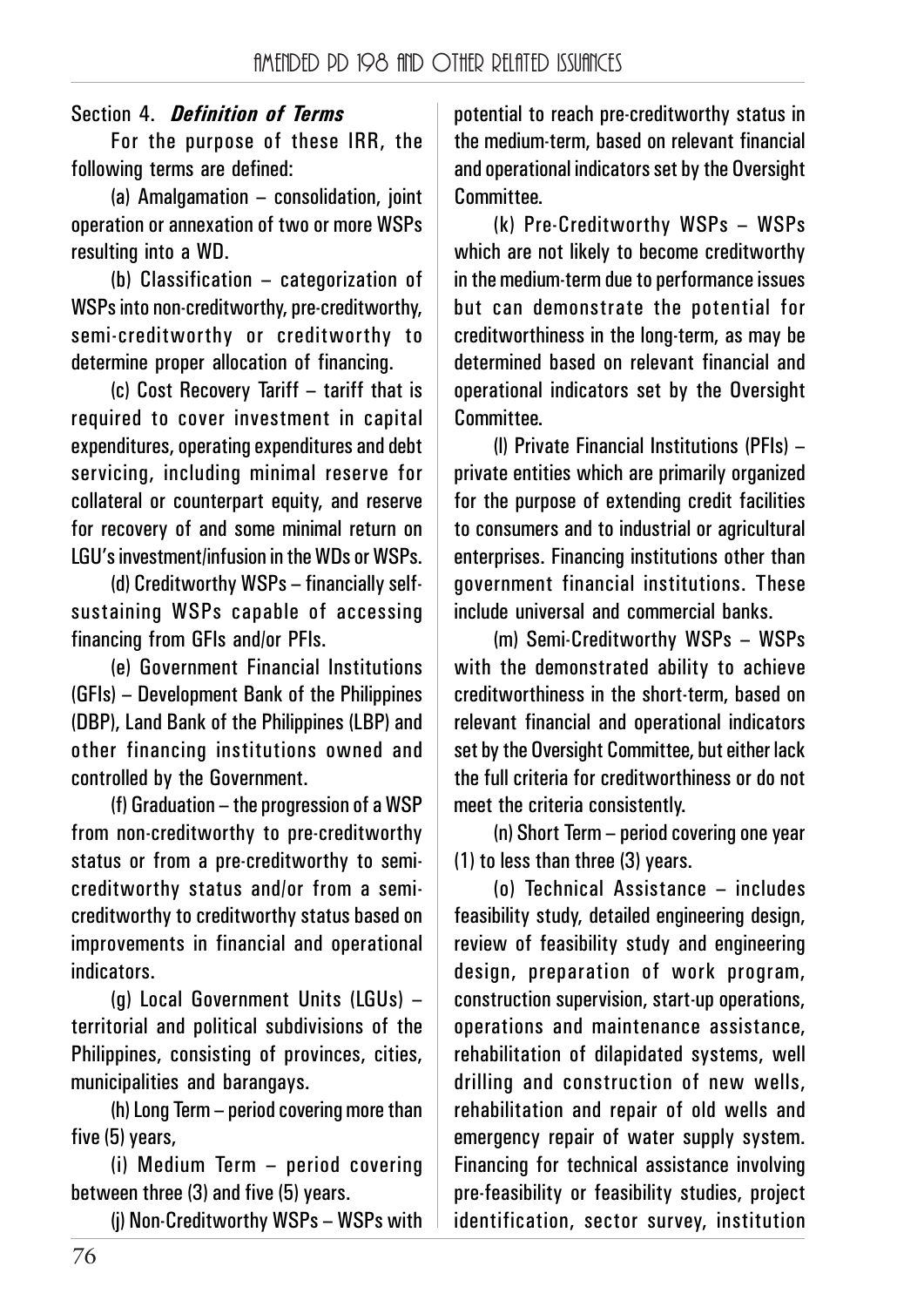building activities including training, shall be charged against beneficiaries unless grants are available for the purpose. On the other hand, consultancy/advisory services related to construction activities, including detailed engineering shall be considered as part of the project capital cost and may be financed by the project loan.

(p) Value Threshold – the level at which LWUA may grant project related technical assistance for free to the PCW and NCW WSPs without affecting LWUA's viability. This will be determined by LWUA on a yearly basis depending on LWUA's capability to absorb such additional cost.

(q) Water Service Providers (WSPs) – local water utilities such as WDs, LGU-run water utilities, rural waterworks and sanitation associations (RWSAs), and barangay waterworks and sanitation associations (BWSAs), regardless of location.

# Section 5. *Responsibilities*

The implementation of the recommended reforms requires that LWUA as the local government agency for financing and institutional development of local WDs, focuses its objectives and rationalizes its operations. Accordingly, the rationalization of LWUA's organizational structure, operation and refocusing of its objectives, and the implementation of the reforms in the financing policies for the water supply and sewerage sector, as defined in Section 2 of these IRR, require close policy coordination among the concerned government agencies.

5.1 Local Water Utilities Administration LWUA, subject to applicable laws and regulations, shall review its organizational structure and internal policies and programs, rationalize its operations and refocus its objectives to include WSPs, whenever feasible or applicable, to facilitate implementation of and conform with the policies enunciated in EO 279. Further, LWUA shall conduct its operations in a transparent, efficient and effective manner.

LWUA shall constitute and designate from its current organization set-up, a Water Development Group (WDG), a Water Development Financier (WDF) and a Technical Assistance Group (TAG), or similar structures, with functions and responsibilities as follows: 5.1. A Water Development Group (WDG)

WDG shall have the following responsibilities:

(a) It shall be primarily charged with the continuation of LWUA's current institutional development services aimed at graduating WSPs, as well as the classification of WSPs.

(b) It shall classify the WSPs into either creditworthy, semi-creditworthy, precreditworthy or non-creditworthy for the purpose of determining the appropriate sources of financing WSPs initially classified by WDG as creditworthy and/or noncreditworthy shall be subject to further review by the Oversight Committee pursuant to Section 5.2(b) of these IRR.

LWUA shall initially cover the classification and graduation plan and initiatives of WDs. It may also cover other WSPs as deemed applicable or feasible.

To facilitate the classification of the WDs, LWUA shall prepare the criteria for classification and submit the same to the Oversight Committee for review within 30 days upon effectivity of EO 279.

The criteria shall consider:

i. financial indicators such as current ratio, debt service ratio, debt/equity ratio,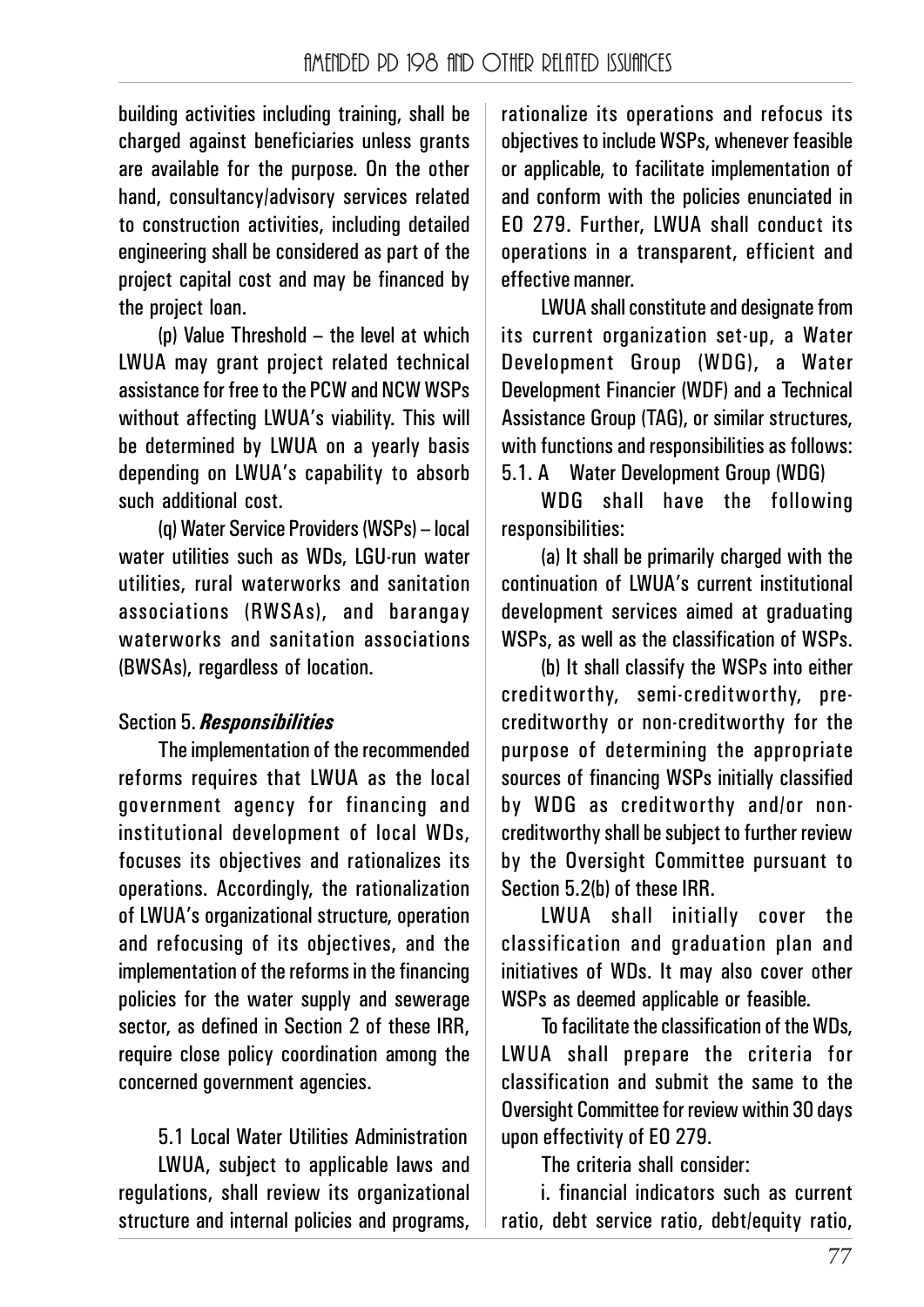profit margin ratio and cash flow ratio; and

ii. operational indicators such as collection efficiency; non-revenue water and service connections/staff.

LWUA shall closely coordinate with the GFIs in determining the criteria for classification.

The classification of WDs shall be duly approved by the LWUA Administrator for submission to the Oversight Committee for review within 90 days upon completion of review of classification criteria by the OC.

For the initial classification, WDs have to meet the criteria for three (3) consecutive years to be considered creditworthy. WDs classified as semi-creditworthy, precreditworthy and non-creditworthy shall be subject to periodic review by WDG at least once every three (3) years for purposes of reclassification. In like manner, subsequent classification shall require three (3) years consistent favorable evaluation. At their own instance, WDs may request the WDG for an annual reclassification review.

Any changes in the classification should be submitted to the Oversight Committee.

Lending to WDs initially classified as creditworthy shall be governed by Section 9 (b) of these IRR.

(c.) It shall develop a graduation plan for non-creditworthy, pre-creditworthy and semicreditworthy WSPs based on the following graduation initiatives:

i. Cost Recovery Tariff Initiatives - these are initiatives aimed at achieving widespread full cost recovery tariffs in the long-term. The initiatives shall include the inventory of noncreditworthy, semi-creditworthy and precreditworthy WSPs to determine the degree to which tariffs are sufficient to accumulate at least a minimal reserve for collateral or

counterpart equity. In addition, should the LGUs invest in WSPs, they should be allowed recovery of and some minimal return on their investment.

ii. Amalgamation and Private Sector Participation initiatives - these are initiatives aimed at achieving economics of scale and efficiency of service through the use of identified amalgamation and private sector participation techniques based on technical, geographical, economic and other indicators.

LWUA shall formulate within 180 days upon effectivity of these IRR, the necessary guidelines to be observed by the amalgamated WSPs during the transition period. Among other things, the guidelines shall address the a) incentives for amalgamation, b) mechanics of amalgamation, c) restructuring of the Board of Directors and officer of the amalgamated WSPs with respect but not limited to tenure of office and surviving positions, and d) controlling WSPs taking into account considerations such as the size, financial condition and the location of the participating WSPs.

iii. Management Structure and Governance - These initiatives pertain to institutional improvements within the WSPs structure leading to greater accountability and improved service.

iv. LGU/WSP Resource Coordination for Credit Enhancement - this refers to the pooling of resources between semi-creditworthy and/ or pre-creditworthy and/or non-creditworthy WSPs and the relevant LGUs in their service areas to finance water supply and sewerage projects or create the collateral needed to borrow from GFIs and PFIs.

To allow LGU recovery of and some minimal return on its investments in the WSPs pursuant to (c) (i) and (c) (iv) of this Section,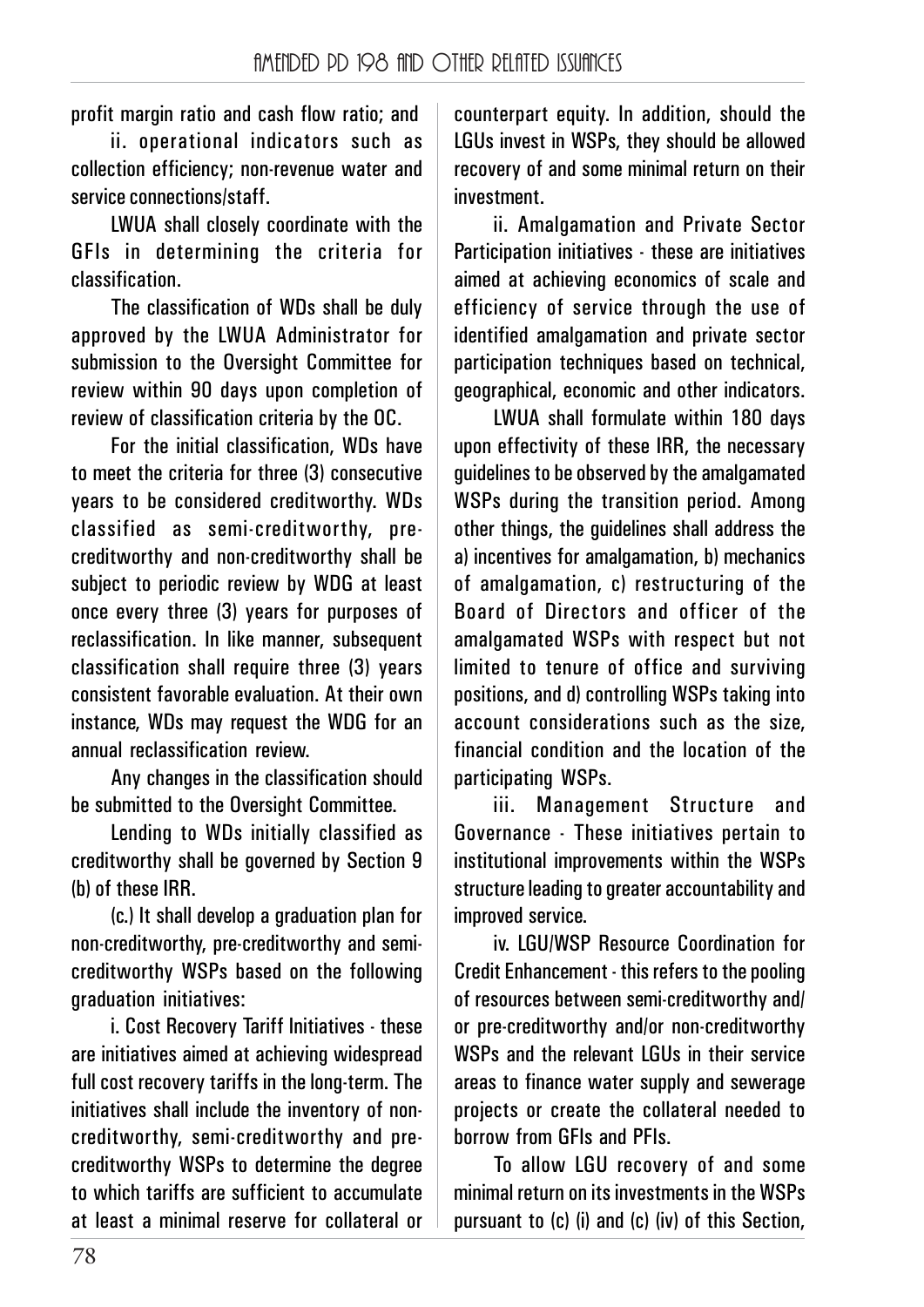LWUA shall formulate benchmarks for LGU sharing in the earnings of the WSPs in coordination with the MFC and the DOF within 180 days upon effectivity of these IRR.

v. Education – refers to communication and information initiatives on the benefits of graduation initiatives including cost recovery tariffs, amalgamation, private sector participation and LGU/WSP resource coordination.

vi. Technical Assistance to noncreditworthy and pre-creditworthy WSPs – refers to technical assistance to support graduation initiatives which may be given with or without charge within the value threshold that may be determined by LWUA-WDG.

LWUA-WDG shall monitor the implementation of the graduation plan and evaluate the effectiveness of the graduation initiatives undertaken by the semicreditworthy, pre-creditworthy and noncreditworthy WSPs.

(d.) The LWUA-WDG shall prepare and submit quarterly reports on its activities to the Oversight Committee and DOF.

For the purposes of Section 5.1 A (c ) of these IRR and Sec. 12 of EO 279, LWUA shall submit to the Oversight Committee, quidelines to encourage graduation as approved by the LWUA Board of Trustees within 180 days upon effectivity of these IRR. Said guidelines shall include incentives such as, but not limited to greater flexibility in WD's operation as WD graduates from one stage to the next, and enjoyment of LWUA's streamlined waiver procedures.

5.1.B Water Development Financier (WDF)

WDF shall have the following responsibilities:

(a.) It shall be primarily tasked to enhance and/or strengthen LWUA's lending functions and evaluate the applications for financial assistance.

(b.) Re-orientation Towards Banking Principles - LWUA, through the WDF, shall enhance and/or strengthen its mandate as a specialized lending agency under PD 198 as amended by providing financing particularly to non-creditworthy, pre-creditworthy and semi-creditworthy WDs, grounded on sound development banking principles. To this effect, LWUA shall adopt development banking principles, which cater to the financing needs of WSPs and shall develop its own procedures for the monitoring of its loan portfolio. LWUA shall develop lending policies and guidelines in pursuit of the policies and principles espoused under EO 279 in coordination with the MFC and GFIs within 90 days from its effectivity and submit the same to the Oversight Committee. The new lending policies and quidelines shall only apply to new loans to be approved by LWUA for prospective WDborrowers.

(c.) Strengthening of Collection Function - In the exercise of its lending functions, LWUA shall also strengthen its collection function from WDs as well enhance its payment of loans to LWUA creditors. To this effect, all collection arising from LWUA receivables shall constitute a special fund to be apportioned to debt servicing of LWUA loans, additional funding necessary to support the LWUA's graduation and technical assistance functions under the WDG and the TAG.

(d.) Segregation of LWUA Loan Portfolios - For purposes of identification and administrative efficiency, LWUA shall maintain separate accounting, payment and collection systems for existing loans and loans to be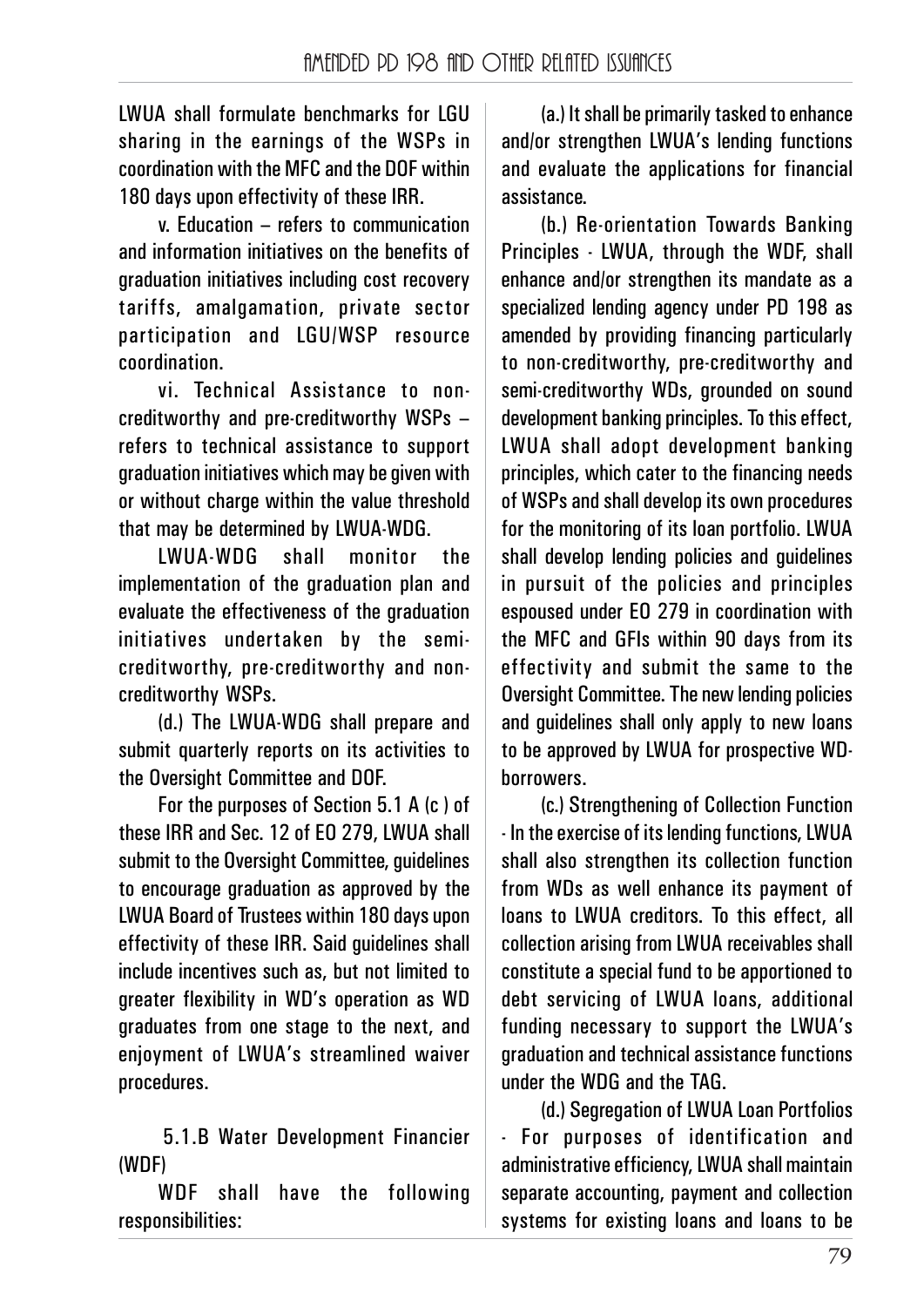granted henceforth pursuant to the reforms instituted under EO 279.

5.1.C Technical Assistance Group (TAG)

TAG shall have the following responsibilities:

(a.) It shall continue LWUA's program of providing technical assistance to WSPs, in accordance with the proceeding sections.

(b.) It shall extend project-related technical assistance to GFIs, PFIs and creditworthy WSPs on a competitive basis, consistent with the applicable laws, rules and regulations on government procurement.

(c.) Above a certain value threshold, which threshold shall be determined by LWUA in accordance with the definition provided for under Section 4 of these IRR, TAG shall extend project-related technical assistance to semicreditworthy WSPs on a competitive basis, consistent with applicable laws, rules and regulations on government procurement.

(d.) It shall extend project-related assistance to non-creditworthy and precreditworthy WSPs funded by the LWUA-WDF. This assistance may be with or without charge within a certain value threshold to be determined by LWUA on a yearly basis.

5.1.D Within 30 days from the effectivity of EO 279, LWUA shall review its current structure and submit its rationalized plan to the Oversight Committee, consistent with the policy reforms enunciated under the said EO. The Oversight Committee shall evaluate the rationalization plan within 30 days from receipt.

5.1.E LWUA with the endorsement of the Oversight Committee, shall submit the rationalization plan to the President for final

approval not later than 75 days upon the effectivity of the EO.

(a.) Upon approval by the President of the reforms in the water supply and sewerage sector, including the rationalized organization and staffing structure of LWUA, an EO shall be issued attaching LWUA to DOF, for policy and program coordination.

5.2 Oversight Committee (OC)

The Oversight Committee constituted pursuant to Section 3 of EO 279 shall coordinate and oversee the implementation of the reforms in the financing and graduation policies in the water supply and sewerage sector.

In addition to the function explicitly taken from the EO, the OC shall:

(a.) Review the criteria for the classification of WSPs, recommended by the LWUA within 30 days upon submission by LWUA;

(b.) Review the classification of WSPs prepared by LWUA pursuant to Sec. 9 A(b) EO 279, duly certified by the LWUA Administrator that the same is in accordance with the criteria presented to and reviewed by the Oversight Committee pursuant to Sec. 5 (d) of EO 279. The Oversight Committee shall review the same within 60 days upon submission by LWUA. The Oversight Committee may subject the classification of the WSP to audit;

Immediate actions include, among others, the review of LWUA Charter as provided under Section 5 of EO 279 including the classification of water districts, graduation of WSPs, reform in LWUA financial waiver process and compliance of LWUA to provisions of EO 279 and of these IRR within the specified timelines. On the other hand, medium term actions include the determination of appropriate incentives for GFIs and the PFIs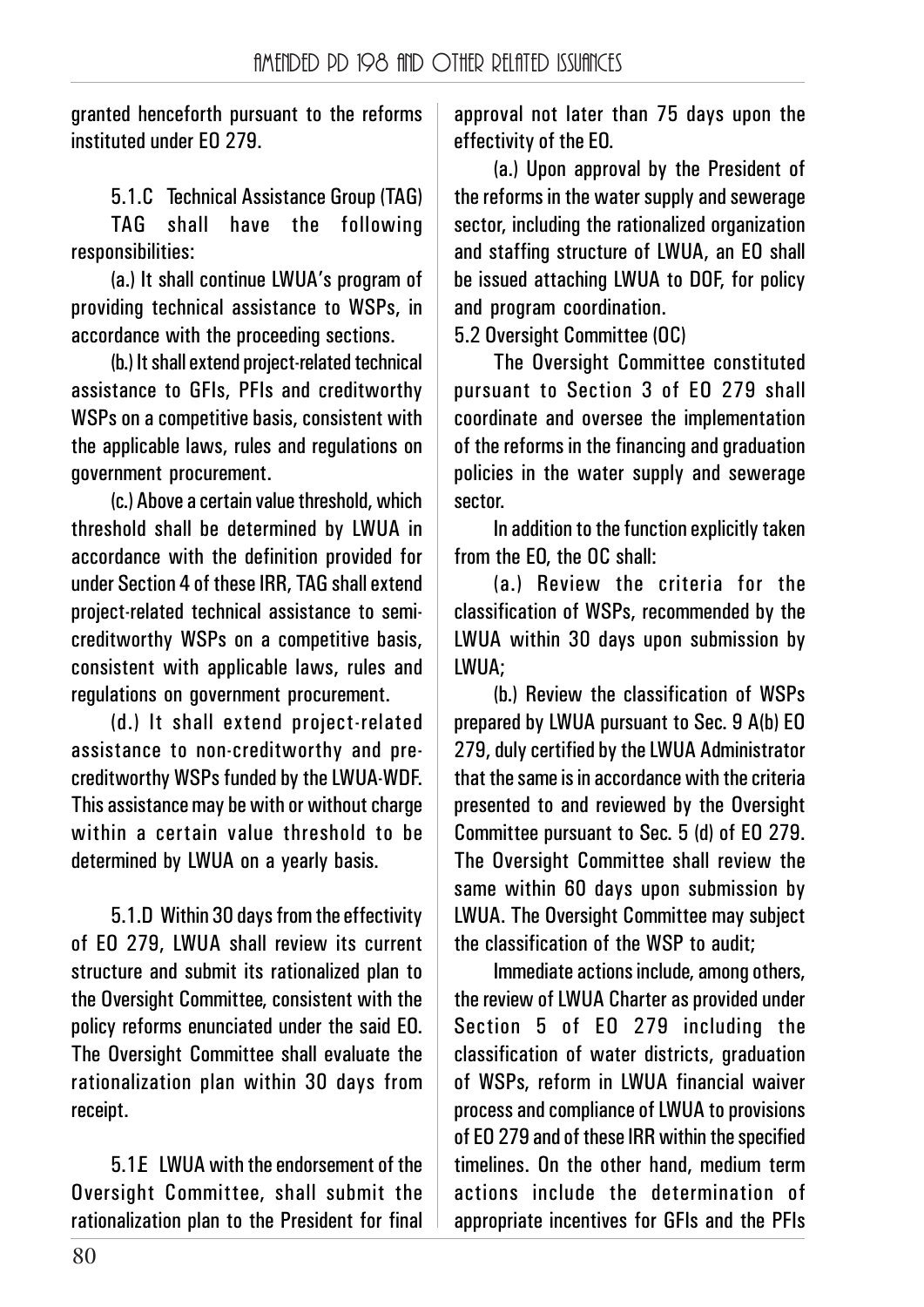to lend to WSPs.

All functions of the Oversight Committee, which are continuing in nature, shall be performed by the DOF, as provided for under Section 15 of EO 279.

## Section 6. *Attachment*

Upon approval by the President of the reforms in the water supply and sewerage sector, including the rationalized organization structure and the staffing pattern of LWUA, LWUA shall then be attached to the DOF. Pursuant to Section 51 of PD 198, at least three (3) of the trustees must be employees of the National Government (NG). NG representatives must be at least Director level, DOF shall always be represented in the LWUA Board of Trustees.

## Section 7. *Expenses*

Members of the Oversight Committee and its Technical Secretariat shall be entitled to receive honoraria and/or reimbursement of expenses as may be allowed subject to availability of funds and prevailing rules and regulations.

## **FINANCING POLICIES**

## Section 8. *Responsibility of LGUs*

In line with the principle of devolution of the provision of basic services under the Local Government Code, LGUs shall be encouraged to provide delivery of water supply and sewerage through, but not limited to, investments in, or loans to WSPs. LGUs shall as general policy, be financially and operationally responsible for the WSPs, excluding WDs and RWSAs, within their respective jurisdictions.

# Section 9. *Source of Financing*

The source of financing for the water supply and sewerage sector shall be as follows:

(a.) Creditworthy WSPs shall be eligible to source financing at commercial lending rates from GFIs and PFIs. Pursuant thereto, LWUA with respect to creditworthy WDs shall enhance and streamline its waiver procedures to effect the reform objectives/policies enunciated under EO 279. However, LWUA shall work out an arrangement to GFIs/PFIs to ensure repayment of LWUA loan to WSP. GFIs shall strengthen their skills base and develop lending programs specially tailored to the needs of the water supply and sewerage sector;

(b.) Creditworthy WDs may be eligible for financing from LWUA in case no funds are available from other sources, subject to prioritization criteria giving preference to NCW up to SCW WDs/WSPs, availability of funds and provided that these WDs undertake graduation initiatives such as pooling of resources, amalgamation, among others with the end objective of accessing financing from GFIs/PFIs and sources other than LWUA;

(c.) Semi-creditworthy (SCW) WDs shall be eligible to source concessional project financing as grants from donor agencies, financial assistance made available through representative of the District, LGU financial assistance packages or financing from other donors made available and are coursed through the LWUA-WDF. Said WSPs shall be re-oriented towards meeting the lending criteria of GFIs and PFIs to qualify them for eventual financing in the medium term whenever possible;

(d.) Pre-creditworthy (PCW) WDs shall be eligible from donors and deep concessional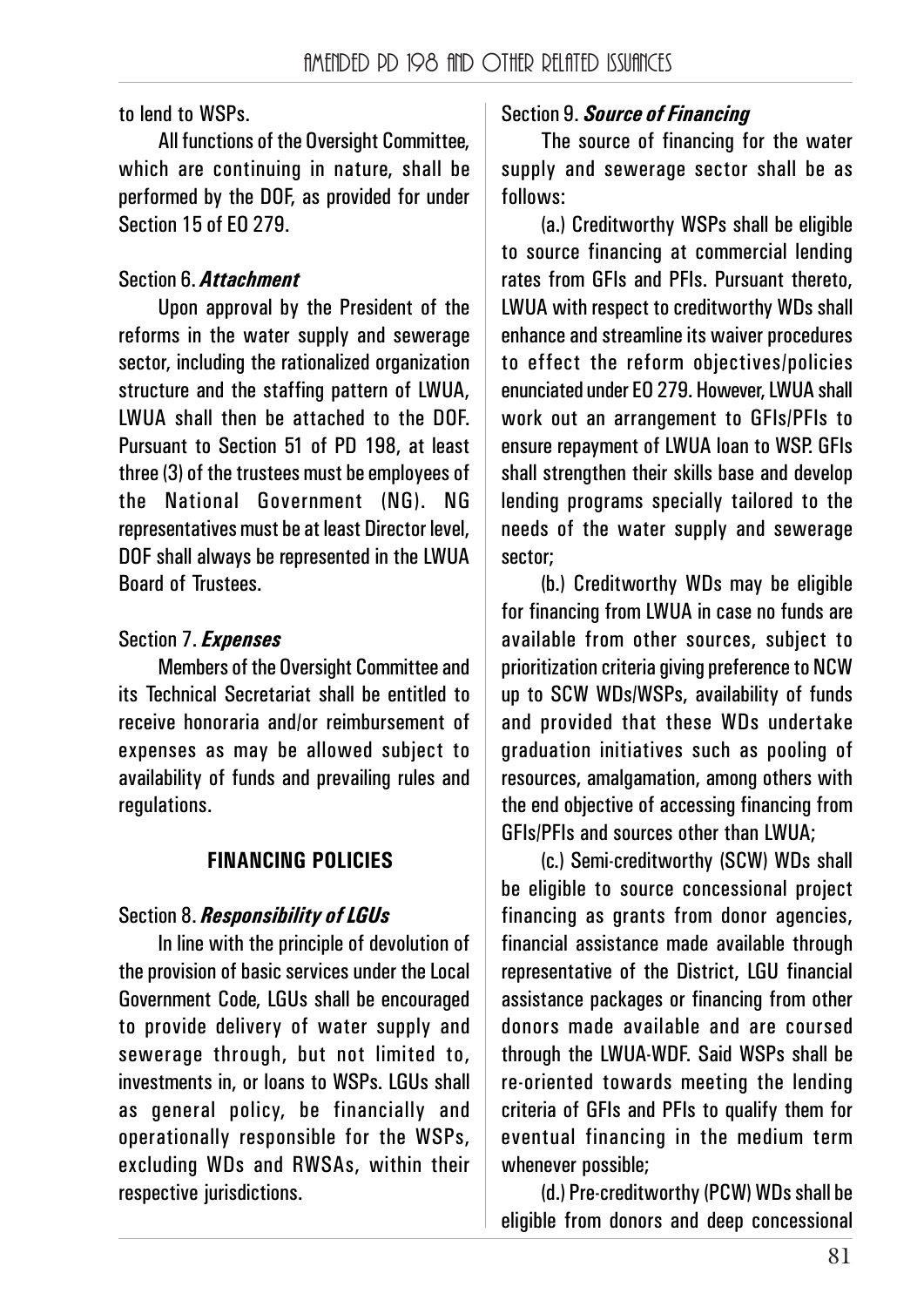financing from the LWUA-WDF.

(e.) Non-creditworthy (NCW) WDs shall continue to be eligible for financing under the LWUA-WDF. However, LGUs are hereby encouraged to provide financial and operational support for such WDs and other WSPs within their respective jurisdictions. DILG and MFC shall provide the necessary technical and financial support within their respective mandates;

(f.) Whenever concessionary loan/grant funds are available from the NG and other sources, the LWUA shall allocate the said funds to the SCW, PCW and NCW WDs which have the potential to demonstrate increased viability; and

(g.) WSPs including eligible WDs, can access financing from the GFIs, PFIs, MFC, and LGUs, whenever possible and shall be consistent with the provisions of these IRR.

DILG shall, within the mandate and existing programs, pursue and active campaign program to implement policies in the EO which concern the LGU.

## Section 10. *Role of Financing Institution*

The classification of WSPs shall merely be a determinant of eligibility for the various sources of financing, and shall not in any way be construed as an outright guarantee of actual financing from the designated source.

# Section 11. *Repealing Clause*

All Circulars or Resolutions or part thereof, which are inconsistent with these IRR, are hereby repealed or modified accordingly.

# Section 12. *Effectivity*

These IRR shall take effect fifteen (15) days after its publication in the Official Gazette or in a newspaper of general circulation.

Done in the City of Manila, this 16<sup>th</sup> day of July in the year of our Lord, Two Thousand and Four.

**Oversight Committee**

#### **(SGD) JUANITA D. AMATONG**

Secretary of Finance Chairman

## **(SGD) ROMULO L. NERI**

National Economic and Development Authority Director-General Vice-Chairman

## **(SGD) ) EMILIA T. BONCODIN**

Department of Budget & Management **Secretary** Member

## **(SGD) JOSE D. LINA, JR.**

Department of Interior & Local Government **Secretary** Member

## **(SGD) GAMALIEL A. CORDOBA**

Office of the President Deputy Executive Secretary Member

## **(SGD) LORENZO H. JAMORA**

Local Water Utilities Administration Administrator Member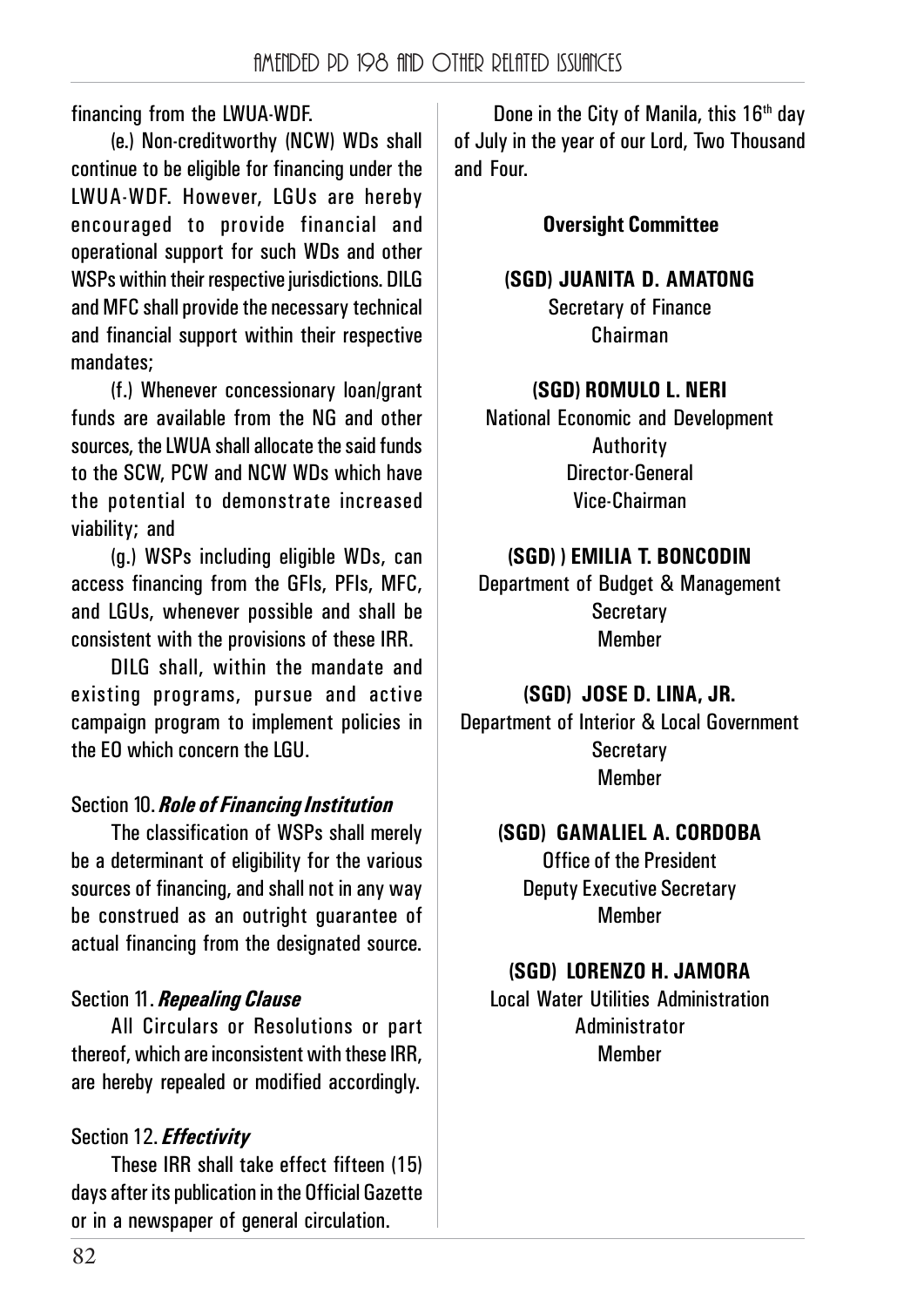

Malacańang Manila

#### **EXECUTIVE ORDER NO. 387**

**TRANSFERRING THE LOCAL WATER UTILITIES ADMINISTRATION FROM THE OFFICE OF THE PRESIDENT TO THE DEPARTMENT OF PUBLIC WORKS AND HIGHWAYS (DPWH) AND STRENGTHENING THE SUPERVISION BY THE DPWH SECRETARY OVER THE METROPOLITAN WATERWORKS AND SEWERAGE SYSTEM.**

**WHEREAS**, the Local Water Utilities Administration (LWUA), which was created by virtue of Presidential Decree No. 198, as amended, is currently attached to the Office of the President by virtue of Executive Order No. 279, series of 2004;

**WHEREAS**, the Metropolitan Waterworks and Sewerage System (MWSS) was created by virtue of Republic Act No. 6234, as amended, and is currently attached to the DPWH by virtue of Executive Order No. 124, series of 1987;

**WHEREAS**, there is a need for a concerted and well-coordinated effort in formulating policies as well as planning and implementing programs and projects for the water sector;

**WHEREAS**, there is a need to speed-up the provision of potable water in every barangay;

**WHEREAS**, the DPWH is mandated to ensure that the planning, design, construction and maintenance of infrastructure facilities such as national highways, flood control and water resource development systems are in accordance with the highest level and safety and efficiency and with the overall national development objectives;

**WHEREAS**, under Section 31, Chapter 10, Book III of Executive Order No. 292, series of 1987, otherwise known as the "Administrative Code of 1987", the President, in order to achieve simplicity, economy and efficiency, has the continuing authority to reorganize the administrative structure of the Office of the President.

**NOW, THEREFORE, I, GLORIA MACAPAGAL-ARROYO**, President of the Republic of the Philippines, by virtue of the powers vested in me by law, do hereby order:

SECTION 1. *Transfer of LWUA to DPWH*. – The Local Water Utilities Administration (LWUA) is hereby transferred from the Office of the President to the Department of Public Works and Highways (DPWH).

SECTION 2. *Authority to Exercise Administrative Supervision*. – The Secretary of Public Works Highways is hereby authorized to exercise administrative supervision over the LWUA and the MWSS, with the objective of providing a concerted and well-coordinated effort in formulating policies, as well as planning and implementing programs and projects for the water sector.

For the purpose, the DPWH Secretary shall, among others:

a. Coordinate and oversee the policymaking processes of the respective governing boards of the LWUA and the MWSS;

b. Require the submission of reports as the DPWH Secretary may deem necessary, including periodic reports of their respective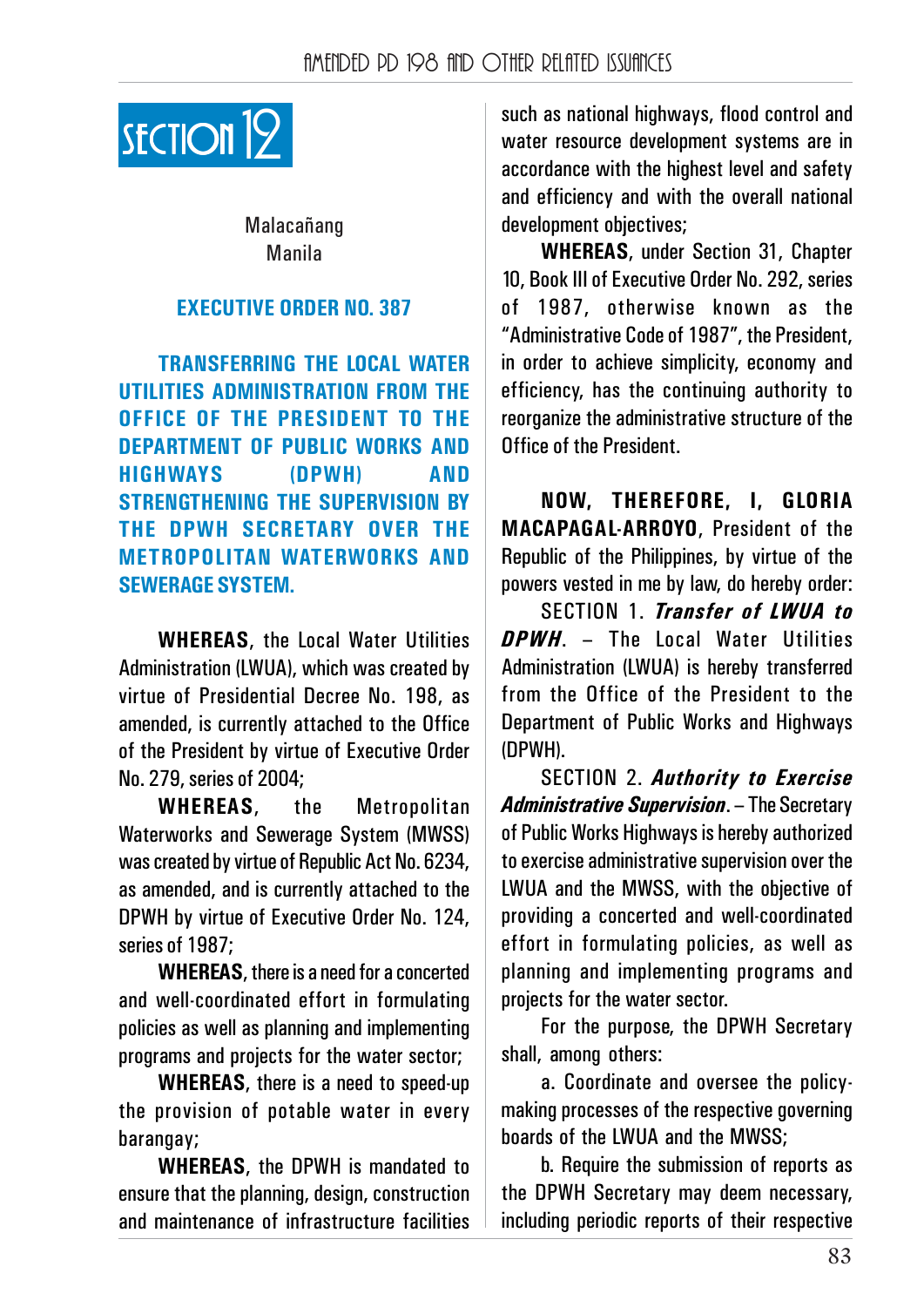policies and the implementation of their major programs and projects, and their respective audited financial statements within sixty (60) days after the close of the fiscal year;

c. Initiate measures within the agency to promote efficiency and effectiveness, including, but not limited to, the conduct of management audits, performance evaluations and inspections to determine compliance with established policies, standards and guidelines;

d. To take such action as may be necessary for the proper performance of official functions, including rectification of violations, abuses and other forms of maladministration; and

e. In general, to oversee the operations of the LWUA and the MWSS to ensure that these agencies are managed efficiently and effectively.

SECTION 3**.** *Rules and Regulations*. – The DPWH Secretary, in consultation with the Chairman of the LWUA and the MWSS, is hereby authorized to issue rules and regulations for the effective implementation of the provisions of this Executive Order;

SECTION 4. *Repealing Clause*. – The provisions of Executive Order No. 279 (s. 2004) which are inconsistent with the provisions of this Executive Order hereby repealed, amended or modified accordingly. All other executive issuance, rules, regulations or parts thereof, which are inconsistent with any of the provisions thereof are hereby repealed, amended or modified accordingly.

SECTION 5. *Effectivity*. – This Executive Order shall take effect upon its publication in the Official Gazette or in an newspaper of general circulation in the Philippines.

**DONE** in the City of Manila, this 18<sup>th</sup> day of November in the year of Our Lord, Two Thousand and Four.

By the President:

**(SGD) EDUARDO R. ERMITA** Executive Secretary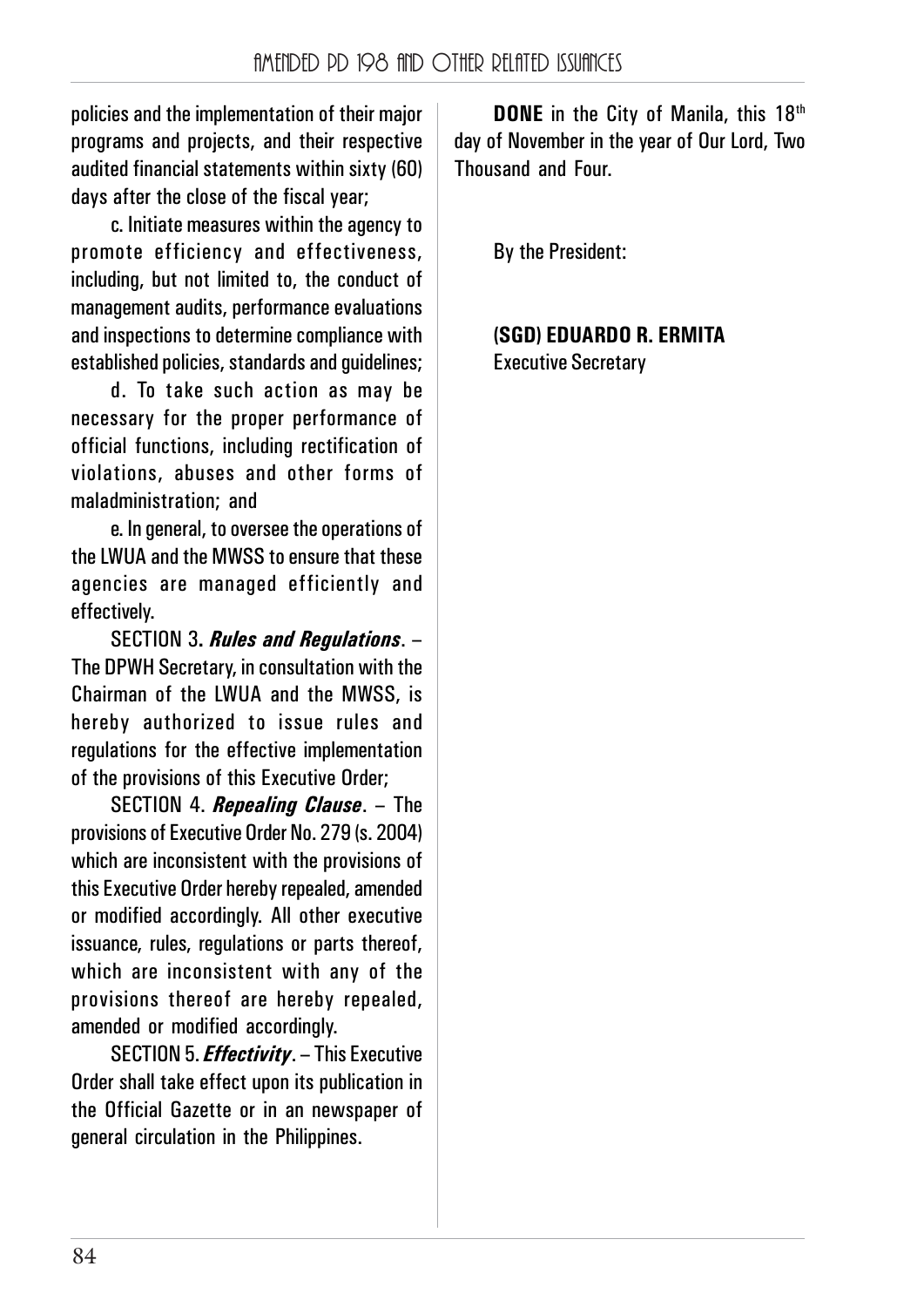

## MALACAŃANG MANILA

## **EXECUTIVE ORDER NO. 421**

**IMPLEMENTING THE REFOCUSING OF FUNCTIONS AND ORGANIZATIONAL STRUCTURE OF THE LOCAL WATER UTILITIES ADMINISTRATION UNDER EO 279 AND PROVIDING OPTIONS AND BENEFITS FOR EMPLOYEES WHO MAY AFFECTED THEREON**

**WHEREAS,** it is the policy of government of adopt institutional reforms and effect functional, operational and organizational adjustments in the bureaucracy to continuously improve the quality and efficiency of public service delivery and transform it into an efficient and resultsoriented structure;

**WHEREAS,** Executive Order (EO) No. 279 provides for the rationalization of LWUA's organizational structure and refocusing its objectives to fully implement the reforms in the financing policies in the water supply and sewerage sector and water service providers;

**WHEREAS,** Section 79 of the General Provisions of RA 9336 (General Appropriations Act of 2005) mandates, among others, the adoption of institutional strengthening measures to improve service delivery and enhance productivity; identification of areas where improvement are necessary; and implementation of corresponding structure, functional and operational adjustments that will result in streamlined organization and operation and improved performance and productivity.

**NOW, THEREFORE, I, GLORIA MACAPAGAL ARROYO,** President of the Philippines, by virtue of the powers vested in me by law, do hereby order the following:

SECTION 1. *Core functions.* - LWUA shall proved institutional development services, and strengthen its, lending practices and policies on granting financial assistance grounded on sound development banking principles aimed at graduating water districts (WDs) and other water service providers (WSPs), allowing efficient use of financial resources, extend technical assistance to WDs/WSPs and addressing the need for a greater number of WDs/WSPs.

SECTION 2. *Specific Shifts in Policy Directions, Functions, Programs, Activities and Strategies.* - To fully implement the reform objectives/policies in the water supply and sewerage sector, LWUA shall:

- a. Improve investor's confidence in the water supply and sewerage sector:
- b.Rationalize the allocation of financial resources in the water supply and sewerage sector through classification and graduation initiatives;
- c. Expand the freedom of choice of water service providers in sourcing their funding requirements:
- d.Increase the participation of Local Government Units (LGUs), Government Financial Institutions (GFIs), and Private Financial Institutions (PFIs) in financing the water supply and sewerage sector;
- e. Stimulate improved service and create financial self-sustainability for water service providers:
- f. Encourage initiatives aimed at self-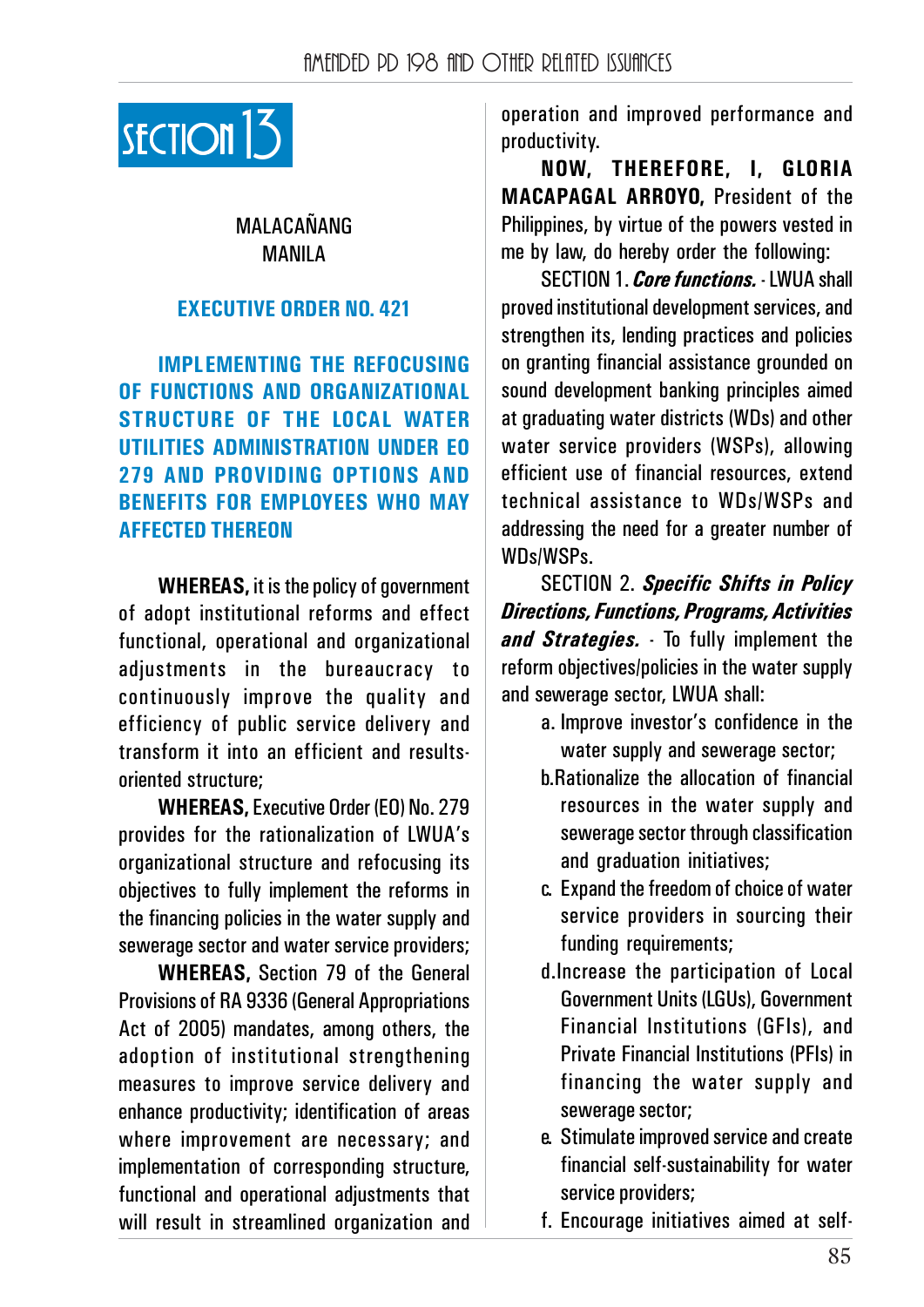sufficiency of water service providers, including, but not limited to, amalgamation, private sector participation, cost recovery tariffs, and resource pooling;

- g. Grant initiatives for the improvement and graduation of water service providers;
- h. Educate consumers towards treating water as a scarce economic good; and
- i. Perform such other functions as are necessary for the implementation of the foregoing objectives/policies.

SECTION 3. *Organizational Structure.* - LWUA's rationalized organization and management structure shall be composed of the following:

3.1 *Board of Trustees.* - The LWUA Board of Trustees (BOT) shall formulate policy direction for the over-all development of the country's water supply program. It shall be composed of a Chairman and four members with at least three (3) trustees coming from the National Government, provided that DOF shall always be represented in the LWUA - BOT. The Administrator of LWUA shall be an ex-officio Vice Chairman of the LWUA-BOT. There shall be a Board Secretariat, a Legal Counsel and an Internal Audit Department under the Board of Trustees.

3.2 *The LWUA Administrator.* - The LWUA shall be headed by an Administrator to be appointed by the President. As chief executive officer of LWUA, the Administrator shall direct and supervise the operation of LWUA and its corporate performance, execute and administer policies and guidelines approved by the Board of Trustees.

3.3 *Deputy Administrators.* - There shall be a Deputy Administrator for each of the following major Groups:

1. Water Development Group (WDG) (Luzon),

2. WDG- Visayas/Mindanao,

3. Water Financier Group, and

4. Administrative Service Group.

3.3.1 *Water Development Group (WDG).* - There shall be two WDGs: one group for Luzon and another for Visayas/ Mindanao.

The WDG shall be primarily responsible for the continuation of LWUA's current institutional development services aimed at graduating WDs/WSPs, as well as the classification of the credit worthiness of WDs/WSPs for purposes of determining the appropriate source of financing; it shall develop a graduation plan for semicreditworthy, pre-creditworthy and noncreditworthy WDs/WSPs based on the graduation initiatives provided under EO 279; and, it shall also monitor the implementation of the graduation plan and evaluate the effectiveness of the graduation initiatives undertaken by WDs/WSPs and other functions undertaken by WDs/WSPs.

The WDG shall operate in four (4) areas, as follows:

I. WDG-Luzon shall be handling Areas 1 and 2

Area 1 (covers Region I, 2, 3 and CAR), and Area 2 (covers Regions 4 and 5).

2. WDG- Visayas/Mindanao shall be handling Areas 3 and 4;

Area 3 (covers Regions 6, 7 and 8), Area 4 (covers Regions 9, 10, II, 12 and ARMM region).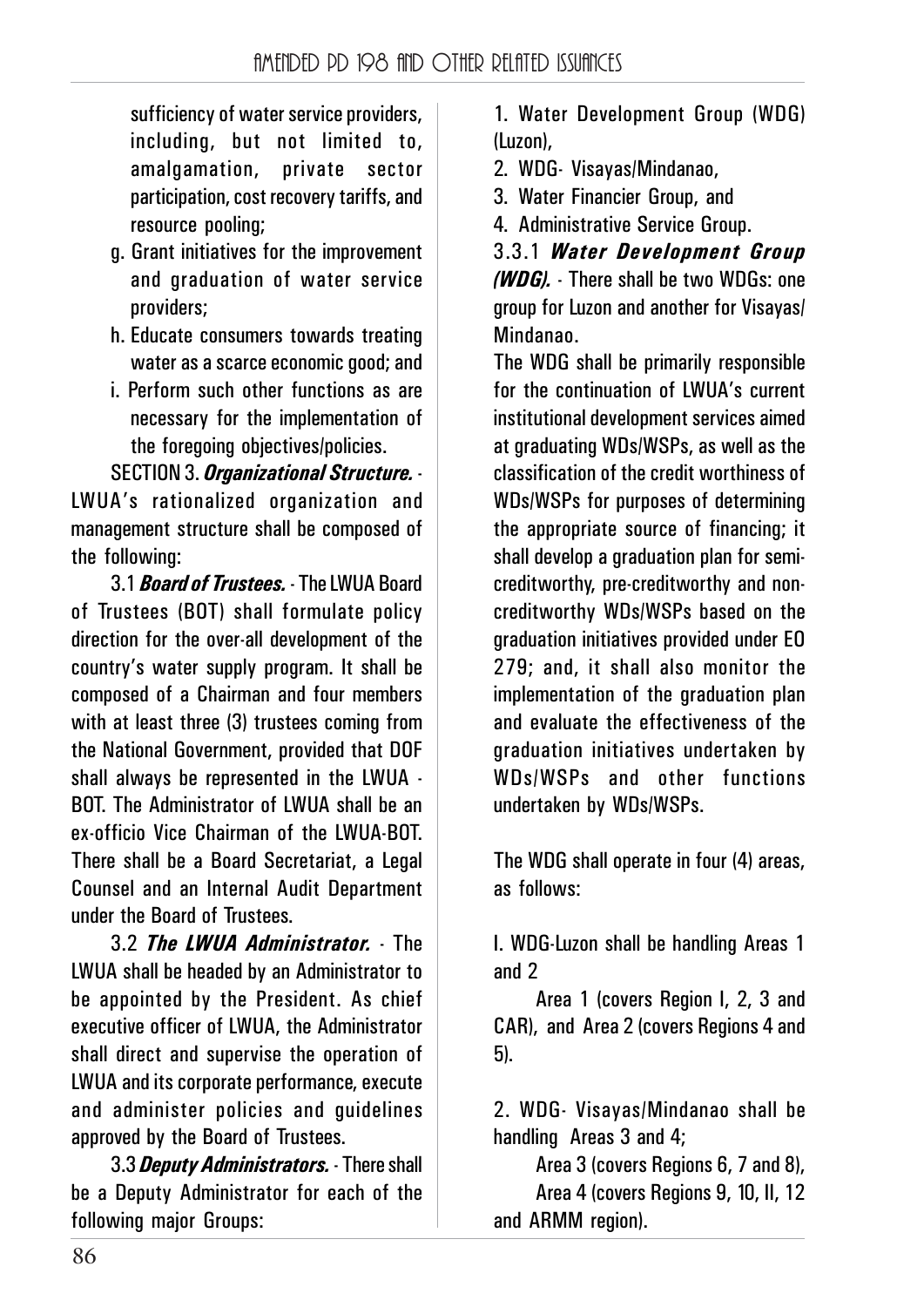Each Area shall be composed of the following divisions namely:

2.1 Corporate Governance Division

2.2 Cost Recovery Tariff Division

2.3 Special Coordination Division

2.4 Engineering Division

3. Technical Assistance Department (TAD). - The TAD shall continue LWUA's program of providing technical assistance to WDs/WSPs. Consistent with applicable laws, rules and regulations on government procurement, the TAD shall extend project-related technical assistance to GFIs and creditworthy WDs/WSPs on a competitive basis: provided that above a certain value threshold, LWUA shall extend project related technical assistance to semi-creditworthy, WDs/ WSPs on a competitive basis. The TAD shall also extend project related assistance to non-creditworthy, precreditworthy WDs/WSPs which may be with or without charge within a certain value threshold. The TAD shall have three divisions, to wit:

3.1 Project Development Division

3.2 Water Services Training Division

3.3 Research/Water Laboratory Division

3.3.2 *Water Development Finance Group (WDFG).* - The WDFG shall enhance and/or strengthen LWUA's lending policies and functions for the purpose of carrying out and implementing its mandate in providing financing, particularly to noncreditworthy, pre-creditworthy and semicreditworthy WDs/WSPs, grounded on

sound development banking principles. It shall develop its own procedure for the monitoring of its loan portfolio; it shall strengthen the collection functions from WDs/WSPs as well as enhance its payment of loans to LWUA creditors. The WDF shall have three departments, to wit:

- 3.3.2.1 Treasury Department
- 3.3.2.2 Loan Portfolio Management **Department**
- 3.3.2.3 Accounting Department

3.3.3 *Administrative Services Group (ASG).* - The ASG shall provide the requisite support and ancillary services to the organization, with the following departments:

- 3.3.3.1 Human Resources Management Department
- 3.3.3.2 Property Management **Department**
- 3.3.3.3 General Services Department

3.4 *Abolition of the Office of the Senior Deputy Administrator.* - The Office of the Senior Deputy Administrator is hereby abolished and its functions subsumed under the Office of the Administrator and the Deputy Administrators for each WDG.

SECTION 4. *Staffing Pattern.* - Within 30 days after the issuance of this Order, the staffing pattern of LWUA shall be submitted to the Department of Budget and Management (DBM) for review and approval.

LWUA is given the flexibility to make changes in its staffing pattern; Provided, that the number of plantilla positions is maintained; Provided further, that the same shall be subject to the approval of DBM.

SECTION 5. *Options for Personnel Who May Be Affected by the Rationalization of*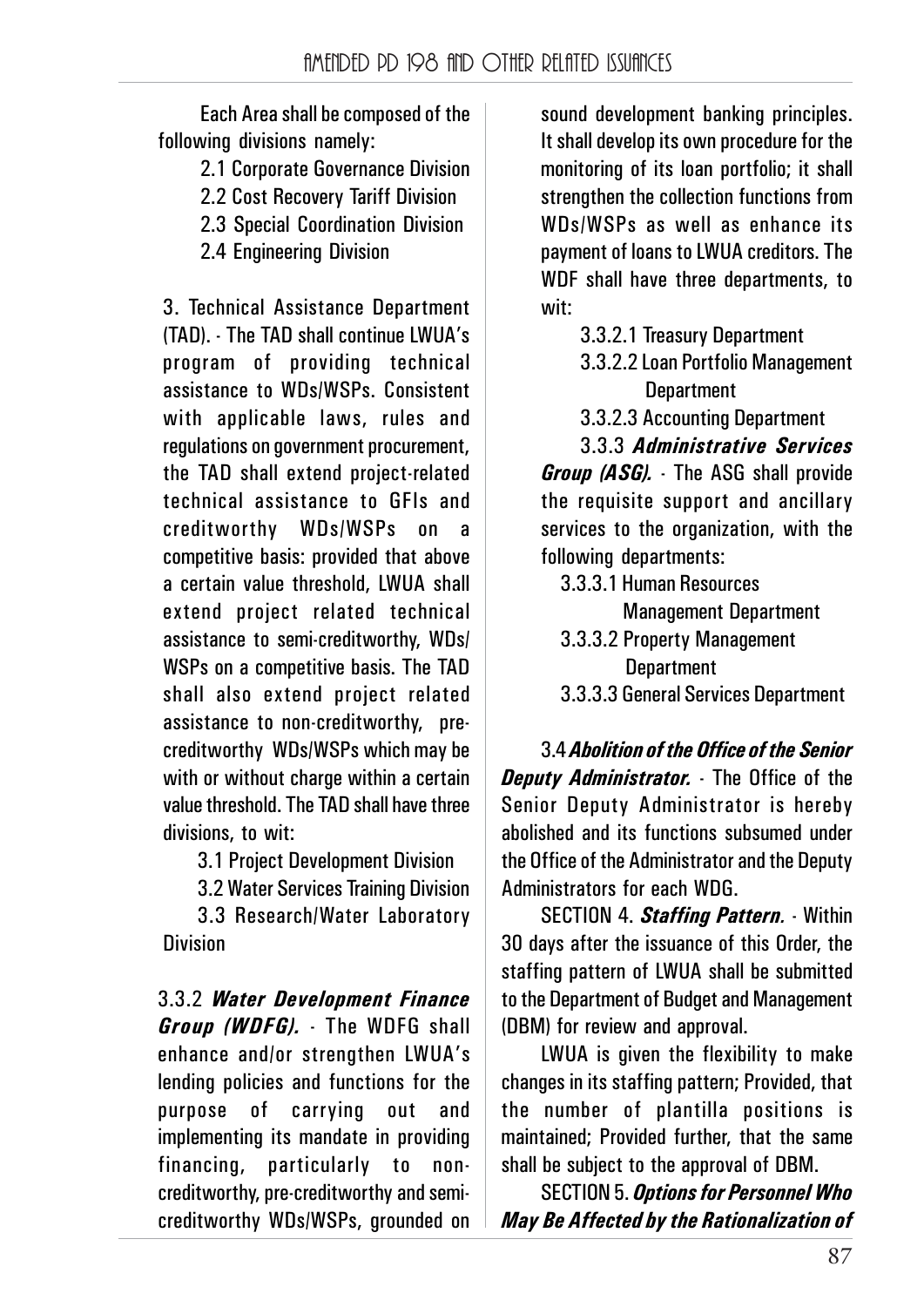*Functions.* - Personnel who may be affected by the rationalization of functions shall have the following options:

5.1 Remain in government service, provided that their appointments, whether permanent or temporary, shall be attested by the Civil Service Commission (CSC); Provided further, that those with temporary appointments shall be guaranteed tenure up to the expiration of their appointment only, or

5.2 Avail of the retirement/separation benefits herein provided.

SECTION 6. *Personnel Who Would Opt to Remain in Government Service.* - Affected personnel who would opt to remain in government service shall either be:

- a. placed by the CSC in other agencies where additional personnel are required; or
- b. transferred to CSC, if not placed within two (2) months, to remain therein until a match could be found.

Their compensation shall be transferred to the recipient agency or to CSC, as the may be.

Affected LWUA personnel who choose to remain in government service but would later object to his/her new job assignment, without justifiable meritorious reasons approved by the CSC, shall be deemed separated/retired and shall be paid the appropriate retirement, separation or unemployment under existing retirement/separation laws, without the incentives provided herein.

SECTION 7. *Benefits of Personnel Who Would Opt to Retire or Be Separated fro m the Service.* - Affected personnel, with appointments attested by the CSC, whether hired on a permanent or temporary basis, who would opt to retire or be separated from the service pursuant to Section 5 hereof and those hired on a casual or contractual basis, if qualified, shall be given the option to avail themselves of any of the following, whichever is beneficial to them:

7.1 Retirement gratuity provided under RA 1616, as amended, payable by the last employer of the affected personnel, plus the refund of retirement premiums payable by the Government Service Insurance Service (GSIS), without the incentive herein provided.

7.2 Retirement benefit under RA 660 or applicable retirement, separation or unemployment benefit under RA 8291, if qualified, plus the following applicable incentives:

- 7.2.1 1/2 month of the present basic salary for every year of government service, for those who have rendered 20 years of service and below;
- 7.2.2 3/4 month of the present basic salary for every year of government service, computed starting from 1st year, for those who have rendered 21-30 years of service; and
- 7.2.3 one (1) month of the present basic salary for every year of government service, computed starting from the 1st year, for those who have rendered more than 30 years of service.

For purpose of Section 7.2.1 to 7.2.3, employment for a fraction of the year shall be considered as employment for the whole year.

*PROVIDED:* That for the purpose of computing the total amount of incentive that an affected personnel would receive, only his/her government service up to age 59 and a fraction thereof would be counted: government service starting at the age 60 would no longer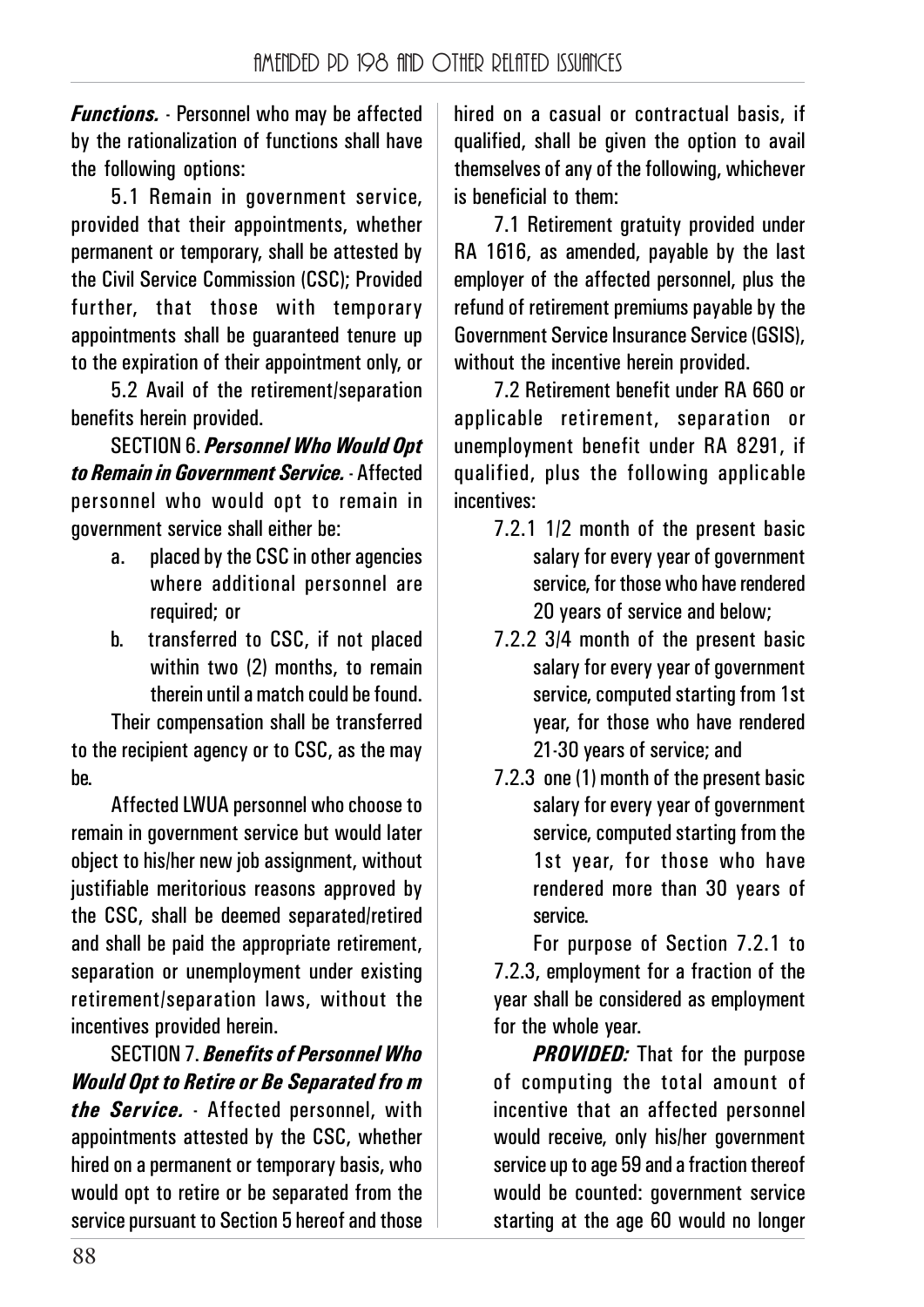be subject to the incentive herein provided;

*PROVIDED FURTHER:* That for the purpose of complying with the required number of years of service under RA 8291, the portability scheme under RA 7699 (An Act Instituting Limited Portability Scheme in the Social Security Insurance Systems by Totalizing the Workers' Creditable Services or Contributions in Each of the Systems) may be applied, subject to existing policies and guidelines;

*PROVIDED FURTHERMORE:* That on the day of separation, the GSIS shall pay the amount of retirement/separation/ unemployment benefits payable by the GSIS, to which an affected employee may be entitled to under the provisions of this Order, subject to the submission of the required documents to the GSIS one (1) month before the set date of retirement/ separation.

7.3 Those with less than three (3) years of government service may opt to avail of the separation gratuity under RA No. 6656; plus the appropriate incentive provided under Section 7.2.

> No affected employee who opted for retirement/separation shall receive less than an aggregate amount of Fifty Thousand Pesos (P50,000.00) as his retirement/ separation gratuity benefit from both the National Government and the GSIS.

SECTION 8. *Return by the GSIS of the National Government's Share in the Retirement Premiums of Personnel Who Cannot Avail of RA No. 660 or RA 8291.* - The GSIS shall return to the National Government the corresponding share of the

government to the retirement premiums, with interest, of employees who are not yet entitled to avail either RA 660 or RA 8291.

SECTION 9. *Other Benefits of Retired/ Separated Personnel.* - LWUA affected personnel who opted to retire or be separated shall, in addition to the applicable benefits above, be entitled to the following:

9.1 Refund of Pag-IBIG Contributions. All affected personnel who are members of the Pag-IBIG shall be entitled to the refund of their contributions (both personal and government), pursuant to existing rules and regulations of the Home Development Mutual Fund;

9.2 Commutation of Unused Vacation and Sick Leave Credits. All LWUA affected personnel shall be entitled to the commutation of unused vacation and sick leave credits in accordance with existing rules and regulations. They are also allowed to monetize their accumulated compensatory time-off credits, if any.

SECTION 10. *Resulting Staffing Pattern and Personnel.* - To ensure that the new rationalized organization is staffed with competent and dedicated civil servants, the LWUA Management shall draw up the deployment of personnel to the new OSSP with utmost care, subject to all pertinent Civil Service rules and regulations. Further, LWUA Management shall ensure the implementation of appropriate personnel action on affected employees in accordance with the corresponding guidelines as may be issued by the DBM.

SECTION 11. *Transition Plan.* - Towards the smooth and expeditious implementation of its plan, the LWUA Management shall prepare and implement a step-by-step action plan for the transition from the old structure to the new rationalized organization. In this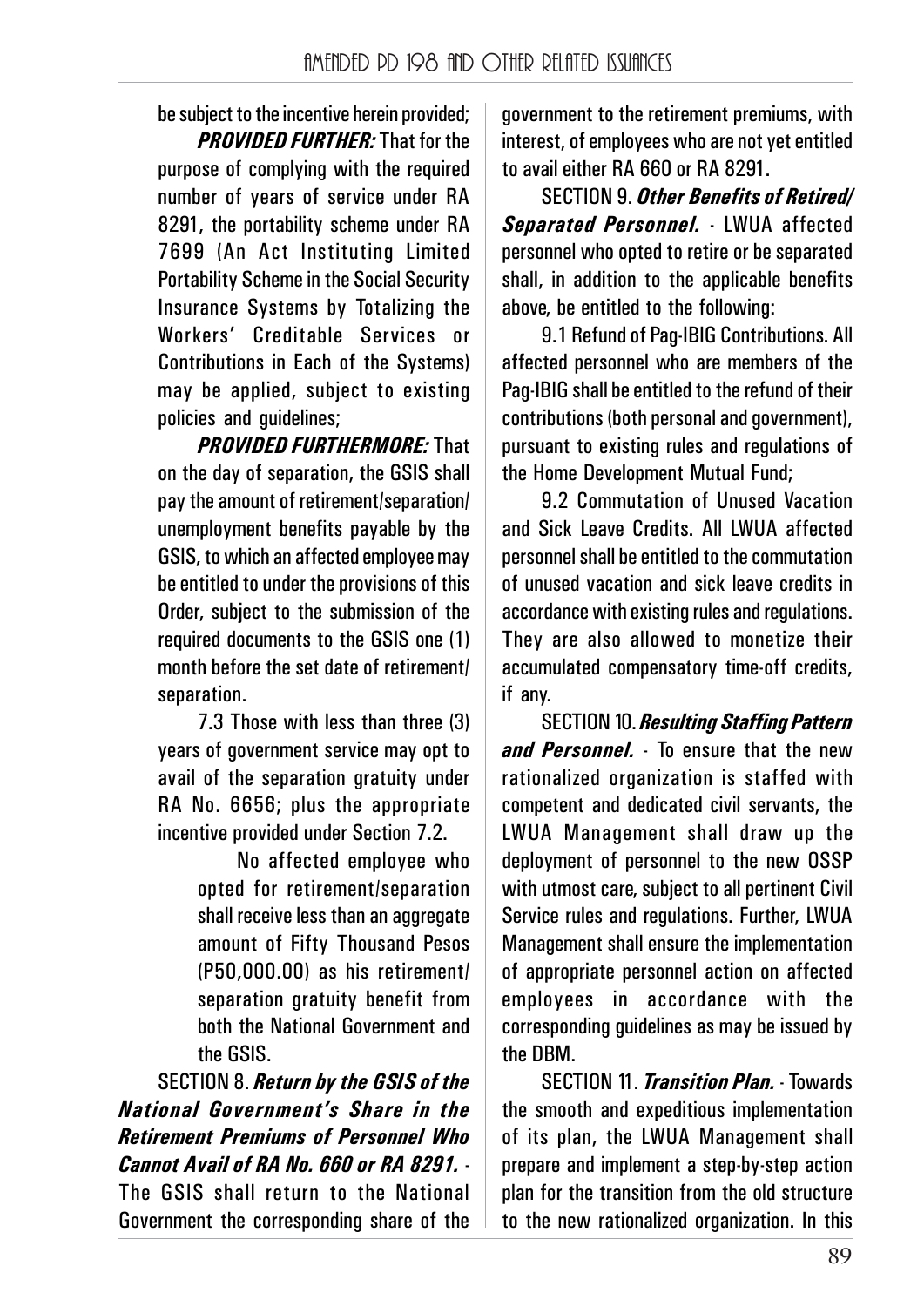regard, it shall closely supervise and properly document turnover of responsibilities and accountabilities.

SECTION 12. *Funding.* - Funds needed to implement this rationalization, as well as the payment of the separation/retirement benefits, not covered by the GSIS, shall be taken from available LWUA corporate funds, subject to the usual accounting and auditing rules and regulations. In case of funding deficiency, the National Government may provide assistance in the payment of incentives to affected personnel, in accordance with applicable laws, and subject to the usual accounting and auditing rules and regulations.

SECTION 13. *Effectivity of the Retirement/Separation Package.* - The option to avail of the retirement /separation package shall be available up to two (2) months after the DBM approval of the LWUA staffing pattern, provided that such period may be extended only in exceptional circumstances upon the recommendation of the LWUA Administrator and approval by the DBM. LWUA shall ensure that there is a smooth transition from the old to the new rationalized organization. Affected employee who opted to avail of the retirement/separation package shall not be included in the selection and placement process of employees in the new staffing pattern. However, they shall not be considered retired/separated from the service until their actual receipt of the benefits provided herein.

SECTION 14. *Prohibition on Rehiring of Personnel Retired/Separated from the Service.* - A personnel who would opt to retire or be separated as a result of the rationalization efforts shall not be appointed or hired in any agency of the Executive Branch, except in educational institutions and hospitals, within a period of five (5) years. Reemployment in any other Branch of Government shall be considered as new entry to the civil service.

SECTION 15. *Repealing Clause.* - All issuances, order, rules and regulations or parts thereof that are inconsistent with this Executive Order are hereby revoked, amended or modified accordingly.

SECTION 16**.** *Effectivity.* - This Executive Order shall take effect immediately.

DONE in the City of Manila, this 13th day of April, in the year of our Lord two thousand and five.

By Authority of the President:

#### **(SGD) EDUARDO R. ERMITA** Executive Secretary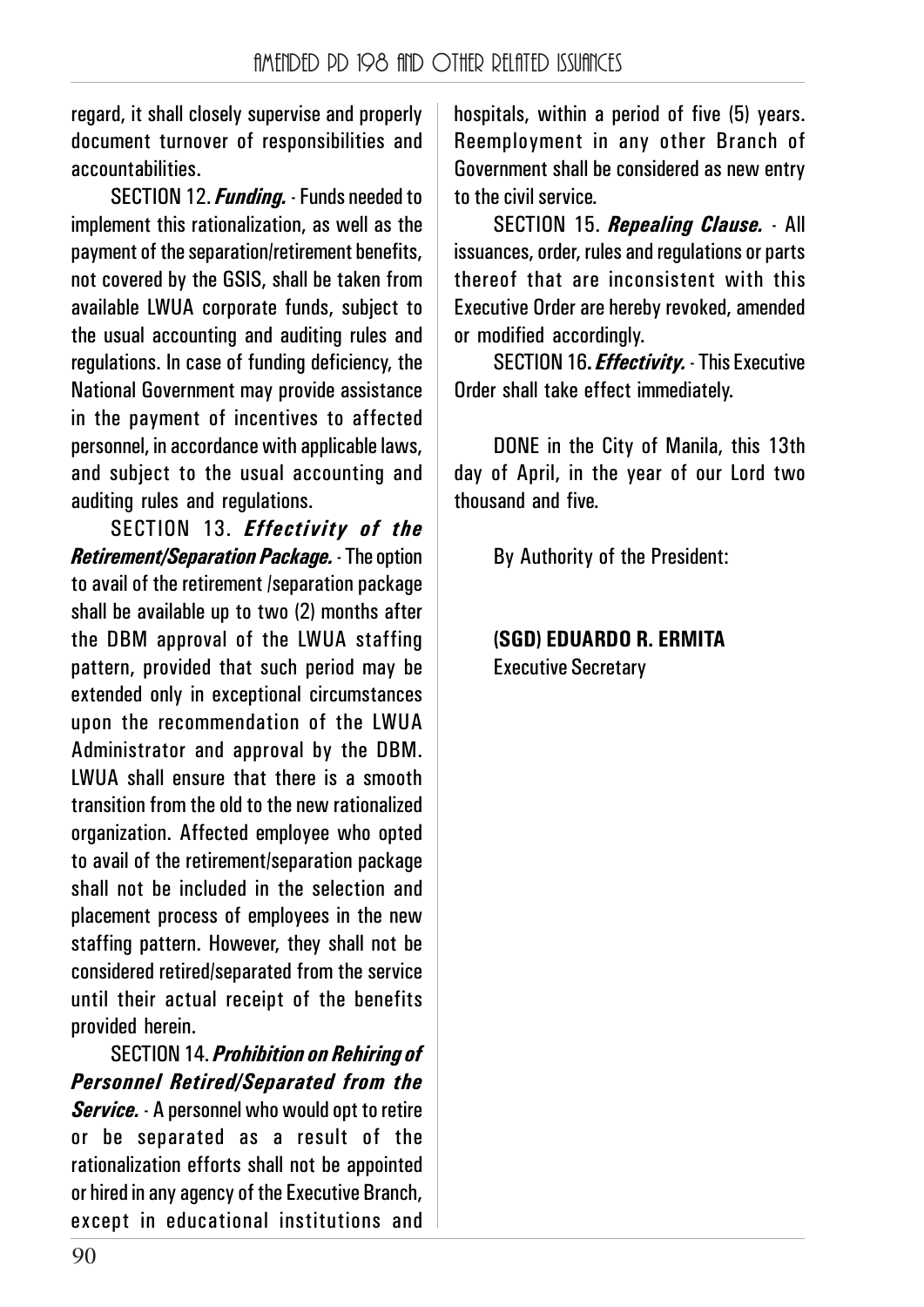

*Republika ng Pilipinas* KAGAWARAN NG KATARUNGAN *Department of Justice Manila* **OFFICE OF THE SECRETARY**

# **CAMARINES NORTE WATER DISTRICT (CNWD),**

Petitioner,

-versus- – Case No. OSJ-2005-03

# **BUREAU OF INTERNAL REVENUE (BIR),**

Respondent,

x————————————————-------------------x

#### **D E C I S I O N**

Subject herein is the petition for Arbitration filed by Camarines Norte Water District (CNWD), through its statutory counsel, the Office of the Government Corporate Counsel (OGCC) against the Bureau of Internal Revenue (BIR), represented by its Commissioner, pursuant to Chapter 14, Book IV of Executive Order (E.O.) No. 292, which adopted the provisions of P. D. 242 prescribing the procedure for the administrative settlement or adjudication of disputes, claims and controversies between and among government offices, agencies and instrumentalities, including governmentowned or controlled corporations.

In its Amended Petition, herein petitioner prays that this Office issue an Order against respondent to defer from collecting the alleged tax deficiency amounting to Php

9,736,486.17, plus increments as contained in its decision dated April 19, 2005, and that, after proceeding, we render a ruling (a) to declare that it is not subject to income tax pursuant to Section 32 (B) (7) (b) of the National Internal Revenue Code (NIRC) of 1997, (b) to declare that it is not subject to franchise tax, or, in the alternative, should it be liable for franchise tax, it should no longer be liable for value added tax and (c) to declare that the petitioner is not liable for payment of increments for deficiency income and value added taxes for taxable year 2000.

Petitioner alleges, among others, that it seeks from this Office "proper interpretation and application of laws relative to the exemption, or liability, of the petitioner from payment of income tax, franchise tax, and other internal revenue taxes;" that it is a public water utility performing an essential government function; that its income is exempt from taxes pursuant to Section 32 (B) (7) (b) of the Tax Code, as amended; that BIR Ruling No. 074-98 has already been superseded or abandoned by BIR Ruling Nos. 018-2000 and DA-088-2001; that the assessments issued against it is contrary to the uniformity and equal protection clauses of the Constitution; that P. D. No. 198 is a special law that should prevail over the Tax Code which is a general law and that the assessments are contrary to the general welfare clause of the constitution and inimical to public interest.

As alleged in the pleadings, the following are the background facts relevant to petitioner's claim for exemption from payment of income tax, franchise tax, value added tax and other deficiency income and value added taxes for taxable year 2000:

1. On November 13, 2001, Letter of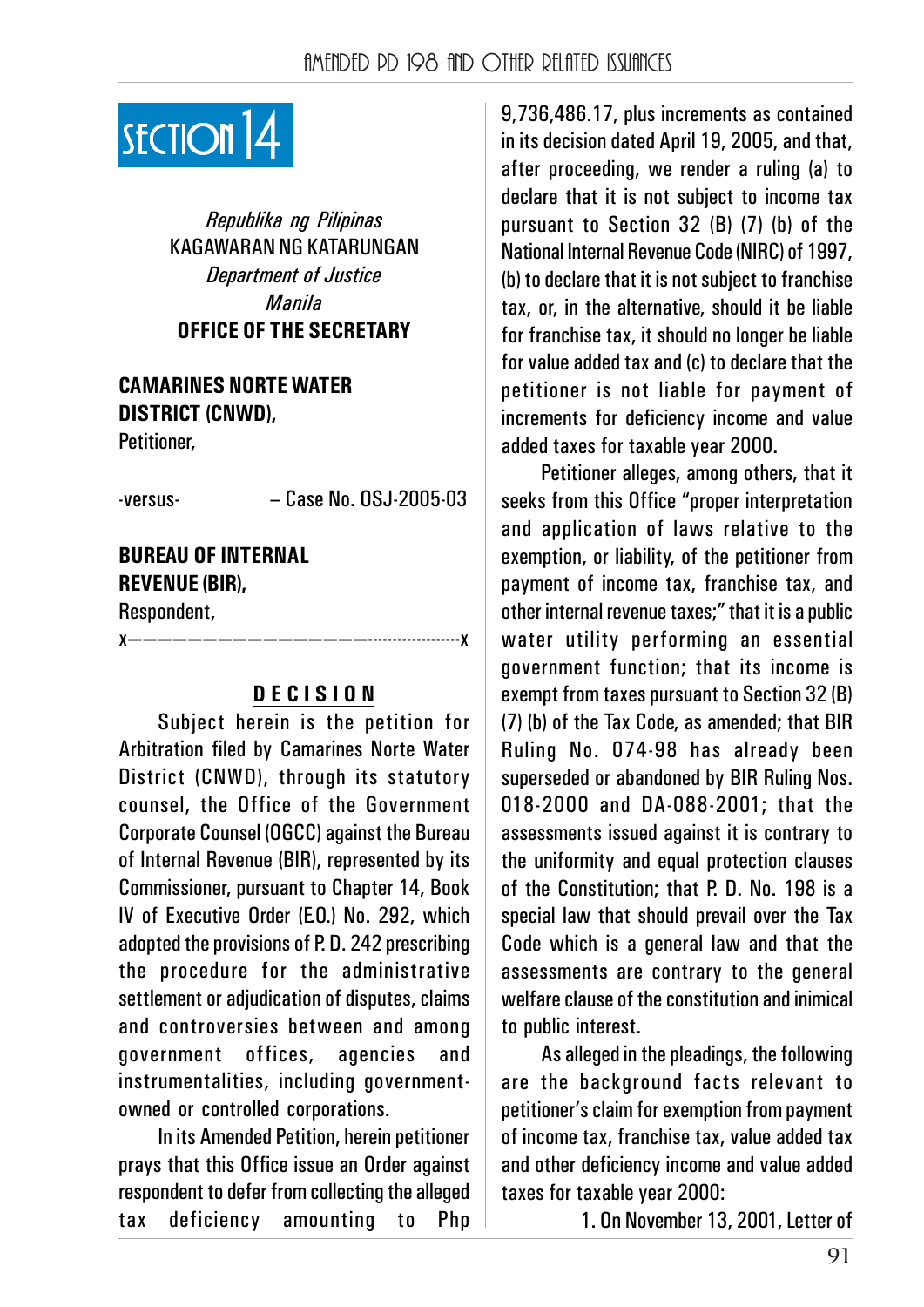Authority No. 00061324 was issued authorizing and directing Revenue Officer Romulo C. Baguid of Revenue District Office 64, Daet, Camarines Norte, to examine the books of accounts and other accounting records of CNWD for all internal revenue tax purposes covering the taxable year 2000.

2. As a result, it was determined that CNWD is liable to deficiency income and value added taxes for the same year.

3.On February 3, 2003, a Preliminary Assessment Notice was issued followed by a Formal Letter of Demand and the corresponding Final Assessment Notices on July 3, 2003, against CNWD demanding payment allegedly of the total amount of P9,736,486.17.

4. CNWD disputed the assessments and on August 26, 2003, the BIR rendered as decision denying the protest of CNWD.

5. On November 11, 2003, CNWD, through the OGCC, filed a request for reconsideration and on April 19, 2005, the Commissioner of Internal Revenue denied with finality the protest of CNWD and consequently ordered CNWD to pay the aggregate amount allegedly of P9,734,486.17 as deficiency income and value added taxes for taxable year 2000, plus increments that have accrued thereon until the actual date of payment.

6. On May 25, 2005, the petitioner elevated the matter to this Office as to the proper interpretation or the correctness of ruling of the Commissioner of Internal Revenue.

In its Answer, dated October 20, 2005, which was filed beyond the reglementary period of fifteen (15) days to file an answer, the respondent specifically denies the nature of this petition and prays for the dismissal of

this petition for lack of merit.

Respondent avers that petitioner seeks to dispute the decision rendered by respondent on its protest against the assessments issued by it. It submits that this Office lacks jurisdiction to take cognizance of its decision on disputed assessments; that it is the Court of Tax Appeals that has jurisdiction; that the appellate jurisdiction of the Court of Tax Appeals is exclusive; and that the power to interpret the provisions of the Tax Code is with the respondent and this interpretation is subject to review by the Secretary of Finance and not by the Secretary of Justice.

Respondent also contends that when R. A. No. 7109, entitled "An Act Granting Tax Exemption Privileges to Local Water Districts," took effect, it expressly extinguished the tax exemption privileges of petitioner after the lapse of five (5) years from its effectivity thereby making CNWD liable for income and franchise taxes.

Respondent further argues that in order for the petitioner to be exempt under section 32 (B) (7) (b) of the Tax Code two conditions should be met: (1) the income derived must be from a public utility or from the exercise of any essential government function, and (2) the income must accrue to the Government of the Philippines or to any political subdivision thereof; and that failure to satisfy both two conditions makes the petitioner liable.

Finally, respondent argues, among others, that petitioner cannot contend that it is performing governmental functions when the law creating it states that it is engaged in a proprietary functions; that its exemption privilege cannot hinge on previous BIR Rulings; and that local water districts have different charters and are governed by different laws.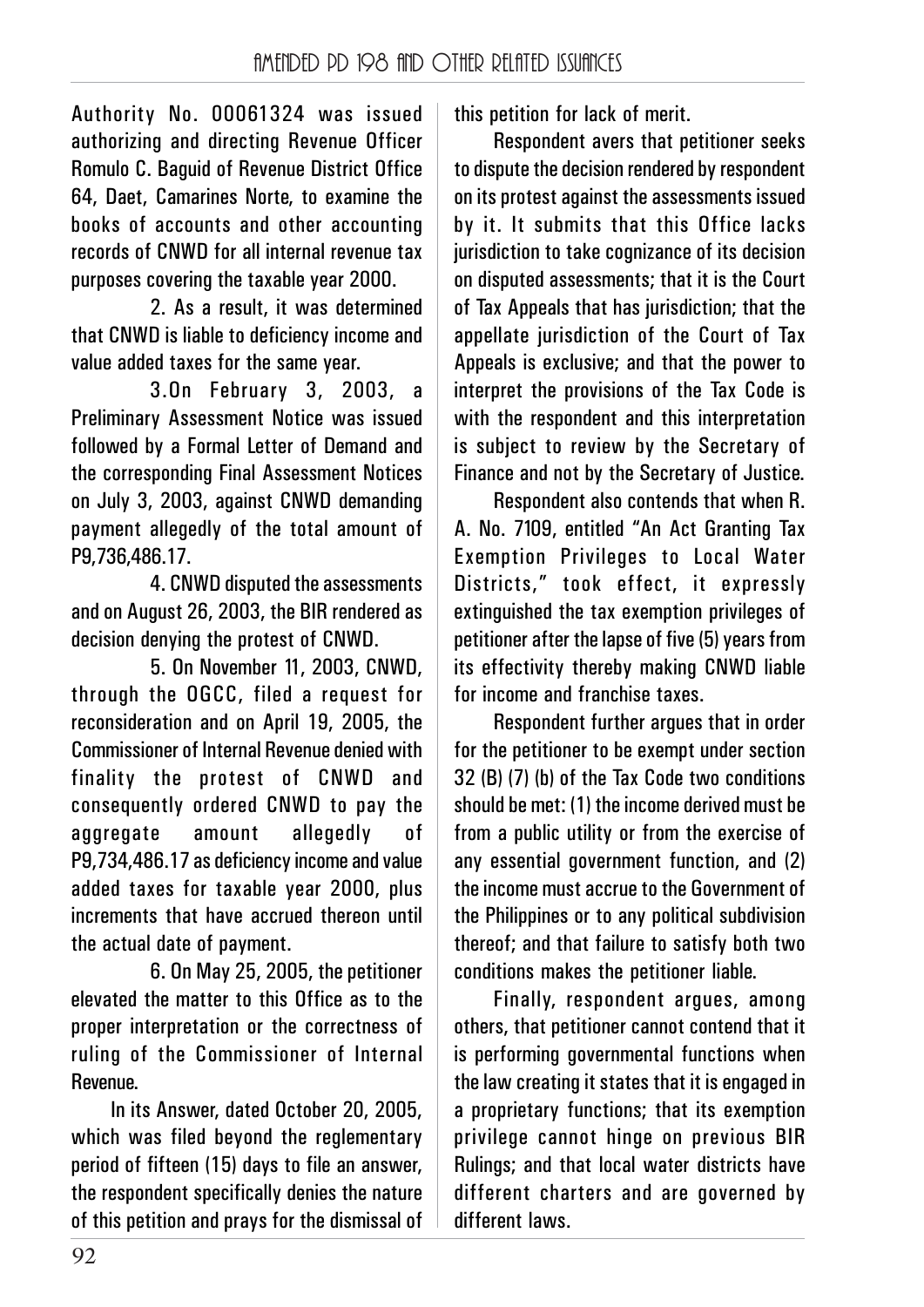By way of reply to the respondent's Answer, petitioner maintains that this Office has jurisdiction over the instant case; that respondent is estopped from assailing the jurisdiction of this Office; and that petitioner satisfies the requirements of Section 32 (B) (7) (b) of the Tax Code.

No amicable settlement having been reached during the preliminary conference, the instant petition, on motion of petitioner, duly concurred in by the respondent, was considered submitted for resolution based on the pleadings and memoranda to be filed with this Office. However, while petitioner submitted its Memorandum, the respondent failed to submit any.

Petitioner reiterated in its position paper that this Office has jurisdiction over the instant case; that respondent is estopped from assailing the jurisdiction of this Office and that it complies with the requirements for exemption under Section 32 (B) (7) (b) of the Tax Code.

We find for the petitioner.

It bears stress, at the outset, that while on its face, it appears that the instant petition was brought up to question the validity of the disputed assessment made by the respondent against CNWD, the petitioner herein, there is also here, in fact and on closer scrutiny, a question of law involved, i.e., the proper interpretation of Section (B) (7) (b) of the NIRC of 1997, and both parties have conflicting interpretations thereof requiring, therefore, this Office to interpret the same pursuant to its authority under Section 66 and 68, Chapter 14, Book IV of E. O. No. 292, to wit:

"Chapter 14 – Controversies among Government Offices and Corporations

Sec. 66. *How Settled*. – All disputes,

claims and controversies, solely between or among the departments, bureaus, office, agencies and instrumentalities of the National Government, including government-owned or controlled corporations, such as those arising from the interpretation and application of statutes, contracts or agreements, shall be administratively settled or adjudicated in the manner provided in this Chapter. xxx

xxx

Sec. 68. *Disputes Involving Questions of Fact and Law*. – Cases involving mixed questions of law and of fact or only factual issues shall be submitted to and settled or adiudicated by:

(1) The Solicitor General, if the dispute, claim or controversy involves only departments, bureaus, offices and other agencies of the National Government as well as government-owned or controlled corporations or entities of whom he is the principal law officer or general counsel; and

(2) The Secretary of Justice in all other cases not falling under paragraph (1)." (underscoring supplied)

The jurisdiction of this Department over the case cannot, thus, be disputed.

Moreover, assuming, argumentatively, that the provisions of E. O. No. 292, earlierquoted, do not apply, this Office can still assume jurisdiction over the case based on the principle of estoppel. Respondent, it must be noted, had, on at least one occasion, which we take judicial notice of, involving the same issues that have been raised in the instant case, assailed the jurisdiction of the Court of Tax Appeals (CTA) and claimed that since the petitioner MCWD is a government-owned and controlled corporation, the dispute should be settled in accordance with the provisions of Chapter 14, Book IV of the Administrative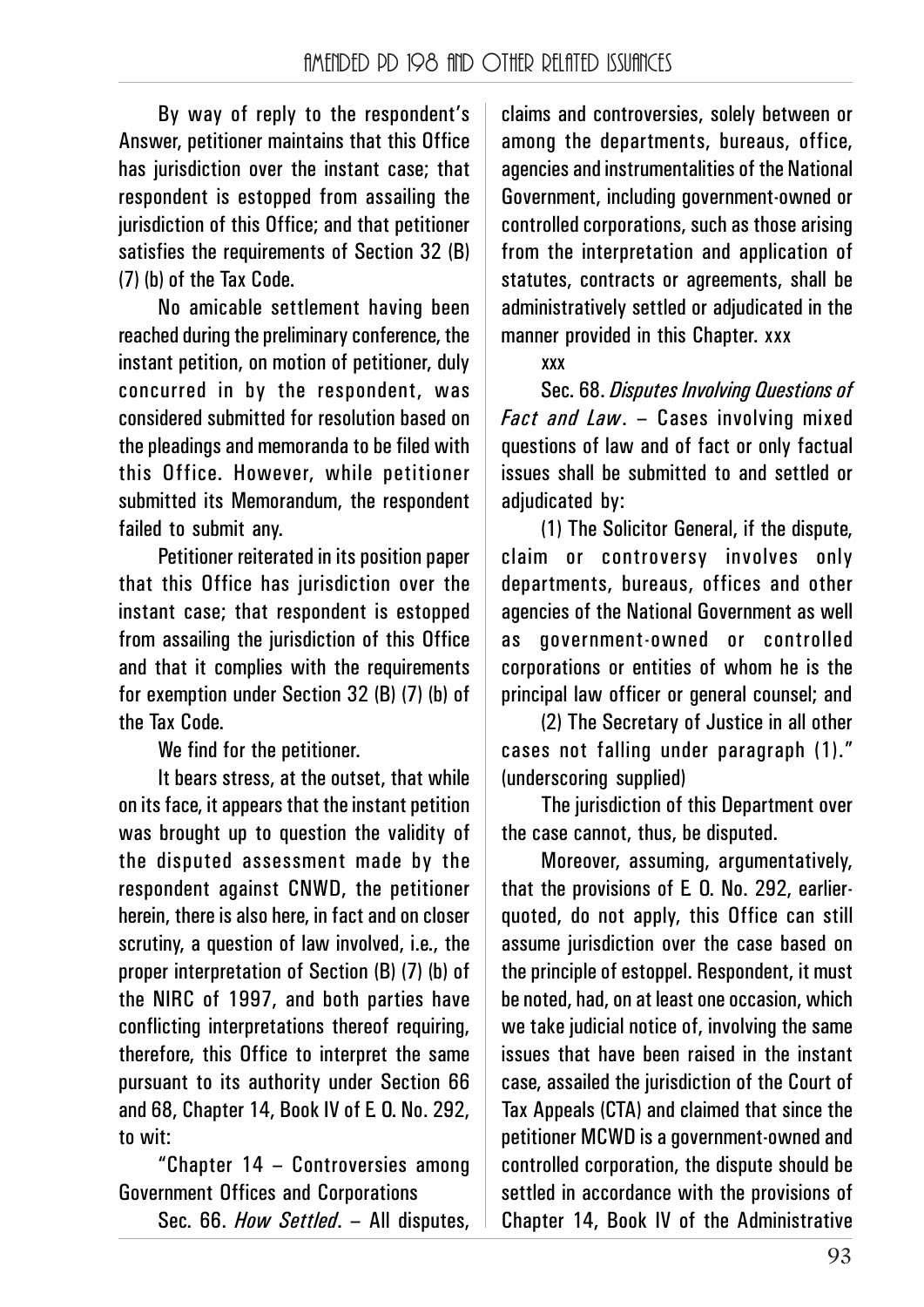Code of 1987. As a result thereof, CTA dismissed the petition for review in order to be filed before this Office.

"*The operation of the principle of estoppel on the question of jurisdiction seemingly depends upon whether the lower court actually had jurisdiction or not*. If it had no jurisdiction but the case was tried and decided upon the theory that it had jurisdiction, the parties are not barred, on appeal, from assailing such jurisdiction, for the same 'must exist *as a matter of law*, and *may not be conferred by consent of the parties or by estoppel*' (5C.J.S. 861-863). However, if the lower court *had* jurisdiction, and the case was heard and decided upon a given theory. such, for instance, as the court had *no* jurisdiction, the party who induced it to adopt such theory will not be permitted, on appeal, to assume an inconsistent position-that the lower court *had* jurisdiction. Here, the principle of estoppel applies. The rule that jurisdiction is conferred by law, and does not depend upon the will of the parties, have no bearing thereon*."* (underscoring supplied)

Respondent, is therefore, estopped from assailing the jurisdiction of this Office. It does not matter if it is a rule that government is never estopped by the mistakes or errors of its agents. The rationale is because certain affirmative acts of public officials may give rise to estoppel, as what happened in this case.

Going now to the merits of the case, the subject provision of the National Internal Revenue Code, insofar as pertinent, is clear and categorical:

"SEC. 32. *Gross Income*. – xx xx

(B) *Exclusion from Gross Income*. – The following items shall not be included in gross income and shall be exempt from taxation under this Title:

> xx xx *Miscellaneous Items*. –

 xx xx *(b) Income Derived by the Government or its Political Subdivisions*. – Income derived from any public utility or from the exercise of any essential governmental function accruing to the Government of the Philippines or to any political subdivision thereof."

It is a basic rule in statutory interpretation that when the words and phrases of a statute are clear and unequivocal, their meaning must be determined from the language employed and the statute must be taken to mean exactly what it says. The probable intent cannot be speculated apart from the language used because when the law is clear, it is not susceptible to interpretation-only to application.

A careful perusal of Section 32(B) (7) (b) of the NIRC, above-quoted, shows that income derived (a) from any public utility and that derived (b) from the exercise of any essential government function accruing to the Government of the Philippines or to any political subdivision thereof are two different items which shall not be included in gross income and shall be exempt from taxation under the law. The subject NIRC provision is clear enough as to require an interpretation.

Consequently, if the GOCC, as the petitioner herein, derives income from its operation as a public utility, the income is excluded from gross income, irrespective of whether or not said income accrued to the Government of the Philippines or to any political subdivision thereof. But if the income was derived from the exercise of any essential government function, the above-quoted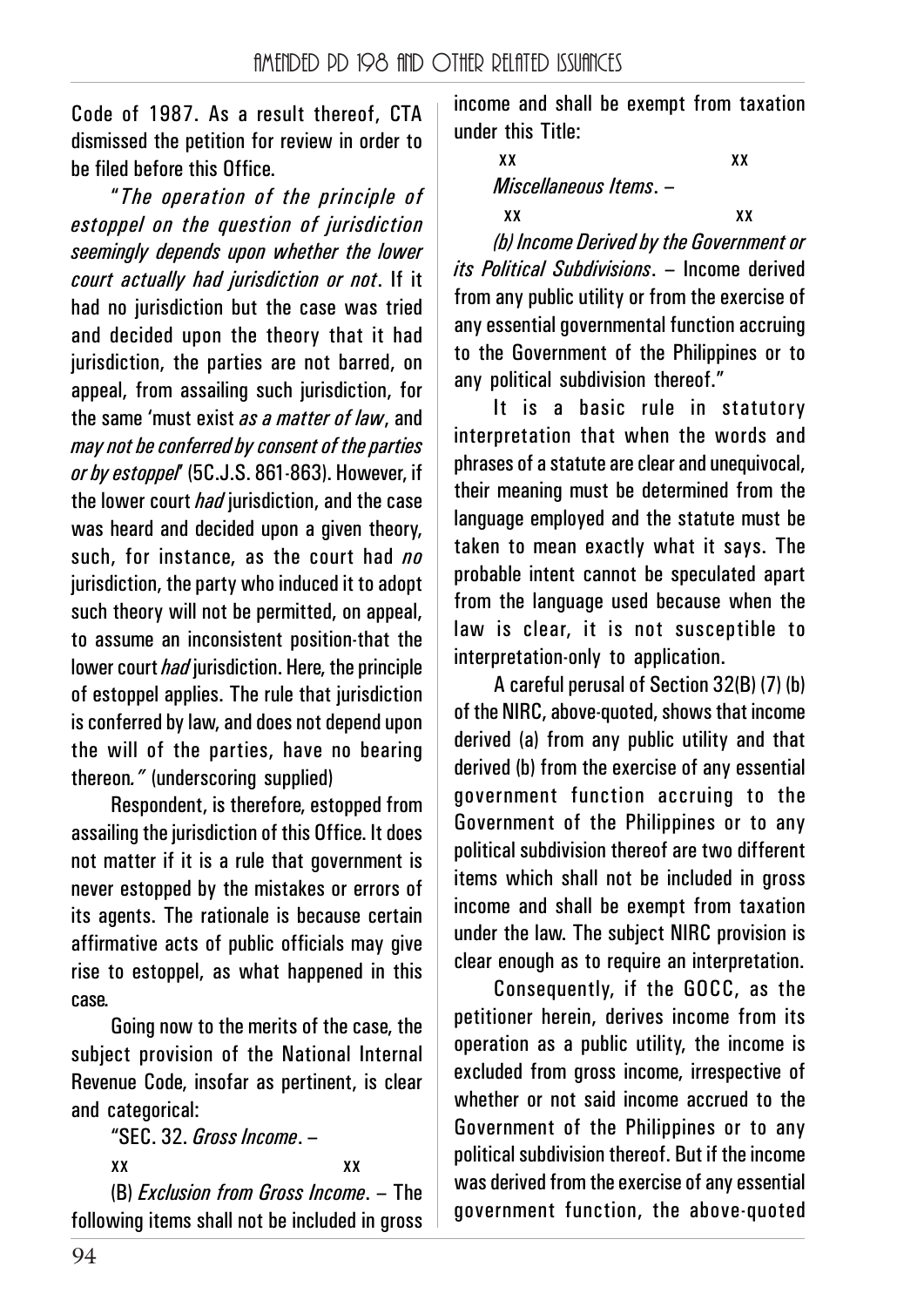provision requires that the income must accrue to the government or any of its political subdivision for it to be excluded from gross income.

The exemption in the first case is justified by its nature as a public utility. A public utility has been defined as "1. a company that provides necessary services to the public, such as telephone lines and service, electricity, and water, xxx, 2. a person, corporation or other association that carries on an enterprise for the accommodation of the public, the members of which are entitled as a matter of right to use its facilities." Likewise, the Supreme Court, in one case, has had occasion to define a public utility as one organized for "hire or compensation" to serve the public, which is given the right to demand its service.

Indeed, the income of the petitioner falls under the first category of income that is exempt from taxation having derived the same from its operation as a public utility that renders necessary services to the public, and which status had even been recognized and acknowledged by the respondent, albeit impliedly and indirectly, when, in its ruling, respondent admitted that local water districts are public utilities.

Upon the other hand, the other exemption is justified by the fact that the income results from the exercise of an essential government function and accrues to the government or its political subdivision. In both instances, a contrary view would also be opposed to the rule that, generally, the government cannot tax itself for to do so would not be beneficial to the government.

We cannot subscribe to the position advanced by the respondent that in order to satisfy the requirements of said provision of law two conditions should be met, namely, (1) the income derived must be from a public utility or from the exercise of any essential government function, and (2) the income must accrue to the Government of the Philippines or to any political subdivision thereof, not only because the law is clear enough to require an interpretation but also because of the use of the disjunctive article "or".

In statutory construction, the use of the word "or" signifies "alternative", "dissatisfaction" and "independence" of one thing from each of the other things enumerated. When used, the various members of the sentence are to be taken separately. This must be distinguished from the use of the conjunctive word "and" which, when used, connotes that the various members of a sentence are to be taken jointly. Thus, we cannot but agree more with the petitioner's claim that the phrase "accruing to the Government of the Philippine or to any political subdivision thereof " only qualifies the income from the exercise of any essential government function to which it is attached and does not qualify the income derived from a public utility.

Moreover, anent the section heading of Section 32 (B) (7) (b), suffice it to say that while the same can be resorted to in the construction of statutes to determine or ascertain legislative intent, the same is not conclusive. In the language of the Supreme Court:

It is a familiar law that when the text itself of a statute or a treaty is clear and unambiguous, there is neither necessity nor propriety in resorting to the preamble or headings or epigraphs of a section for interpretation of the text, especially where such epigraphs or headings of sections are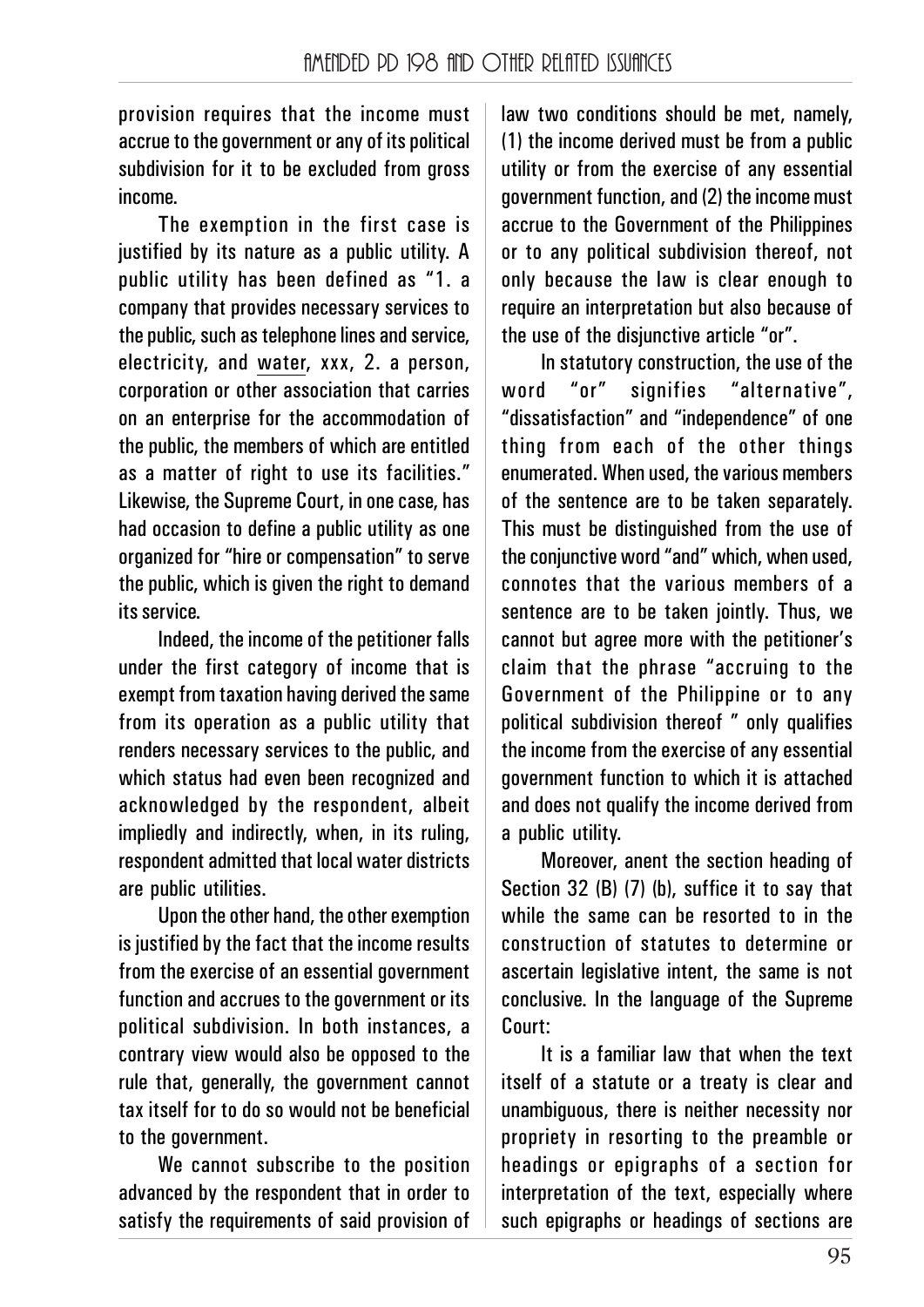mere catchwords or reference aids indicating the general nature of the text that follows. xxx Being nothing more than a convenient index to the contents of the articles of the Code, they cannot in any event have the effect of modifying or limiting the unambiguous words of the text. Secondary aids may be consulted to remove, not to create doubt.

Neither are we prepared to subscribe to respondent's claim that since under Section 3 of R.A. No. 7109, the tax exemption privileges granted to "all water districts shall be enjoyed only for a period of five (5) years from the effectivity of (the) Act," "all LWD's, such as herein peitioner, became liable for income and franchise taxes," among others.

It must be stressed that while in its ruling in Tanjay Water District vs. Gabaton, 172 SCRA 253, dated April 17, 1989, the Supreme Court, citing Hagonoy Water District vs. NLRC, said' that local water districts are quasi-public corporations, in Davao City Water District vs. Civil Service Commission, 201 SCRA 593, it categorically stated that water districts are "government-owned or controlled corporations with original charter, "that is, "government-owned or controlled corporations created under a special law and not under the Corporation Code of the Philippines." As the Court explicitly expounded in the much later case of Feliciano vs. Commission on Audit, 419 SCRA 363, quoting Section 16, Article XII of the Constitution:

"In short, Congress cannot enact a law creating a private corporation with a special charter. Such legislation would be unconstitutional. Private corporations may exist only under a general law. If the corporation is private, it must necessarily exist under a general law. Stated differently,

only corporations created under a general law can qualify as private corporations. Under existing laws, that general law is the Corporation Code, except that the Cooperative Code governs the incorporation of cooperatives.

The Constitution authorizes Congress to create government-owned or controlled corporations through special charters. Since private corporations cannot have special charters, it follows that Congress can create corporations with special charters only if such corporations are government-owned or controlled.

Obviously, LWDs are not private corporations because they are not created under the Corporation Code. xxx.

At this point, it may significant to point out that while, as rightfully interpreted by the respondent in its Ruling No. 074-98, under Section 27 (c) of the NIRC, which states that

#### "Sec. 27 xxx

–

(c) Government-owned or Controlled Corporations, Agencies or Instrumentalities-The provisions of existing special or general laws to the contrary not withstanding, all corporations, agencies or instrumentalities owned or controlled by the Government, except the Government Service Insurance System (GSIS), the Social Secutiry System (SSS), the Philippine Health Insurance (PHIC), the Philippine Charity Sweepstakes Office (PCSO), and the Philippine Amusement and Gaming Corporation (PAGCOR), shall pay such rate of tax upon their taxable income as are imposed by this Section upon corporations or associations engaged in similar business, industry or activity."

Only five (5) corporations, namely GSIS, SSS, PHIC, PCSO and PAGCOR are exempted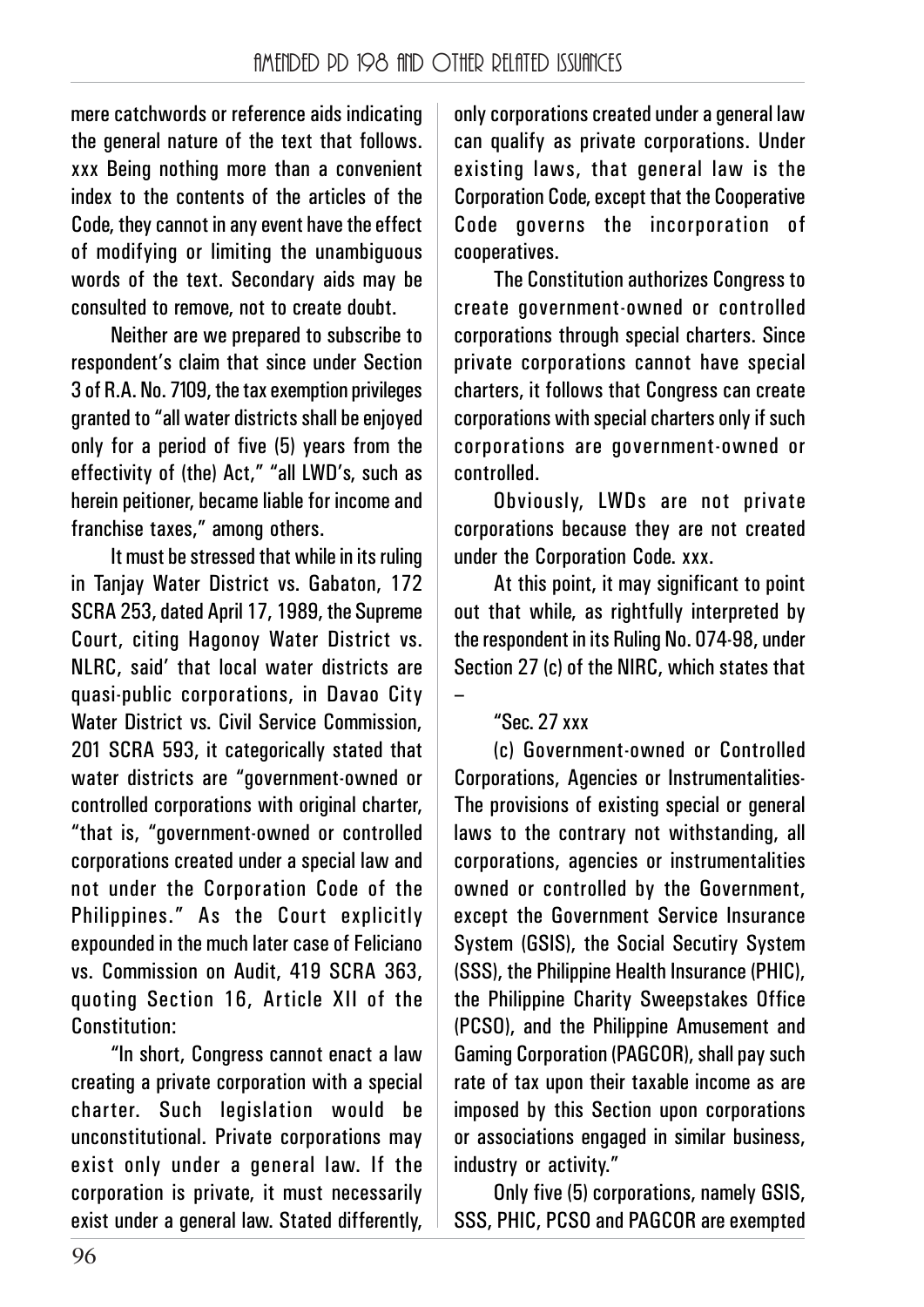from the payment of regular corporate income tax, this Office has occasion to rule that the enumeration under the law is not exclusive. In fact, respondent impliedly agreed with our view when it issued BIR Ruling No. 018-2000, dated January 20, 2000, declaring that the income of the National Power Corporation (NPC), a government-owned or controlled corporation at the same time a public utility engaged in the supply of electricity, is exempted from income tax pursuant to Section 32 (B) (7) (b) of the Tax Code, and BIR Ruling No. DA 088, dated May 16, 2001, declaring that MWSS, a government-owned public utility, is equally exempted from income tax pursuant to the same section.

We feel that it is timely at this point in time to set the record straight, that water districts all over the country must be declared as exempt from tax as they are no different from MWSS that is engaged in the supply of potable drinking water to the public in Metro Manila.

To rule otherwise violates the equal protection of the laws. The phrase equal protection of the laws signifies that "all persons subject to legislation shall be treated alike under like circumstances and conditions both in the privileges conferred and liabilities imposed."

We do not see rational basis in exempting PAGCOR and PCSO *vis-a-vis* MWSS and Water Districts from income tax where one proceeds from gambling while the other proceeds from basic necessity. This could be the reason why the respondent find it wise to exempt MWSS and NAPOCOR in its ruling by breeching the non-exclusivity of Section 27(c) of the NIRC. If respondent can exempt MWSS there is no reason why it cannot exempt the water districts all over the country. There is no

reason why a huge company can be exempt while a small entity cannot be exempt.

On the issue of Franchise Tax and Value-Added Tax, Section 119, of the Tax Code of 1997 provides that:

"Sec. 119. Tax on Franchises. Any provision of general or special law to the contrary not withstanding, there shall levied, assessed and collected in respect to all franchises on radio and/or television broadcasting companies whose annual gross receipts of the preceding year does not exceed Ten Million pesos (P10,000,000.00), subject Section 236 of this code, a tax of three percent (3%) and on electric, gas and water utilities, a tax of two percent (2%) on the gross receipts derived from the business covered by the law granting the franchise: xxx"

It is clear from the above provision that the CNWD is liable for Franchise Tax of two percent (2%) of its gross receipts, however since it is now subject to franchise tax, they are exempt from VAT on their services that are already subject to franchise.

WHEREFORE, premises considered, CNWD is declared exempt from payment of income tax as an exclusion from gross income, liable for payment of franchise tax but exempt from VAT and all other increments thereto.

With respect to the prayer of the petitioner that this Office issue a Cease and Desist Order against respondent to defer from collecting the amount of Php 9,736,486.17 the same is hereby GRANTED.

> No costs. SO ORDERED. Manila, Philippines, March 20, 2006

**(SGD) RAUL M. GONZALES Secretary**